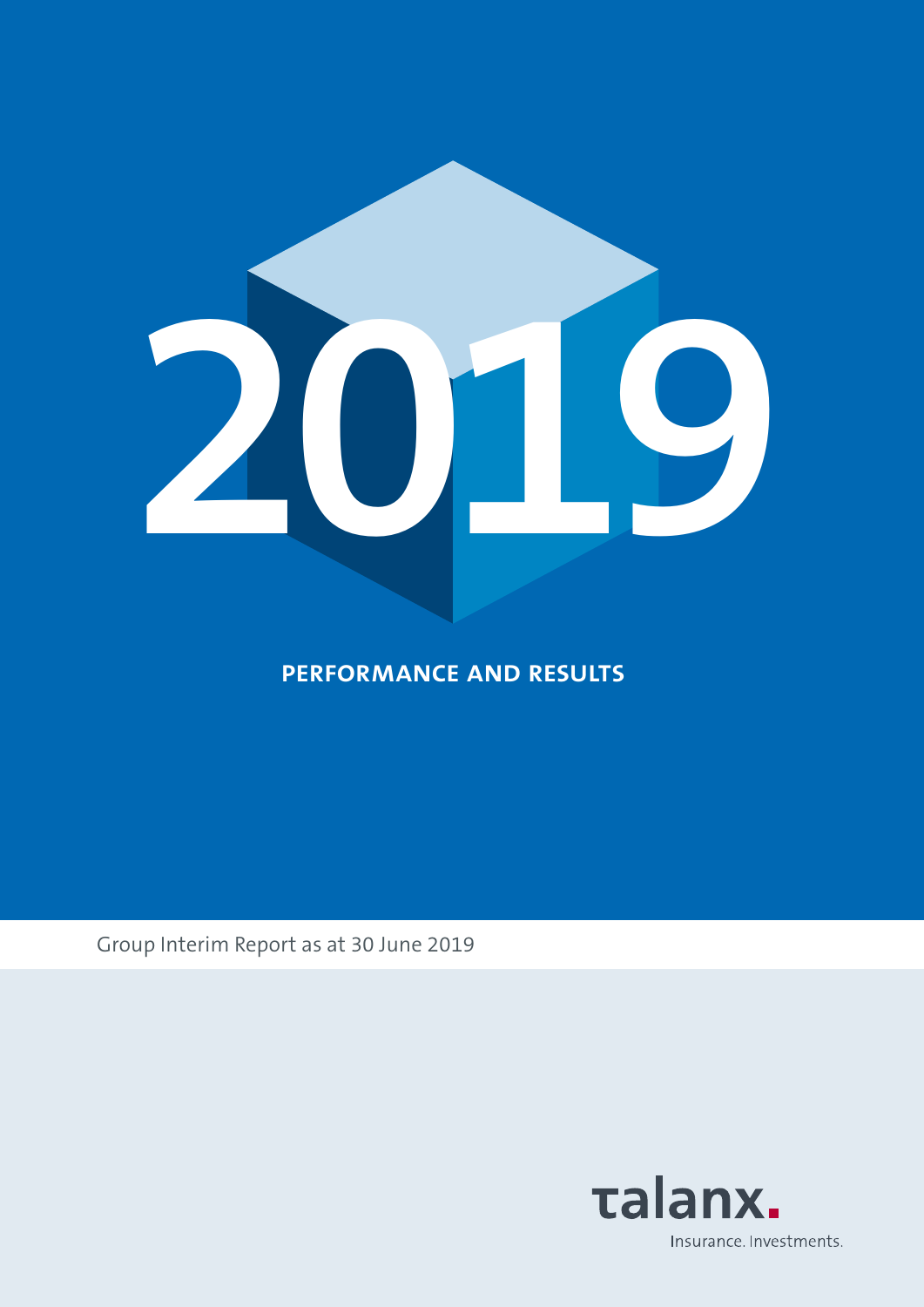# **THE TALANX GROUP AT A GLANCE**

### **Group key figures**

|                                                                        | UNIT               | Q1 2019        | Q2 2019 | 6M 2019        | 01 2018        | Q2 2018        | 6M 2018        | 6M 2019 vs.<br>6M 2018   | $+/- %$ |
|------------------------------------------------------------------------|--------------------|----------------|---------|----------------|----------------|----------------|----------------|--------------------------|---------|
| Gross written premiums                                                 | <b>EUR MILLION</b> | 11,716         | 9,148   | 20,864         | 10,560         | 8,200          | 18,760         | $+11.2$                  |         |
| by region                                                              |                    |                |         |                |                |                |                |                          |         |
| Germany                                                                | $\%$               | 28             | 20      | 24             | 30             | 22             | 27             | $-3.0$                   | pt.     |
| United Kingdom                                                         | $\%$               | 6              | 8       | $\overline{7}$ | 7              | 9              | 8              | $-1.0$                   | pt.     |
| Central and Eastern Europe (CEE),<br>including Turkey                  | $\%$               | 7              | 9       | 8              | 8              | 9              | 8              |                          | pt.     |
| Rest of Europe                                                         | $\%$               | 16             | 16      | 16             | 16             | 16             | 16             | $\overline{\phantom{0}}$ | pt.     |
| <b>USA</b>                                                             | $\%$               | 21             | 20      | 20             | 17             | 18             | 18             | $+2.0$                   | pt.     |
| Rest of North America                                                  | $\%$               | $\overline{2}$ | 3       | $\overline{2}$ | $\overline{2}$ | $\overline{2}$ | $\overline{2}$ |                          | pt.     |
| Latin America                                                          | $\%$               | $\overline{7}$ | 8       | $\overline{7}$ | 7              | 8              | 7              |                          | pt.     |
| Asia and Australia                                                     | $\%$               | 12             | 15      | 13             | 11             | 14             | 12             | $+1.0$                   | pt.     |
| Africa                                                                 | $\%$               | $\mathbf 1$    | 1       | $\mathbf{1}$   | $\overline{2}$ | $\overline{2}$ | $\overline{2}$ | $-1.0$                   | pt.     |
| Gross written premiums by<br>type and class of insuranc                |                    |                |         |                |                |                |                |                          |         |
| Property/casualty primary insurance                                    | <b>EUR MILLION</b> | 4,065          | 2,451   | 6,516          | 3,768          | 2,043          | 5,811          | $+12.1$                  |         |
| Primary life insurance                                                 | <b>EUR MILLION</b> | 1,690          | 1,693   | 3,383          | 1,611          | 1,641          | 3,252          | $+4.0$                   |         |
| Property/Casualty Reinsurance                                          | <b>EUR MILLION</b> | 4,017          | 3,170   | 7,189          | 3,452          | 2,800          | 6,252          | $+15.0$                  |         |
| Life/Health Reinsurance                                                | <b>EUR MILLION</b> | 1,944          | 1,833   | 3,777          | 1,729          | 1,716          | 3,445          | $+9.6$                   |         |
| Net premiums earned                                                    | <b>EUR MILLION</b> | 7,842          | 8,075   | 15,917         | 6,989          | 7,446          | 14,435         | $+10.3$                  |         |
| Underwriting result                                                    | <b>EUR MILLION</b> | $-357$         | $-350$  | $-708$         | $-430$         | $-318$         | $-748$         | $+5.5$                   |         |
| Net investment income                                                  | <b>EUR MILLION</b> | 988            | 998     | 1,986          | 1,063          | 944            | 2,007          | $-1.1$                   |         |
| Net return on investment <sup>1)</sup>                                 | $\%$               | 3.2            |         | 3.3            | 3.7            |                | 3.5            | $-0.2$ pt.               |         |
| Operating profit (EBIT)                                                | <b>EUR MILLION</b> | 616            | 628     | 1,244          | 592            | 620            | 1,212          | $+2.7$                   |         |
| Net income (after financing costs and taxes)                           | <b>EUR MILLION</b> | 411            | 447     | 858            | 388            | 383            | 771            | $+11.3$                  |         |
| attributable to shareholders of Talanx AG                              | <b>EUR MILLION</b> | 235            | 242     | 477            | 218            | 219            | 437            | $+9.4$                   |         |
| Return on equity <sup>2), 3)</sup>                                     | $\%$               | 10.3           | 10.1    | 10.4           | 10.0           | 10.1           | 10.0           | $+0.4$ pt.               |         |
| Earnings per share                                                     |                    |                |         |                |                |                |                |                          |         |
| Basic earnings per share                                               | IN EUR             | 0.93           | 0.96    | 1.89           | 0.86           | 0.87           | 1.73           | $+14.5$                  |         |
| Diluted earnings per share                                             | IN EUR             | 0.93           | 0.96    | 1.89           | 0.86           | 0.87           | 1.73           | $+14.5$                  |         |
| Combined ratio in property/casualty primary                            |                    |                |         |                |                |                |                |                          |         |
| insurance and Property/Casualty Reinsurance <sup>4)</sup>              | $\%$               | 96.8           | 98.1    | 97.5           | 97.0           | 96.5           | 96.7           | +0.8 pt.                 |         |
| Combined ratio of property/<br>casualty primary insurers <sup>5)</sup> | $\%$               | 98.4           | 98.4    | 98.4           | 98.3           | 98.0           | 98.1           | $+0.3$                   | pt.     |
| Combined ratio of Property/                                            |                    |                |         |                |                |                |                |                          |         |
| Casualty Reinsurance                                                   | $\%$               | 95.7           | 97.6    | 96.7           | 95.9           | 95.5           | 95.7           | $+1.0$                   | pt.     |
| EBIT margin primary insurance and Reinsurance                          |                    |                |         |                |                |                |                |                          |         |
| EBIT margin primary insurance <sup>5)</sup>                            | %                  | 5.2            | 5.1     | 5.2            | 5.3            | 4.6            | 5.0            | $+0.2$ pt.               |         |
| EBIT margin Property/Casualty Reinsurance                              | $\%$               | 11.6           | 10.6    | 11.1           | 14.2           | 13.1           | 13.6           | $-2.5$ pt.               |         |
| EBIT margin Life/Health Reinsurance                                    | $\%$               | 6.7            | 9.9     | 8.3            | 5.9            | 7.5            | 6.7            | $+1.6$ pt.               |         |
|                                                                        |                    |                |         | 30.6.2019      |                |                | 31.12.2018     |                          | $+/-%$  |
| Policyholders' surplus                                                 | <b>EUR MILLION</b> |                |         | 18,368         |                |                | 16,999         | $+8.1$                   |         |
| Equity attributable to shareholders of Talanx AG                       | <b>EUR MILLION</b> |                |         | 9,617          |                |                | 8,713          | $+10.4$                  |         |
| Attributable to non-controlling interests                              | <b>EUR MILLION</b> |                |         | 6,013          |                |                | 5,548          | $+8.4$                   |         |
| Hybrid capital                                                         | <b>EUR MILLION</b> |                |         | 2,739          |                |                | 2,738          | $+0.0$                   |         |
| Assets under own management                                            | <b>EUR MILLION</b> |                |         | 118,738        |                |                | 111,868        | $+6.1$                   |         |
| <b>Total investments</b>                                               | <b>EUR MILLION</b> |                |         | 130,181        |                |                | 122,831        | $+6.0$                   |         |
| <b>Total assets</b>                                                    | <b>EUR MILLION</b> |                |         | 173,608        |                |                | 162,879        | $+6.6$                   |         |
| Carrying amount per share at end of period                             | EUR                |                |         | 38.04          |                |                | 34.47          | $+10.4$                  |         |
| Share price at end of period                                           | EUR                |                |         | 38.10          |                |                | 29.80          | $+27.9$                  |         |
| Market capitalisation of Talanx AG<br>at end of period                 | <b>EUR MILLION</b> |                |         | 9,632          |                |                | 7,533          | $+27.9$                  |         |
| Employees                                                              | FULL-TIME          |                |         | 21,004         |                |                | 20,780         | $+1.1$                   |         |
|                                                                        | EQUIVALENTS        |                |         |                |                |                |                |                          |         |

1) Ratio of annualised net investment income excluding interest income on funds withheld and contract deposits and profit on investment

contracts to average assets under own management (30.6.2019 and 31.12.2018).

2) Ratio of annualised net income for the period excluding non-controlling interests to average equity excluding non-controlling interests.

<sup>3)</sup> Ratio of annualised net income for the quarter excluding non-controlling interests to average equity excluding non-controlling interests<br>1 to the beginning and the end of the quarter.<br><sup>4</sup>) Combined ratio taking into a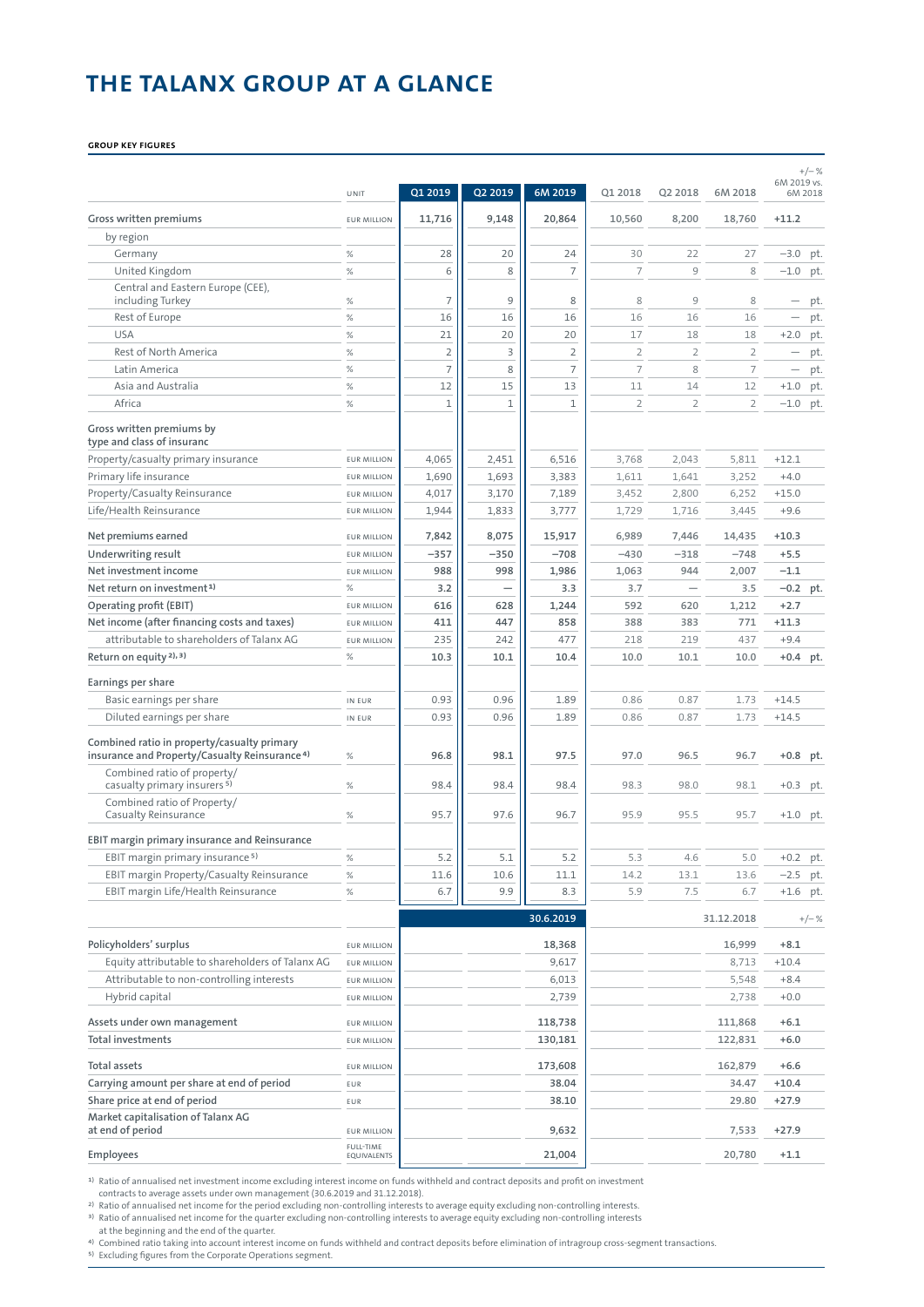# **CONTENTS**

- 2 Governing Bodies of Talanx AG
	- 2 Supervisory Board
	- 3 Board of Management
- 4 Interim Group Management Report
- 5 Report on economic position
	- 5 Markets, business climate and the industry environment
	- 6 Business development
	- 6 Performance of the Group
	- 7 Development of the divisions within the Group
		- 7 Industrial Lines
		- 8 Retail Germany
		- 9 Retail International
		- 11 Reinsurance
		- 13 Corporate Operations
	- 14 Net assets and financial position
		- 14 Net assets
		- 17 Financial position
- 19 Other reports and declarations
	- 19 Risk report
	- 20 Outlook
- 23 Interim consolidated financial statements
	- 24 Consolidated balance sheet
	- 26 Consolidated statement of income
	- 27 Consolidated statement of comprehensive income
	- 28 Consolidated statement of changes in equity
	- 30 Consolidated cash flow statement
- 32 Notes to the interim consolidated financial statements
	- 32 I. Basis of preparation and application of ifrs
	- 34 II. Segment reporting
	- 42 III. Consolidation
	- 42 IV. Non-current assets held for sale and disposal groups
	- 43 V. Notes to individual items of
	- the consolidated balance sheet 51 VI. Notes to individual items of
	- the consolidated statement of income
	- 56 VII. Other disclosures
- 59 Review report
- 60 Responsibility statement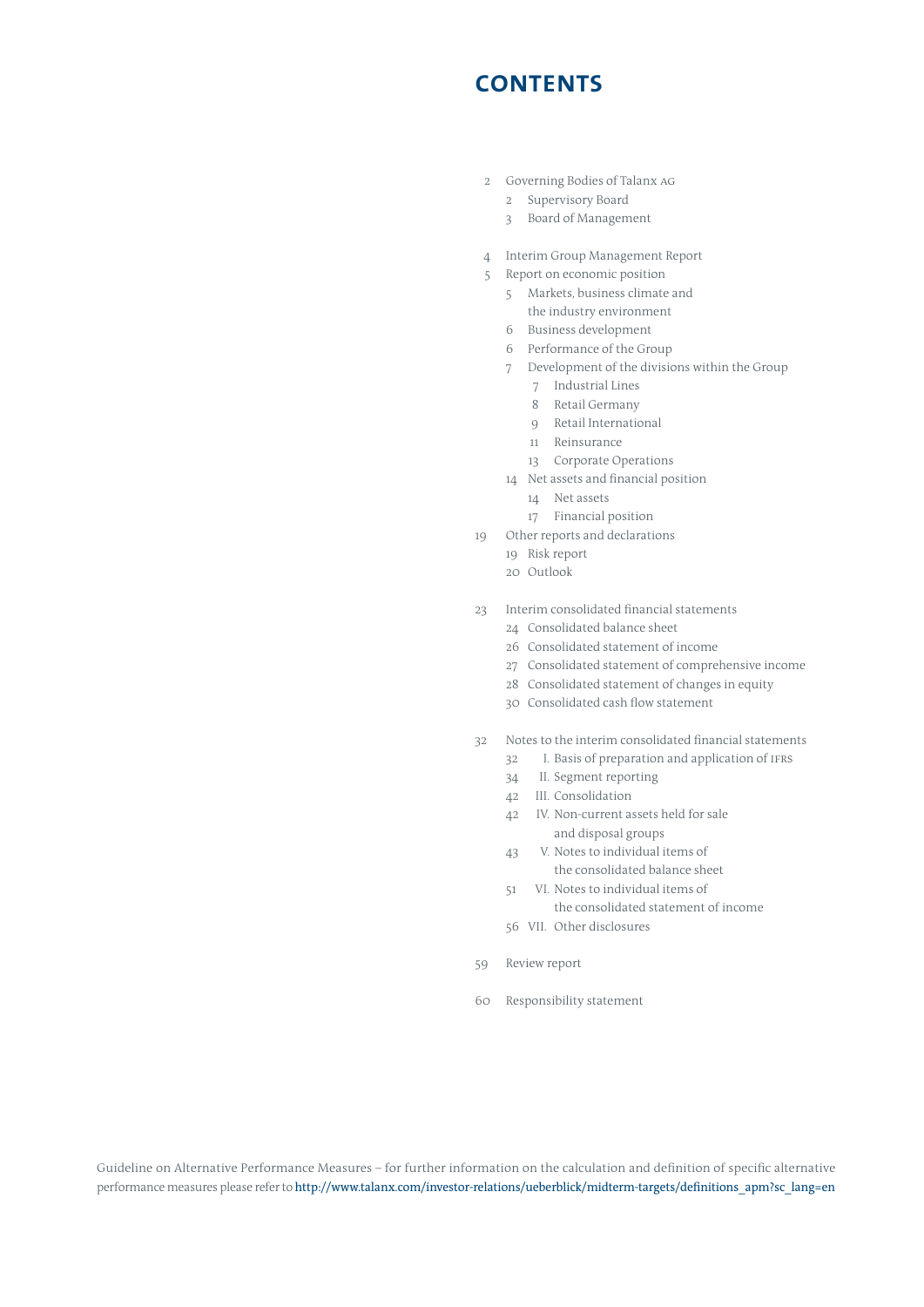# **governing bodies of Talanx AG**

# **Supervisory Board**

## Herbert K. Haas

*Chairman* Burgwedel Former Chairman of the Board of Management Talanx AG

### Dr Thomas Lindner

*Deputy Chairman*  Albstadt Chairman of the Supervisory Board Groz-Beckert KG

# Ralf Rieger\*

*Deputy Chairman* Raesfeld Employee HDI Vertriebs AG

# Franz Adamczyk\*

(until 9 May 2019) Isernhagen Head of Underwriting Property Specialities HDI Global SE

# Antonia Aschendorf

Hamburg Lawyer Member of the Board of Management APRAXA eG Director 2-Sigma GmbH

## Benita Bierstedt\*

(since 9 May 2019) Hannover Employee E+S Rückversicherung AG

# Rainer-Karl Bock-Wehr \*

(since 9 May 2019) Cologne Head of Competence Centre Commercial, Cologne HDI Kundenservice AG

# Sebastian L. Gascard\*

(since 9 May 2019) Isernhagen In-house Company Lawyer (Liability Underwriter) HDI Global SE

# Jutta Hammer\*

Bergisch Gladbach Employee HDI Kundenservice AG

# Dr Hermann Jung

Heidenheim Former Member of the Board of Directors Voith GmbH

# Dirk Lohmann

Forch, Switzerland Chairman of the Administrative Board and CEO Secquaero Advisors AG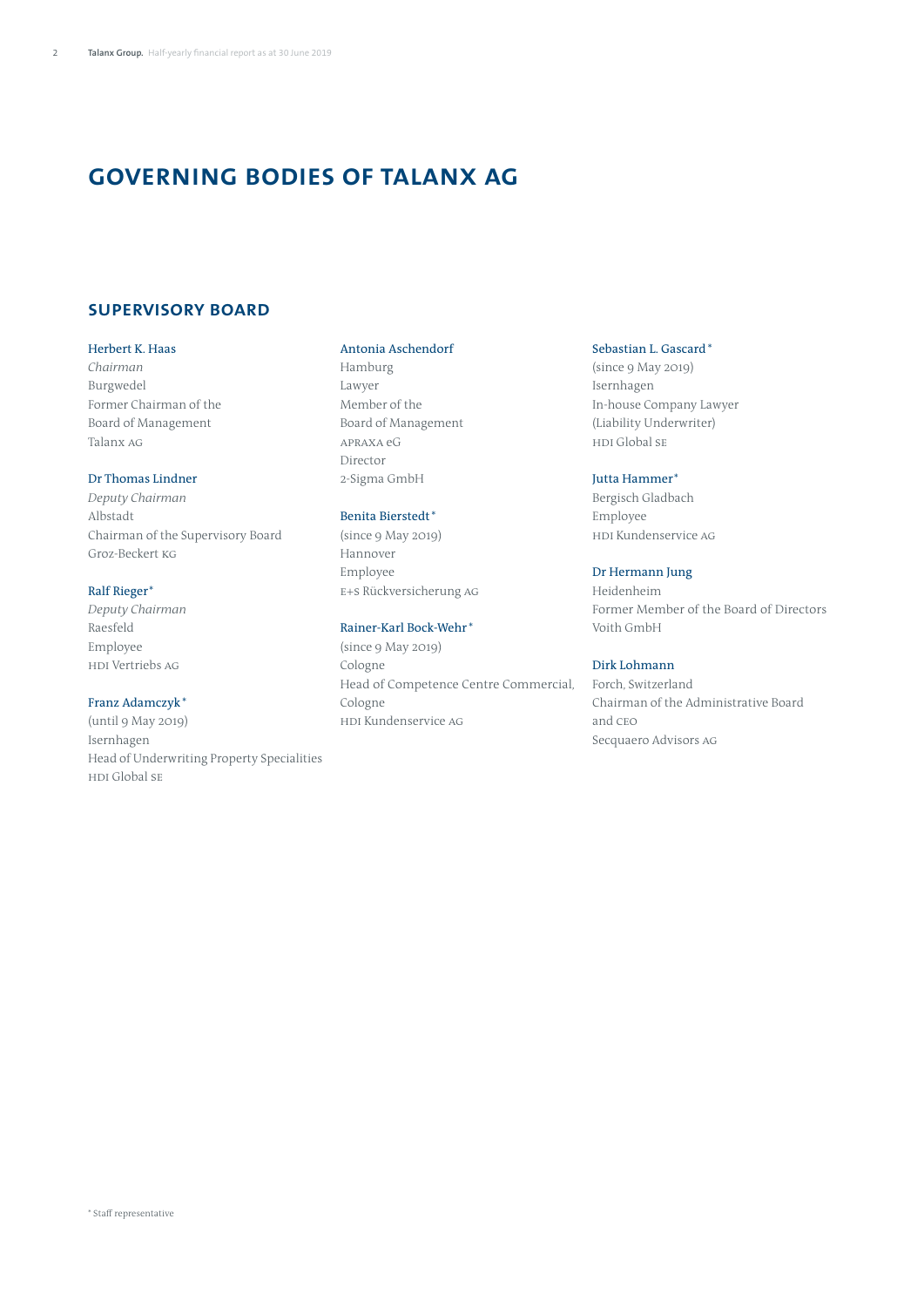## Christoph Meister\*

Hannover Member of the ver.di National Executive Board

# Jutta Mück\*

Oberhausen Account Manager Sales Industrial Lines HDI Global SE

# Katja Sachtleben-Reimann\*

(until 9 May 2019) Hannover Employee HDI Service AG

## Dr Erhard Schipporeit

Hannover Self-employed Business Consultant

# Prof. Dr Jens Schubert\*

Potsdam Director of the Legal Department, ver.di National Administration Professor Leuphana Universität Lüneburg

# Jörn von Stein\*

(until 9 May 2019) Employee neue leben Lebensversicherung AG

## Norbert Steiner

Baunatal Former Chairman of the Board of Management K+S AG

# Angela Titzrath

Hamburg Chairwoman of the Board of Management Hamburger Hafen und Logistik AG

# **Board of Management**

Torsten Leue *Chairman*  Hannover

Sven Fokkema Wedemark

Jean-Jacques Henchoz Hannover

Dr Edgar Puls Isernhagen

Dr Immo Querner Celle

Dr Jan Wicke Hannover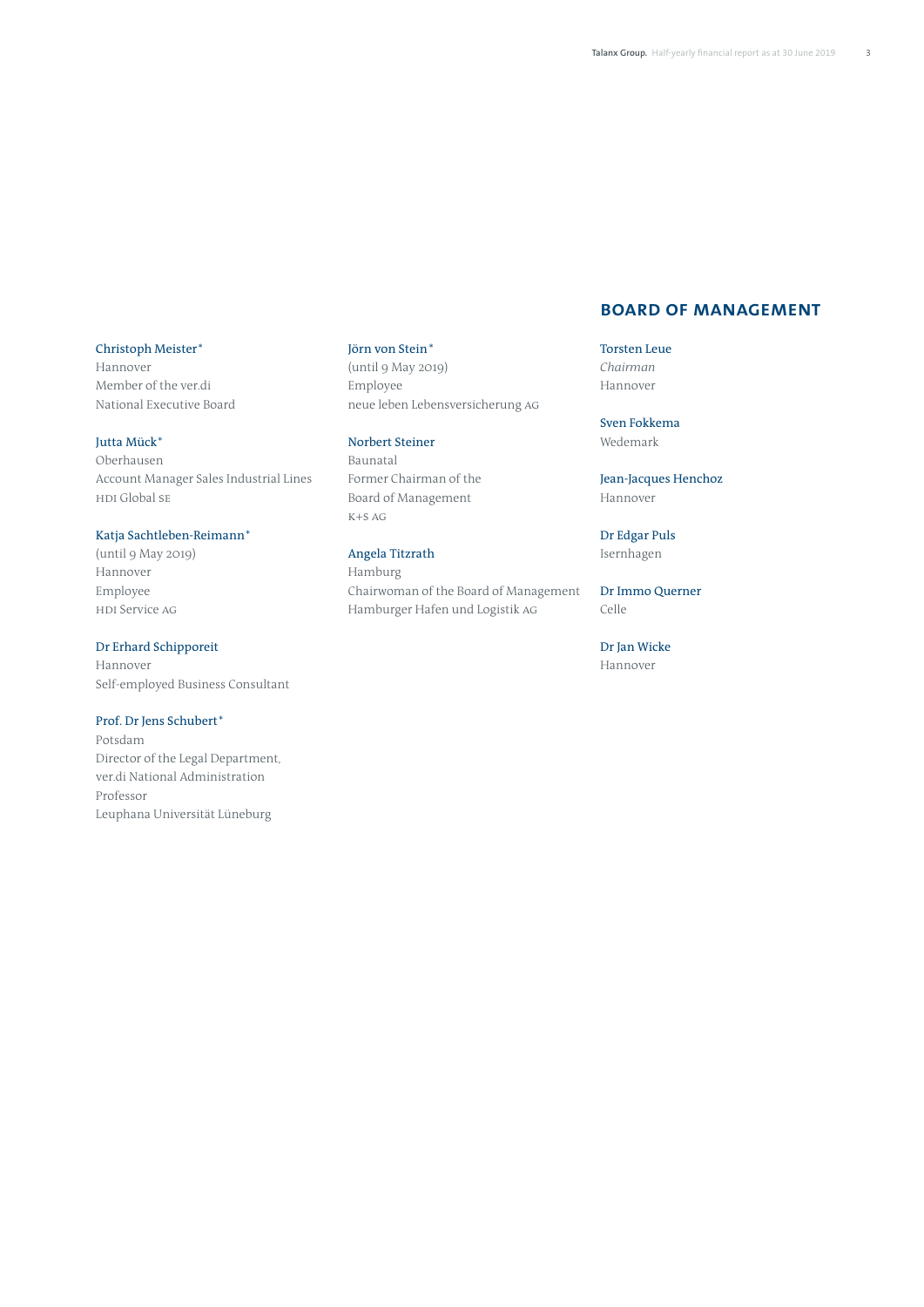**INTERIM GROUP MANAGEMENT REPORT**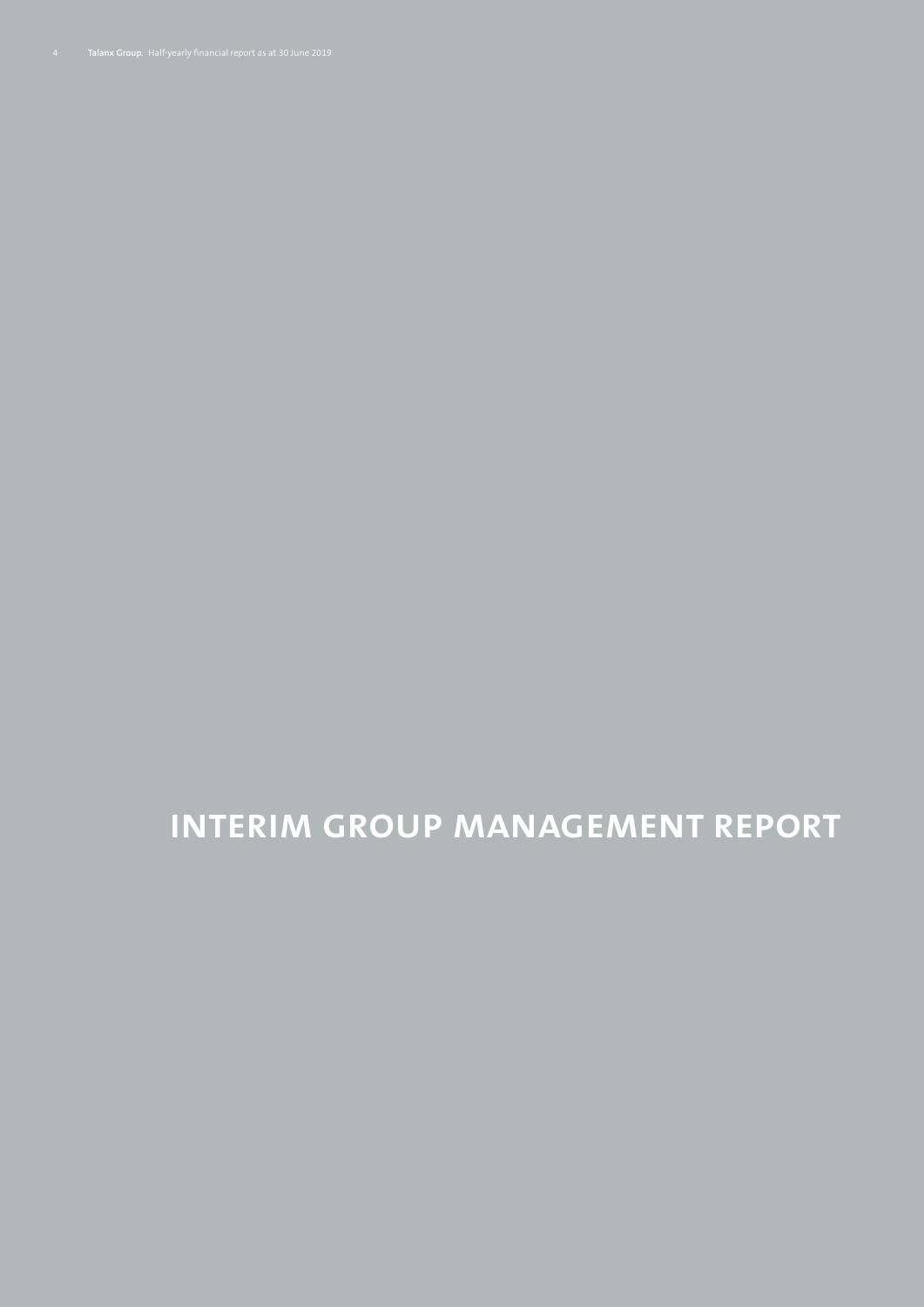# **Report on economic position**

# **Markets, business climate and the industry ENVIRONMENT**

Weak growth experienced in the previous year proved to be pronounced and persistent in the first half of 2019. After initial progress in trade talks between the US and China, the US government's decision to impose further tariffs on Chinese goods created a sense of pessimism regarding economic expectations.

The eurozone suffered particularly on the back of declining global momentum as it is closely integrated in global supply chains. Nonetheless, the negative impact of non-recurring factors in 2018 declined and so growth of 0.4% was still achieved in the first quarter of 2019. In the US, the country's longest ever government shutdown, a cold snap and flagging momentum from past tax reforms squeezed consumer growth. Despite this, the US economy still enjoyed annualised growth of 3.1% in the first quarter 2019 thanks to rising investment and public spending and declining imports.

Growth performance in emerging markets was also strained by weak global momentum. At the same time, money policy easing in major economies created financing conditions that help shore up growth in the form of lower yields, stronger currencies and thus

more room for manoeuvre when it comes to economic policy. In addition to foreign trade weaknesses and a return to escalation in the trade conflict with the US, the Chinese economy was also hit by a faltering domestic economy. Annual GDP growth was 6.2% in the second quarter of 2019.

Turning to interest rates, investors in the first half of the year increasingly focused their attention on potential negative economic ramifications that could result from existing (geo) political risks, in particular the ongoing threat of a global trade war. Negative economic data supported this cautious approach. Yields on ten-year German government bonds ended the first half of the year at a year-to-date low of –0.33%. Spread products, on the other hand, were heavily favoured in investment despite the economic slowdown. With the exception of a temporary correction in May, risk premiums for bank and corporate bonds continued to narrow significantly, which – in conjunction with falling market interest rates – resulted in an unexpectedly strong half-year performance.

The macroeconomic environment beyond the capital markets had a beneficial effect on the insurance industry. The global trend towards higher insurance premiums seen in recent years continued in the first half of 2019. Total claims from natural catastrophes were on par with the previous year and thus in line with average figures for the last 30 years. The most costly single event was the flooding in North Queensland (Australia) at the start of the year. Large losses were reported in Germany in relation to the "Eberhard" storm in March and the "Jörn" hail storm in June.

# **Exchange differences on translating foreign operations**

Talanx AG's reporting currency is the euro (EUR).

#### **Exchange rates for our key foreign currencies**

| EUR 1 corresponds to |                | <b>Balance sheet</b><br>(reporting date) |            | Income statement<br>(average) |          |  |
|----------------------|----------------|------------------------------------------|------------|-------------------------------|----------|--|
|                      |                | 30.6.2019                                | 31.12.2018 | 6M 2019                       | 6M 2018  |  |
| <b>AUD</b>           | Australia      | 1.5826                                   | 1.6208     | 1.5954                        | 1.5656   |  |
| <b>BRL</b>           | Brazil         | 4.3600                                   | 4.4552     | 4.3229                        | 4.1405   |  |
| CAD                  | Canada         | 1.4997                                   | 1.5591     | 1.5180                        | 1.5409   |  |
| <b>CNY</b>           | China          | 7.5385                                   | 7.8768     | 7.6870                        | 7.7114   |  |
| GBP                  | United Kingdom | 0.8578                                   | 0.9028     | 0.8736                        | 0.8814   |  |
| <b>HUF</b>           | Hungary        | 321.0800                                 | 321.7400   | 318,6500                      | 315.6029 |  |
| JPY                  | Japan          | 124.4500                                 | 126.3700   | 125.5275                      | 131.5629 |  |
| <b>MXN</b>           | Mexico         | 21.6687                                  | 22.5895    | 22.0124                       | 22.9951  |  |
| PLN                  | Poland         | 4.3000                                   | 4.3031     | 4.2962                        | 4.2303   |  |
| <b>USD</b>           | <b>USA</b>     | 1.1233                                   | 1.1451     | 1.1396                        | 1.2061   |  |
| ZAR                  | South Africa   | 16.2669                                  | 16.4522    | 15.9744                       | 14.9047  |  |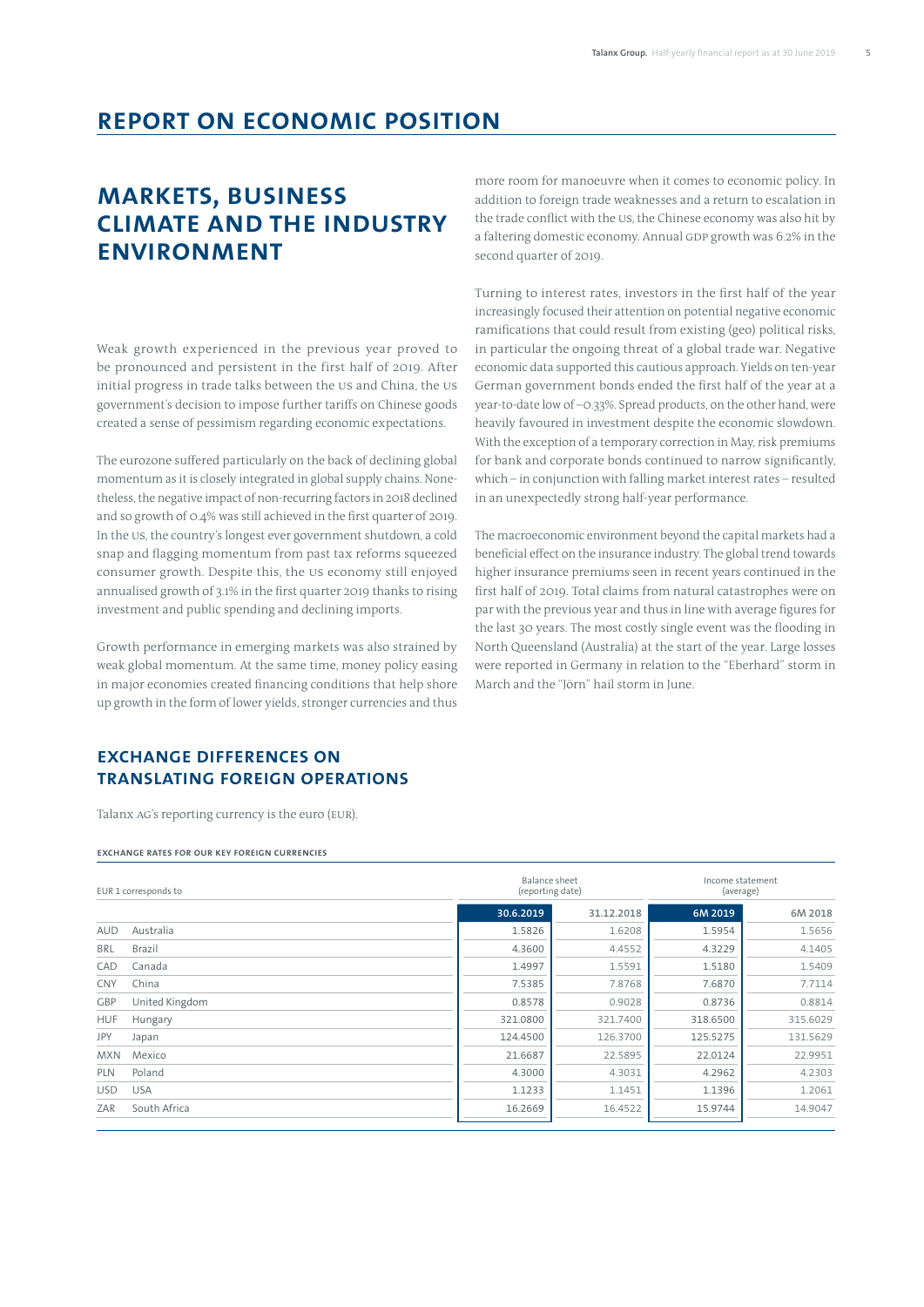# **Business development**

# **Performance of the Group**

- Double-digit growth in gross premiums, up 11.2%
- Net underwriting result significantly improved
- Upturn in operating profit

#### **Group key figures**

EUR million

|                                                                     | 6M<br>2019 | 6M<br>2018 | $+/-%$     |
|---------------------------------------------------------------------|------------|------------|------------|
| Gross written premiums                                              | 20,864     | 18,760     | $+11.2$    |
| Net premiums earned                                                 | 15,917     | 14,435     | $+10.3$    |
| Underwriting result                                                 | $-708$     | $-748$     | $+5.5$     |
| Net investment income                                               | 1,986      | 2,007      | $-1.1$     |
| Operating profit (EBIT)                                             | 1,244      | 1,212      | $+2.7$     |
| Combined ratio<br>(net, property/casualty insurance only)<br>in $%$ | 97.5       | 96.7       | $+0.8$ pt. |

#### **Management metrics**

| $\%$                                                    |            |            |            |
|---------------------------------------------------------|------------|------------|------------|
|                                                         | 6M<br>2019 | 6M<br>2018 | $+/-%$     |
| Gross premium growth<br>(adjusted for currency effects) | 10.1       | 11.8       | $-1.7$ pt. |
| Group net income in EUR million                         | 477        | 437        | $+9.4$     |
| Net return on investment <sup>1)</sup>                  | 3.3        | 3.5        | $-0.2$ pt. |
| Return on equity <sup>2)</sup>                          | 10.4       | 10.0       | $+0.4$ pt. |

1) Annualised ratio of net investment income excluding interest income on funds withheld and contract deposits and profit on investment contracts to average assets under own management.

2) Ratio of annualised net income for the period excluding non-controlling interests to average equity excluding non-controlling interests.

# Premium volume

In the first half of 2019, the Talanx Group achieved a double-digit increase in gross written premiums of 11.2% (10.1% adjusted for currency effects) to EUR 20.9 (18.8) billion. This played a key role in boosting premiums by 21.3% in the Property/Casualty Reinsurance

segment. Net premiums earned were 10.3% higher year-on-year at EUR 15.9 (14.4) billion. Despite lower retention in the Industrial Lines and the Life/Health Reinsurance segments, the Group retention ratio increased by 0.2 percentage points to 88.5% (88.3%).

#### Underwriting result

The underwriting result improved by 5.5% to EUR –708 (–748) million. The large loss burden in the first half of the year was EUR 308 (241) million, thereby remaining significantly below the budget for the period of around EUR 527 million. The Industrial Lines and Reinsurance divisions accounted for the largest share of this, with both reporting a similar level of large losses. The Group combined ratio increased by 0.8 percentage points year-on-year to 97.5% (96.7%). The declining expense ratio could not offset the higher loss ratio, which essentially stemmed from the Property/Casualty Reinsurance segment.

## Net investment income

Despite the decline in extraordinary net investment income, net investment income fell only slightly, decreasing by 1.1% to EUR 1,986 (2,007) million. The Retail Germany Division posted lower realised gains to finance the additional interest reserve and there was a positive non-recurring effect of EUR 100 million in the Life/Health Reinsurance segment. The Group's net return on investment was 3.3% (3.5%) in the first half of 2019 and thus slightly lower year-on-year.

### Operating profit and Group net income

EBIT climbed to EUR 1,244 (1,212) million, thanks in part to a better net underwriting result. Group net income saw a 9.4% upturn to EUR 477 (437) million, driven chiefly by results in the Retail Germany and Retail International divisions as well as in the Life/Health Reinsurance segment. The return on equity was up 0.4 percentage points year-on-year at 10.4% (10.0%).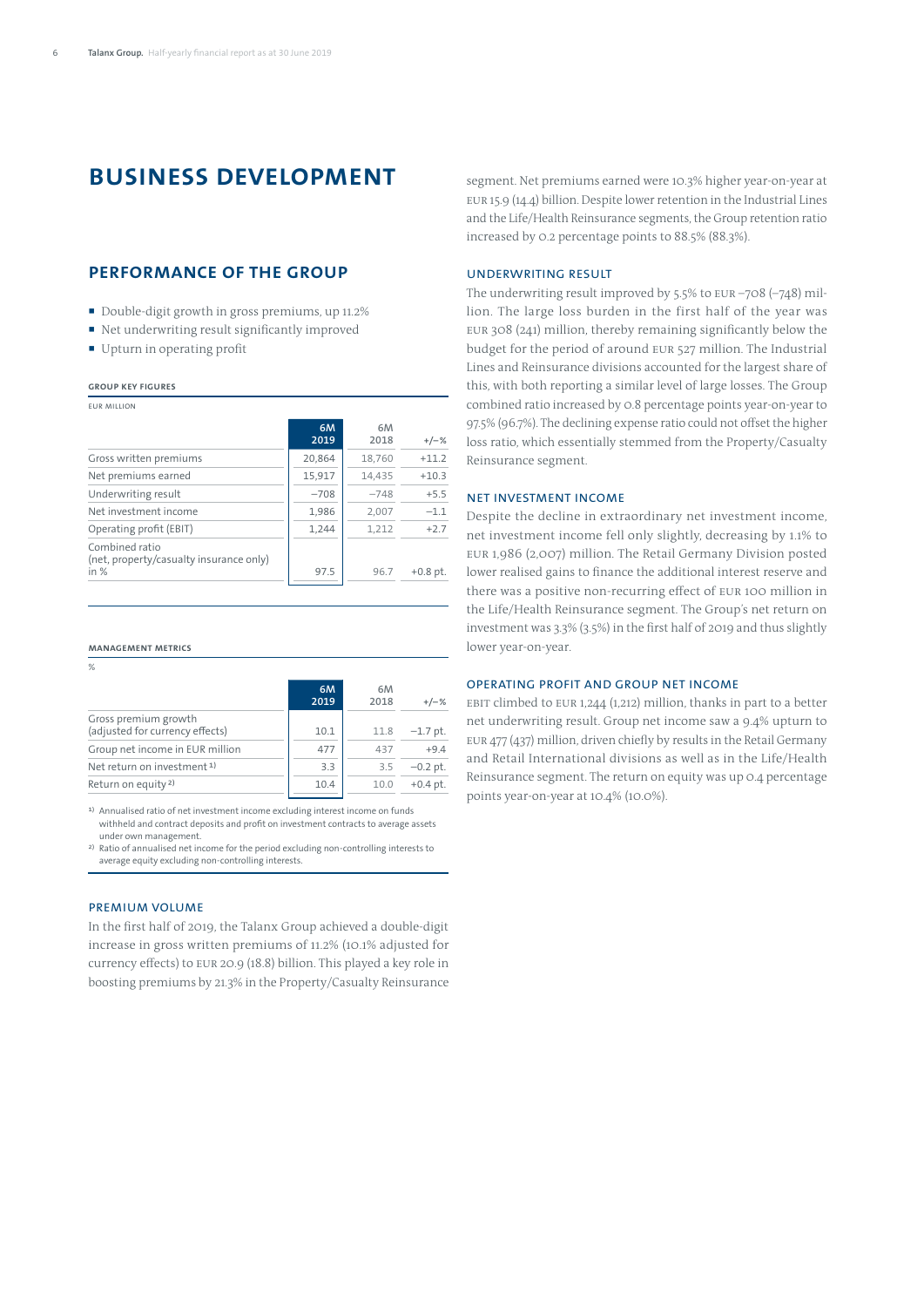# **Development of the Divisions within the Group**

At a strategic level, Talanx divides its business into seven reportable segments: Industrial Lines, Retail Germany – Property/Casualty and Life Insurance –, Retail International, Property/Casualty Reinsurance, Life/Health Reinsurance and Corporate Operations. Please refer to the section entitled "Segment reporting" in the Notes to the Talanx 2018 Group Annual Report for details of these segments' structure and scope of business.

### **Industrial Lines**

- Premium development shaped primarily by initial consolidation of HDI Global Specialty
- Fire insurance benefiting from improved frequency loss ratio
- Run-off positive overall but influenced in particular by reserve strengthening of a large loss
- Net investment income up on previous year

# **Key figures for the Industrial Lines DIVISION**

| <b>EUR MILLION</b>      |                   |            |         |
|-------------------------|-------------------|------------|---------|
|                         | <b>6M</b><br>2019 | 6M<br>2018 | $+/-%$  |
| Gross written premiums  | 3,483             | 2,898      | $+20.2$ |
| Net premiums earned     | 1,367             | 1,235      | $+10.7$ |
| Underwriting result     | $-32$             | $-28$      | $-13.2$ |
| Net investment income   | 133               | 124        | $+7.5$  |
| Operating profit (EBIT) | 69                | 78         | $-12.0$ |

**MANAGEMENT METRICS FOR THE INDUSTRIAL LINES DIVISION**

 $IN%$ 

|                                                         | 6M<br>2019 | 6M<br>2018 | $+/-%$      |
|---------------------------------------------------------|------------|------------|-------------|
| Gross premium growth<br>(adjusted for currency effects) | 18.7       | 6.9        | $+11.8$ pt. |
| Combined ratio (net) $1$ )                              | 102.3      | 102.3      |             |
| EBIT margin <sup>2)</sup>                               | 5.0        | 6.3        | $-1.3$ pt.  |
| Return on equity <sup>3)</sup>                          | 3.4        | 4.6        | $-1.2$ pt.  |

1) Taking into account interest income on funds withheld.

2) Operating profit (EBIT)/net premiums earned.

3) Ratio of annualised net income for the period excluding non-controlling interests to average equity excluding non-controlling interests.

The division pools global activities relating to industrial insurance within the Talanx Group and, as well as its excellent presence on the German market, also operates in over 150 countries through its foreign branches, subsidiaries, affiliates and network partners. In July 2019, HDI Global Specialty SE acquired 76.5% of Svedea AB from Hannover Rück SE and Svedea Management. Svedea AB is a managing agent that markets non-life specialty insurance products on the Swedish market.

### Premium volume

Gross written premiums for the division amounted to EUR 3.5 (2.9) billion as at 30 June 2019, an increase of around 20.2% (18.7% after adjustment for currency effects). Increases in premiums were essentially generated from the initial consolidation of HDI Global Specialty. Restructuring measures in fire insurance launched in 2018 are showing clear success. The expected premium loss associated with this on account of separating inadequately priced risks was partially offset by risk-free additional premiums. Net premiums earned saw a smaller upturn than gross written premiums due to lower retention in specialty business in comparison to traditional industrial insurance business.

# Underwriting result

At EUR –32 (–28) million, the net underwriting result in the division was down on the previous year. The loss burden was higher than expected on account of reserve strengthening in the first quarter of a large loss in the previous year. Earnings were also squeezed as the large loss budget for the year so far was exceeded slightly. This was countered by the effects of the 20/20/20 programme, which improved both the large loss ratio and the frequency loss ratio in fire insurance. Thus, the overall loss ratio was at 80,9% and below the previous year's of 81.5%. The combined ratio for the Industrial Lines Division was 102.3% (102.3%).

### Net investment income

At EUR 133 million, net investment income was up 7.5% year on year (EUR 124 million). Higher income was generated from fixed-income securities and real estate thanks to the upturn in investment volume.

# Operating profit and Group net income

As a result of the developments stated above, the division's operating profit was lower in the first half of 2019 (EUR 69 million) than in the same period of the previous year (EUR 78 million). This includes foreign exchange losses of EUR –2 million (previous year: EUR –17 million), which are also included in operating profit/loss. Group net income amounted to EUR 42 (53) million.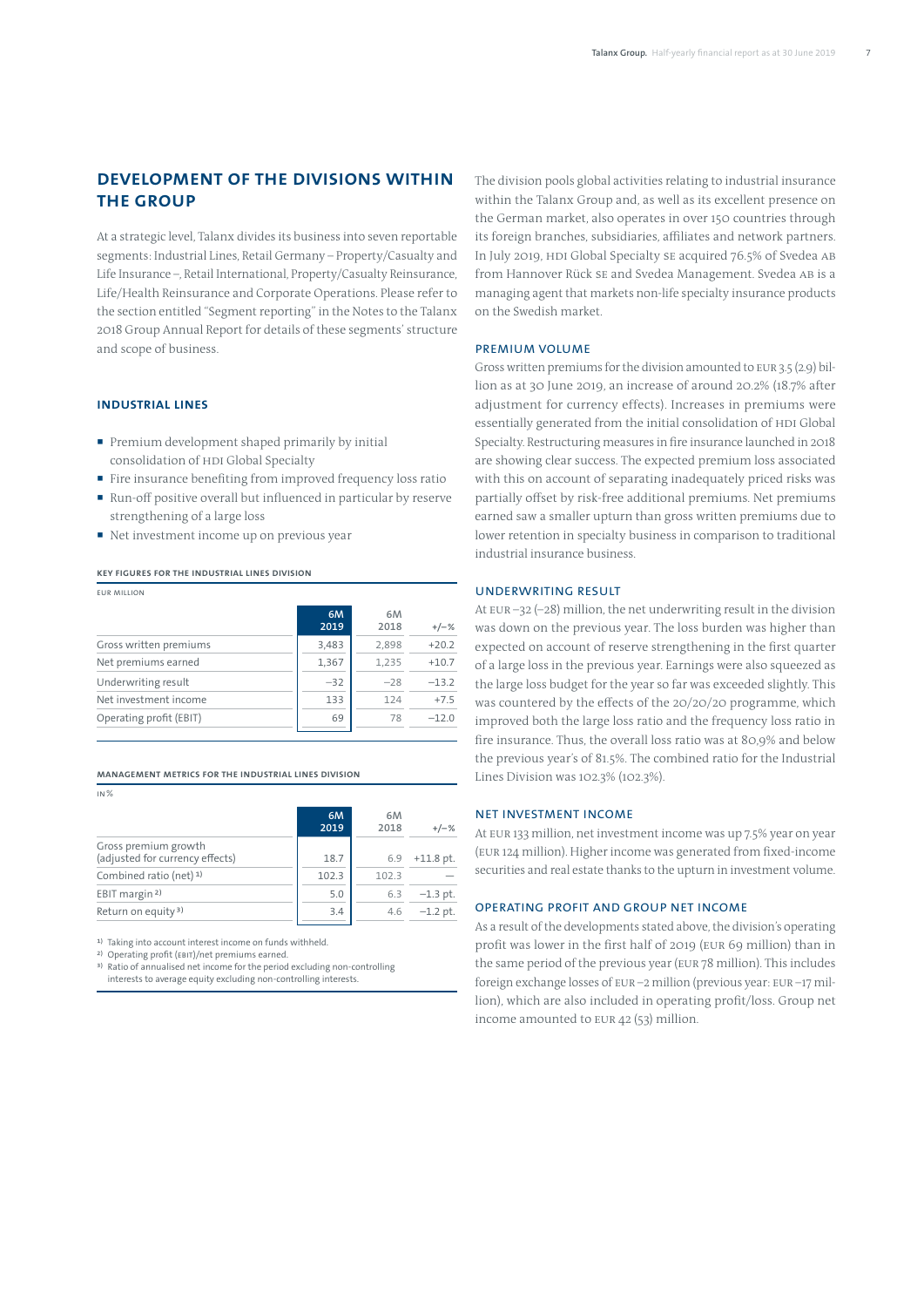# **Retail Germany**

**Property/Casualty Insurance**

- Significant growth in corporate customers/ freelance professionals
- Rise in EBIT thanks to improved net investment income

**Key figures for the Retail Germany Division – Property/Casualty Insurance segment** 

EUR million

|                         | 6M<br>2019 | 6M<br>2018 | $+/-%$  |
|-------------------------|------------|------------|---------|
| Gross written premiums  | 1.042      | 1.022      | $+2.0$  |
| Net premiums earned     | 726        | 701        | $+3.7$  |
| Underwriting result     | 10         | 8          | $+31.2$ |
| Net investment income   | 55         | 44         | $+23.3$ |
| Operating profit (EBIT) | 54         | 40         | $+37.4$ |

#### **Management metrics for the Property/Casualty Insurance Segment**

 $\frac{1}{2}$ 

|                           | 6M<br>2019 | 6M<br>2018 | $+/-%$     |
|---------------------------|------------|------------|------------|
| Gross premium growth      | 2.0        | 20         |            |
| Combined ratio (net) 1)   | 98.7       | 99.0       | $-0.3$ pt. |
| EBIT margin <sup>2)</sup> | 74         | 5.6        | $+1.8$ pt. |

1) Taking into account interest income on funds withheld.

2) Operating profit (EBIT)/net premiums earned.

## PREMIUM VOLUME AND NEW BUSINESS

Premiums rose by 2.0% to EUR 1,042 (1,022) million in the Property/ Casualty Insurance segment in the first half of the year. Growth in corporate customers/freelance professionals and third-party liability, accident and property business comfortably offset the decline from motor vehicle insurance.

### Underwriting result

The underwriting result was EUR 10 (8) million in the current financial year, up 31,2% on the previous year. While profitable growth had a positive impact on the underwriting result in third-party liability, accident and property lines of business, burdens were slightly higher due to natural disasters and large loss events. Investment expenditure continued to increase in the last six months, in particular in IT. Despite these burdens, the overall combined ratio (net) improved by 0.3 percentage points from 99.0% to 98.7%.

#### Net investment income

Net investment income improved to EUR 55 (44) million thanks to the rise in ordinary and extraordinary investment income. This was driven primarily by higher income from properties and positive impairments on unrealised gains/losses.

### OPERATING PROFIT/LOSS

EBIT rose to EUR 54 (40) million, due essentially to higher net investment income. This pushed the EBIT margin up to 7.4% (5.6%).

**Life insurance**

EUR million

- Growth in single premium business
- Lower gains realised to finance additional interest reserve

**Key figures for the Retail Germany Division – Life Insurance segment**

|                                                         | 6M<br>2019 | 6M<br>2018 | $+/-%$  |  |
|---------------------------------------------------------|------------|------------|---------|--|
| Gross written premiums                                  | 2,285      | 2,240      | $+2.0$  |  |
| Net premiums earned                                     | 1,696      | 1,653      | $+2.6$  |  |
| Underwriting result                                     | $-664$     | $-858$     | $+22.6$ |  |
| Net investment income                                   | 753        | 922        | $-18.3$ |  |
| Operating profit (EBIT)                                 | 71         | 48         | $+46.8$ |  |
| New business measured in annual<br>premium equivalent   | 205        | 195        | $+5.1$  |  |
| Single premiums                                         | 765        | 676        | $+13.2$ |  |
| Regular premiums                                        | 129        | 127        | $+1.6$  |  |
| New business by product in annual<br>premium equivalent | 205        | 195        | $+5.1$  |  |
| of which capital-efficient products                     | 86         | 73         | $+17.8$ |  |
| of which biometric products                             | 69         | 66         | $+4.5$  |  |
|                                                         |            |            |         |  |

#### **Management metrics for the Life Insurance segment**

%

|                          | 6M<br>2019 | 6M<br>2018 | $+/-%$     |
|--------------------------|------------|------------|------------|
| Gross premium growth     | 2.0        | $-3.0$     | $+5.0$ pt. |
| EBIT margin <sup>1</sup> | 4.2        | 2.9        | $+1.3$ pt. |

1) Operating profit (EBIT)/net premiums earned.

#### PREMIUM VOLUME AND NEW BUSINESS

In the first half of the year, the Life Insurance segment saw premiums rise by 2.0% to EUR 2.3 (2.2) billion, which includes the savings elements of premiums from unit-linked life insurance policies. Single premiums (excluding residual debt) climbed by EUR 60 million year on year, driven in particular by the sale of capital-efficient products. This was countered by a drop-off in regular premiums (excluding residual debt), primarily the result of a high number of contracts expiring. Biometric core business of bancassurance performed well, with growth of EUR 21 million. The retention ratio in life insurance business rose slightly to 93.7% (93.4%). Allowing for the savings elements of premiums from our unit-linked products and the change in the unearned premium reserve, net premiums earned in the Life Insurance segment increased by 2.6% to EUR 1,696 (1,653) million.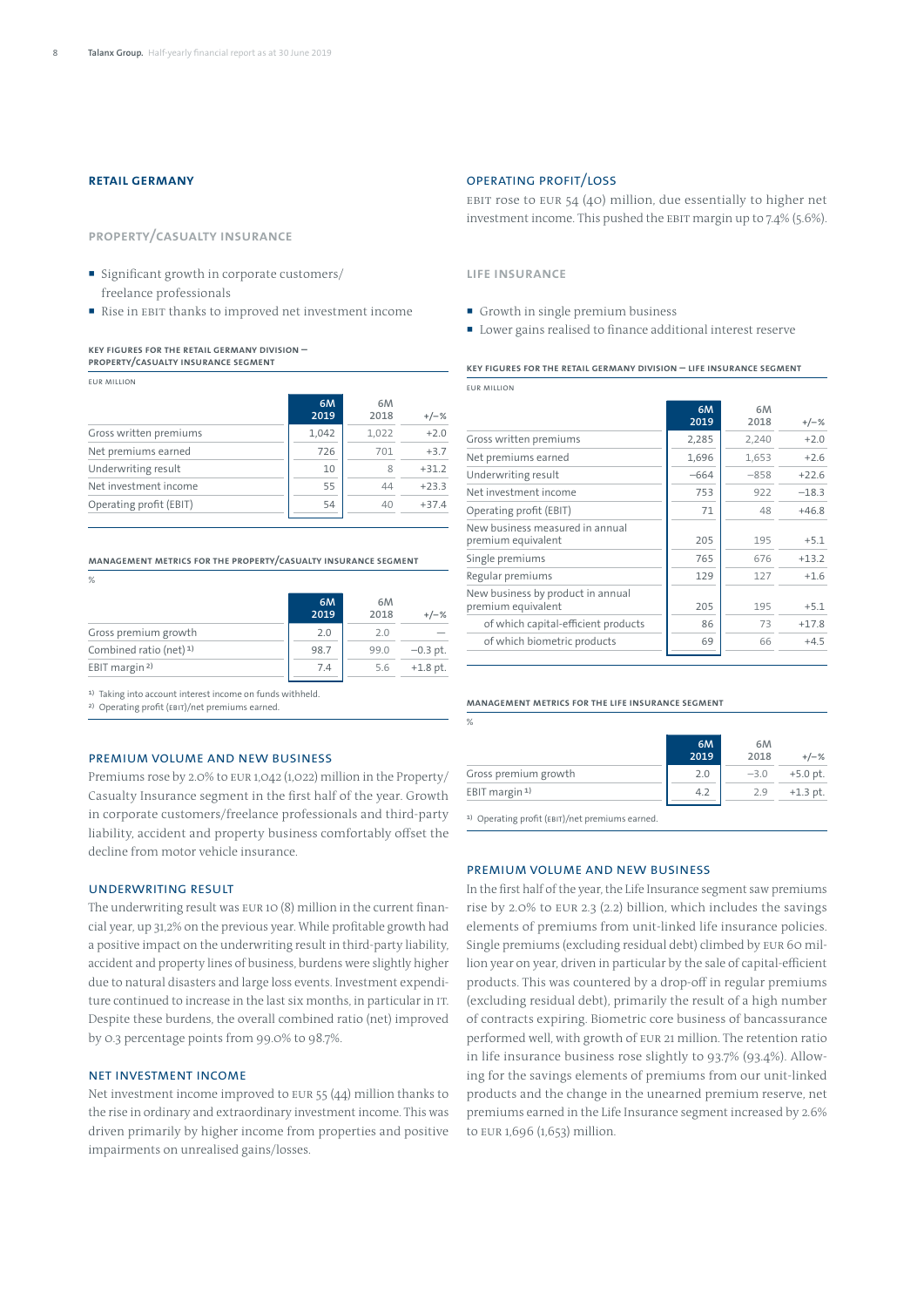Measured in APE, new business in life insurance products rose from EUR 195 million to EUR 205 million.

## Underwriting result

The underwriting result improved to EUR –664 (–858) million in the current financial year. This was partly due to the unwinding of discounts on the technical provisions and policyholder participation in net investment income. These expenses are offset by investment income, which is not recognised in the underwriting result.

### Net investment income

Net investment income declined by 18.3% to EUR 753 (922) million. In particular, the reduction resulted from lower realisation of unrealised gains to finance the additional interest reserve. Given that it could not yet be safely assumed a year ago that the corridor method would have a positive impact on the additional interest reserve, correspondingly high realisations were made. Ordinary investment income was virtually unchanged year-on-year at EUR 724 (727) million.

## OPERATING PROFIT/LOSS

Operating profit (EBIT) in the Life Insurance segment in the Retail Germany Division rose year-on-year to EUR 71 (48) million.

#### **Retail Germany Division overall**

**Return on equity for the Retail Germany Division overall**

| %                              |            |            |            |
|--------------------------------|------------|------------|------------|
|                                | 6M<br>2019 | 6M<br>2018 | $+/-%$     |
| Return on equity <sup>1)</sup> | 5.8        | 4.0        | $+1.8$ pt. |

1) Ratio of annualised net income for the period excluding non-controlling interests to average equity excluding non-controlling interests.

After adjusting for taxes on income, financing costs and noncontrolling interests, Group net income rose to EUR 72 (50) million, thanks especially to improved earnings in Property/Casualty and Life Insurance. This pushed the return on equity up by 1.8 percentage points to 5.8%.

# **Retail International**

- Gross written premiums rose by 9.2% adjusted for currency effects
- Combined ratio virtually stable at  $\sim$  95%

#### **KEY FIGURES FOR THE RETAIL INTERNATIONAL DIVISION**

EUR million

|                         | 6M<br>2019 | 6M<br>2018 | $+/-%$  |
|-------------------------|------------|------------|---------|
| Gross written premiums  | 3,154      | 2,963      | $+6.5$  |
| Net premiums earned     | 2,753      | 2.513      | $+9.5$  |
| Underwriting result     | 24         | 33         | $-28.4$ |
| Net investment income   | 189        | 174        | $+8.7$  |
| Operating profit (EBIT) | 146        | 138        | $+6.2$  |

#### **MANAGEMENT METRICS FOR THE RETAIL INTERNATIONAL DIVISION**

| $\%$                                                                    |            |            |            |
|-------------------------------------------------------------------------|------------|------------|------------|
|                                                                         | 6M<br>2019 | 6M<br>2018 | $+/-%$     |
| Gross premium growth<br>(adjusted for currency effects)                 | 9.2        | 9.6        | $-0.4$ pt. |
| Combined ratio (net, property/casualty<br>insurance only) <sup>1)</sup> | 95.2       | 94.6       | $+0.6$ pt. |
| EBIT margin <sup>2)</sup>                                               | 5.3        | 5.5        | $-0.2$ pt. |
| Return on equity <sup>3)</sup>                                          | 8.5        | 8.4        | $+0.1$ pt. |

1) Taking into account interest income on funds withheld.

2) Operating profit (EBIT)/net premiums earned.

3) Ratio of annualised net income for the period excluding non-controlling interests to average equity excluding non-controlling interests.

This division bundles the activities of the international retail business in the Talanx Group and is active in both Europe and Latin America. In the Europe region, the Turkish HDI Sigorta A. S. signed an agreement on 2 May 2019 to acquire the Turkish Ergo Sigorta A. S, with the aim of further expanding its market presence. The transaction is still subject to approval by the Turkish supervisory authority, but this is expected in the second half of the year. In Latin America, however, the division streamlined its portfolio in the first half of 2019, entering into an agreement to sell its 100% interest in HDI Seguros S.A., San Isidro, Peru, on 22 October 2018 which was then completed at the end of the first quarter of 2019.

### Premium volume

The division's gross written premiums (including premiums from unit-linked life and annuity insurance) increased by 6.5% compared to the first half of 2018 to EUR 3.2 (3.0) billion. Adjusted for currency effects, gross premiums increased by 9.2% on the comparison period. Premium volume performed well in the two regions during the reporting period.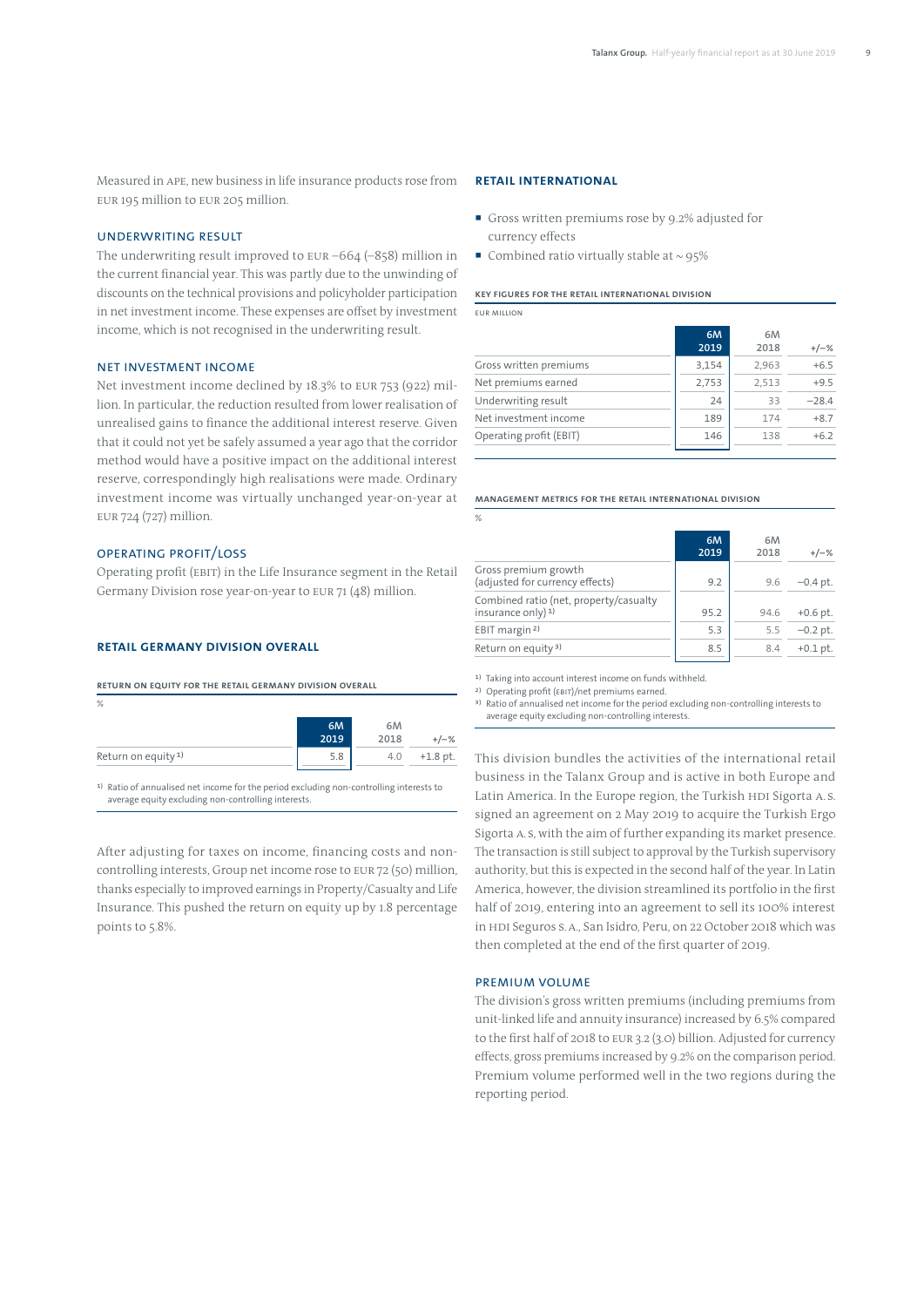The Europe region reported growth in gross written premiums of 7.1% to EUR 2.3 billion; this growth was driven primarily by a 13.9% increase in premiums to EUR 910 million at the Italian HDI Assicurazioni S.p.A. TUiR WARTA S.A in Poland also reported positive effects on gross written premiums for the region, with premium volume up by 3.6% thanks to a higher number of insured vehicles in motor vehicle insurance. Adjusted for currency effects, the growth in premium volume in Europe stood at 9.2%.

In the Latin America region, gross written premiums increased by 6.2% compared to the same period of the previous year to EUR 863 million. Adjusted for currency effects, the growth amounted to 10.4%, which was essentially due to good performance in Mexico and Brazil. At the Mexican HDI Seguros S.A., premium volumes enjoyed a particular upturn in motor vehicle insurance thanks to new intermediaries and agents. 44.9% of the premium volume generated in the region was accounted for by the Brazilian HDI Seguros S.A. Unadjusted, the company's gross written premiums rose by 1.2% to EUR 387 million. However, adjusted for currency effects, they rose by 6.5%, primarily on account of changes to wage agreements in motor vehicle insurance.

### Underwriting result

The combined ratio from property insurance companies increased by 0.6 percentage points year-on-year to 95.2% (94.6%). This reflects exclusively a change to accounting requirements for allocating costs in the statement of income. Accordingly, the expense ratio for the division was 0.5 percentage points higher than the previous year (28.3%), at 28.8%. The loss ratio was unchanged year on year.

In line with higher net investment income in life insurance, the underwriting result in life insurance fell by EUR 6 million.

#### Net investment income

Net investment income rose year-on-year by 8.7% to EUR 189 (174) million. The division's ordinary net investment climbed by 14.0% against the first half of 2018, essentially driven by higher investment volumes in Italy and higher interest rates and investment volumes in Turkey. Owing to the higher volume of investments and overall persistently low interest rates, the return on assets under own management was on par with the previous year at 3.4%.

### Operating profit and Group net income

In the first half of 2019, operating profit (EBIT) in the Retail International Division rose by 6.2%, compared with the same period of the previous year, to EUR 146 (138) million. The Europe region contributed to the division's operating profit with EBIT of EUR 134 (117) million, an increase of 14.7%, whereby this growth was primarily due to developments at TUiR WARTA S.A. in Poland. By contrast, EBIT of EUR 34 (29) million was generated in the Latin America region. Group net income after minority interests increased accordingly by 2.6% to EUR 85 (83) million. The return on equity rose by 0.1 percentage points to 8.5% compared to the same period in the previous year.

## Additional key figures

**Retail International Division by line of business at a glance**

**6M 2019** **6M**

**2018 +/–%**

EUR million **Gross written premiums 3,154 2,963 +6.5** Property/Casualty  $\begin{array}{|c|c|c|c|c|c|c|c|}\n\hline\n2,024 & 1,923 & +5.2 \\
\hline\n\end{array}$ Life 1,130 1,040 +8.7 **Net premiums earned 2,753 2,513 +9.5**

| Property/Casualty                                              | 1,689 | 1,608 | $+5.0$   |
|----------------------------------------------------------------|-------|-------|----------|
| Life                                                           | 1,064 | 905   | $+17.6$  |
| Underwriting result                                            | 24    | 33    | $-28.4$  |
| Property/Casualty                                              | 83    | 87    | $-4.3$   |
| Life                                                           | $-60$ | $-54$ | $-10.4$  |
| Other                                                          |       |       |          |
| Net investment income                                          | 189   | 174   | $+8.7$   |
| Property/Casualty                                              | 98    | 89    | $+10.2$  |
| Life                                                           | 95    | 86    | $+10.2$  |
| Other                                                          | $-2$  | $-1$  | $-102.1$ |
| New business by product in<br>annual premium equivalent (life) | 136   | 125   | $+8.8$   |
| Single premiums                                                | 987   | 912   | $+8.2$   |
| Regular premiums                                               | 37    | 34    | $+8.8$   |
| New business by product in<br>annual premium equivalent (life) | 136   | 125   | $+8.8$   |
| of which capital-efficient products                            | 76    | 50    | $+52.0$  |
| of which biometric products                                    | 34    | 32    | $+6.3$   |
|                                                                |       |       |          |

#### **Retail International Division by region at a glance**

EUR million

|                         | 6M<br>2019 | 6M<br>2018 | $+/-%$   |
|-------------------------|------------|------------|----------|
| Gross written premiums  | 3,154      | 2,963      | $+6.5$   |
| of which Europe         | 2,291      | 2,140      | $+7.1$   |
| of which Latin America  | 863        | 813        | $+6.2$   |
| Net premiums earned     | 2,753      | 2,513      | $+9.5$   |
| of which Europe         | 2,002      | 1,829      | $+9.4$   |
| of which Latin America  | 751        | 683        | $+10.0$  |
| Underwriting result     | 24         | 33         | $-28.4$  |
| of which Europe         | 14         | 4          | $+208.1$ |
| of which Latin America  | 21         | 29         | $-28.3$  |
| Net investment income   | 189        | 174        | $+8.7$   |
| of which Europe         | 154        | 145        | $+6.5$   |
| of which Latin America  | 38         | 31         | $+21.1$  |
| Operating profit (EBIT) | 146        | 138        | $+6.2$   |
| of which Europe         | 134        | 117        | $+14.7$  |
| of which Latin America  | 34         | 29         | $+18.7$  |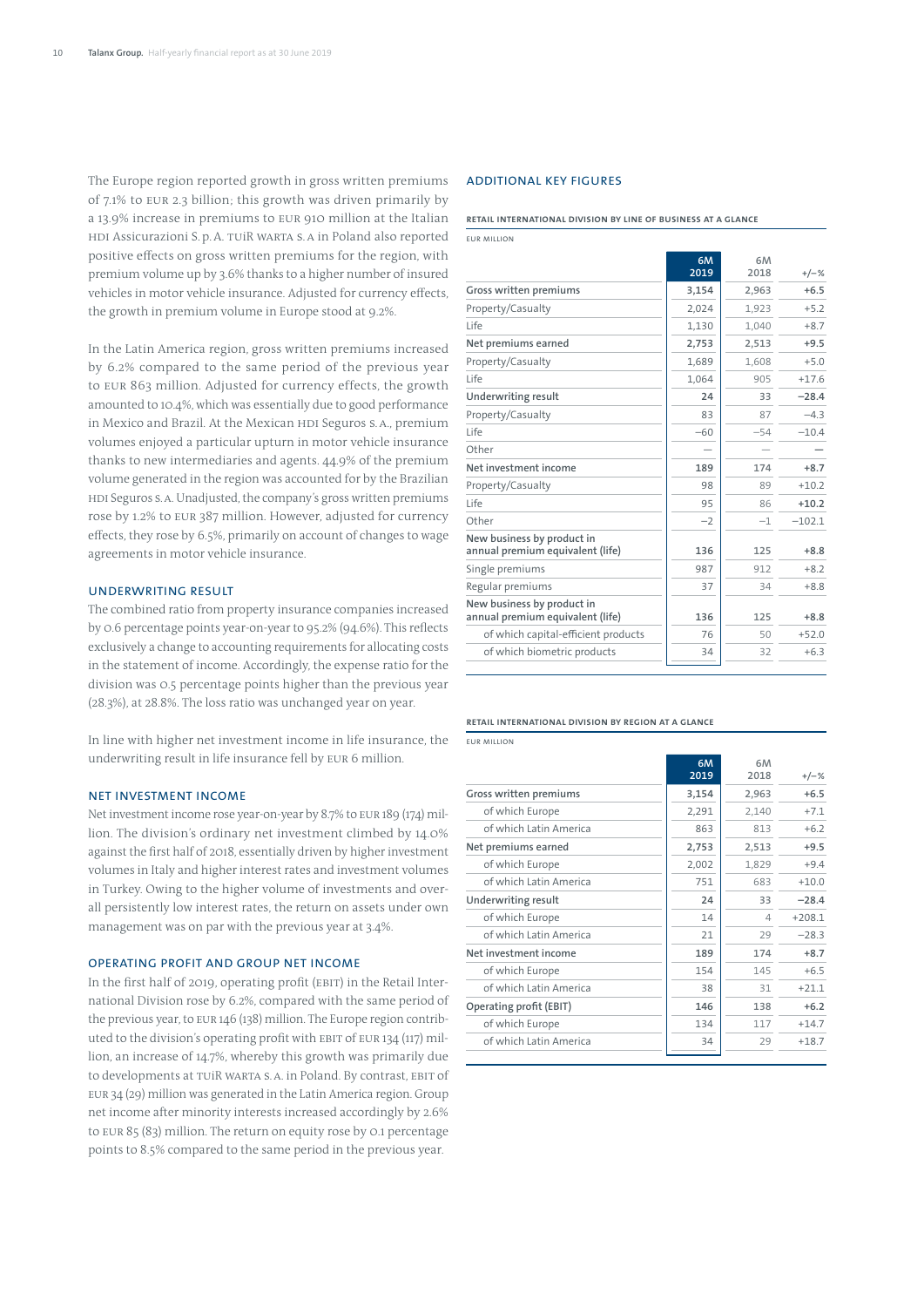# **Reinsurance**

**Property/Casualty Reinsurance**

- Growth of 18.4% in written premiums adjusted for currency effects
- Large loss burden up on previous year but well within budget
- satisfactory results for renewals during the year

**KEY FIGURES FOR THE REINSURANCE DIVISION – PROPERTY/CASUALTY REINSURANCE SEGMENT**

| <b>EUR MILLION</b>      |            |            |         |
|-------------------------|------------|------------|---------|
|                         | 6M<br>2019 | 6M<br>2018 | $+/-%$  |
| Gross written premiums  | 7.847      | 6,467      | $+21.3$ |
| Net premiums earned     | 5,964      | 5,175      | $+15.2$ |
| Underwriting result     | 174        | 206        | $-16.1$ |
| Net investment income   | 508        | 517        | $-1.7$  |
| Operating profit (EBIT) | 662        | 704        | $-6.1$  |

**MANAGEMENT METRICS FOR THE PROPERTY/CASUALTY REINSURANCE SEGMENT**

| %                                                       |            |            |            |
|---------------------------------------------------------|------------|------------|------------|
|                                                         | 6M<br>2019 | 6M<br>2018 | $+/-%$     |
| Gross premium growth<br>(adjusted for currency effects) | 18.4       | 27.6       | $-9.2$ pt. |
| Combined ratio (net) 1)                                 | 96.7       | 95.7       | $-1.0$ pt. |
| EBIT margin <sup>2)</sup>                               | 11.1       | 13.6       | $-2.5$ pt. |
|                                                         |            |            |            |

1) Taking into account interest income on funds withheld.

2) Operating profit (EBIT)/net premiums earned.

### Business development

Global property/casualty reinsurance markets continue to be shaped by stiff competition and the supply of reinsurance cover still exceeds demand. In particular in the case of natural disaster risks, the additional capacity from the market for insurance-linked securities (ILS) is putting sustained pressure on prices and conditions.

Despite the challenging conditions, the treaty renewal rounds in the first half of the year were satisfactory from our perspective and make us optimistic about the year as a whole. Contrary to the situation one year ago, alternative capital providers were more cautious when it came to transferring insurance risks to the capital market in the renewal negotiations during the year. Overall, reinsurance prices remained in line with risk and we obtained slightly better conditions. As one of the world's leading reinsurers, we continue to benefit from our excellent financial standing, as well as from a recovery in demand on the part of primary insurers. For example, attractive opportunities opened up to expand our portfolio in Asia, North America and Germany.

Following the successful treaty renewal round in the Property/ Casualty Reinsurance segment as at 1 January 2019, the treaty renewal as at 1 April also went well. Traditionally, business in Japan is renewed at this time and a lower number of treaty renewals are also due for Australia, New Zealand, Asian markets and North America. Rates in Japan improved substantially following natural disaster losses and we boosted our premium income. Our premium income also picked up considerably on the Indian market. The renewal of part of our North America business was highly satisfactory, continuing the trend from the renewals as at 1 January. Prices in the natural catastrophe business consolidated on the whole, whereas programmes that have been affected by losses saw double-digit increases. The total premium volume from the treaty renewal round as at 1 April 2019 increased by 7%.

# Premium development

Gross written premiums for the entire portfolio in the Property/ Casualty Reinsurance segment increased by 21.3% to EUR 7.8 (6.5) billion as at 30 June 2019. This again reflected the ongoing increase in demand for solvency-easing reinsurance solutions and traditional reinsurance coverage. At constant exchange rates, the growth in gross written premiums in the Property/Casualty Reinsurance segment would have amounted to 18.4%. Retention increased only marginally year-on-year to 91.5% (91.4%). Net premiums earned increased by 15.2% to EUR 6.0 (5.2) billion, or by 13.0% adjusted for currency effects.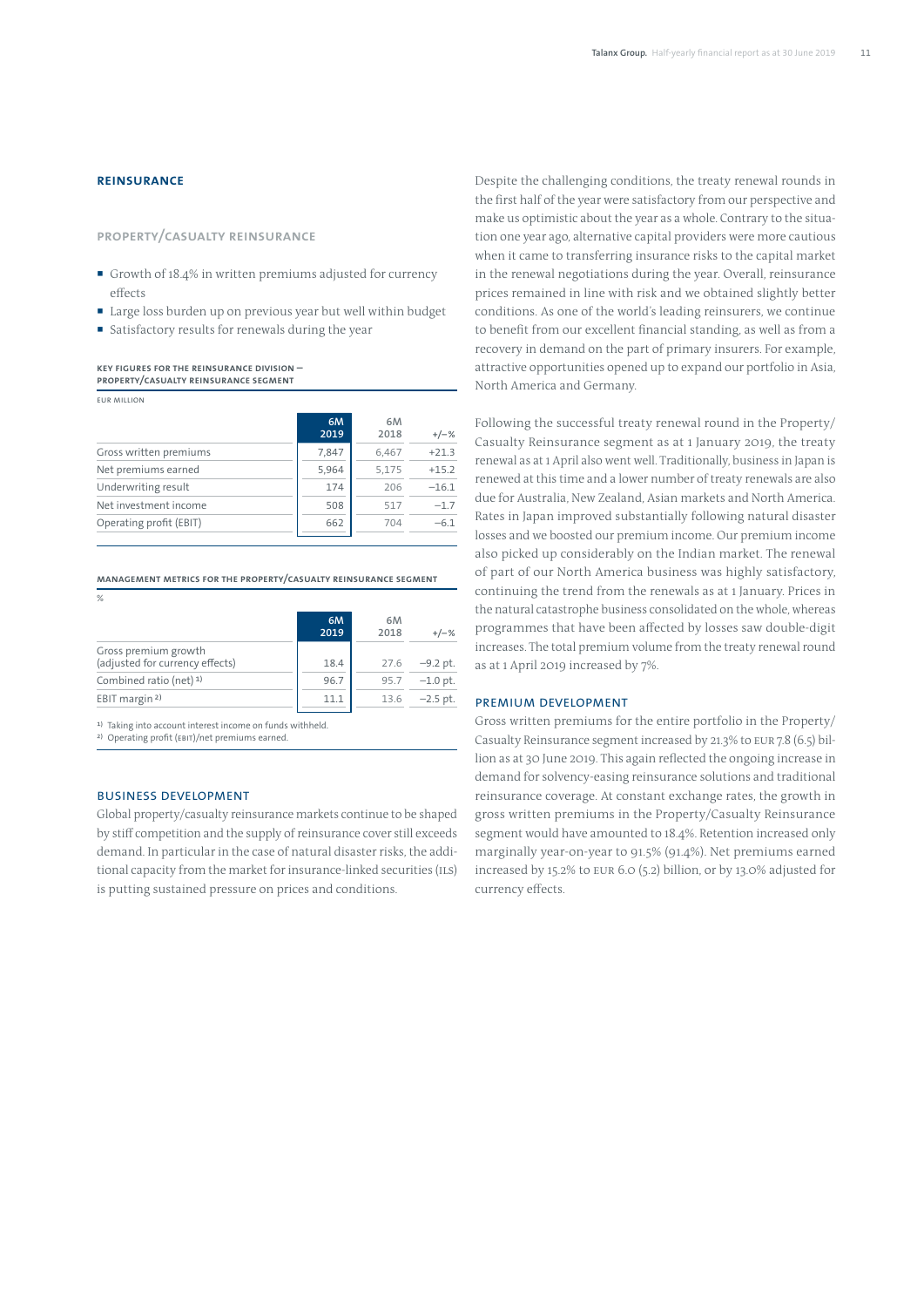# UNDERWRITING RESULT

The net large loss burden as at 30 June 2019 was up year-on-year at EUR 141 (93) million. The largest losses in the first half of the year included the explosion in a Philadelphia refinery in June, with an estimated net participation of EUR 46 million, the floods in Queensland, Australia, at the end of January with EUR 26 million and the crash of the Ethiopian Airlines Boeing 737 MAX in March with EUR 25 million. In total, the large loss burden was well below our forecast of EUR 370 million for the first half of the year. We classify large losses as catastrophes for which we expect to pay out over EUR 10 million in gross claims and claims expenses.

As well as large losses in the current year, in the second quarter we also received late claim notifications from our customers for typhoon "Jebi" in Japan in the previous year in the amount of EUR 106 million net. Our retrocession programmes protect us in the event of additional subsequent reserves from these losses in the future. Overall, in the first half of the year the subsequent reserves offset the once again positive run-off of our loss reserve from previous years.

The technical result, including interest on deposits, for the Property/ Casualty Reinsurance segment declined by 16.1% to EUR 174 (206) million. At 96.7% (95.7%), the combined ratio was slightly higher than in the previous year but remained in line with our planning for a target of 97% or less for the year as a whole.

#### NET INVESTMENT INCOME

Net investment income from assets under own management in the Property/Casualty Reinsurance segment declined by 3.1% to EUR 485 (501) million. Net investment income amounted to EUR 508 (517) million in total.

## Operating profit/loss

Operating profit (EBIT) for the Property/Casualty Reinsurance segment decreased by 6.1% to EUR 662 (704) million. The EBIT margin again exceeded our target level of at least 10% at 11.1% (13.6%).

## **Life/Health Reinsurance**

- Growth of 7.4% in written premiums adjusted for currency effects
- Sustained strong global demand for financial solutions
- Extraordinary income from restructuring of shares at Viridium
- Operating profit up 32.6%

#### **KEY FIGURES FOR THE REINSURANCE DIVISION – LIFE/HEALTH REINSURANCE SEGMENT**

EUR million

|                         | 6M<br>2019 | 6M<br>2018 | $+/-%$  |
|-------------------------|------------|------------|---------|
| Gross written premiums  | 3,847      | 3,518      | $+9.3$  |
| Net premiums earned     | 3,392      | 3,171      | $+7.0$  |
| Underwriting result     | $-210$     | $-108$     | $+93.4$ |
| Net investment income   | 364        | 239        | $+52.7$ |
| Operating profit (EBIT) | 282        | 213        | $+32.6$ |

#### **Management metrics**

| $\%$                                                                  |            |            |            |
|-----------------------------------------------------------------------|------------|------------|------------|
|                                                                       | 6M<br>2019 | 6M<br>2018 | $+/-\%$    |
| Gross premium growth<br>(adjusted for currency effects) <sup>1)</sup> | 7.4        | 3.7        | $+3.7$ pt. |
| EBIT growth <sup>2)</sup>                                             | 32.6       | 35.9       | $-3.3$ pt. |
|                                                                       |            |            |            |

1) Compared with the previous year.

2) Change in operating profit (EBIT) compared to the prior year in %.

## Business development

Global life/health reinsurance markets remained characterised by continued low interest rates. Competition was also unchanged and remained extremely intense in some regions. In Australia, disability income insurance had a negative impact on the sector as a whole. Global demand for financial solutions remains high. These include individual reinsurance solutions to improve our customers' solvency, liquidity and capital.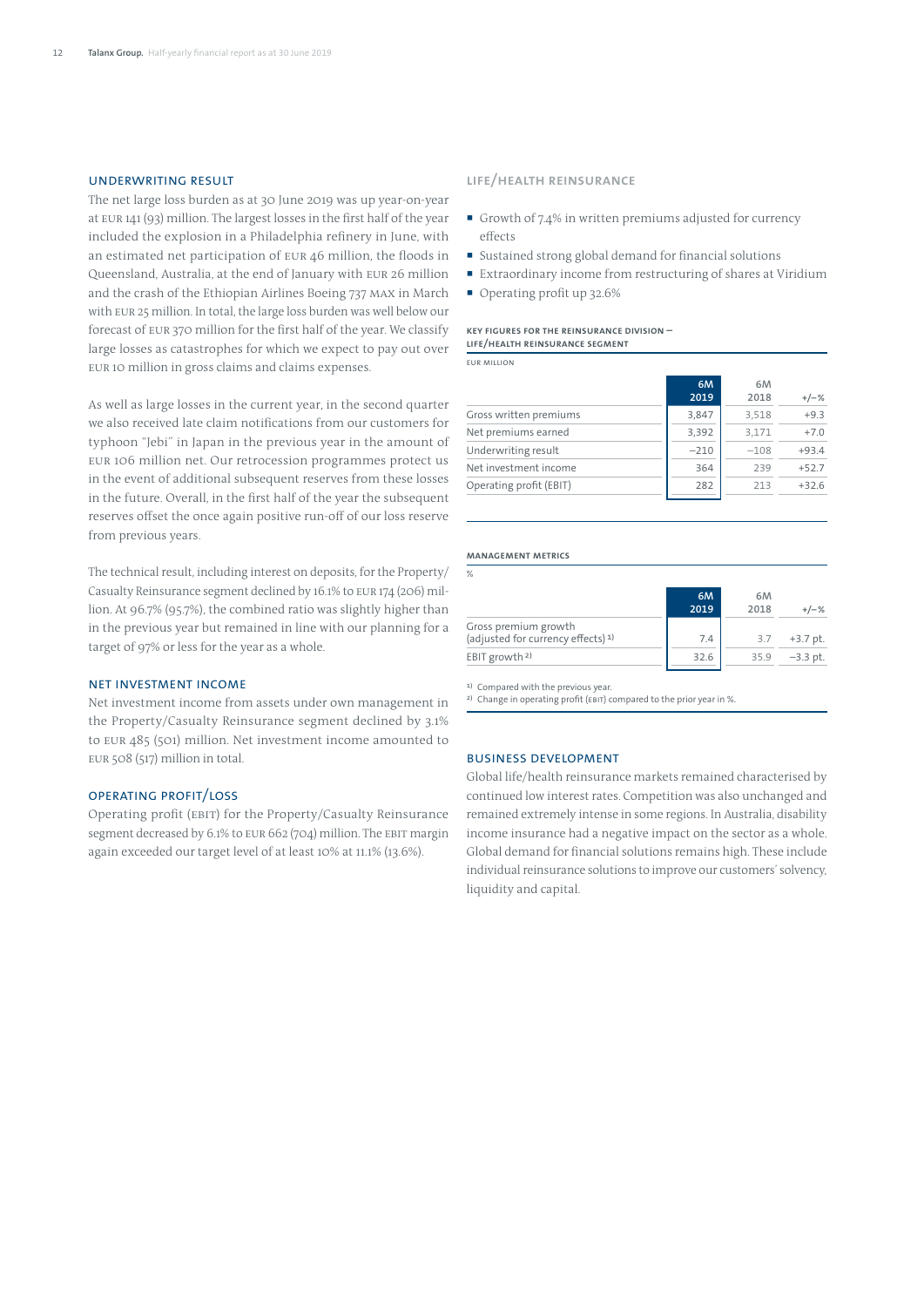The restructuring of shareholdings for our stake in the German run-off specialist Viridium resulted in extraordinary income of EUR 99.5 million in the second quarter as a result of Viridium's acquisition of Generali Lebensversicherung AG. Hannover Re's share in Viridium remained largely unchanged. Various reinsurance treaties in the United Kingdom and Australia were not satisfactory. We have strengthened the respective reserve positions here.

In the US, new business in the area of mortality solutions performed better than expected. This was offset by a slight downturn in existing business. Thanks to good new business, our expectations in the area of financial solutions were slightly exceeded. In Australia, regulatory changes and higher reserves strained net income. We are observing sustained high demand for tailor-made financial solutions in China, while the area of longevity is enjoying buoyant demand, particularly in Canada, the Netherlands and France.

#### Premium development

The gross premium volume in the Life/Health Reinsurance segment rose by 9.3% to EUR 3.8 (3.5) billion as at 30 June 2019. At constant exchange rates, the growth would have amounted to 7.4%. Our retention declined to 88.9% (91.2%). Net premiums earned grew by 7.0% to EUR 3.4 (3.2) billion. At constant exchange rates, the growth would have amounted to 5.2%.

### NET INVESTMENT INCOME

Income from assets under own management in the Life/Health Reinsurance segment doubled to EUR 294 (141) million, essentially thanks to releasing hidden reserves as part of the restructuring of shares at Viridium discussed above. Net investment income came to EUR 364 (239) million.

# OPERATING PROFIT/LOSS

The operating profit (EBIT) was EUR 282 (213) million at the end of the first half of the year, up 32.4% on the prior-year figure. This is significantly higher than the target of at least 5% that we set for EBIT growth in 2019.

# **REINSURANCE DIVISION OVERALL**

**Return on equity for the Reinsurance Division overall**

| %                              |      |      |            |
|--------------------------------|------|------|------------|
|                                | 6M   | 6M   |            |
|                                | 2019 | 2017 | $+/-%$     |
| Return on equity <sup>1)</sup> | 14.  | 13.9 | $+0.8$ pt. |

1) Ratio of annualised net income for the period excluding non-controlling interests to average equity excluding non-controlling interests.

Group net income in the Reinsurance Division climbed by 17.0% to EUR 329 (281) million in the first half of the year, while the return on equity improved to 14.7% (13.9%).

# **Corporate Operations**

- Group assets under own management climb by 6%
- Talanx AG to write underwriting risks for the first time  $from 2010$
- Gross written premiums in the Corporate Operations segment up 18%

Talanx AG was awarded a reinsurance license by the Federal Financial Supervisory Authority (BaFin) and will write underwriting risks for the first time from 2019. This allows us to pool the reinsurance requirements for primary insurance at the holding company in order to take advantage of diversification effects throughout the Group, boost additional earnings potential and better implement groupwide retrocession cover. Thanks to pooling intragroup reinsurance, Standard & Poor's, as well as other rating agencies, has already raised Talanx AG's issuer rating from "A–" to "A+".

### The Group's reinsurance specialists

Underwriting business written via our Irish subsidiary HDI Reinsurance (Ireland) SE (previously: Talanx Reinsurance (Ireland) SE) has been reported in the Corporate Operations segment since 2013 and partially ceded to Talanx AG via a quota share reinsurance agreement since 2019. Some business is also reallocated to the ceding intragroup segments in order to leverage diversification benefits there. Business including additional cross-segment diversification benefits is reported in the Corporate Operations segment. Gross written premiums in this business amounted to EUR 46 (39) million in the first half of 2019.They resulted from reinsurance cessions in the Industrial Lines, Retail Germany and Retail International Divisions. The underwriting result in the Corporate Operations segment was EUR  $-9$  ( $-1$ ) million in the first half of 2019 and was characterised by additional reserves recognised in conjunction with commencing insurance business by Talanx AG.

### The Group's investment specialists

In cooperation with its subsidiary Ampega Investment GmbH, Ampega Asset Management GmbH (previously: Talanx Asset Management GmbH) is chiefly responsible for handling the management and administration of the Group companies' investments and provides related services such as investment accounting and reporting. The Group's assets under own management have climbed to EUR 119 (112) billion since the beginning of the year. The total contribution to the segment's operating profit made by the two companies and Ampega Real Estate GmbH (previously: Talanx Immobilien Management GmbH) amounted to EUR 22 (29) million in the first half of 2019.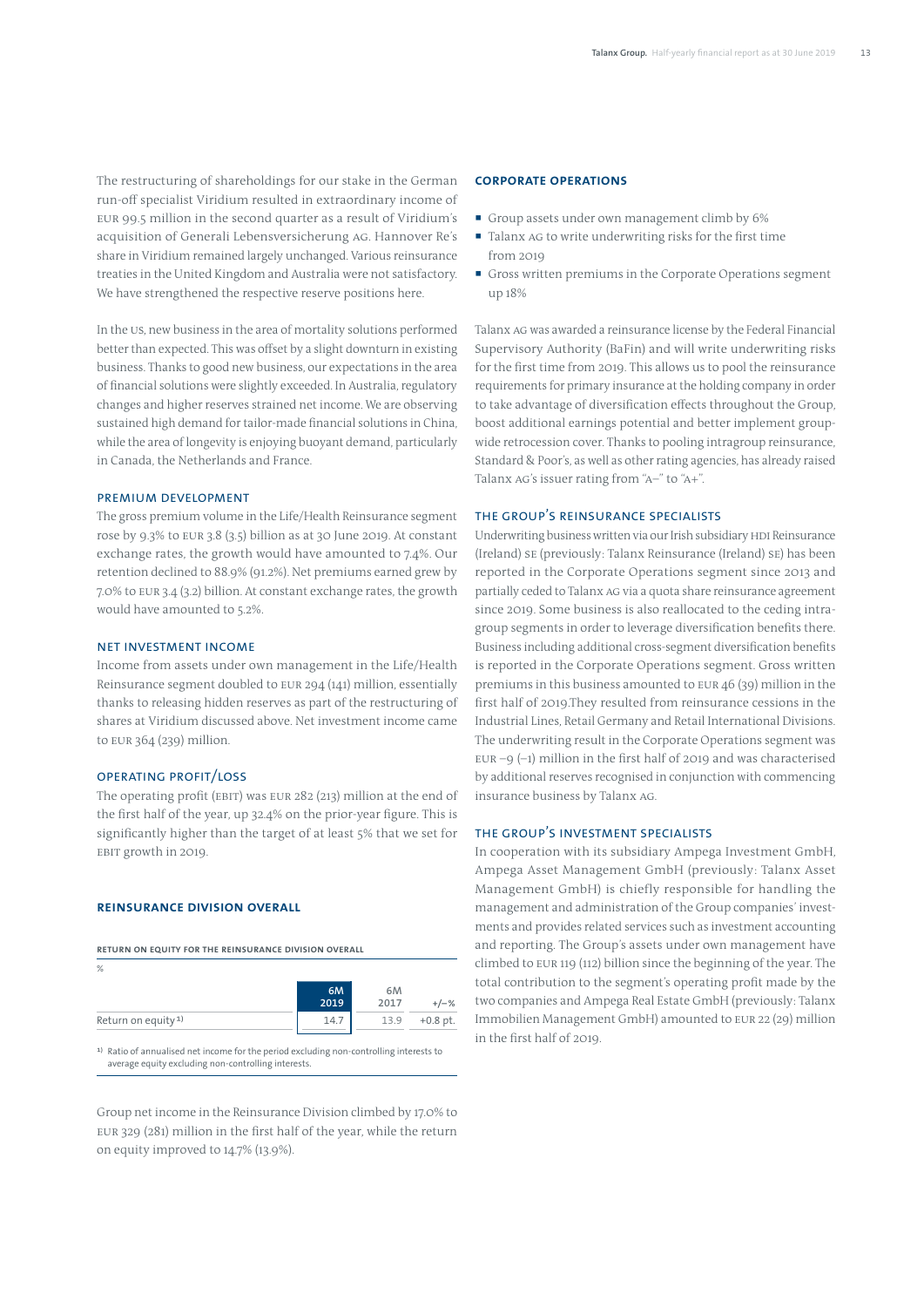As an investment company, Ampega Investment GmbH manages retail and special funds and provides financial portfolio management services for institutional clients. It focuses on portfolio management and the administration of investments. The German investment industry was shaped by two countervailing effects in the first half of 2019. Firstly, price losses on the stock and bond market in the fourth quarter 2018 were recovered and to some extent offset thanks to significantly higher valuations, resulting in a considerable upturn in volume in comparison to the end of 2018. On the other hand, retail funds – including ETFs – were dominated by cash outflows in the first half of the year of 2019. Growth momentum also visibly slackened in comparison to previous years in institutional business. The total volume of assets managed by Ampega Investment GmbH rose by 9.5% against the figure at the beginning of the year to EUR 26.2 (23.9) billion. At EUR 12.4 (11.5) billion, half the total volume is managed on behalf of Group companies using special funds and direct investment mandates. Of the remainder, EUR 6.8 (6.0) billion was attributable to institutional third-party clients and EUR 7.0 (6.4) billion to retail business. The latter is offered both through the Group's own distribution channels and products such as unit-linked life insurance and through external asset managers and banks.

# Operating profit/loss

The operating profit in the Corporate Operations segment decreased to EUR –10 (4) million in the first half of 2019, essentially as a result of additional reserves recognised in conjunction with commencing insurance business by Talanx AG and the bonus fee for the placement of a bond of EUR 832 million to finance the "Borkum Riffgrund 2" offshore wind farm in the previous year. Group net income attributable to shareholders of Talanx AG for this segment amounted to EUR –50 (–37) million in the first half of 2019

# **Net assets and financial position**

# **Net assets**

- Total assets up EUR 10.7 billion to EUR 173.6 billion
- Investments account for  $75%$  of total assets

## **SIGNIFICANT CHANGES IN THE ASSET STRUCTURE**

The EUR 10.7 billion increase in our total assets to EUR 173.6 billion is primarily attributable to the growth in investments (up EUR 7.3 billion), investments for the benefit of life insurance policyholders who bear the investment risk (up EUR 1.2 billion) and the increase in accounts receivable on insurance business (up EUR 1.1 billion).

## **Change in investments**

The total investment portfolio increased by 6.0% over the course of the first half of 2019 and amounted to EUR 130.2 (122.8) billion. The portfolio of assets under own management climbed by 6.1% to EUR 118.7 (111.9) billion. The rise in the portfolio of assets under own management is predominantly market-driven. Cash inflows from underwriting business were reinvested in accordance with the respective corporate guidelines, while the portfolio of investment contracts remains constant at EUR 1.1 billion. Funds withheld by ceding companies expanded slightly by 4.1% to EUR 10.3 (9.9) billion.

Fixed-income investments were again the most significant asset class in the first half of 2019. Reinvestments were made taking into account the existing investment structure in this asset class. This asset class contributed EUR 1.4 (1.3) billion to earnings, which was reinvested as far as possible in the year under review.

The equity allocation ratio after derivatives (equity ratio of listed securities) was 0.8% (1.0%) at the end of the six-month period.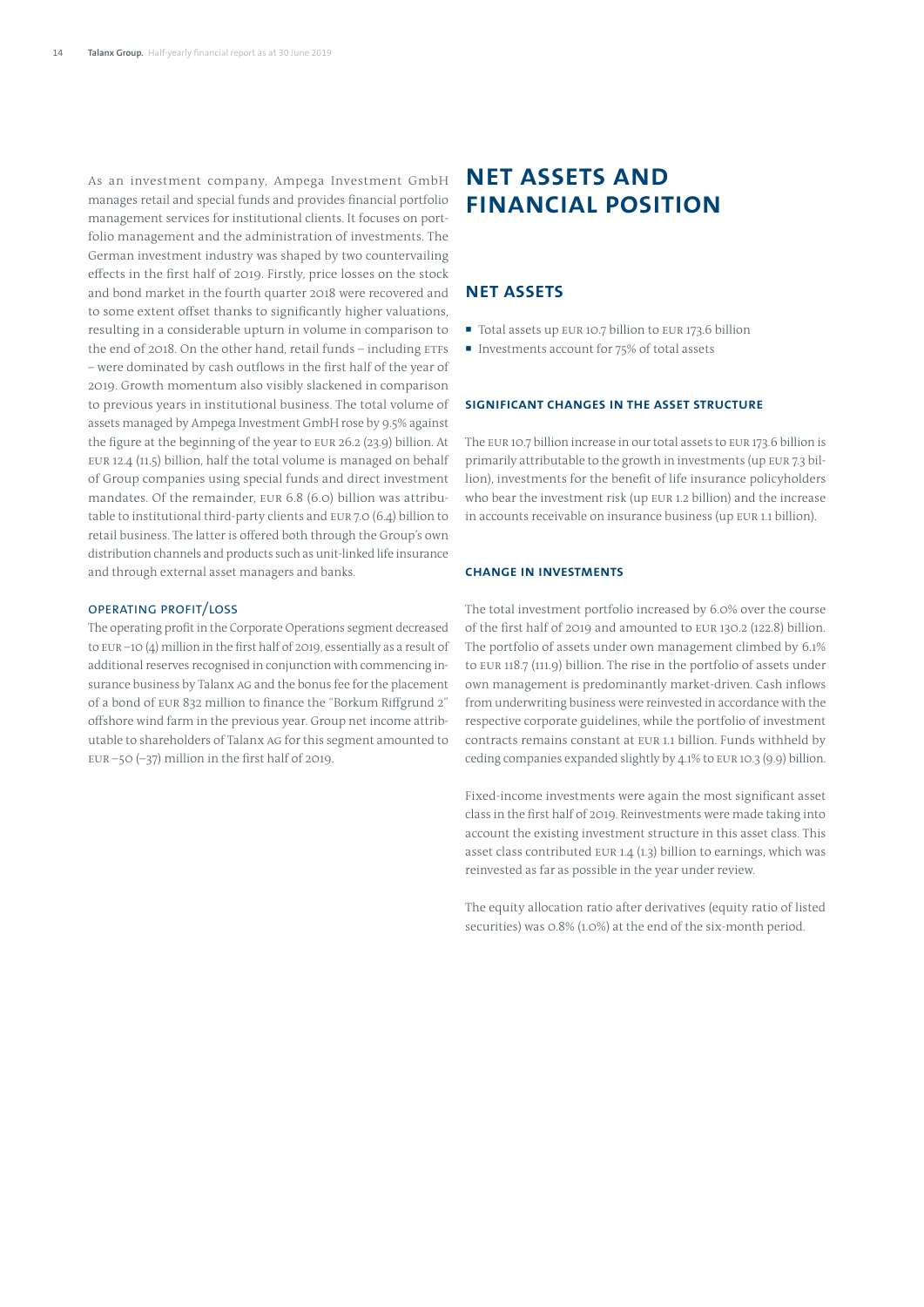

**Breakdown of assets under own management by asset class**

EUR million **30.6.2019 31.12.2018** Investment property 2,926 2% 2,985 3% Shares in affiliated companies and participating interests 370  $\left\{1\% \left|\right. 206 \right\}$  206 < 1% Shares in associates and joint ventures 242 <1% 265 < 1% Loans and receivables Loans incl. mortgage loans 412 data between the control of the control of the control of the control of the control of the control of the control of the control of the control of the control of the control of the control o Loans and receivables due from government or quasi-governmental entities and fixed-income securities 28,814 24% 28,684 26% Financial assets held to maturity 382 <1% 409 < 1% Financial assets available for sale Fixed-income securities 76,477 64% 70,165 63% Variable-yield securities and the securities of the securities of the securities of the securities of the securities of the securities of the securities of the securities of the securities of the securities of the securiti Financial assets classified at fair value through profit or loss Financial assets classified at fair value through profit or loss Fixed-income securities  $1,344$  1%  $1,344$  1%  $1,344$  1% Variable-yield securities and the securities of the securities of the securities of the securities of the securities of the securities of the securities of the securities of the securities of the securities of the securiti Financial assets held for trading Fixed-income securities Variable-yield securities and the securities of the securities of the securities of the securities of the securities of the securities of the securities of the securities of the securities of the securities of the securiti Derivatives 1) 311 <1% 239 < 1% Other investments 5% 5,493 5% 5,655 5% **Assets under own management 118,738 100% 111,868 100%** 1) Derivate nur mit positiven Marktwerten

# Fixed-income securities

The portfolio of fixed-income investments (excluding mortgage and policy loans) was up by EUR 6.2 billion in the first half of 2019 to total EUR 106.8 (100.6) billion at the end of the six-month period. At 82% (82%) of total investments, this asset class continues to represent the most significant share of our investments by volume. Fixed-income investments were primarily divided into the investment categories of "Loans and receivables" and "Financial assets available for sale".

"Fixed-income securities available for sale", whose volatility impacts equity and which total EUR 76.5 (70.2) billion, or 72% (70%) of total investments in the fixed-income portfolio, account for the largest share and increased by approximately EUR 6.3 billion in the first half of the year. Valuation reserves, i.e. the balance of unrealised gains and losses, have also risen from EUR 1.7 billion to EUR 5.4 billion since the end of 2018 with lower interest rates and spreads.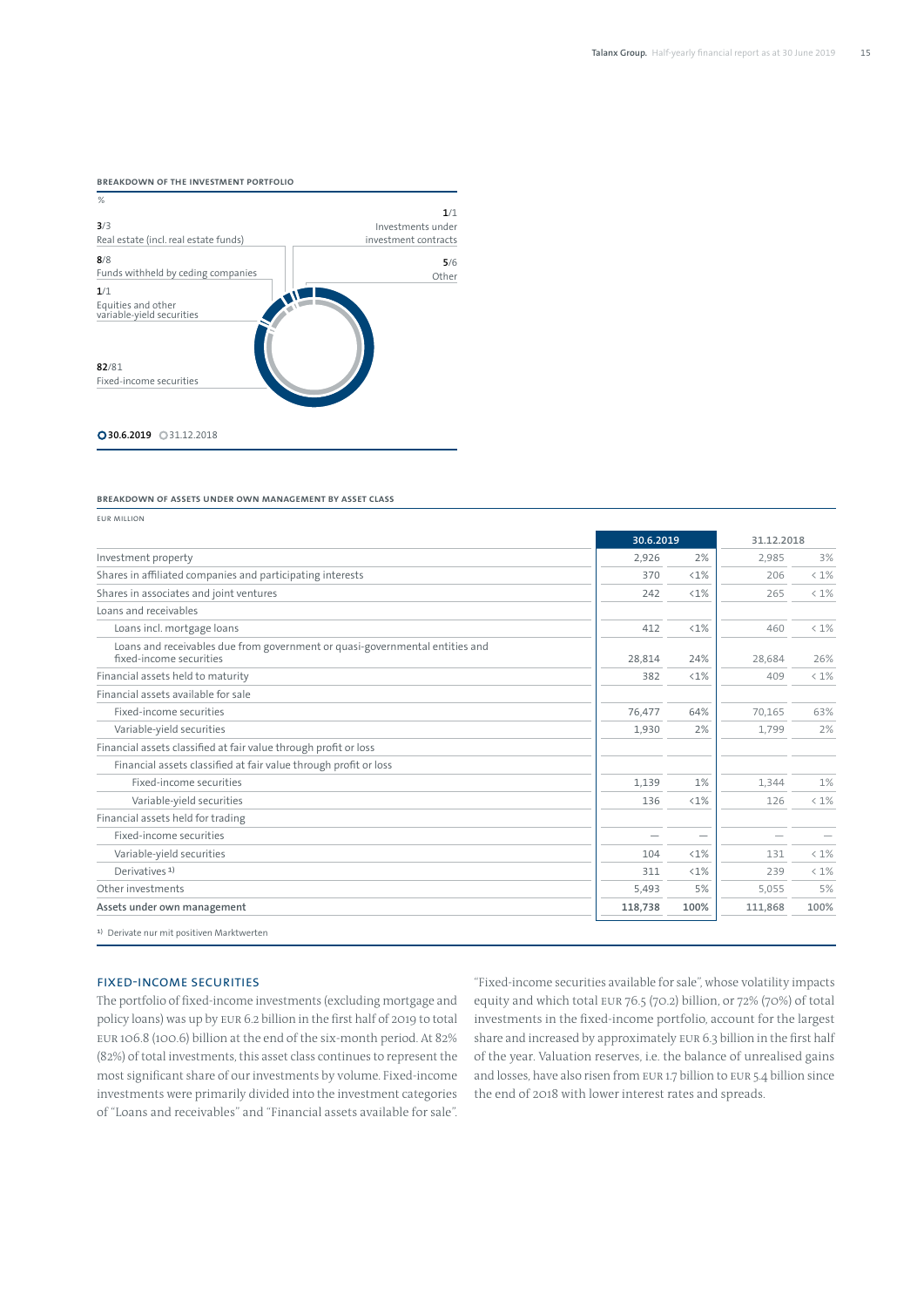In the "Loans and receivables" category, investments are primarily held in government securities or securities with a similar level of security. German covered bonds (Pfandbriefe) are still the largest item in the portfolio. Total holdings in fixed-income securities within the category "Loans and receivables" amounted to EUR 29.2 (29.1) billion at the end of the six-month period and thus represent 27% of total holdings in the asset class of fixed-income investments. Off-balance-sheet valuation reserves of "Loans and receivables" (including mortgage and policy loans) increased from EUR 3.8 billion to EUR 5.7 billion.

Investments in fixed-income securities continue to focus on government bonds with good ratings or securities from issuers with a similar credit quality in 2019. Holdings of AAA-rated bonds amounted to EUR 45.1 (43.1) billion as at the reporting date. This represents 42% (42%) of the total portfolio of fixed-income securities and loans.



The Group pursues a conservative investment policy. As a result, 78% (78%) of securities in the fixed-income securities asset category have a minimum A rating.

The Group has only a small portfolio of investments in government bonds from countries with a rating lower than A–. On a fair value basis, this portfolio amounts to EUR 4.3 (4.1) billion and therefore corresponds to a share of 3.7% (3.7%) of the assets under own management.

As far as matching currency cover is concerned, US dollar-denominated investments continue to account for the largest share at 19% (19%) of the Talanx Group's foreign currency portfolio. Sizeable positions are also held in pound sterling, Polish zloty and Australian dollars, totalling 8% (8%) of all investments. The total share of assets under own management in foreign currencies was 32% (32%) as at 30 June 2019.

# Equities and equity funds

Net unrealised gains and losses on equity holdings within the Group (excluding "Other investments") rose by EUR 46 million to EUR 120 (74) million.

## Real estate including shares in real estate funds

Investment property totalled EUR 2.9 (3.0) billion at the reporting date. An additional EUR 1,072 (985) million is held in real estate funds, which are recognised as "Financial assets available for sale".

Depreciation of EUR 30 (28) million was recognised on investment property in the reporting period. There were no significant impairment losses. Depreciation on real estate funds stood at EUR 5 (6) million. These depreciations were offset by negligible reversals of impairment losses.

#### Infrastructure investments

Talanx currently has a total of around EUR 2.2 (2.1) billion invested in infrastructure projects.

## **Net investment income**

#### **Change in net investment income**

| <b>FUR MILLION</b>                                                     |         |         |
|------------------------------------------------------------------------|---------|---------|
|                                                                        | 6M 2019 | 6M 2018 |
| Ordinary investment income                                             | 1,778   | 1,687   |
| of which current income from interest                                  | 1,399   | 1,329   |
| of which attributable to profit/loss from<br>investments in associates | 14      | 4       |
| Realised net gains on disposal of<br>investments                       | 268     | 419     |
| Write-downs/reversals of write-downs of<br>investments                 | $-96$   | $-79$   |
| Unrealised net gains from investments                                  | 73      | -6      |
| Other investment expenses                                              | $-125$  | $-120$  |
| Income from assets under own management                                | 1,898   | 1,901   |
| Net interest income from funds withheld<br>and contract deposits       | 87      | 106     |
| Net income from investment contracts                                   |         |         |
| Total                                                                  | 1,986   | 2,007   |
|                                                                        |         |         |

The net investment income in the first half of the year was EUR 1,986 (2,007) million, and so was slightly below the previous year's level. The annualised net return on investment for the assets under own management fell to 3.3% (3.5%).

Ordinary investment income at the end of the six-month period was EUR 1,778 (1,687) million. Persistently low interest rates on the capital markets led to an average coupon in the fixed-income securities portfolio of 2.8% (2.9%). The current interest income included in the investment income amounts to EUR 1.4 (1.3) billion.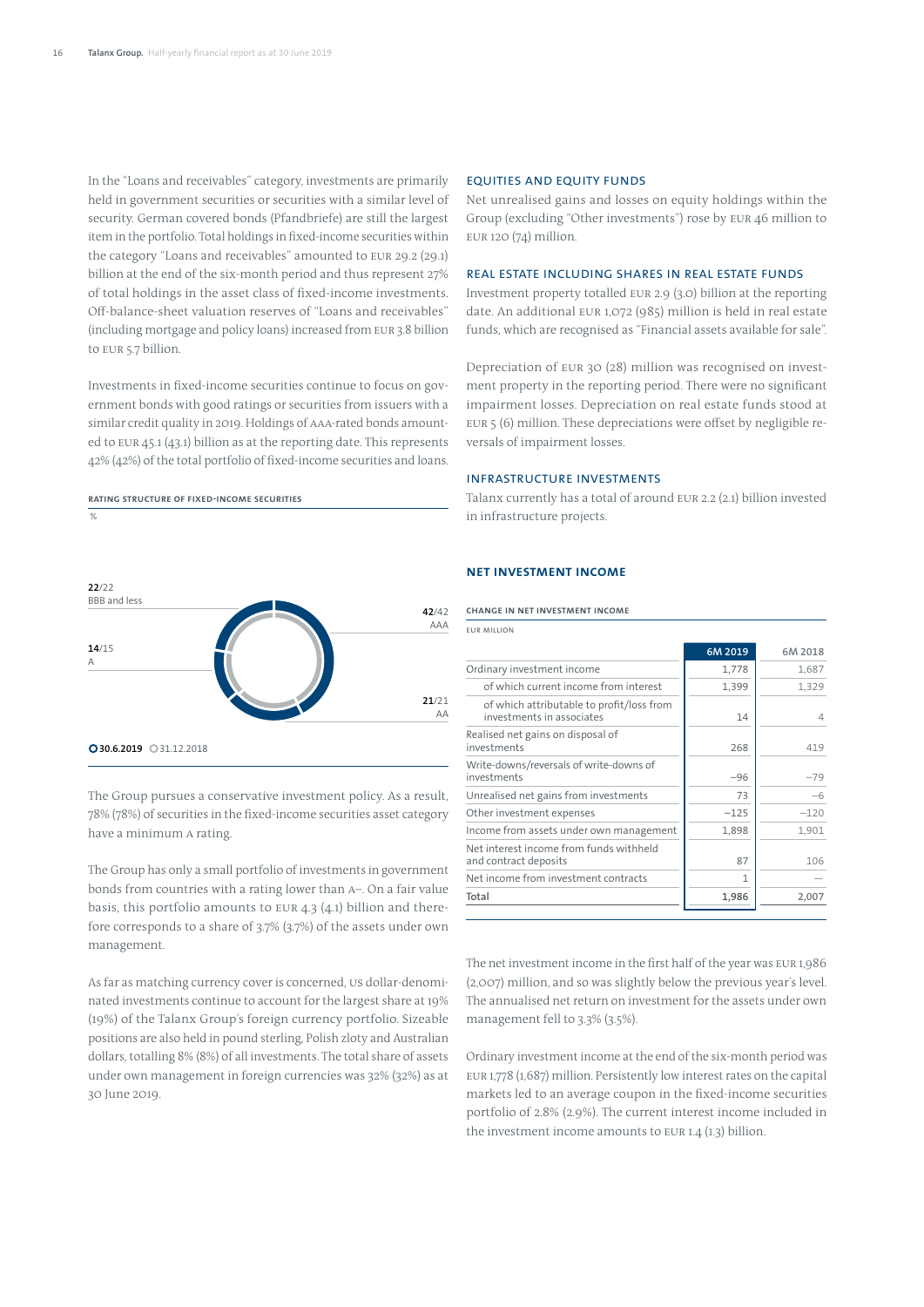Overall, realised net gains on the disposal of investments were below the prior-year figure, at EUR 268 (419) million. This includes earnings of EUR 100 million from restructuring shares at the Viridium Group in the "Life/Health Reinsurance" segment. In addition, the positive net gains resulted from regular portfolio turnover in all segments, as well as from the requirement to realise unrealised gains in order to finance the additional interest reserve required by the HGB for life insurance and occupational pension plans. The latter were down significantly against the previous year.

At EUR 96 (79) million, higher depreciation and amortisation was required overall in the first half of this year compared to the prior year. This year, equities accounted for EUR 5 (10) million of this figure, fixed-income securities for EUR 2 (7) million and other investments for EUR 42 (18) million in total. Depreciation on directly held property and infrastructure investments amounted to EUR 47 (44) million.

Unrealised net gains/losses improved considerably on balance from EUR –6 million to EUR 73 million. The rise was driven by changes in our assets held at fair value through profit or loss. This includes unrealised net gains/losses on modified coinsurance derivatives in the Life/Health Reinsurance segment of EUR 9 (–6) million.

Net interest income from funds withheld and contract deposits fell to EUR 87 (106) million.

**Breakdown of net investment income by Group segment 1)**

| <b>FUR MILLION</b>                 |         |         |
|------------------------------------|---------|---------|
|                                    | 6M 2019 | 6M 2018 |
| Industrial Lines                   | 135     | 126     |
| Retail Germany - Property/Casualty | 54      | 44      |
| Retail Germany - Life              | 773     | 942     |
| Retail International               | 194     | 179     |
| Property/Casualty Reinsurance      | 510     | 518     |
| Life/Health Reinsurance            | 367     | 241     |
| Corporate Operations               | $-48$   | $-43$   |
| Total                              | 1,986   | 2,007   |

1) After elimination of intragroup cross-segment transactions

# **Financial position**

## **Analysis of capital structure**

- Equity was up year-on-year at EUR 15.6  $(14.3)$  billion
- Technical provisions climbed EUR 6, billion to EUR 123.5 billion

### **SIGNIFICANT CHANGES IN THE CAPITAL STRUCTURE**

Overall, net technical provisions rose by 5.9% or EUR 6.4 billion year-on-year to EUR 115.2 (108.8) billion. This increase essentially related to the unearned premium reserve (up EUR 2.2 billion), the provision for premium refunds (up EUR 2.0 billion) and the loss and loss adjustment expense reserve (up EUR 1.6 billion).

The ratio of net provisions in the insurance business to total investments, including funds withheld by ceding companies but excluding investments under investment contracts, was 89.3% (89.4%) at the reporting date. Investments thus exceed provisions by EUR 13.8 (13.0) billion.

#### **Equity**

### Change in equity

The EUR 771 million increase in accumulated other comprehensive income and other reserves as against 31 December 2018 to EUR 514 million and the net income for the reporting period, EUR 477 (437) million of which is attributable to our shareholders and was allocated in full to retained earnings, essentially led to a rise of EUR 904 million (10.4%) in the Group's equity against the figure as at 31 December 2018. This was offset by the dividend payment of EUR 367 (354) million to the shareholders of Talanx AG in May of the reporting period.

The increase in other reserves (EUR 771 million) is due in particular to the positive development of unrealised gains on investments – caused primarily by falling interest rates and declining risk premiums – (EUR 2,577), which was offset by changes in policyholder participation/shadow accounting (EUR –1,743 million).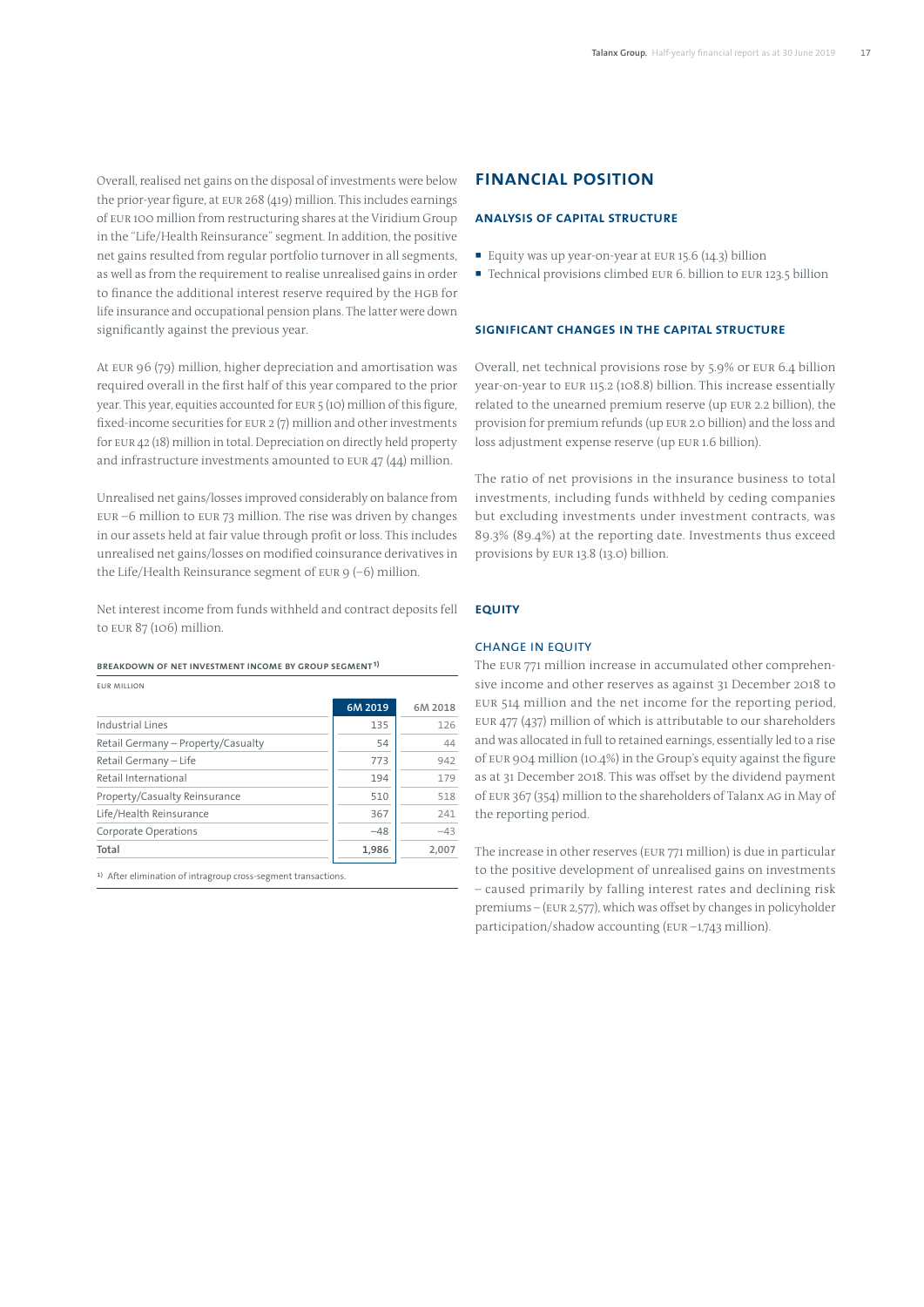# **Change in equity**

| <b>CHANGE IN EQUITY</b>                                   |           |            |        |          |
|-----------------------------------------------------------|-----------|------------|--------|----------|
| <b>EUR MILLION</b>                                        |           |            |        |          |
|                                                           | 30.6.2019 | 31.12.2018 | Change | $+/-%$   |
| Subscribed capital                                        | 316       | 316        |        |          |
| Capital reserves                                          | 1,373     | 1,373      |        |          |
| Retained earnings                                         | 7,414     | 7,281      | 133    | $+1.8$   |
| Accumulated other comprehensive income and other reserves | 514       | $-257$     | 771    | $+300.0$ |
| Group equity                                              | 9,617     | 8,713      | 904    | $+10.4$  |
| Non-controlling interests in equity                       | 6,013     | 5,548      | 465    | $+8.4$   |
| Total                                                     | 15,630    | 14,261     | 1,369  | $+9.6$   |
|                                                           |           |            |        |          |

**Equity by division1) including non-controlling interests**

EUR million

|                                     | 30.6.2019 | 31.12.2018 |
|-------------------------------------|-----------|------------|
| Industrial Lines                    | 2,659     | 2,364      |
| of which non-controlling interests  | 73        |            |
| Retail Germany                      | 2,653     | 2,443      |
| of which non-controlling interests  | 75        | 61         |
| Retail International                | 2,316     | 2,149      |
| of which non-controlling interests  | 226       | 231        |
| Reinsurance                         | 10,304    | 9,491      |
| of which non-controlling interests  | 6,213     | 5,773      |
| Corporate Operations                | $-2,348$  | $-2,228$   |
| of which non-controlling interests  |           |            |
| Consolidation                       | 45        | 42         |
| of which non-controlling interests  | $-573$    | $-517$     |
| Total equity                        | 15,630    | 14,261     |
| Group equity                        | 9,617     | 8,713      |
| Non-controlling interests in equity | 6,013     | 5,548      |

1) Equity per division is defined as the difference between the assets and liabilities of each division.

#### **ANALYSIS OF DEBT**

Subordinated liabilities remained at EUR 2.7 billion as at the reporting date. Further information can be found in the Notes to the consolidated balance sheet, Note 8 "Subordinated liabilities".

As at 30 June 2019, the Group had two syndicated variable-rate credit lines with a total nominal value of EUR 500 million. As in the prior year, these were not drawn down as at the reporting date. The existing syndicated credit lines can be terminated by the lenders if there is a change of control, i.e. if a person or persons acting in concert, other than HDI Haftpflichtverband der Deutschen Industrie V.a.G., gains direct or indirect control over more than 50% of the voting rights or share capital of Talanx AG.

Further information can be found in the Notes to the consolidated balance sheet, Note 10 "Notes payable and loans".

In addition, a cooperation agreement with HDI V. a.G. allows the Group to offer HDI subordinated bonds with a maturity of five years and a volume of up to EUR 500 million on a revolving basis.

Further information can be found in the Notes to the consolidated balance sheet in the section "Other disclosures" – "Related party disclosures".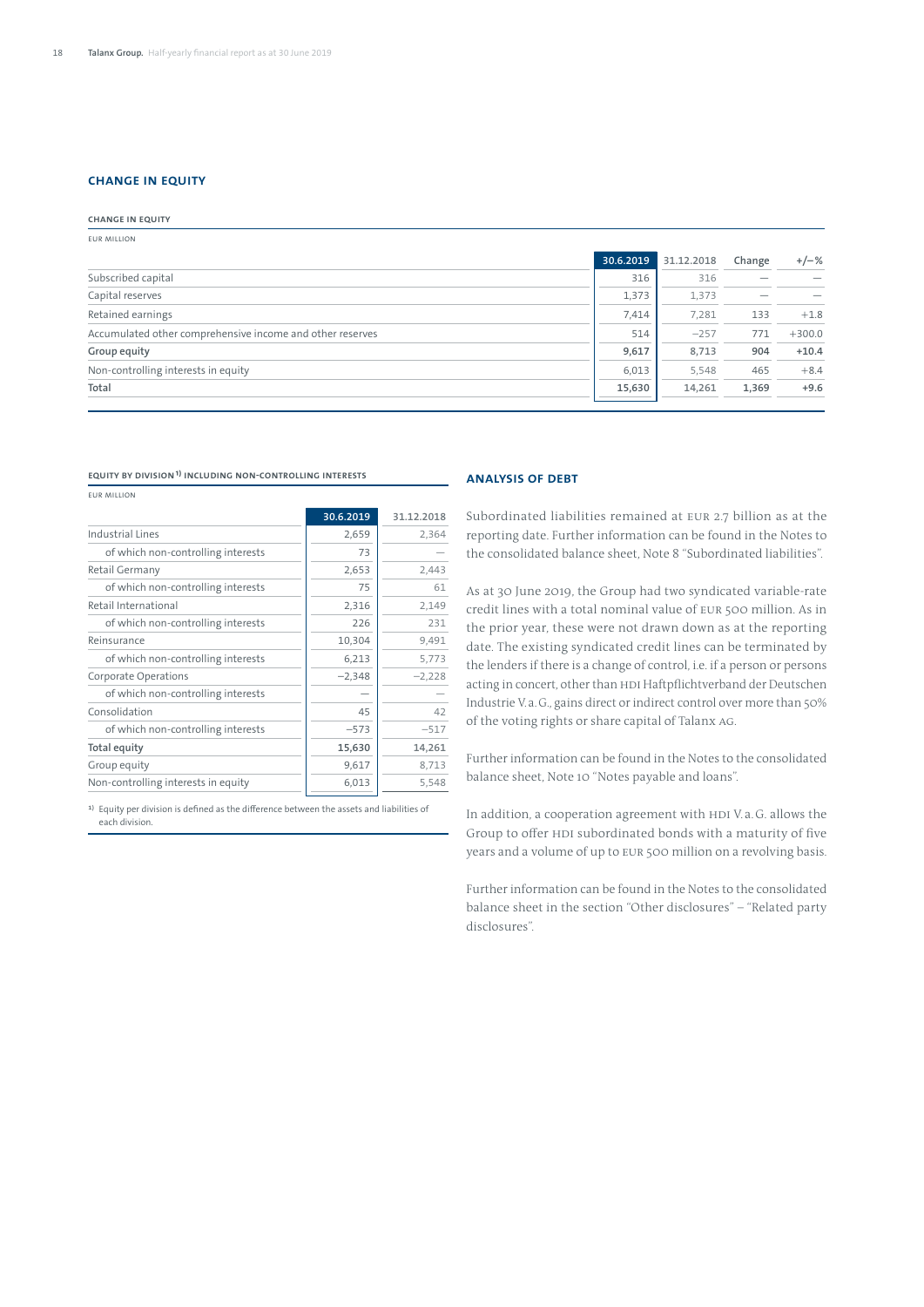# **Other reports and declarations**

# **Risk report**

Our 2018 Annual Report describes our risk profile and the various types of risk in accordance with German Accounting Standard GAS 20. A detailed description of the various types of risks is not provided here; these are disclosed in the 2018 Annual Report on page 108ff. Risk reporting in this half-yearly financial report focuses on relevant changes to the risk position that have occurred since Talanx's 2018 Group Annual Report was prepared.

The summary of the overall risk position remains unchanged in this respect; there continues to be no discernible concrete risks that could have a material adverse effect on the Group's net assets, financial position or results of operations. The Talanx Group has established a functioning, appropriate system of governance and risk management, which is consistently refined and corresponds to demanding quality requirements and standards. We are therefore able to identify our risks in a timely manner, and manage them effectively.

The following risks – stated by their level of materiality – determine the Group's overall risk profile: risks in connection with investments, premium and reserve risk in property/casualty insurance; NatCat risk; life insurance underwriting risk; operational risk and reinsurance default risk. Similarly, diversification is becoming increasingly important with regard to assessing the overall risk. This results from our geographical diversity and the diversity of our business. As a result, the Group is well positioned, even if an accumulated materialisation of risks occurs.

Interest rates and their development are a key issue defining the current risk situation. For example, a prolonged period of low interest rates could have a material adverse effect on earnings and solvency in parts of the life insurance business due to increased interest guarantee and reinvestment risk. Life insurers and pension funds especially are countering the risks arising from low interest rates with extensive measures that improve their ability to satisfy their obligations to policyholders moving ahead.

In addition, spread risks for risky bond investments also pose a significant risk.

Systemic risks, especially to the stability of the financial market, can affect the Group directly as an actor in the financial market and can also affect it indirectly due to potentially negative consequences for its customers.

Likewise, political and macroeconomic uncertainty, on both existing core markets and our target and future markets, pose risks to our net assets, financial position and results of operations. In particular, these include Brexit and the uncertainty of the macroeconomic impact of US trade strategies.

Furthermore, there is uncertainty regarding the development of the legal framework for our business activities in all the countries in which the Group operates.

This poses specific legal risks for our German life insurance companies. This also includes tax risks relating to the handling of certain capital investment instruments in the course of company audits.

A draft bill was published by the German Federal Ministry of Finance (BMF) for an act that would cap sales commission from life insurance and residual debt insurance. It would limit sales commission and remuneration from life insurance policies to a maximum of 2.5% of the gross premium restricted to 35 years. The sales commission may be increased to up to 4% of the gross premium if certain qualitative criteria are met. When taking out residual debt insurance, the cap would be set at 2.5% of the insured loan amount. The planned statutory cap on commission would have a noticeable impact on the Group companies in question, in particular in relation to selling residual debt insurance.

Another specific risk is the political-economic crisis in Italy, as the Group also holds directly investments in Italian securities that could be vulnerable to impairment. Overall, however, these risks are very limited.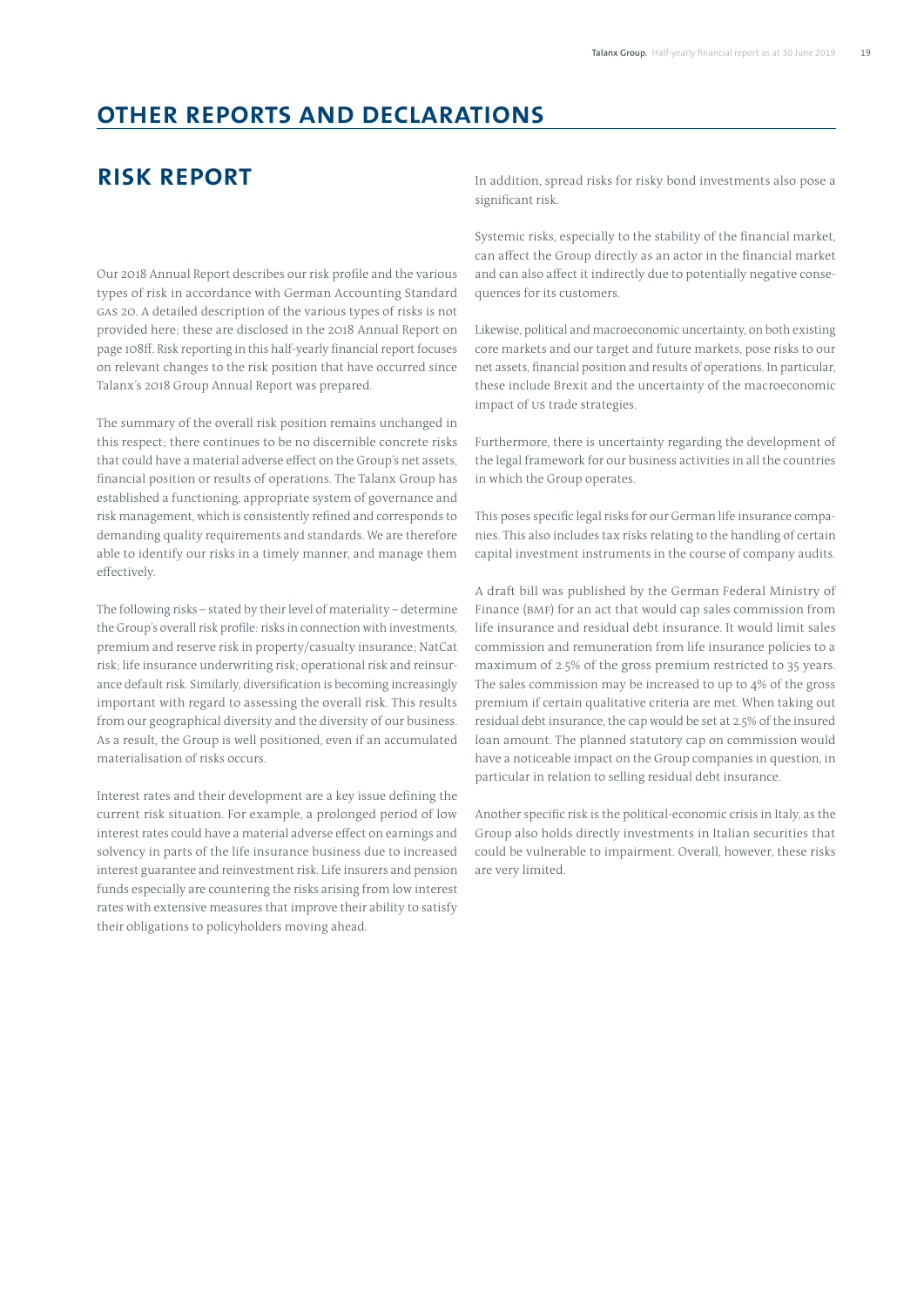# **Outlook**

# **ECONOMIC ENVIRONMENT**

At the beginning of the second half of the year, there are signs that global growth is stabilising. Nonetheless, downside risks still prevail in the global economic outlook. This is dominated by (geo)political risks, such as renewed escalation in the US-China trade dispute, the United Kingdom leaving the European Union without a deal, unsustainable debt in Italy on account of untenable fiscal policy and military escalation in the current US-Iran conflict.

In major industrialised nations, we expect to see growth rates return to or exceed the long-term potential. As well as looser monetary policy, the still healthy labour market is ensuring consumer potential. Rising capacity utilisation in conjunction with historically low financing costs is likely to bolster investment growth. A more stable global economic climate should also be reflected in a moderate rise in export growth figures.

The emerging markets are continuing their economic expansion as well – in spite of (geo)political conflicts and considerable problems facing the individual economies. In the light of the negative impact of the trade conflict with the US, the Chinese government seems willing to provide further economic stimulus to shore up growth. Global economic growth as a whole should benefit from the anticipated stabilisation of growth.

Weak growth at present is resulting in lower utilisation of production capacities and a general downturn in structural pressure on prices. Although positive wage growth and a return to growth momentum is likely indicative of a trend towards higher core inflation rates, no significant inflation is expected in the short to medium term.

# **Capital markets**

Clear communication by central banks suggests that no interest rate turnaround is to be expected for the time being. Spread markets will also continue to be propped up by the low yield level due to a lack of investment alternatives.

The combination of an expected slowdown in global growth momentum and more expansive monetary policy provides general support for stock market developments. However, most of this positive expectation seems to be already reflected in share prices and so we anticipate only limited potential for upward movement.

# **ANTICIPATED FINANCIAL DEVELOPMENT OF THE GROUP**

We are making the following assumptions:

- $\blacksquare$  moderate global economic growth
- constant inflation rate
- continuing very low interest rates
- no sudden upheavals on the capital markets
- no exchange rate shocks
- no significant fiscal or regulatory changes
- a large loss burden in line with our expectations

We provide forecast figures at year-end for the key figures at the Talanx Group and its divisions that the Group uses to control its business operations. The Life/Health Reinsurance segment generated earnings of EUR 100 million in the second quarter as a result of releasing hidden reserves in connection with the restructuring of shares at the Viridium Group. This boosted Talanx's Group net income by EUR 50 million on account of its holdings. Business has also developed well in the current year and so, after the first six months, we are more optimistic overall about the results of our business activities this year and now anticipate Group net income of over EUR 900 million.

### **TALANX GROUP**

#### **Management metrics**

| ℅                                                       |                                                   |                                                   |                                                           |
|---------------------------------------------------------|---------------------------------------------------|---------------------------------------------------|-----------------------------------------------------------|
|                                                         | Outlook for<br>2019 on the<br>basis of<br>6M 2019 | Outlook for<br>2019 on the<br>basis of<br>01 2019 | Forecast for<br>2019 from<br>the 2018<br>Annual<br>Report |
| Gross premium growth<br>(adjusted for currency effects) | $\sim$ 4                                          | $\sim$ 4                                          | $\sim$ 4                                                  |
| Net return on investment                                | >2.7                                              | ~2.7                                              | ~2.7                                                      |
| Group net income<br>in EUR million                      | > 900                                             |                                                   | around 900 around 900                                     |
| Return on equity                                        | > 9.5                                             | ~10.5                                             | ~10.5                                                     |
| Payout ratio                                            | $35 - 45$                                         | $35 - 45$                                         | $35 - 45$                                                 |
|                                                         |                                                   |                                                   |                                                           |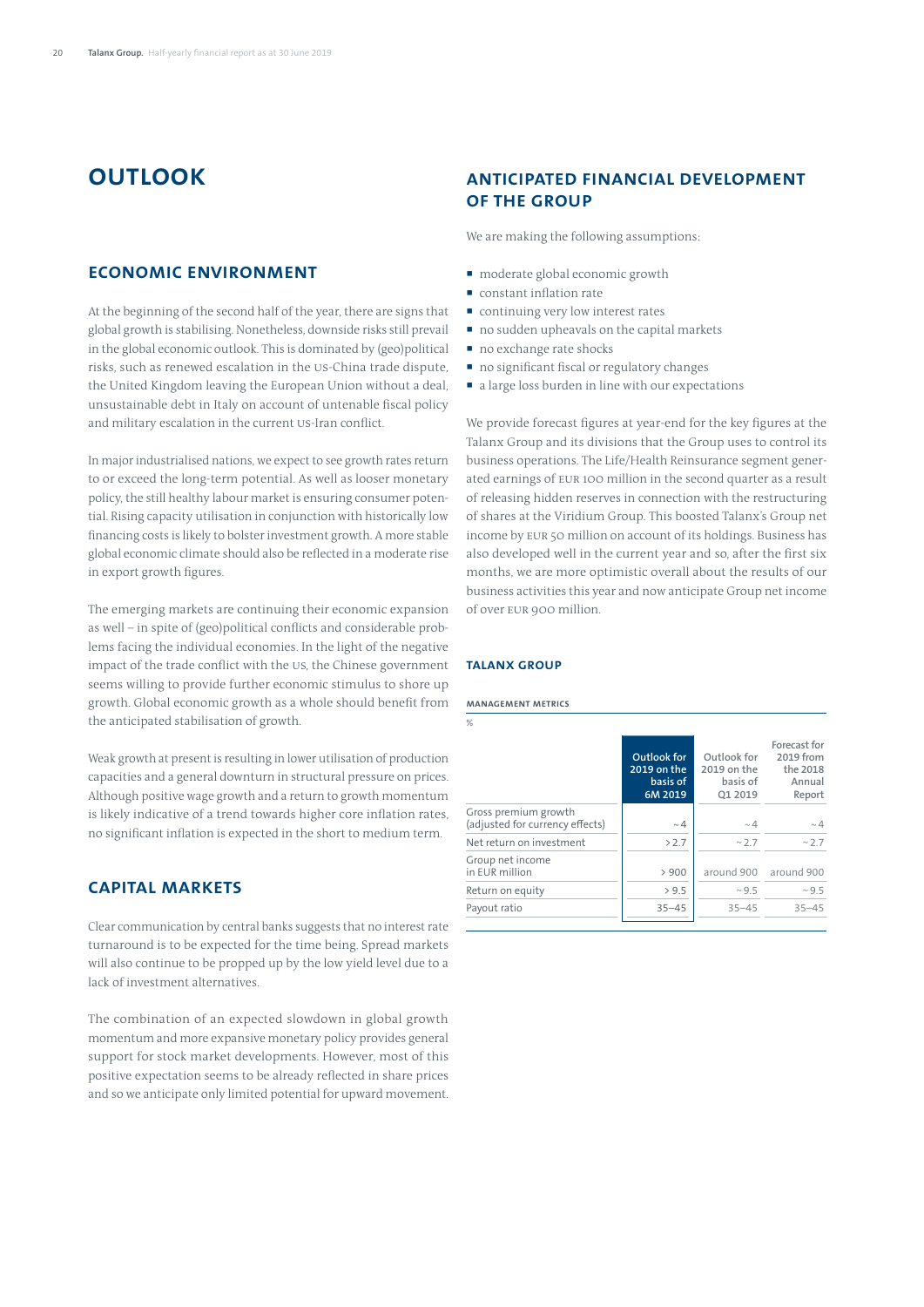# **INDUSTRIAL LINES**

We expect the transfer of shares in Svedea AB from Hannover Rück SE to HDI Global Specialty SE in the third quarter to result in a positive deconsolidation effect at the Hannover Re Group (around EUR 50 million, including Talanx Group's shareholding of around EUR 25 million), although this will not be recognised at the Talanx Group on account of intragroup restructuring.

**Management metrics for the Industrial Lines Division**

| I  |   |  |
|----|---|--|
| ×. | I |  |

|                                                         | Outlook for<br>2019 on the<br>basis of<br>6M 2019 | Outlook for<br>2019 on the<br>basis of<br>01 2019 | Forecast for<br>2019 from<br>the 2018<br>Annual<br>Report |
|---------------------------------------------------------|---------------------------------------------------|---------------------------------------------------|-----------------------------------------------------------|
| Gross premium growth<br>(adjusted for currency effects) | $\geq 20$                                         | >20                                               | $\geq 20$                                                 |
| Combined ratio (net)                                    | $\sim 100$                                        | ~100                                              | ~100                                                      |
| <b>EBIT</b> margin                                      | $~\sim 5$                                         | $\sim$ 5                                          | $\sim$ 5                                                  |
| Return on equity                                        | $\sim$ 4                                          | $\sim$ 4                                          | $\sim \Delta$                                             |

# Life insurance

**Management metrics for the Retail Germany Division – life insurance segment**

| ℅                    | Outlook for<br>2019 on the<br>basis of<br>6M 2019 | Outlook for<br>2019 on the<br>basis of<br>Q1 2019 | Forecast for<br>2019 from<br>the 2018<br>Annual<br>Report |
|----------------------|---------------------------------------------------|---------------------------------------------------|-----------------------------------------------------------|
| Gross premium growth | stable                                            | stable                                            | stable                                                    |
| <b>EBIT</b> margin   | $2 - 3$                                           | $2 - 3$                                           | $2 - 3$                                                   |
|                      |                                                   |                                                   |                                                           |

### **Retail Germany overall**

 $\overline{Q}$ 

**Return on equity management metric for the Retail Germany Division overall**

|                  | Outlook for<br>2019 on the<br>basis of<br>6M 2019 | Outlook for<br>2019 on the<br>basis of<br>01 2019 | Forecast for<br>2019 from<br>the 2018<br>Annual<br>Report |
|------------------|---------------------------------------------------|---------------------------------------------------|-----------------------------------------------------------|
| Return on equity | $\sim$ 5                                          | $\sim$ 5                                          | $\sim$ 5                                                  |

### **RETAIL GERMANY**

# Property/Casualty Insurance

**Management metrics for the Retail Germany Division – Property/Casualty Insurance segment**

%

|                      | Outlook for<br>2019 on the<br>basis of<br>6M 2019 | Outlook for<br>2019 on the<br>basis of<br>01 2019 | Forecast for<br>2019 from<br>the 2018<br>Annual<br>Report |
|----------------------|---------------------------------------------------|---------------------------------------------------|-----------------------------------------------------------|
| Gross premium growth | $\geq$ 3                                          | > 3                                               | > 3                                                       |
| Combined ratio (net) | $~\sim$ 99                                        | ~109                                              | $\sim$ 99                                                 |
| <b>EBIT</b> margin   | $\geq$ 5                                          | > 5                                               | > 5                                                       |

#### **RETAIL INTERNATIONAL**

**Management metrics for the Retail International Division**

| $\%$                                                         |                                                   |                                                   |                                                           |
|--------------------------------------------------------------|---------------------------------------------------|---------------------------------------------------|-----------------------------------------------------------|
|                                                              | Outlook for<br>2019 on the<br>basis of<br>6M 2019 | Outlook for<br>2019 on the<br>basis of<br>Q1 2019 | Forecast for<br>2019 from<br>the 2018<br>Annual<br>Report |
| Gross premium growth<br>(adjusted for currency effects)      | $5 - 10$                                          | $5 - 10$                                          | $5 - 10$                                                  |
| Value of new business (life) <sup>1)</sup><br>in EUR million | $30 - 40$                                         | $30 - 40$                                         | $30 - 40$                                                 |
| Combined ratio (net, property/<br>casualty insurance)        | $~\sim$ 95                                        | $~\sim$ 95                                        | ~105                                                      |
| <b>EBIT</b> margin                                           | $5 - 6$                                           | $5 - 6$                                           | $5 - 6$                                                   |
| Return on equity                                             | $8 - 9$                                           | $8 - 9$                                           | $8 - 9$                                                   |

1) Excluding non-controlling interests.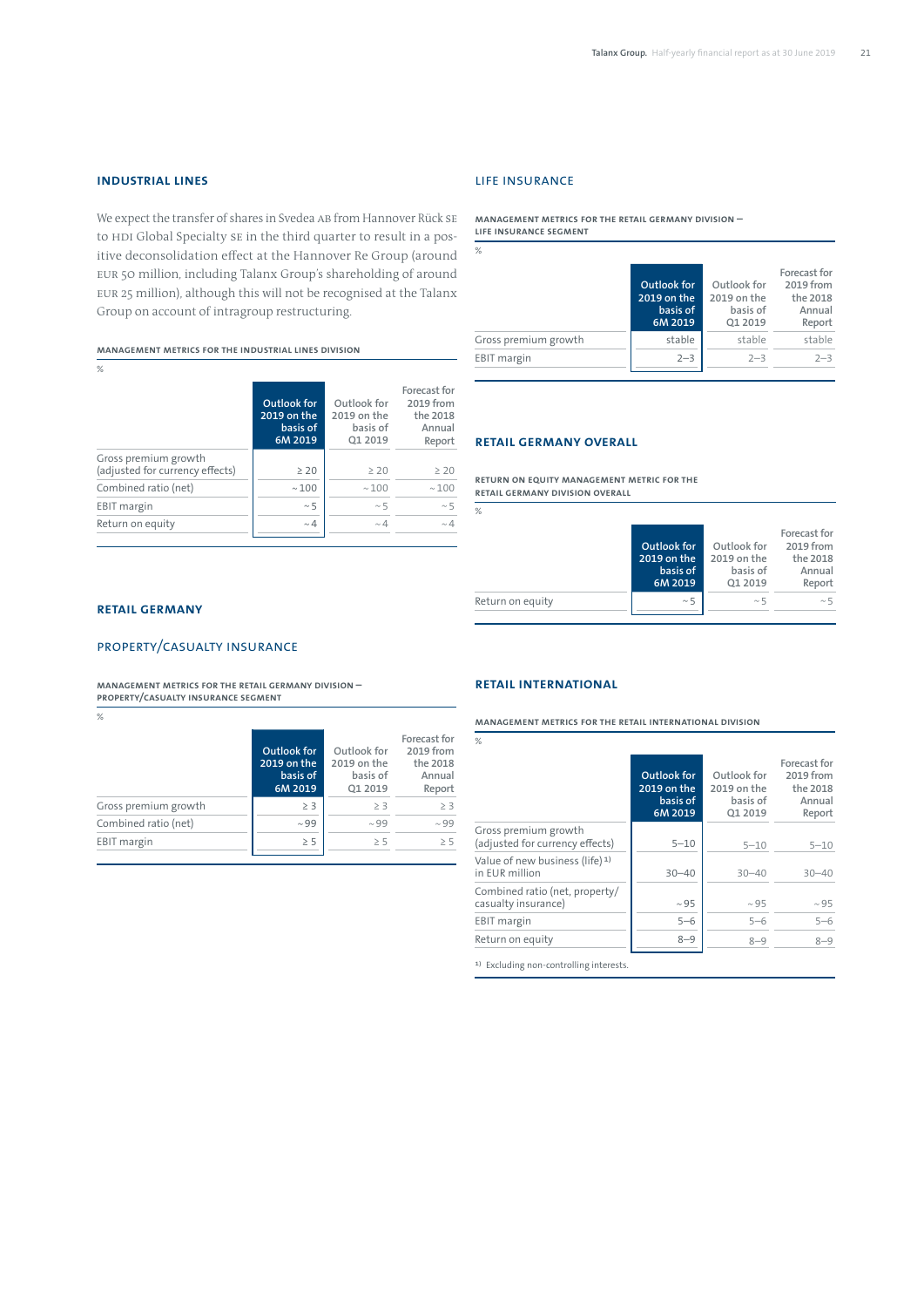# **REINSURANCE**

### PROPERTY/CASUALTY REINSURANCE

**Management metrics for the Property/Casualty Reinsurance segment**

%

|                                                         | Outlook for<br>2019 on the<br>basis of<br>6M 2019 | Outlook for<br>2019 on the<br>basis of<br>Q1 2019 | Forecast for<br>2019 from<br>the 2018<br>Annual<br>Report |
|---------------------------------------------------------|---------------------------------------------------|---------------------------------------------------|-----------------------------------------------------------|
| Gross premium growth<br>(adjusted for currency effects) | significant<br>growth                             | significant<br>growth                             | significant<br>growth                                     |
| Combined ratio (net)                                    | < 97                                              | < 97                                              | < 97                                                      |
| <b>EBIT</b> margin                                      | >10                                               | $\geq 10$                                         | >10                                                       |

#### **Management metrics for the Life/Health Reinsurance segment**

| %                                                       |                                                   |                                                   |                                                           |
|---------------------------------------------------------|---------------------------------------------------|---------------------------------------------------|-----------------------------------------------------------|
|                                                         | Outlook for<br>2019 on the<br>basis of<br>6M 2019 | Outlook for<br>2019 on the<br>basis of<br>Q1 2019 | Forecast for<br>2019 from<br>the 2018<br>Annual<br>Report |
| Gross premium growth<br>(adjusted for currency effects) | moderate<br>growth                                | moderate<br>growth                                | moderate<br>growth                                        |
| Value of new business <sup>1)</sup><br>in EUR million   | $\geq 110$                                        | $\geq 110$                                        | >110                                                      |
| EBIT growth <sup>2)</sup>                               | > 5                                               | > 5                                               | > 5                                                       |
|                                                         |                                                   |                                                   |                                                           |

1) Excluding non-controlling interests.

2) Average over a three-year period.

#### **Reinsurance Division overall**

LIFE/HEALTH REINSURANCE

In the forecast for 2019 in the 2018 Annual Report, we expected average EBIT growth of over 5% (average over a three-year period) in the Life/Health Reinsurance segment. Thanks to earnings of EUR 100 million in the second quarter due to releasing hidden reserves, we now expect to significantly exceed this target of over 5%. The reason behind this is a restructuring of shares at the Viridium Group, with Hannover Rück SE's interest remaining largely unchanged, which became necessary as part of the acquisition of Generali Lebensversicherung AG by Viridium. Due to our shareholding, around EUR 50 million of this will be recognised at the Talanx Group as income or expenses.

**Return on equity management metric for the Reinsurance Division overall**

| $\%$             |                                                   |                                                   |                                                           |
|------------------|---------------------------------------------------|---------------------------------------------------|-----------------------------------------------------------|
|                  | Outlook for<br>2019 on the<br>basis of<br>6M 2019 | Outlook for<br>2019 on the<br>basis of<br>Q1 2019 | Forecast for<br>2019 from<br>the 2018<br>Annual<br>Report |
| Return on equity | $\sim$ 14                                         | $\sim$ 14                                         | $\sim$ 14                                                 |

# **ASSESSMENT OF FUTURE OPPORTUNITIES AND CHALLENGES**

Opportunities have not changed significantly compared with the 2018 reporting period. For further information, please refer to Talanx's 2018 Group Annual Report.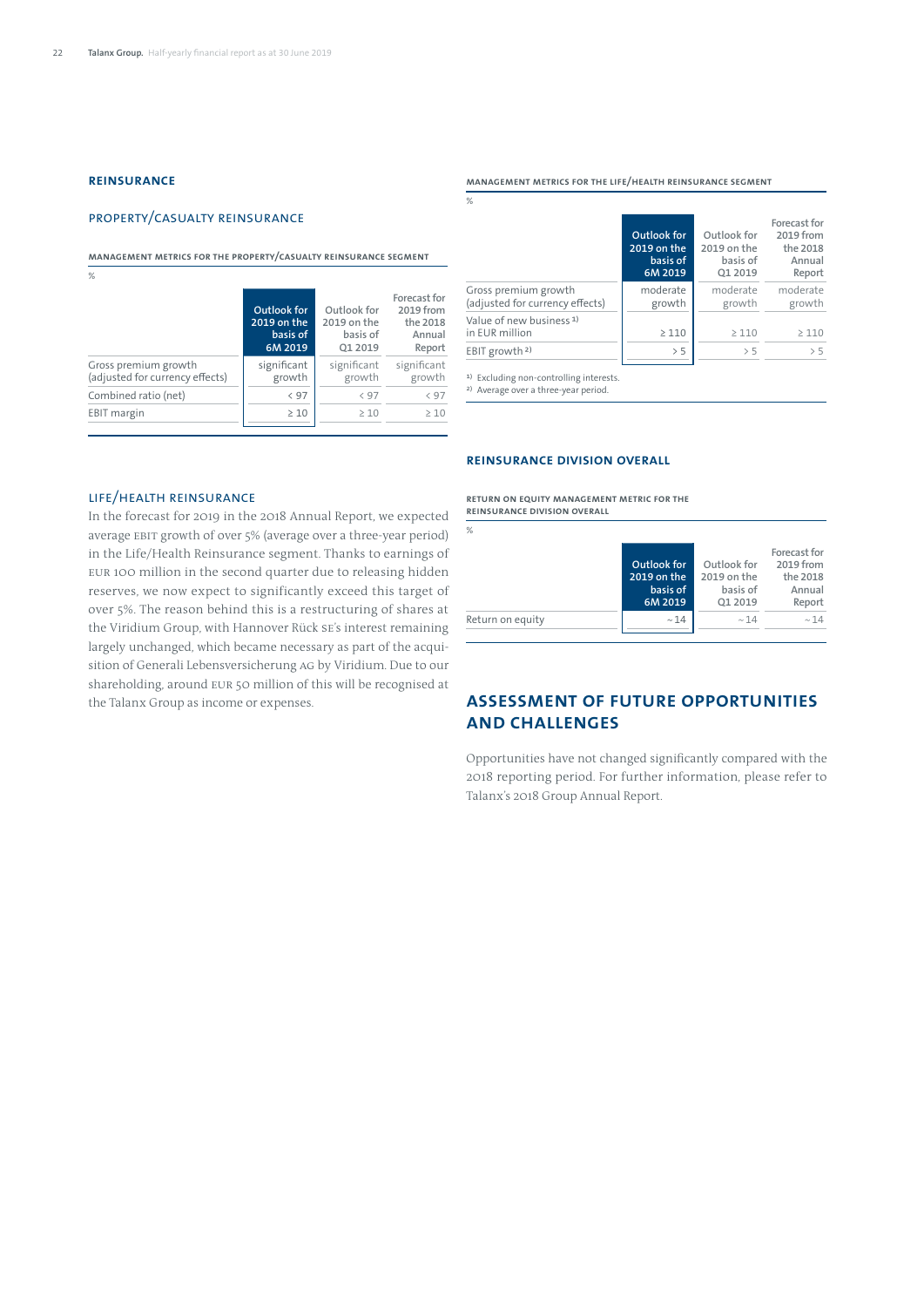# **Interim consolidated financial statements**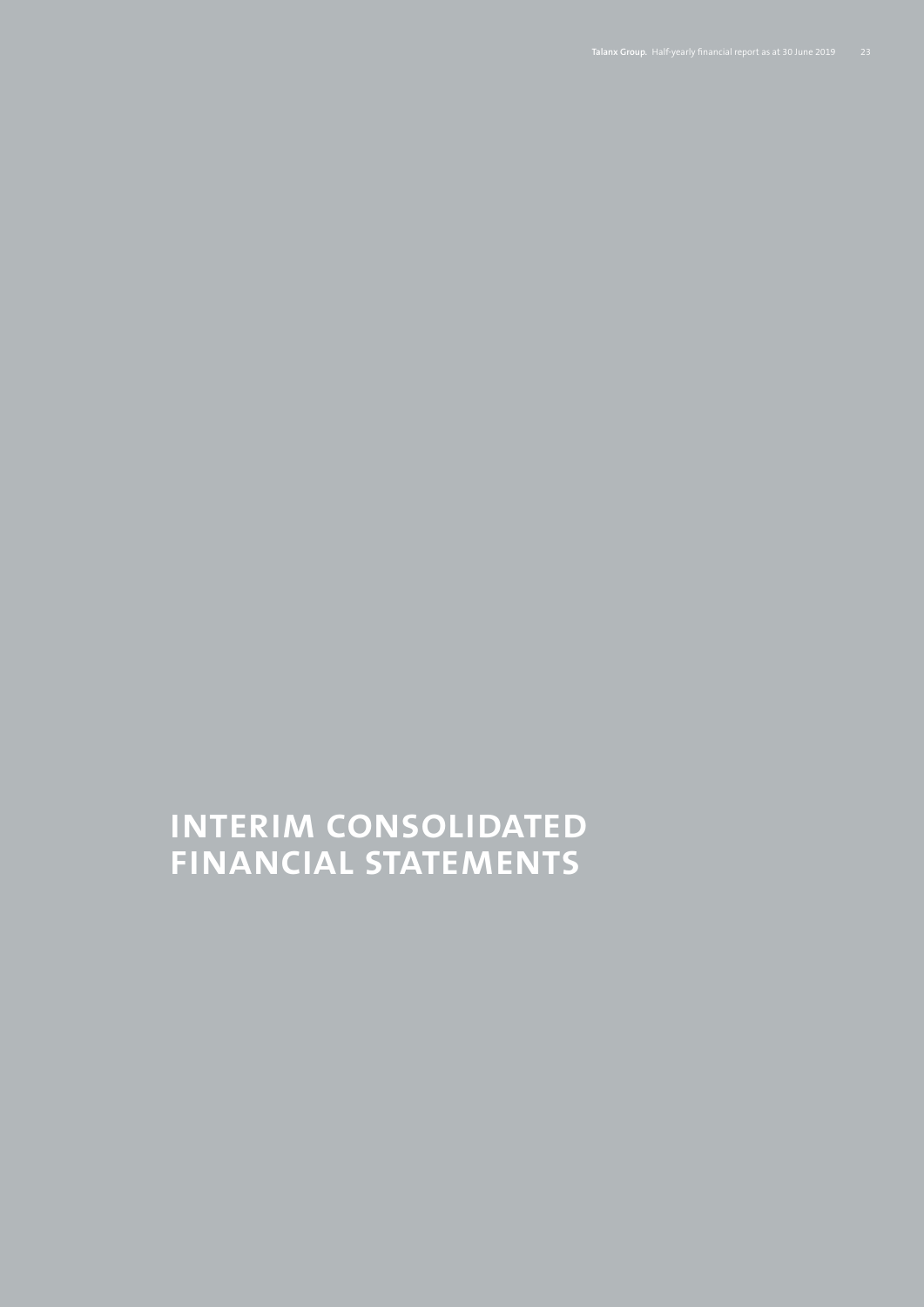# **Consolidated balance sheet of Talanx AG**  as at 30 June 2019

#### **Consolidated balance sheet – assets**

| <b>EUR MILLION</b>                                                                            |                |        |         |           |            |
|-----------------------------------------------------------------------------------------------|----------------|--------|---------|-----------|------------|
|                                                                                               | Notes          |        |         | 30.6.2019 | 31.12.2018 |
| A. Intangible assets                                                                          | $\mathbf 1$    |        |         |           |            |
| a. Goodwill                                                                                   |                |        | 1,067   |           | 1,058      |
| b. Other intangible assets                                                                    |                |        | 908     |           | 895        |
|                                                                                               |                |        |         | 1,976     | 1,953      |
| B. Investments                                                                                |                |        |         |           |            |
| a. Investment property                                                                        |                |        | 2,926   |           | 2,985      |
| b. Shares in affiliated companies and participating interests                                 |                |        | 370     |           | 206        |
| Shares in associates and joint ventures<br>C.                                                 |                |        | 242     |           | 265        |
| d. Loans and receivables                                                                      | $\overline{2}$ |        | 29,226  |           | 29,144     |
| e. Other financial instruments                                                                |                |        |         |           |            |
| i. Financial assets held to maturity                                                          | 3              | 382    |         |           | 409        |
| ii. Financial assets available for sale                                                       | 4/6            | 78,407 |         |           | 71,964     |
| iii. Financial assets classified at fair value through profit or loss                         | 5/6            | 1,691  |         |           | 1,840      |
| f. Other investments                                                                          |                |        | 5,493   |           | 5,055      |
| Assets under own management                                                                   |                |        | 118,738 |           | 111,868    |
| Investments under investment contracts<br>g.                                                  |                |        | 1,118   |           | 1,042      |
| h. Funds withheld by ceding companies                                                         |                |        | 10,326  |           | 9,921      |
| Investments                                                                                   |                |        |         | 130,181   | 122,831    |
| C. Investments for the benefit of life insurance policyholders who bear the investment risk   |                |        |         | 11,159    | 9,990      |
| D. Reinsurance recoverables on technical provisions                                           |                |        |         | 8,554     | 8,506      |
| E. Accounts receivable on insurance business                                                  |                |        |         | 8,341     | 7,251      |
| F. Deferred acquisition costs                                                                 |                |        |         | 5,678     | 5,358      |
| G. Cash at banks, cheques and cash-in-hand                                                    |                |        |         | 3.330     | 3.362      |
| H. Deferred tax assets                                                                        |                |        |         | 1,238     | 1,156      |
| I. Other assets                                                                               |                |        |         | 2,988     | 2,457      |
| J. Non-current assets and assets of disposal groups classified as held for sale <sup>1)</sup> |                |        |         | 162       | 15         |
| <b>Total assets</b>                                                                           |                |        |         | 173,608   | 162,879    |
|                                                                                               |                |        |         |           |            |

1) For further information see "Non-current assets held for sale and disposal groups" in the Notes.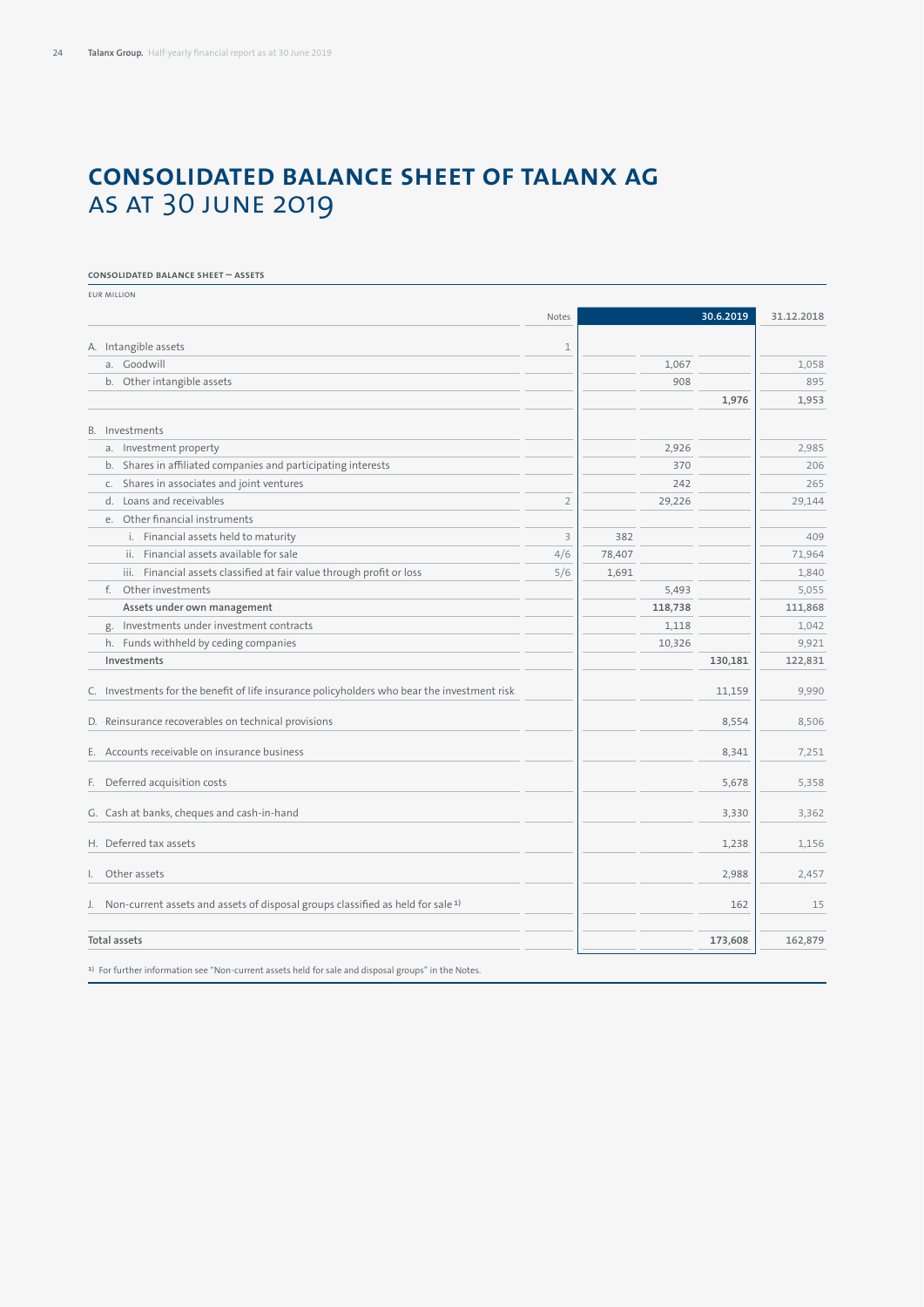#### **Consolidated balance sheet – equity and liabilities**

EUR million Notes **30.6.2019 31.12.2018** A. Equity 7 a. Subscribed capital 316 316 Nominal value: 316 (previous year: 316) Contingent capital: 158 (previous year: 158) b. Reserves 9,301 8,397  **Equity excluding non-controlling interests 19,713 8,713 8,713 8,713** c. Non-controlling interests in equity 6,013 5,548 **Total equity 15,630 14,261** B. Subordinated liabilities  $\begin{array}{ccc} 8 & 8 & 2,739 \end{array}$  2,738 C. Technical provisions 9 a. Unearned premium reserves executive and the server of the server of the server of the server of the server of the server of the server of the server of the server of the server of the server of the server of the server b. Benefit reserve 56,234 56,658 56,234 c. Loss and loss adjustment expense reserve 45,887 d. Provision for premium refunds 7,655 5,703 e. Other technical provisions 679 628 **123,472 117,042** D. Technical provisions for life insurance policies where the investment risk is borne by the policyholders 11,159 9,990 9,990 E. Other provisions a. Provisions for pensions and other post-employment benefits  $\overline{2,352}$   $\overline{2,352}$   $\overline{2,352}$   $\overline{2,144}$ b. Provisions for taxes 650 c. Miscellaneous other provisions **1898** 887 **887** 887 **887** 887 **887** 887 **887** 887 **887 3,809 3,681** F. Liabilities a. Notes payable and loans 10 2,246 2,245 b. Funds withheld under reinsurance treaties **1996** 4,354 4,441 c. Other liabilities 6 7,278 6,095 **13,879 12,781** G. Deferred tax liabilities 2,912 2,380 H. Liabilities included in disposal groups classified as held for sale 9 6 **Total liabilities/provisions 157,978 148,618 Total equity and liabilities 173,608 162,879**

The accompanying Notes form an integral part of the consolidated financial statements.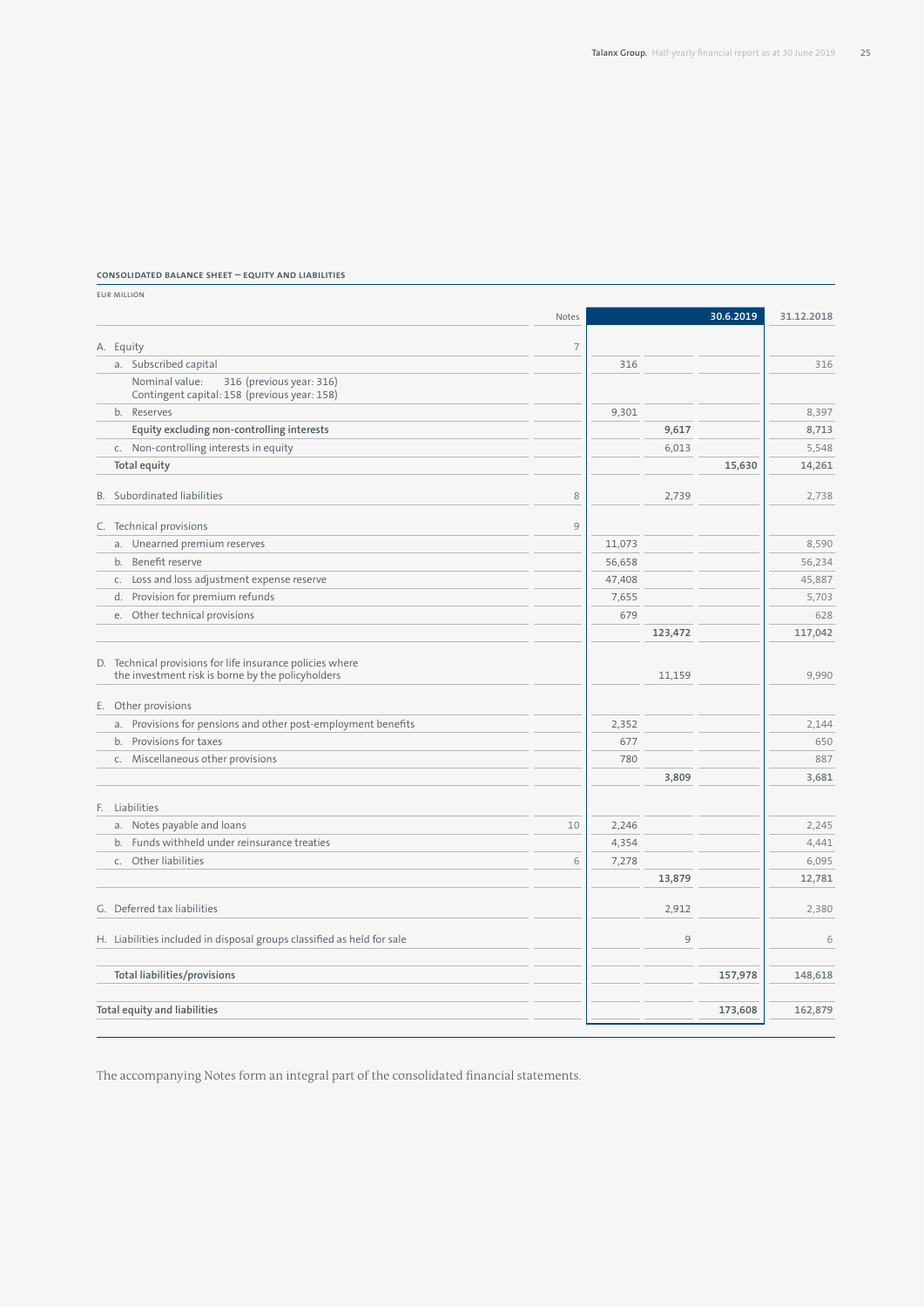# **Consolidated statement of income of Talanx AG**  for the period from 1 January to 30 June 2019

#### **Consolidated statement of income**

EUR million Notes **6M 2019 6M 2018 Q2 2019 Q2 2018** 1. Gross written premiums including premiums from unit-linked life and annuity insurance 20,864 18,760 9,148 8,200 2. Savings elements of premiums from unit-linked life and annuity insurance policies 472 472 548 247 279 279 3. Ceded written premiums 2,341 2,127 959 827 4. Change in gross unearned premiums –2,415 (207 | 207 | 426 5. Change in ceded unearned premiums  $\begin{array}{|c|c|c|c|c|c|c|c|c|} \hline \end{array}$   $\begin{array}{|c|c|c|c|c|c|c|c|c|} \hline \end{array}$   $\begin{array}{|c|c|c|c|c|c|} \hline \end{array}$   $\begin{array}{|c|c|c|c|c|} \hline \end{array}$   $\begin{array}{|c|c|c|c|c|} \hline \end{array}$   $\begin{array}{|c|c|c|c|} \hline \end{array}$  **Net premiums earned** 11 **15,917 14,435 8,075 7,446** 6. Claims and claims expenses (gross) 13,994 12,770 6,910 6,822 Reinsurers' share 1,317 1,190 457 564 **Claims and claims expenses (net)** 14 **12,677 11,580 6,454 5,918** 7. Acquisition costs and administrative expenses (gross) 4,214 3,875 2,098 1,960 Reinsurers' share 300 301 2121 2121 309 301 301 302 304 301 302 304 301 302 304 301 302 301 302 301 302 301 30 **Net acquisition and administrative costs** 15 **3,905 3,574 1,960 1,839** 8. Other technical income 32 30 15 16 Other technical expenses 23 23 **Other technical result**  $-7$   $-11$   $-7$ Net technical result **and the substitute of the substitute of the substitute of the substitute of the substitute of the substitute of the substitute of the substitute of the substitute of the substitute of the substitute** 9. a. Investment income 2,351 2,351 2,347 1,233 1,146 b. Investment expenses 453 and 255 and 253 and 253 and 253 and 253 and 253 and 253 and 253 and 253 and 253 and 253 and 253 and 253 and 253 and 253 and 253 and 253 and 253 and 253 and 253 and 253 and 253 and 253 and 253 and **Net income from assets under own management 1,898 1,901 978 893** Net income from investment contracts  $1 \qquad 1 \qquad -1 \qquad 1$ Net interest income from funds withheld and contract deposits 87 106 19 106 19 106 19 10 19 10 19 10 **Net investment income** 12/13 **1,986 2,007 998 944** of which share of profit or loss of equity-accounted associates and joint ventures 14 4 2 1 10. a. Other income 944 738 468 398 b. Other expenses 678 and 2014 104 and 2014 104 and 2014 104 and 2014 104 and 2014 104 and 2014 104 and 2014 104 and 2014 104 and 2014 104 and 2014 104 and 2014 104 and 2014 104 and 2014 104 and 2014 104 and 2014 104 and 2 **Other income/expenses** 16 **–34 –47 –20 –6 Profit before goodwill impairments 1,244 1,212 628 620** 11. Goodwill impairments **Operating profit (EBIT) 1,244 1,212 628 620** 12. Financing costs 94 84 49 43 13. Taxes on income 293 357 133 194 **Net income 858 771 447 383** of which attributable to non-controlling interests 380 334 334 205 164 attributable to shareholders of Talanx AG 477 242 219 **Earnings per share** Basic earnings per share (in EUR) 1.89 1.73 0.96 1.89 1.73 0.96 1.89 1.73 1.73 0.96 1.87 1.73 1.73 0.87 Diluted earnings per share (in EUR) 1.89 1.73 0.96 0.87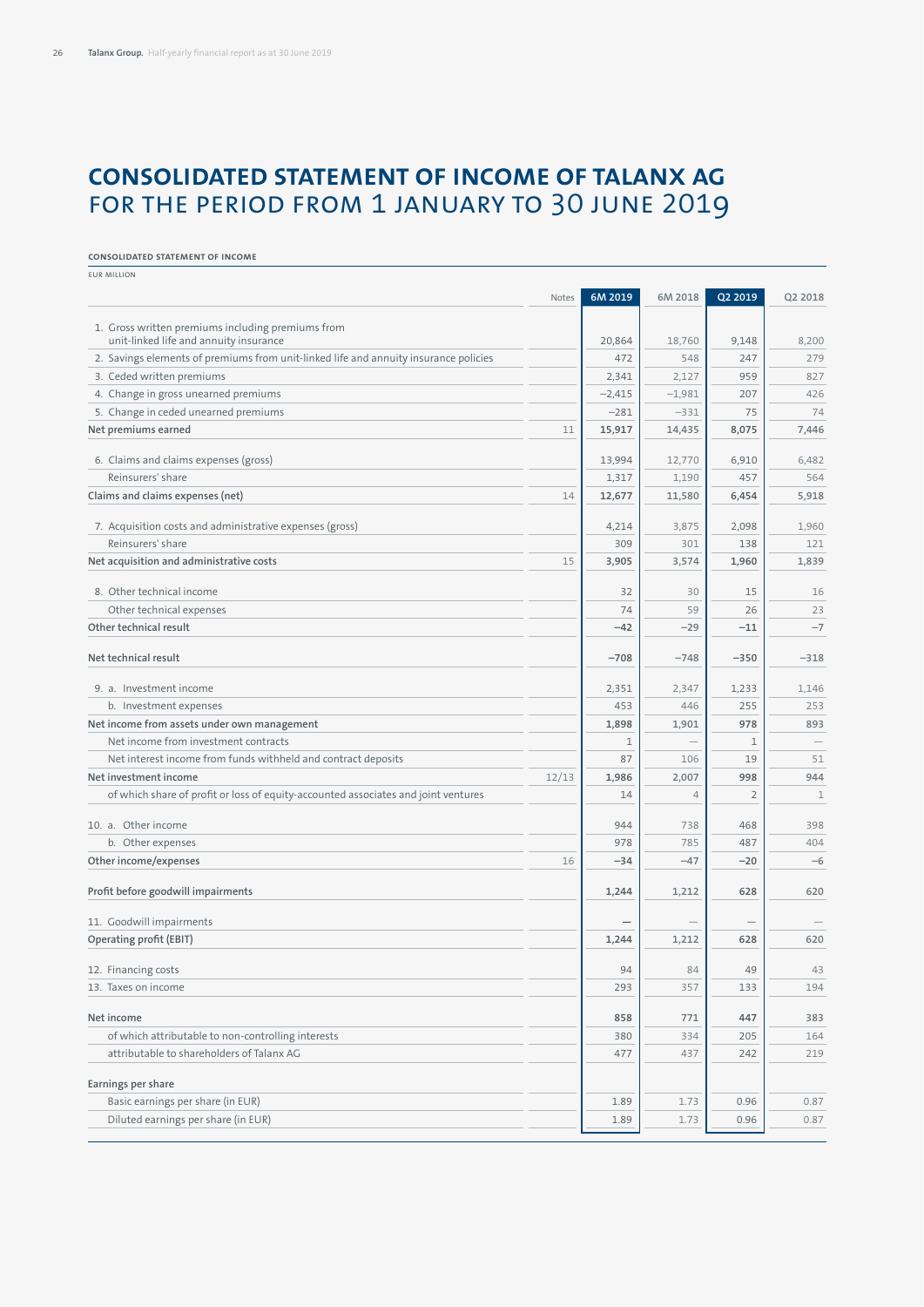# **Consolidated statement of comprehensive income of Talanx AG** for the period from 1 January to 30 June 2019

#### **Consolidated statement of comprehensive income**

| <b>EUR MILLION</b>                                                                                           |                          |                          |                          |                |
|--------------------------------------------------------------------------------------------------------------|--------------------------|--------------------------|--------------------------|----------------|
|                                                                                                              | 6M 2019                  | 6M 2018                  | Q2 2019                  | Q2 2018        |
| Net income                                                                                                   | 858                      | 771                      | 447                      | 383            |
| Items that will not be reclassified to profit or loss                                                        |                          |                          |                          |                |
| Actuarial gains (losses) on pension provisions                                                               |                          |                          |                          |                |
| Gains (losses) recognised in other comprehensive income for the period                                       | $-227$                   | $-8$                     | $-125$                   | $-9$           |
| Tax income (expense)                                                                                         | 69                       | $\overline{2}$           | 39                       | $\overline{2}$ |
|                                                                                                              | $-159$                   | $-6$                     | $-87$                    | $-7$           |
| Changes in policyholder participation/shadow accounting                                                      |                          |                          |                          |                |
| Gains (losses) recognised in other comprehensive income for the period                                       | 8                        |                          | 3                        |                |
| Tax income (expense)                                                                                         |                          |                          |                          |                |
|                                                                                                              | 8                        |                          | 3                        |                |
| Total items that will not be reclassified to profit or loss, net of tax                                      | $-151$                   | $-6$                     | $-84$                    | $-7$           |
| Items that may be reclassified subsequently to profit or loss                                                |                          |                          |                          |                |
| Unrealised gains and losses on investments                                                                   |                          |                          |                          |                |
| Gains (losses) recognised in other comprehensive income for the period                                       | 3,840                    | $-934$                   | 1,749                    | $-330$         |
| Reclassified to profit or loss                                                                               | $-102$                   | $-189$                   | $-59$                    | $-36$          |
| Tax income (expense)                                                                                         | $-562$                   | 217                      | $-252$                   | 90             |
|                                                                                                              | 3,177                    | $-906$                   | 1,439                    | $-276$         |
| Exchange differences on translating foreign operations <sup>1)</sup>                                         |                          |                          |                          |                |
| Gains (losses) recognised in other comprehensive income for the period                                       | 104                      | 107                      | $-130$                   | 300            |
| Reclassified to profit or loss                                                                               |                          |                          |                          |                |
| Tax income (expense)                                                                                         | $-7$                     | $-1$                     | 11                       | $-16$          |
|                                                                                                              | 97                       | 105                      | $-119$                   | 283            |
| Changes in policyholder participation/shadow accounting                                                      |                          |                          |                          |                |
| Gains (losses) recognised in other comprehensive income for the period                                       | $-1,934$                 | 534                      | $-1,000$                 | 239            |
| Tax income (expense)                                                                                         | 73                       | $-40$                    | 34                       | $-40$          |
|                                                                                                              | $-1,861$                 | 494                      | $-966$                   | 199            |
| Changes from cash flow hedges                                                                                |                          |                          |                          |                |
| Gains (losses) recognised in other comprehensive income for the period                                       | 31                       | 5                        | 16                       | 71             |
| Reclassified to profit or loss                                                                               | $-13$                    | $-130$                   | $-6$                     | $-104$         |
| Tax income (expense)                                                                                         | $-3$                     | $\overline{4}$           | $-2$                     | $\overline{2}$ |
|                                                                                                              | 15                       | $-121$                   | 8                        | $-31$          |
| Changes from equity method measurement                                                                       |                          |                          |                          |                |
| Gains (losses) recognised in other comprehensive income for the period                                       | $\overline{\phantom{0}}$ | $1\,$                    | $-3$                     | $\overline{7}$ |
| Reclassified to profit or loss                                                                               |                          |                          | $\overline{\phantom{0}}$ |                |
| Tax income (expense)                                                                                         |                          | $\overline{\phantom{0}}$ |                          |                |
|                                                                                                              |                          | $1\,$                    | $-3$                     | $\overline{7}$ |
| Total items that may be reclassified subsequently to profit or loss, net of tax <sup>1)</sup>                | 1,427                    | $-427$                   | 358                      | 182            |
| Other comprehensive income for the period, net of tax <sup>1)</sup>                                          | 1,277                    | $-433$                   | 275                      | 175            |
| Total comprehensive income for the period <sup>1)</sup>                                                      | 2,134                    | 338                      | 721                      | 558            |
| of which attributable to non-controlling interests                                                           | 887                      | 225                      | 301                      | 298            |
| attributable to shareholders of Talanx AG <sup>1)</sup>                                                      | 1,247                    | 113                      | 420                      | 260            |
| <sup>1)</sup> Adjusted in accordance with IAS 8; see 2018 Annual Report; "Accounting policies" in the Notes. |                          |                          |                          |                |

The accompanying Notes form an integral part of the consolidated financial statements.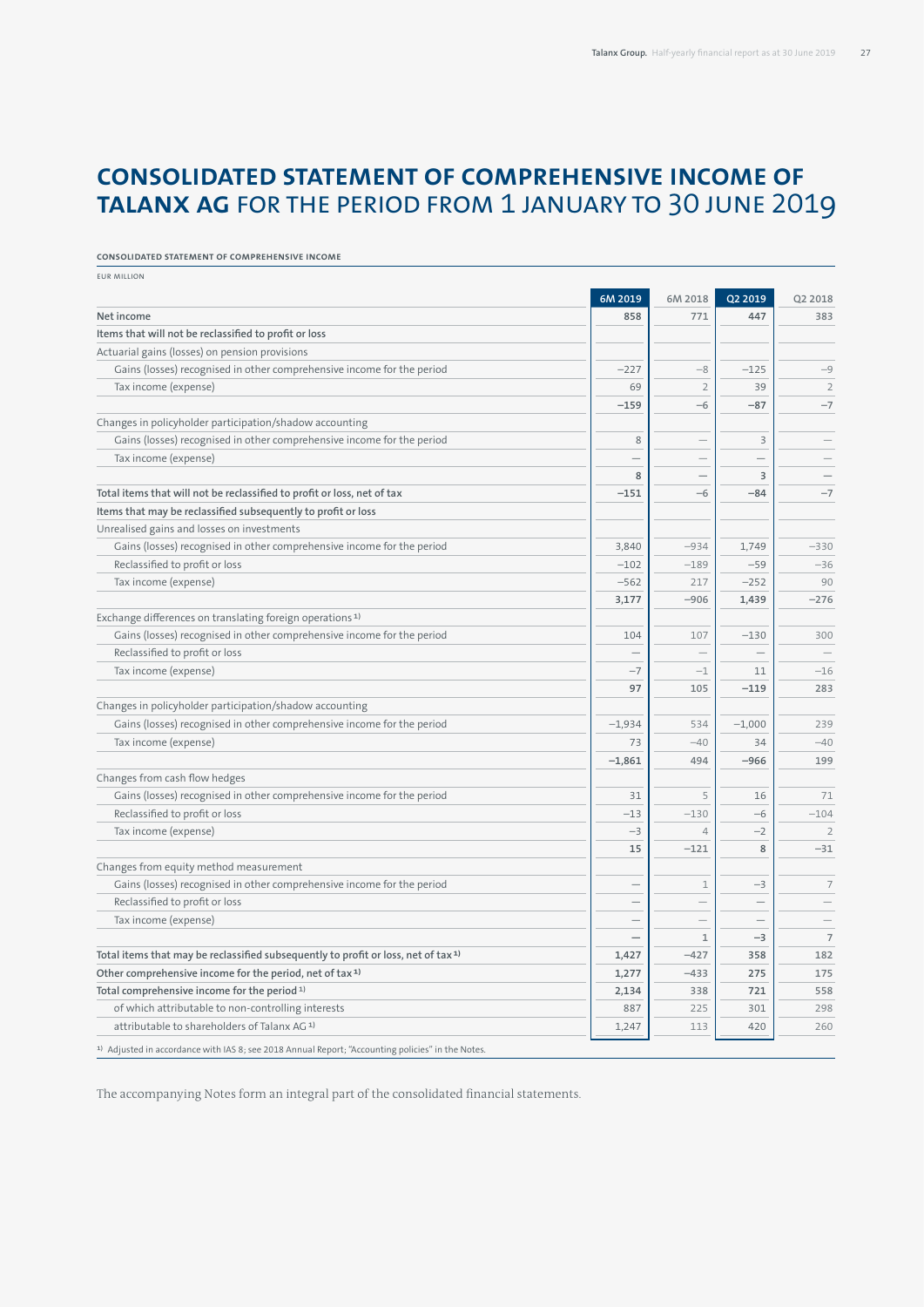# **Consolidated statement of changes in equity**

**Changes in equity**

EUR million

|                                                                  | capital                         | Capital reserves | Retained earnings               |
|------------------------------------------------------------------|---------------------------------|------------------|---------------------------------|
|                                                                  |                                 |                  |                                 |
| 2018                                                             |                                 |                  |                                 |
| Balance at 1.1.2018 <sup>1</sup>                                 | 316                             | 1,373            | 6,934                           |
| Changes in ownership interest without a change in control        | $\hspace{0.1mm}-\hspace{0.1mm}$ |                  |                                 |
| Other changes in basis of consolidation                          | $\hspace{0.1mm}-\hspace{0.1mm}$ |                  |                                 |
| Net income                                                       |                                 |                  | 437                             |
| Other comprehensive income                                       | $\qquad \qquad$                 |                  |                                 |
| of which not eligible for reclassification                       |                                 |                  | $\overline{\phantom{a}}$        |
| of which actuarial gains or losses on pension provisions         | $\hspace{0.1mm}-\hspace{0.1mm}$ |                  |                                 |
| of which changes in policyholder participation/shadow accounting |                                 |                  |                                 |
| of which eligible for reclassification                           | $\overline{\phantom{a}}$        |                  |                                 |
| of which unrealised gains and losses on investments              | $\overline{\phantom{a}}$        |                  |                                 |
| of which currency translation <sup>1)</sup>                      | $\hspace{0.1mm}-\hspace{0.1mm}$ |                  |                                 |
| of which change from cash flow hedges                            |                                 |                  |                                 |
| of which change from equity method measurement                   |                                 |                  |                                 |
| of which other changes <sup>2)</sup>                             |                                 |                  | $\overline{\phantom{a}}$        |
| Total comprehensive income                                       |                                 |                  | 437                             |
| Dividends to shareholders                                        | $\overline{\phantom{a}}$        |                  | $-354$                          |
| Other changes outside profit or loss                             | $\overline{\phantom{a}}$        |                  | $\hspace{0.1mm}-\hspace{0.1mm}$ |
| <b>Balance at 30.6.2018</b>                                      | 316                             | 1,373            | 7,017                           |

| 2019                                                                     |                          |                                 |        |
|--------------------------------------------------------------------------|--------------------------|---------------------------------|--------|
| Balance at 31.12.2018                                                    | 316                      | 1,373                           | 7,281  |
| Change to accounting due to initial application of IFRS 16 <sup>3)</sup> | $\overline{\phantom{0}}$ | $\hspace{0.1mm}-\hspace{0.1mm}$ |        |
| <b>Balance at 1.1.2019</b>                                               | 316                      | 1,373                           | 7,282  |
| Changes in ownership interest without a change in control                | $\overline{\phantom{0}}$ |                                 | 21     |
| Other changes in basis of consolidation                                  | $\overline{\phantom{0}}$ |                                 |        |
| Net income                                                               | $\overline{\phantom{0}}$ |                                 | 477    |
| Other comprehensive income                                               |                          |                                 |        |
| of which not eligible for reclassification                               |                          |                                 |        |
| of which actuarial gains or losses on pension provisions                 |                          |                                 |        |
| of which changes in policyholder participation/shadow accounting         |                          |                                 |        |
| of which eligible for reclassification                                   | $\overline{\phantom{0}}$ |                                 |        |
| of which unrealised gains and losses on investments                      | $\overline{\phantom{0}}$ |                                 |        |
| of which currency translation                                            | $\overline{\phantom{0}}$ |                                 |        |
| of which change from cash flow hedges                                    |                          |                                 |        |
| of which change from equity method measurement                           |                          |                                 |        |
| of which other changes <sup>2)</sup>                                     | $\overline{\phantom{0}}$ |                                 |        |
| Total comprehensive income                                               | $\overline{\phantom{0}}$ |                                 | 477    |
| Dividends to shareholders                                                | $\overline{\phantom{0}}$ |                                 | $-367$ |
| Other changes outside profit or loss                                     | $\overline{\phantom{0}}$ |                                 |        |
| <b>Balance at 30.6.2019</b>                                              | 316                      | 1,373                           | 7,414  |
|                                                                          |                          |                                 |        |

<sup>1)</sup> Adjusted in accordance with IAS 8; see 2018 Annual Report; "Accounting policies" in the Notes.<br><sup>2)</sup> "Other changes" consist of policyholder participation/shadow accounting as well as miscellaneous other changes.<br><sup>3)</sup>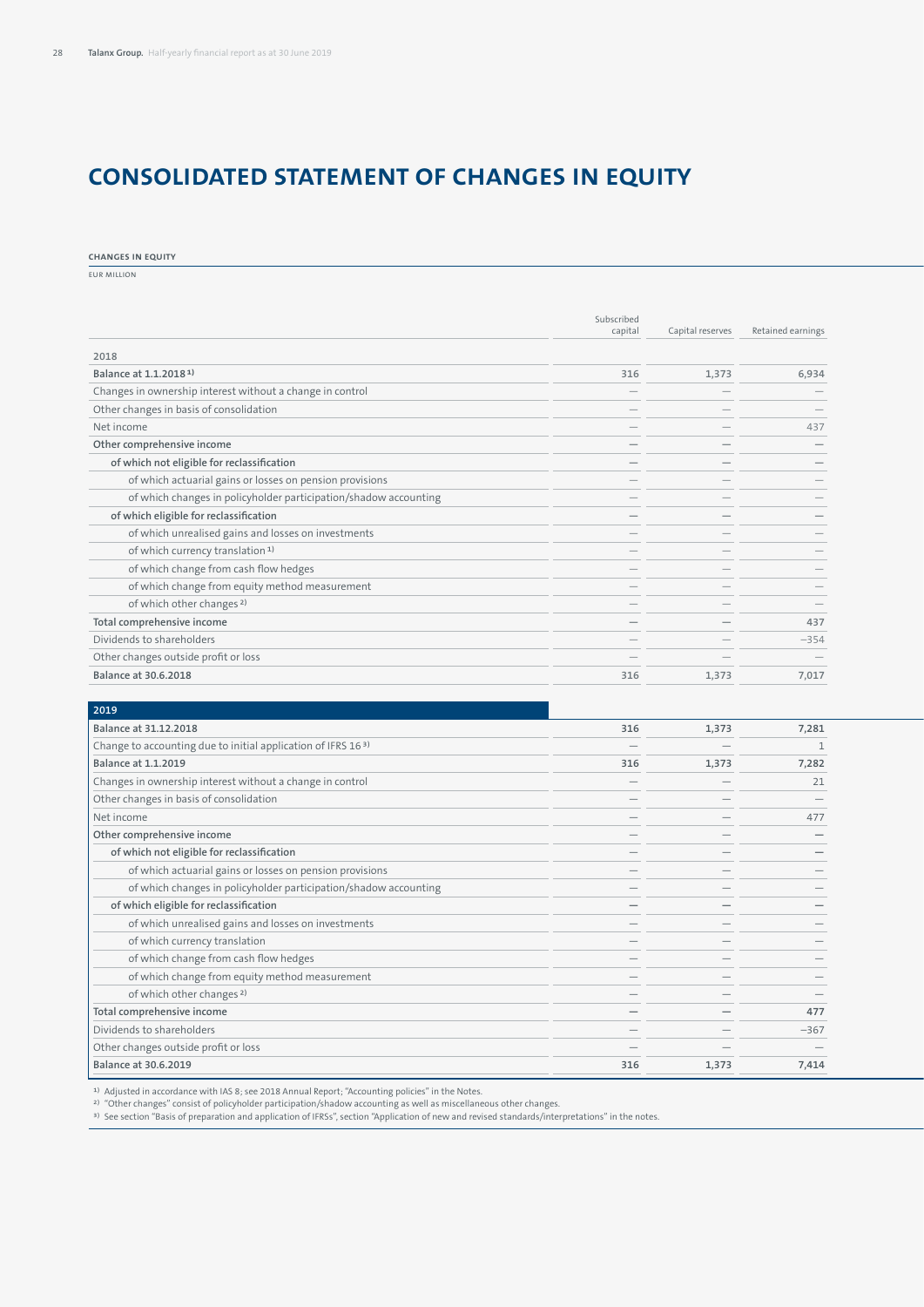|                                 |                                 |                                                                                         |                                 |                                 | Other reserves                       |                                           |
|---------------------------------|---------------------------------|-----------------------------------------------------------------------------------------|---------------------------------|---------------------------------|--------------------------------------|-------------------------------------------|
| Total equity                    | Non-controlling<br>interests    | gains/losses<br>Equity attributable to<br>on cash flow hedges shareholders of Talanx AG | Measurement                     | Other changes<br>in equity      | Currency translation<br>gains/losses | Unrealised gains/losses<br>on investments |
|                                 |                                 |                                                                                         |                                 |                                 |                                      |                                           |
| 14,224                          | 5,411                           | 8,813                                                                                   | 390                             | $-2,772$                        | $-270$                               | 2,842                                     |
| $\hspace{0.1mm}-\hspace{0.1mm}$ | $\hspace{0.1mm}-\hspace{0.1mm}$ | $\overline{\phantom{a}}$                                                                | $\hspace{0.1mm}-\hspace{0.1mm}$ | $\hspace{0.1mm}-\hspace{0.1mm}$ | $\overline{\phantom{a}}$             | $\overline{\phantom{a}}$                  |
| $-1$                            | $-1$                            | $\overline{\phantom{a}}$                                                                | $\overline{\phantom{a}}$        | $\overline{\phantom{a}}$        | $\hspace{0.1mm}$                     | $\overline{\phantom{a}}$                  |
| 771                             | 334                             | 437                                                                                     | $\hspace{0.1mm}-\hspace{0.1mm}$ | $\hspace{0.1mm}-\hspace{0.1mm}$ | $\hspace{0.1mm}-\hspace{0.1mm}$      | $\hspace{0.1mm}-\hspace{0.1mm}$           |
| $-433$                          | $-109$                          | $-324$                                                                                  | $-115$                          | 451                             | 20                                   | $-680$                                    |
| $-6$                            | $\hspace{0.1mm}-\hspace{0.1mm}$ | $-6$                                                                                    | $\hspace{0.1mm}-\hspace{0.1mm}$ | $-6$                            | $\hspace{0.1mm}-\hspace{0.1mm}$      | $\hspace{0.1mm}-\hspace{0.1mm}$           |
| $-6$                            | $\overline{\phantom{a}}$        | $-6$                                                                                    | $\overline{\phantom{a}}$        | $-6$                            | $\overline{\phantom{a}}$             | $\hspace{0.1mm}-\hspace{0.1mm}$           |
|                                 | $\hspace{0.1mm}-\hspace{0.1mm}$ | $\overline{\phantom{a}}$                                                                | $\hspace{0.1mm}-\hspace{0.1mm}$ | $\hspace{0.1mm}-\hspace{0.1mm}$ | $\overline{\phantom{a}}$             | $\hspace{0.1mm}$                          |
| $-427$                          | $-109$                          | $-318$                                                                                  | $-115$                          | 457                             | 20                                   | $-680$                                    |
| $-906$                          | $-226$                          | $-680$                                                                                  | $\hspace{0.1mm}-\hspace{0.1mm}$ | $\hspace{0.1mm}-\hspace{0.1mm}$ | $\hspace{0.1mm}-\hspace{0.1mm}$      | $-680$                                    |
| 105                             | 85                              | 20                                                                                      | $\hspace{0.1mm}-\hspace{0.1mm}$ | $\hspace{0.1mm}-\hspace{0.1mm}$ | 20                                   | $\hspace{0.1mm}$                          |
| $-121$                          | $-6$                            | $-115$                                                                                  | $-115$                          | $\hspace{0.1mm}-\hspace{0.1mm}$ | $\hspace{0.1mm}-\hspace{0.1mm}$      | $\hspace{0.1mm}-\hspace{0.1mm}$           |
|                                 | $\hspace{0.1mm}-\hspace{0.1mm}$ |                                                                                         | $\hspace{0.1mm}-\hspace{0.1mm}$ |                                 | $\overline{\phantom{a}}$             | $\hspace{0.1mm}-\hspace{0.1mm}$           |
| 494                             | 38                              | 456                                                                                     | $\hspace{0.1mm}-\hspace{0.1mm}$ | 456                             | $\hspace{0.1mm}-\hspace{0.1mm}$      | $\hspace{0.1mm}$                          |
| 338                             | 225                             | 113                                                                                     | $-115$                          | 451                             | 20                                   | $-680$                                    |
| $-728$                          | $-374$                          | $-354$                                                                                  | $\overline{\phantom{a}}$        | $\hspace{0.1mm}-\hspace{0.1mm}$ | $\overline{\phantom{a}}$             | $\overline{\phantom{a}}$                  |
|                                 | $\hspace{0.1mm}-\hspace{0.1mm}$ | $\overline{\phantom{a}}$                                                                | $\overline{\phantom{0}}$        | $\hspace{0.1mm}-\hspace{0.1mm}$ | $\overline{\phantom{a}}$             | $\hspace{0.1cm}$                          |
| 13,833                          | 5,261                           | 8,572                                                                                   | 275                             | $-2,321$                        | $-250$                               | 2,162                                     |

| 14,261<br>5,548                                 | 8,713                           | 254                             | $-2,118$                        | $-204$                          | 1,811                                           |
|-------------------------------------------------|---------------------------------|---------------------------------|---------------------------------|---------------------------------|-------------------------------------------------|
| $\overline{2}$                                  |                                 | $\hspace{0.1mm}-\hspace{0.1mm}$ | $\overline{\phantom{a}}$        | $\hspace{0.1mm}-\hspace{0.1mm}$ | $\overline{\phantom{0}}$                        |
| 5,549<br>14,263                                 | 8,714                           | 254                             | $-2,118$                        | $-204$                          | 1,811                                           |
| $-21$<br>$\overline{\phantom{0}}$               | 21                              | $\hspace{0.1mm}-\hspace{0.1mm}$ | $\hspace{0.1mm}-\hspace{0.1mm}$ | $\hspace{0.1mm}-\hspace{0.1mm}$ | $-$                                             |
| $\hspace{0.1cm}$<br>$ \,$<br>and the control of | $\overline{\phantom{0}}$        | $\hspace{0.1mm}-\hspace{0.1mm}$ | $\qquad \qquad -$               | $\hspace{0.1mm}-\hspace{0.1mm}$ | $\overline{\phantom{a}}$                        |
| 380<br>858                                      | 477                             | $\hspace{0.1mm}-\hspace{0.1mm}$ | $\overline{\phantom{a}}$        | $\overline{\phantom{0}}$        | $\overline{\phantom{a}}$                        |
| 506<br>1,277                                    | 770                             | 12                              | $-1,885$                        | 67                              | 2,577                                           |
| $-8$<br>$-151$<br>and the con-                  | $-142$                          | $\overline{\phantom{0}}$        | $-142$                          | $-$<br>the contract of the      | $\overline{\phantom{0}}$<br>the contract of the |
| $-10$<br>$-159$                                 | $-149$                          | $\hspace{0.1mm}-\hspace{0.1mm}$ | $-149$                          | $\overline{\phantom{0}}$        | $\overline{\phantom{0}}$                        |
| $2^{\circ}$                                     | 6                               | $\hspace{0.1mm}-\hspace{0.1mm}$ |                                 | $\overline{\phantom{a}}$        | $\overline{\phantom{a}}$                        |
| 515<br>1,427                                    | 913                             | 12                              | $-1,743$                        | 67                              | 2,577                                           |
| 600<br>3,177                                    | 2,577                           | $\hspace{0.1mm}-\hspace{0.1mm}$ | $\overline{\phantom{a}}$        | $\sim$                          | 2,577                                           |
| 30                                              | 67                              | $\hspace{0.1mm}-\hspace{0.1mm}$ | $-$                             | 67<br>$\sim$                    | $\hspace{0.1cm} -$                              |
|                                                 | 12                              | 12                              |                                 | $\overline{\phantom{a}}$        | $\overline{\phantom{a}}$                        |
| $\overline{\phantom{0}}$                        | $\hspace{0.1mm}-\hspace{0.1mm}$ | $\hspace{0.1mm}-\hspace{0.1mm}$ | $\overline{\phantom{0}}$        | $\hspace{0.1mm}-\hspace{0.1mm}$ | $\overline{\phantom{a}}$                        |
| $-1,861$<br>$-118$                              | $-1,743$                        | $\hspace{0.1mm}-\hspace{0.1mm}$ | $-1,743$                        | $\overline{\phantom{a}}$        | $\hspace{0.1mm}-\hspace{0.1mm}$                 |
| 2,134<br>887                                    | 1,247                           | 12                              | $-1,885$                        | 67                              | 2,577                                           |
| $-401$<br>$-768$                                | $-367$                          | $\overline{\phantom{a}}$        | $\hspace{0.1mm}$                | $\sim$                          | $\overline{\phantom{a}}$                        |
| $\overline{\phantom{0}}$                        | $\hspace{0.1mm}-\hspace{0.1mm}$ | $\hspace{0.1mm}-\hspace{0.1mm}$ | $\hspace{0.1mm}-\hspace{0.1mm}$ | $\overline{\phantom{0}}$        | $\hspace{0.1mm}-\hspace{0.1mm}$                 |
| 6,013<br>15,630                                 | 9,617                           | 267                             | $-4,003$                        | $-137$                          | 4,387                                           |

The accompanying Notes form an integral part of the consolidated financial statements.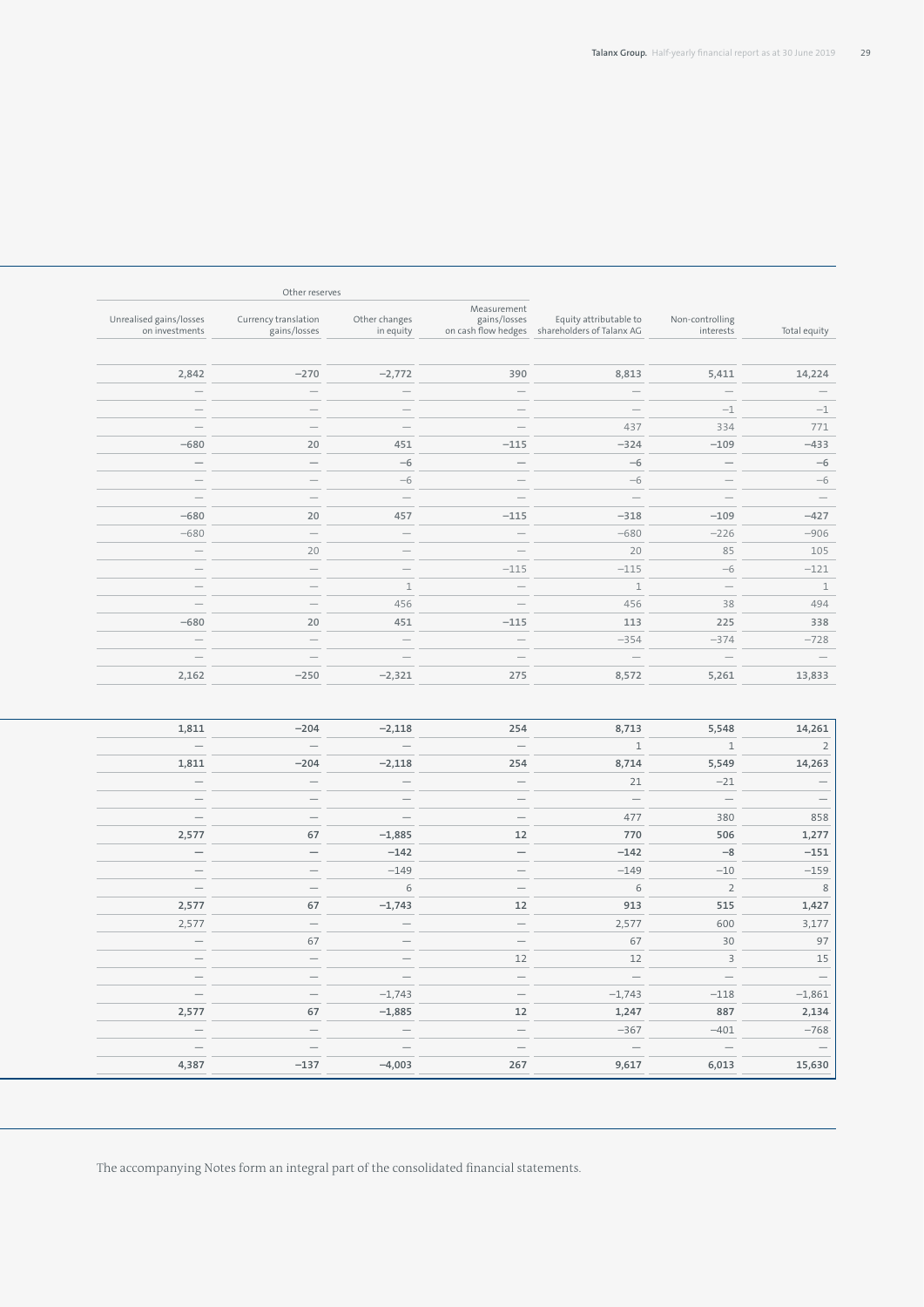# **Consolidated cash flow statement of Talanx AG**  for the period from 1 January to 30 June 2019

#### Consolidated cash flow statement

EUR million

|                                                                                                                                          | 6M 2019        | 6M 2018        |
|------------------------------------------------------------------------------------------------------------------------------------------|----------------|----------------|
| I. 1. Net income                                                                                                                         | 858            | 771            |
| 2. Change in technical provisions<br>$\mathsf{L}$                                                                                        | 4,202          | 4,236          |
| 3. Change in capitalised acquisition costs<br>$\mathbf{L}$                                                                               | $-370$         | $-348$         |
| 4. Changes in funds withheld and in accounts receivable and payable<br>I.                                                                | $-1,312$       | $-1,075$       |
| 5. Changes in other receivables and liabilities<br>I.,                                                                                   | 573            | 292            |
| 6. Changes in investments and liabilities under investment contracts<br>L.                                                               | $\overline{2}$ | 12             |
| 7. Changes in financial assets held for trading<br>L.                                                                                    | $-4$           | 125            |
| 8. Gains/losses on disposal of investments and property, plant and equipment<br>L.                                                       | $-297$         | $-418$         |
| 9. Change in technical provisions for life insurance policies where<br>$\mathsf{L}$<br>the investment risk is borne by the policyholders | 1,164          | $-76$          |
| I. 10. Other non-cash expenses and income (including income tax expense/income)                                                          | $-78$          | $-176$         |
| I. Cash flows from operating activities <sup>1), 2)</sup>                                                                                | 4,738          | 3,343          |
|                                                                                                                                          |                |                |
| 1. Cash inflow from the sale of consolidated companies<br>II.                                                                            | $\overline{4}$ | 3              |
| 2. Cash outflow from the purchase of consolidated companies<br>Ш.                                                                        | -              | $-34$          |
| 3. Cash inflow from the sale of real estate<br>Ш.                                                                                        | 82             | $\overline{7}$ |
| 4. Cash outflow from the purchase of real estate<br>Ш.                                                                                   | $-90$          | $-71$          |
| 5. Cash inflow from the sale and maturity of financial instruments<br>Ш.                                                                 | 17,371         | 16,382         |
| 6. Cash outflow from the purchase of financial instruments<br>Ш.                                                                         | $-19,550$      | $-19,058$      |
| 7. Changes in investments for the benefit of life insurance policyholders who bear the investment risk<br>Ш.                             | $-1,164$       | 76             |
| 8. Changes in other investments<br>Ш.                                                                                                    | $-487$         | $-719$         |
| 9. Cash outflows from the acquisition of tangible and intangible assets<br>II.                                                           | $-67$          | $-120$         |
| II. 10. Cash inflows from the sale of tangible and intangible assets                                                                     | $\overline{7}$ | 68             |
| II. Cash flows from investing activities                                                                                                 | $-3,895$       | $-3,466$       |
| 1. Cash inflow from capital increases<br>III.                                                                                            |                |                |
| 2. Cash outflow from reductions<br>III.                                                                                                  | —              |                |
| III. 3. Dividends paid                                                                                                                   | $-768$         | $-728$         |
| 4. Net changes attributable to other financing activities<br>III.                                                                        | $-116$         | 736            |
| Cash flows from financing activities <sup>2)</sup><br>III.                                                                               | $-884$         | 8              |
| Net change in cash and cash equivalents (I.+II.+III.)                                                                                    | $-41$          | $-115$         |
| Cash and cash equivalents at the beginning of the reporting period                                                                       | 3,363          | 3,159          |
| Effect of exchange rate changes on cash and cash equivalents                                                                             | 10             | 6              |
| Effect of changes in the basis of consolidation on cash and cash equivalents <sup>3)</sup>                                               |                |                |
| Cash and cash equivalents at the end of the reporting period <sup>4)</sup>                                                               | 3.331          | 3.050          |

1) EUR 124 (376) million of "Income taxes paid", EUR 182 (192) million of "Dividends received" and EUR 1,754 (1,806) million of "Interest received" are allocated to "Cash flows from operating activities". Dividends received also include profit-sharing payments from investment funds and private equity firms similar to dividends.

2) EUR 224 (251) million of "Interest paid" is attributable to EUR 83 (78) million to "Cash flows from financing activities" and EUR 141 (173) million

to "Cash flows from operating activities".

<sup>3)</sup> This item relates primarily to changes to the basis of consolidation excluding company disposals or acquisitions.<br><sup>4)</sup> Cash and cash equivalents at the end of the reporting period also include changes in the portfolio

The accompanying Notes form an integral part of the consolidated financial statements.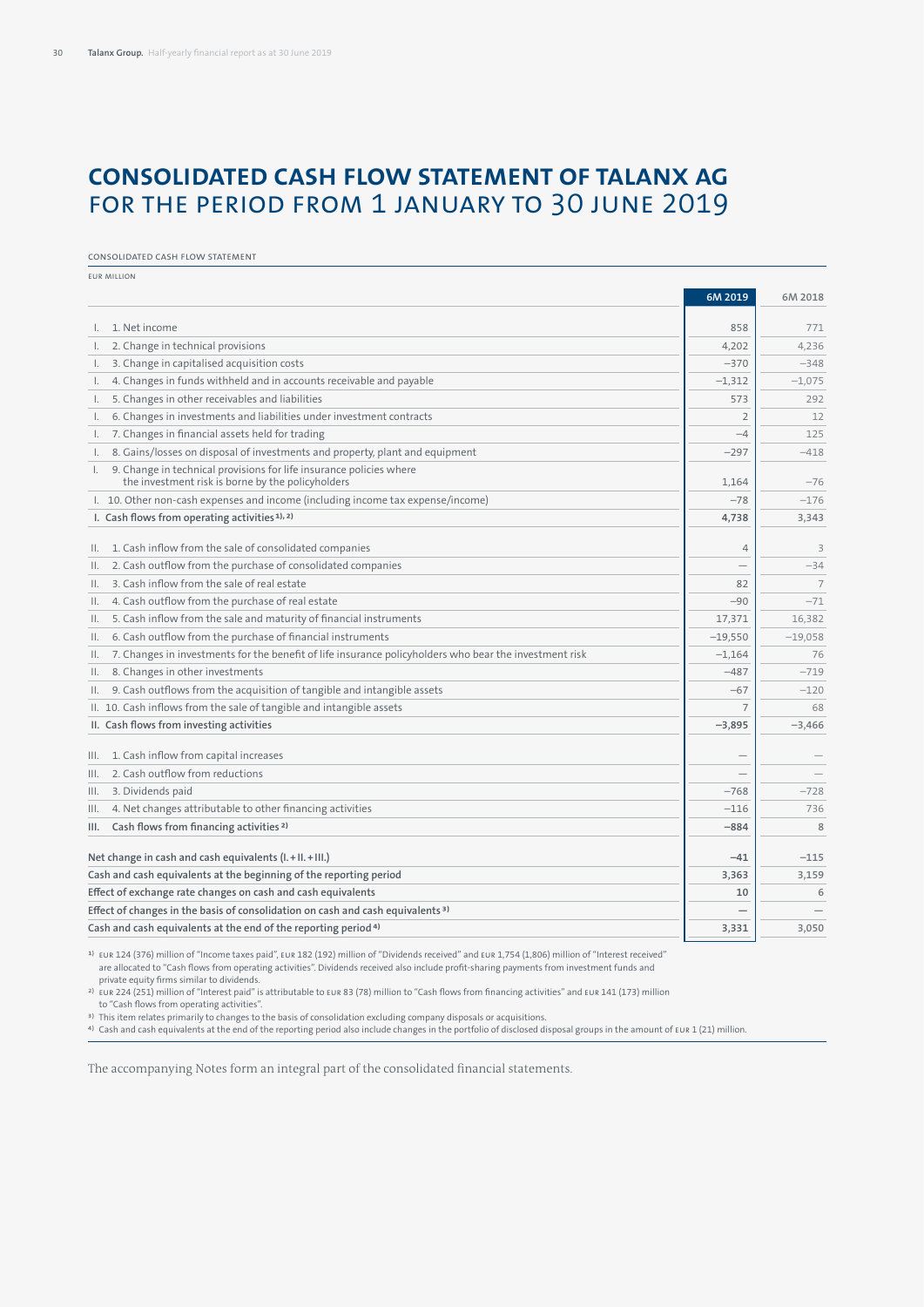#### **Reconciliation of debts from financing activities at the beginning of the reporting period to carrying amounts as at 30 June**

EUR million

|                                                  |       |                                            |                                             | Non-cash items           |               |       |
|--------------------------------------------------|-------|--------------------------------------------|---------------------------------------------|--------------------------|---------------|-------|
|                                                  | 1.1.  | Cash flows<br>from financing<br>activities | Acquisition/<br>disposal of<br>subsidiaries | Exchange rate<br>changes | Other changes | 30.6. |
| 2019                                             |       |                                            |                                             |                          |               |       |
| Subordinated liabilities                         | 2,738 |                                            |                                             |                          | 1             | 2,739 |
| Notes payable and loans                          | 2,245 | $-1$                                       |                                             | 1                        | 1             | 2,246 |
| Lease liabilities                                | 464   | $-32$                                      |                                             | $\overline{2}$           | 8             | 442   |
| Total debts from financing activities            | 5,447 | $-34$                                      |                                             | 3                        | 10            | 5,426 |
| Interest paid from financing activities          |       | $-83$                                      |                                             |                          |               |       |
| Total cash flows from other financing activities |       | $-116$                                     |                                             |                          |               |       |
| 2018                                             | 1.1.  |                                            |                                             |                          |               | 30.6. |
| Subordinated liabilities                         | 2,737 |                                            |                                             |                          |               | 2,737 |
| Notes payable and loans                          | 1,431 | 814                                        |                                             | 4                        |               | 2,249 |
| Total debts from financing activities            | 4,168 | 814                                        |                                             | 4                        |               | 4,986 |
| Interest paid from financing activities          |       | $-78$                                      |                                             |                          |               |       |
| Total cash flows from other financing activities |       | 736                                        |                                             |                          |               |       |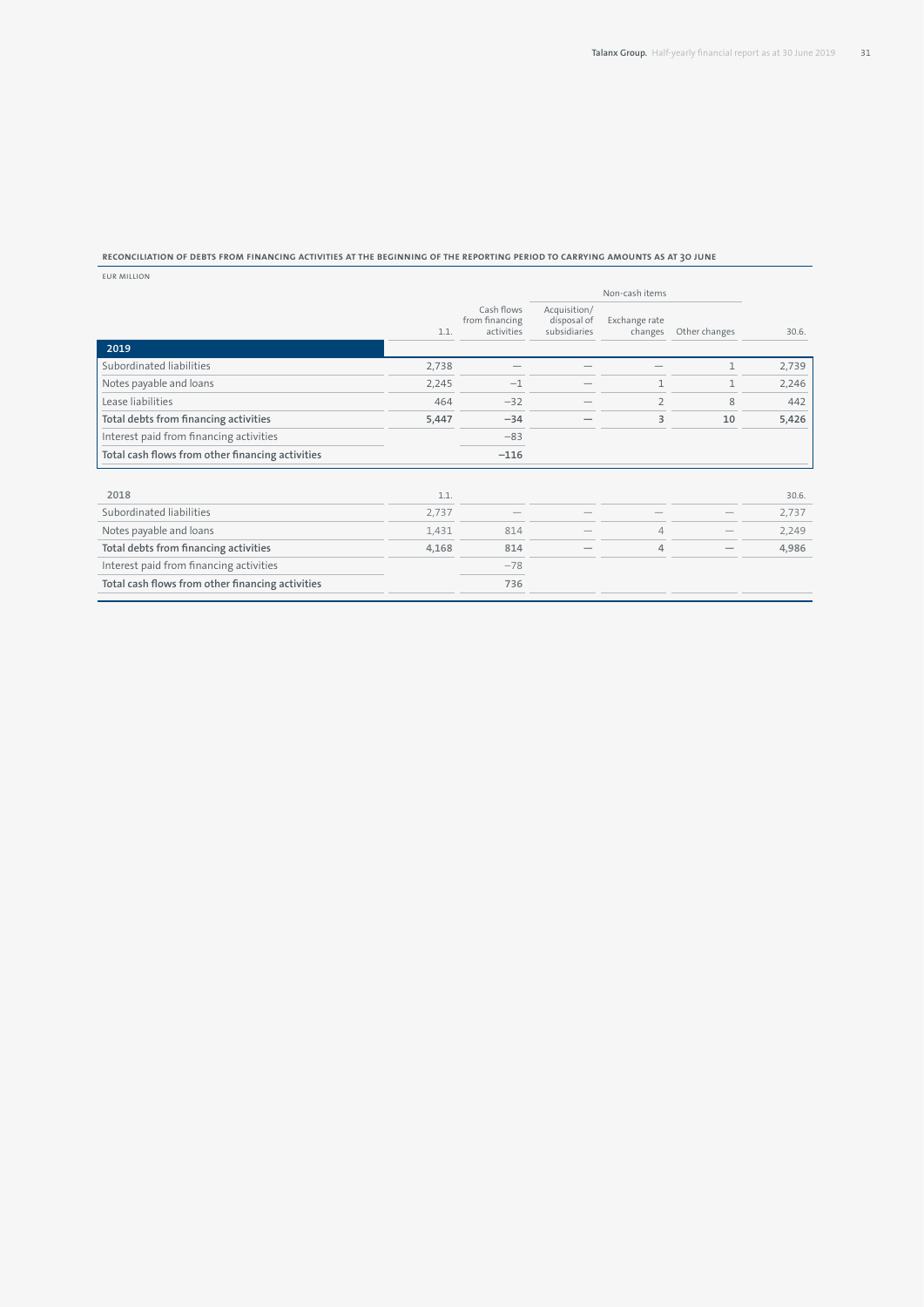# **Notes to the interim consolidated financial statements**

# **I. Basis of preparation and application of IFRS**

### **Basis of preparation**

The consolidated half-yearly financial report as at 30 June 2019 was prepared in accordance with International Financial Reporting Standards (IFRSs), as adopted by the European Union. The condensed consolidated financial statements, consisting of the consolidated balance sheet, consolidated statement of income, consolidated statement of comprehensive income, consolidated statement of changes in equity, consolidated cash flow statement and selected explanatory notes, also comply with the requirements of IAS 34 "Interim Financial Reporting".

The accounting policies applied are the same as in the previous annual report and the associated interim reporting period, except for the first-time application of new and amended standards, as explained below.

As allowed by IAS 34.41, we make greater use of estimation methods and assumptions in preparing the interim consolidated financial statements than we do in preparing the annual financial reports. There were no changes in estimates during the interim reporting period with a material effect on the Group's net assets, financial position and results of operations. The tax expense (income taxes in Germany, comparable income taxes at foreign subsidiaries and changes in deferred taxes) is calculated for interim reporting periods by applying the effective tax rate expected for the full year to net income for the period. Pension provisions are extrapolated for interim reporting periods by recognising the actuarially estimated effect of interest rate changes on pension liabilities at the end of the interim reporting period in other comprehensive income ("Other reserves"). Other actuarial assumptions are not updated for interim reporting periods.

The interim financial statements were prepared in euro (EUR). The amounts shown have been rounded to millions of euro (EUR million). This may give rise to rounding differences in the tables presented in this report. As a rule, amounts in brackets refer to the prior year.

# **Application of new and revised standards/ interpretations**

The Group applied the following revised IFRS regulations as at 1 January 2019:

IFRS 16 "Leases" includes new regulations for accounting by lessees. A lease liability is to be recognised for every lease. At the same time, the lessee capitalises a right-of-use asset for the underlying asset. The lessor's accounting remains virtually unchanged in comparison to the previous approach, under which leases are classified either as finance or operating leases. The Group applies the standard retrospectively in a modified form and recognises the cumulative effects from the introduction of the standard in retained earnings as at 1 January 2019. The previous year figures are therefore not restated. The Group made use of the simplification rule regarding the retention of the definition of a lease during the transition. This means that the Group applied IFRS 16 for all contracts concluded before 1 January 2019 that were identified as leases in accordance with IAS 17 and IFRIC 4. In addition, the Group used the simplification regulations for short-term leases and leases for which the underlying asset is of low value, as well as all practical expedients under IFRS 16.C10. The incremental borrowing rate applied was calculated taking into account the currency and local factors at the individual companies and, in the Group, ranges from 0.8% to 4.0%. Right-of-use assets of EUR 466 million were capitalised and lease liabilities of EUR 464 million were recognised as at 1 January 2019. These essentially comprise leases in connection with real estate. Including the reversal of deferrals and accruals and taking into account deferred income taxes, applying the standard increased retained earnings by EUR 2 million.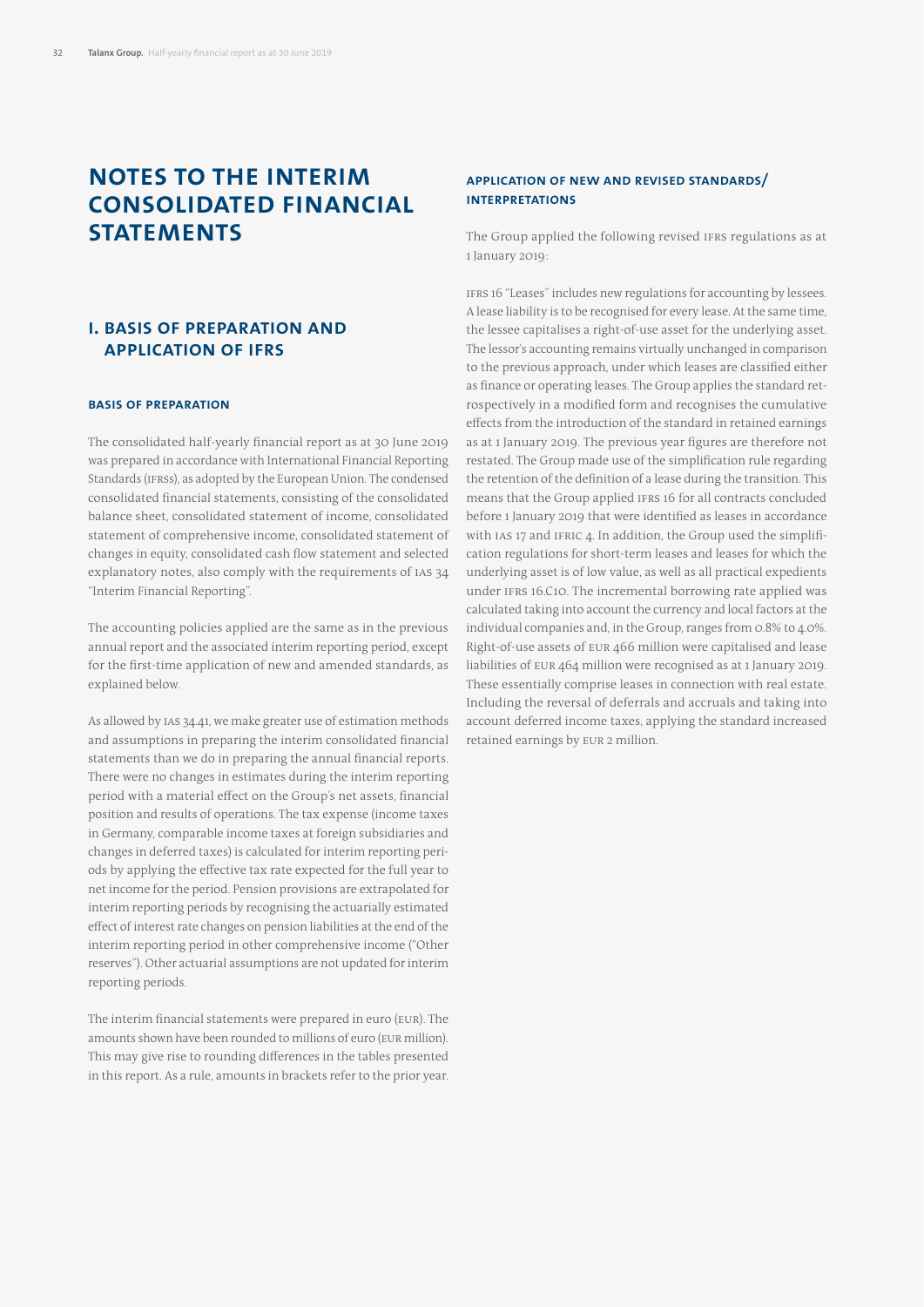Furthermore, several other amendments of Standards and Interpretations were introduced that had no material impact on the consolidated financial statements:

- IAS 28 "Investments in Associates and Joint Ventures" non-current investments in associates and joint ventures
- IAS 19 "Employee Benefits": plan amendments, curtailments and settlements
- Amendments in the context of the annual improvements (2015–2017 cycle): amendments to IFRS 2, IFRS 11, IAS 12 and IAS 23
- IFRIC 23 "Uncertainty over Income Tax Treatments"

# **Impact of issued standards, interpretations and revisions that have not yet been applied by the Group in 2019**

The Group still meets the conditions for application of the amendments to IFRS 4 "Application of IFRS 9 and IFRS 4" published in 2016 to temporarily postpone the application of IFRS 9 "Financial instruments". Under the deferral approach, the application of IFRS 9 for the recognition of financial instruments can be temporarily postponed until IFRS 17 "Insurance contracts" is expected to take effect on 1 January 2022. Please see the previous year's consolidated annual financial report for further information on the effects of applying IFRS 9 and IFRS 17.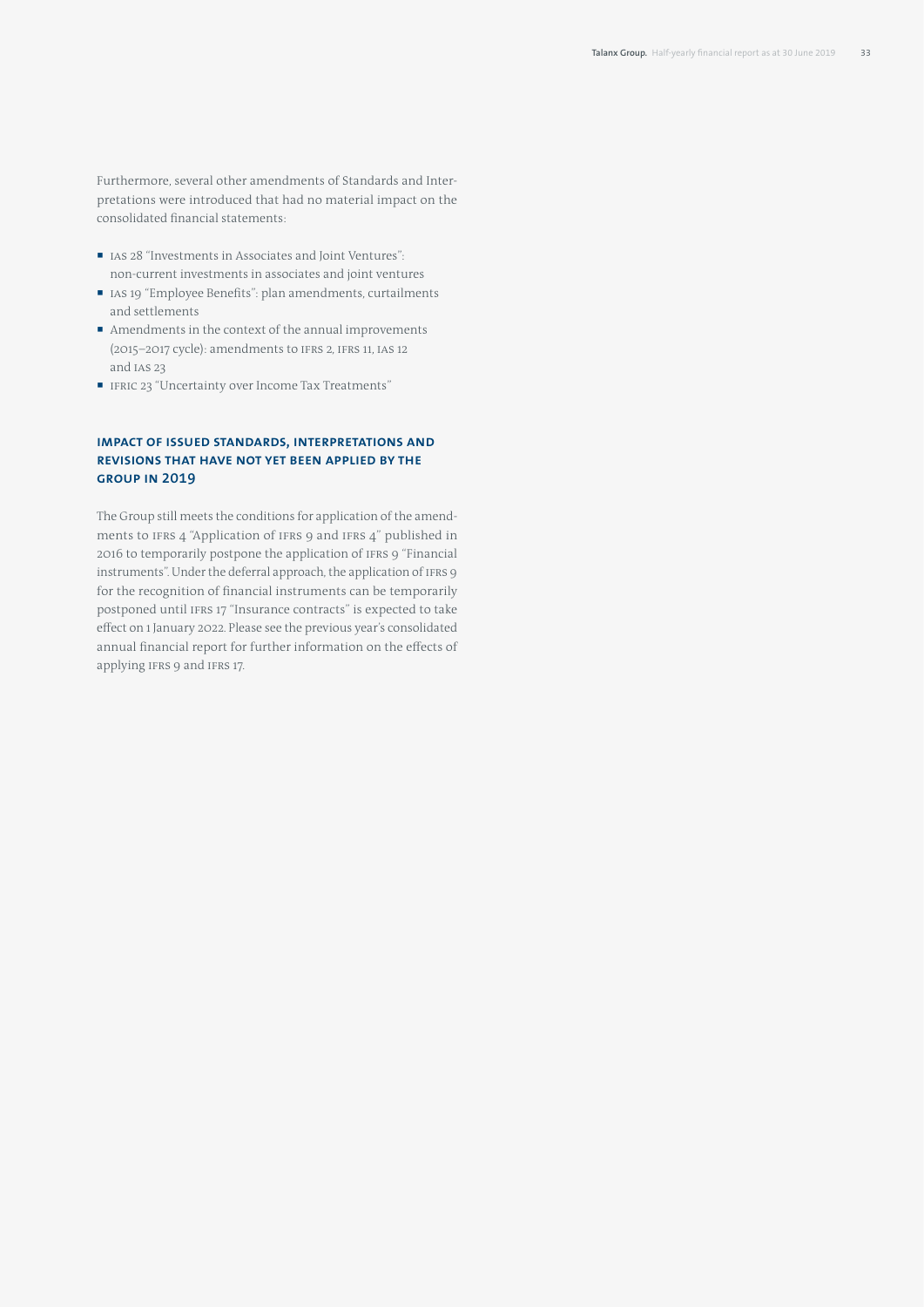# **II. Segment reporting**

The description of the business activities, the divisions and the reportable segments of the Talanx Group in the 2018 Annual Report, as well as the products and services with which these earnings are generated, is still accurate as at the end of the reporting period. The general specifications about segment reporting given there and the statements about the measurement basis for the performance of the reportable segments are still applicable.

| EUR MILLION                                                                                 |                                 |                                    |                                 |                  |
|---------------------------------------------------------------------------------------------|---------------------------------|------------------------------------|---------------------------------|------------------|
| Assets                                                                                      |                                 | Industrial Lines                   |                                 | Retail Germany   |
|                                                                                             |                                 | 30.6.2019 31.12.2018 <sup>2)</sup> | 30.6.2019                       | 31.12.2018       |
| A. Intangible assets                                                                        | 163                             | 162                                | 710                             | 706              |
|                                                                                             |                                 |                                    |                                 |                  |
| B. Investments                                                                              | 9,282                           | 8,315                              | 54,302                          | 51,620           |
| C. Investments for the benefit of life insurance policyholders who bear the investment risk | $\hspace{0.1mm}-\hspace{0.1mm}$ | $\hspace{0.1mm}-\hspace{0.1mm}$    | 10,688                          | 9,506            |
| D. Reinsurance recoverables on technical provisions                                         | 7,518                           | 5,202                              | 1,903                           | 1,861            |
|                                                                                             |                                 |                                    |                                 |                  |
| E. Accounts receivable on insurance business                                                | 1,997                           | 1,413                              | 333                             | 312              |
| F. Deferred acquisition costs                                                               | 78                              | 63                                 | 2,128                           | 2,158            |
| G. Cash at banks, cheques and cash-in-hand                                                  | 865                             | 676                                | 494                             | 686              |
| H. Deferred tax assets                                                                      | 82                              | 71                                 | 80                              | 111              |
|                                                                                             |                                 |                                    |                                 |                  |
| I. Other assets                                                                             | 815                             | 695                                | 721                             | 822              |
| J. Non-current assets and assets of disposal groups classified as held for sale             | $\hspace{0.1mm}-\hspace{0.1mm}$ | $\hspace{0.1mm}-\hspace{0.1mm}$    | $\hspace{0.1mm}-\hspace{0.1mm}$ | $\hspace{0.1mm}$ |
| Total assets                                                                                | 20,801                          | 16,597                             | 71,360                          | 67,782           |
|                                                                                             |                                 |                                    |                                 |                  |

#### **Consolidated balance sheet by division as at 30 June 2019**

## **Consolidated balance sheet by division as at 30 June 2019**

EUR million

**Equity and liabilities** Industrial Lines Retail Germany Retail Germany Retail Germany Retail Germany Retail Germany **30.6.2019 31.12.2018<sup>2</sup> 30.6.2019 31.12.2018** B. Subordinated liabilities 279 200 162 162 42 42 1,881 1,878 1,280 1,280 –906 –824 2,739 2,738 C. Technical provisions 14,705 11,560 12,833 51,474 12,578 12,578 11,560 123,833 12,578 105 70 – 3,474 123,578 1 D. Technical provisions for life insurance policies where the investment risk is borne by the policyholders and the second control of the second control of the second control of the second control of the second control of the second control of the second control of the second control of the second E. Other prosivions 830 784 563 603 279 274 643 613 1,494 1,407 — — 3,809 3,681 F. Liabilities 2,090 | 2,090 | 2,090 | 2,025 | 3,397 2,030 | 3,397 12,000 | 2,090 | 4,475 | 4,475 | 4,475 | 4,475 | 4,475 | 4,475 | 4,475 | 4,475 | 4,475 | 4,475 | 4,475 | 4,475 | 4,475 | 4,475 | 4,478 | 4,478 | 4,478 | 4, G. Deferred tax liabilities 238 214  $\vert$  238  $\vert$  214  $\vert$  255  $\vert$  257  $\vert$  257  $\vert$  257  $\vert$  257  $\vert$  2580  $\vert$  2551  $\vert$  257  $\vert$  257  $\vert$  257  $\vert$  257  $\vert$  257  $\vert$  2,551  $\vert$  257  $\vert$  257  $\vert$  257  $\vert$  2,513  $\vert$  257 H. Liabilities included in disposal groups classified as held for sale Total liabilities/provisions | 18,142 | 14,233 | 68,707 | 65,339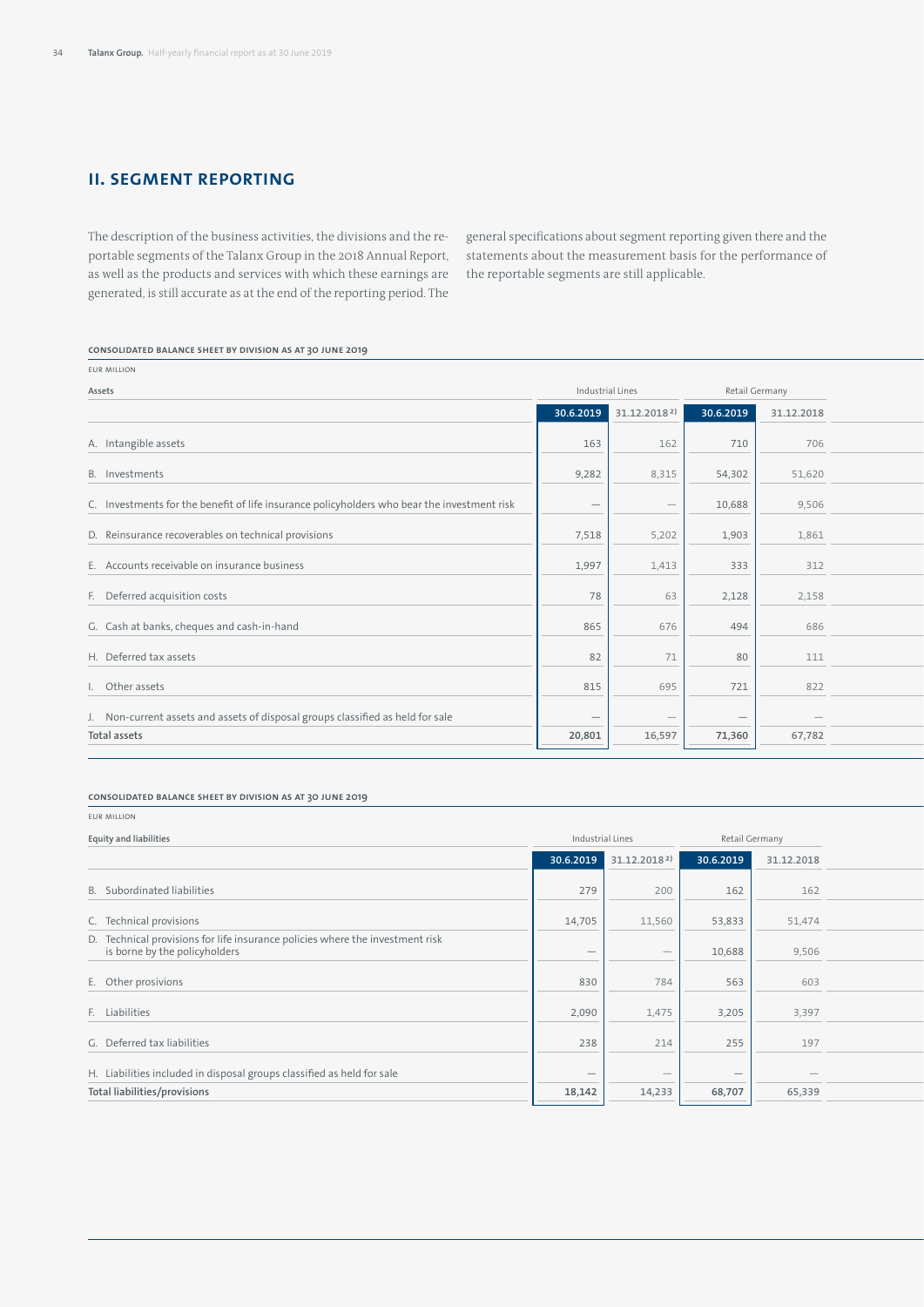| Consolidation<br>Retail International<br>Corporate Operations<br>Reinsurance                                                                                                                                   | Total                   |
|----------------------------------------------------------------------------------------------------------------------------------------------------------------------------------------------------------------|-------------------------|
| 30.6.2019<br>30.6.2019 31.12.2018 <sup>3)</sup><br>30.6.2019<br>31.12.2018<br>31.12.2018<br>30.6.2019<br>31.12.2018                                                                                            | 30.6.2019<br>31.12.2018 |
| 786<br>208<br>773<br>203<br>109<br>114<br>$-5$<br>$\hspace{0.1mm}-\hspace{0.1mm}$                                                                                                                              | 1,976<br>1,953          |
| 12,776<br>55,481<br>11,613<br>53,115<br>$-2,682$<br>$-2,773$<br>1,023<br>941                                                                                                                                   | 122,831<br>130,181      |
| 471<br>484<br>$\overline{\phantom{0}}$<br>$\overline{\phantom{a}}$<br>$\hspace{0.1mm}-\hspace{0.1mm}$<br>$\hspace{0.1mm}-\hspace{0.1mm}$<br>$\hspace{0.1mm}-\hspace{0.1mm}$<br>$\hspace{0.1mm}-\hspace{0.1mm}$ | 11,159<br>9,990         |
| 780<br>705<br>2,844<br>3,209<br>$-4,510$<br>$-2,477$<br>18                                                                                                                                                     | 8,554<br>8,506          |
| 1,292<br>1,220<br>5,110<br>4,420<br>25<br>$-417$<br>$-119$                                                                                                                                                     | 8,341<br>7,251          |
| 665<br>2,542<br>2,283<br>263<br>239<br>614                                                                                                                                                                     | 5,678<br>5,358          |
| 563<br>1,203<br>592<br>1,152<br>205<br>256<br>$\hspace{0.1mm}$<br>$\hspace{0.1mm}-\hspace{0.1mm}$                                                                                                              | 3,330<br>3,362          |
| 158<br>604<br>599<br>101<br>313<br>273<br>$\hspace{0.1mm}-\hspace{0.1mm}$                                                                                                                                      | 1,238<br>1,156          |
| 513<br>1,695<br>1,604<br>703<br>653<br>$-1,368$<br>432<br>$-1,840$                                                                                                                                             | 2,988<br>2,457          |
| 22<br>16<br>141<br>$-1$<br>$\hspace{0.1mm}-\hspace{0.1mm}$<br>$\overline{\phantom{a}}$<br>$\hspace{0.1mm}-\hspace{0.1mm}$<br>$\overline{\phantom{a}}$                                                          | 162<br>15               |
| 18,025<br>69,732<br>66,681<br>$-8,713$<br>$-6,975$<br>16,550<br>2,403<br>2,244                                                                                                                                 | 173,608<br>162,879      |

| Retail International |            |                                 | Reinsurance                     | Corporate Operations            |                                 | Consolidation            |                                 | Total     |            |
|----------------------|------------|---------------------------------|---------------------------------|---------------------------------|---------------------------------|--------------------------|---------------------------------|-----------|------------|
| 30.6.2019            | 31.12.2018 | 30.6.2019                       | 31.12.2018 <sup>3)</sup>        | 30.6.2019                       | 31.12.2018                      | 30.6.2019                | 31.12.2018                      | 30.6.2019 | 31.12.2018 |
| 42                   | 42         | 1,881                           | 1,878                           | 1,280                           | 1,280                           | $-906$                   | $-824$                          | 2,739     | 2,738      |
|                      |            |                                 |                                 |                                 |                                 |                          |                                 |           |            |
| 12,718               | 11,620     | 45,678                          | 43,894                          | 105                             | 70                              | $-3,567$                 | $-1,576$                        | 123,472   | 117,042    |
| 471                  | 484        | $\hspace{0.1mm}-\hspace{0.1mm}$ | $\hspace{0.1mm}-\hspace{0.1mm}$ | $\hspace{0.1mm}-\hspace{0.1mm}$ | $\overbrace{\phantom{12333}}$   |                          | $\overline{\phantom{0}}$        | 11,159    | 9,990      |
| 279                  | 274        | 643                             | 613                             | 1,494                           | 1,407                           | $\overline{\phantom{0}}$ | $\hspace{0.1mm}-\hspace{0.1mm}$ | 3,809     | 3,681      |
| 2,012                | 1,873      | 9,011                           | 8,960                           | 1,868                           | 1,715                           | $-4,307$                 | $-4,639$                        | 13,879    | 12,781     |
| 179                  | 102        | 2,214                           | 1,845                           |                                 | $\overbrace{\phantom{12333}}$   | 21                       | 22                              | 2,912     | 2,380      |
|                      |            | $\hspace{0.1mm}-\hspace{0.1mm}$ | $\hspace{0.1mm}-\hspace{0.1mm}$ | $\hspace{0.1mm}-\hspace{0.1mm}$ | $\hspace{0.1mm}-\hspace{0.1mm}$ | $\overline{\phantom{a}}$ | $\overline{\phantom{a}}$        |           | 6          |
| 15,709               | 14,401     | 59,428                          | 57,190                          | 4,751                           | 4,472                           | $-8,758$                 | $-7,017$                        | 157,978   | 148,618    |
|                      |            |                                 |                                 | Equity <sup>1</sup>             |                                 |                          |                                 | 15,630    | 14,261     |
|                      |            |                                 |                                 | Total equity and liabilities    |                                 |                          |                                 | 173,608   | 162,879    |
|                      |            |                                 |                                 |                                 |                                 |                          |                                 |           |            |

<sup>2)</sup> Group equity and non-controlling interests.<br>
2) HDI Global Specialty SE would have been included in the segment with total equities and liabilities of<br>
EUR 2,820 million (before effects of consolidation).<br>
<sup>3</sup> HDI Glo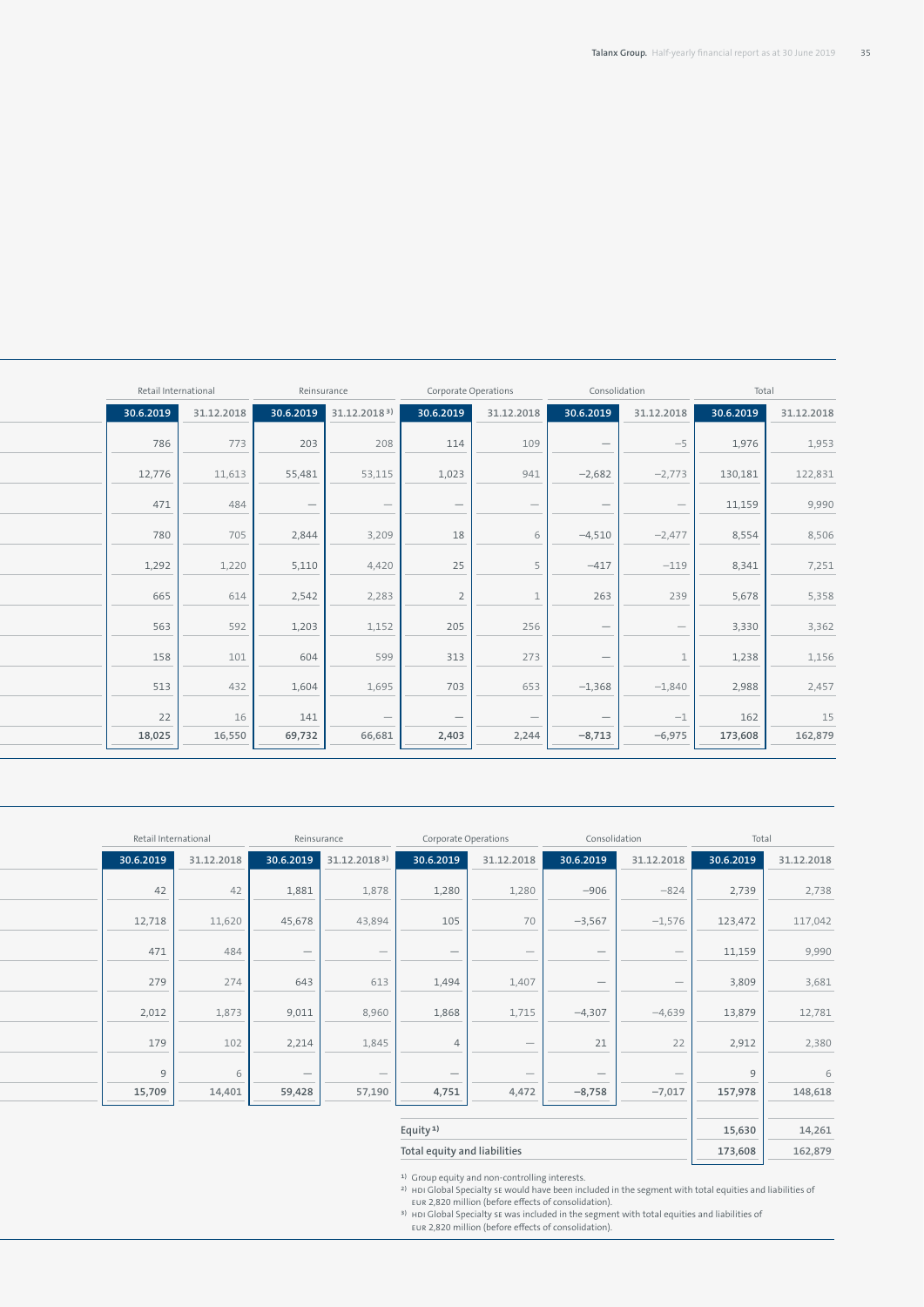#### **Consolidated statement of income by division/reportable segment for the period from 1 January to 30 June 20191)**

EUR million

|                                                                                             | Industrial Lines                |                          | Retail Germany           |                                 |
|---------------------------------------------------------------------------------------------|---------------------------------|--------------------------|--------------------------|---------------------------------|
|                                                                                             | 6M 2019                         | 6M 2018 <sup>2</sup>     | 6M 2019                  | 6M 2018                         |
|                                                                                             |                                 |                          |                          |                                 |
| 1. Gross written premiums including premiums from unit-linked life<br>and annuity insurance | 3,483                           | 2,898                    | 3,327                    | 3,262                           |
| of which attributable to other divisions/segments                                           | 32                              | 32                       | 33                       | 28                              |
| with third parties                                                                          | 3,451                           | 2,866                    | 3,295                    | 3,234                           |
| 2. Savings elements of premiums from unit-linked life and annuity insurance policies        | $\overline{\phantom{a}}$        | $\overline{\phantom{a}}$ | 429                      | 431                             |
| 3. Ceded written premiums                                                                   | 1,652                           | 1,191                    | 169                      | 178                             |
| 4. Change in gross unearned premiums                                                        | $-752$                          | $-726$                   | $-315$                   | $-310$                          |
|                                                                                             | $-288$                          | $-254$                   | $-8$                     | $-11$                           |
| 5. Change in ceded unearned premiums<br>Net premiums earned                                 | 1,367                           | 1,235                    | 2,422                    | 2,354                           |
|                                                                                             |                                 |                          |                          |                                 |
| 6. Claims and claims expenses (gross)                                                       | 2,069                           | 1,667                    | 2,567                    | 2,778                           |
| Reinsurers' share                                                                           | 979                             | 671                      | 66                       | 86                              |
| Claims and claims expenses (net)                                                            | 1,089                           | 996                      | 2,501                    | 2,692                           |
| 7. Acquisition costs and administrative expenses (gross)                                    | 580                             | 441                      | 634                      | 569                             |
| Reinsurers' share                                                                           | 287                             | 182                      | 55                       | 43                              |
| Net acquisition and administrative costs                                                    | 293                             | 259                      | 579                      | 526                             |
|                                                                                             |                                 |                          |                          |                                 |
| 8. Other technical income                                                                   | $\overline{2}$                  | 2                        | 10                       | 17                              |
| Other technical expenses                                                                    | 18                              | 10                       |                          | $\overline{\mathbf{3}}$         |
| Other technical result                                                                      | $-17$                           | $-8$                     | ÷.                       | 14                              |
| Net technical result                                                                        | $-32$                           | $-28$                    | $-655$                   | $-850$                          |
|                                                                                             |                                 |                          |                          |                                 |
| 9. a. Investment income                                                                     | 208                             | 193                      | 989                      | 1,131                           |
| b. Investment expenses                                                                      | 75                              | 69                       | 176                      | 158                             |
| Net income from assets under own management                                                 | 133                             | 124                      | 813                      | 973                             |
| Net income from investment contracts                                                        | $\hspace{0.1mm}-\hspace{0.1mm}$ | $\overline{\phantom{a}}$ | $\hspace{0.1mm}$         | $\hspace{0.1mm}-\hspace{0.1mm}$ |
| Net interest income from funds withheld and contract deposits                               | $\overline{\phantom{a}}$        | $\overline{\phantom{a}}$ | $-5$                     | $-7$                            |
| Net investment income                                                                       | 133                             | 124                      | 808                      | 966                             |
| of which share of profit or loss of equity-accounted associates and joint ventures          | $10$                            | $\overline{2}$           | $\overline{\phantom{a}}$ | $\hspace{0.1mm}-\hspace{0.1mm}$ |
|                                                                                             |                                 |                          |                          |                                 |
| 10. a. Other income                                                                         | 112                             | 53                       | 97                       | 129                             |
| b. Other expenses                                                                           | 144                             | 71                       | 125                      | 157                             |
| Other income/expenses                                                                       | $-33$                           | $-18$                    | $-28$                    | $-28$                           |
| Profit before goodwill impairments                                                          | 69                              | 78                       | 125                      | 88                              |
|                                                                                             |                                 |                          |                          |                                 |
| 11. Goodwill impairments                                                                    | $\overline{\phantom{a}}$        | $\overline{\phantom{0}}$ |                          | $\overline{\phantom{a}}$        |
| Operating profit (EBIT)                                                                     | 69                              | 78                       | 125                      | 88                              |
| 12. Financing costs                                                                         | 6                               | $\Delta$                 | - 5                      | $\overline{4}$                  |
| 13. Taxes on income                                                                         | 20                              | 21                       | 44                       | 32                              |
|                                                                                             |                                 |                          |                          |                                 |
| Net income                                                                                  | 43                              | 53                       | 76                       | 52                              |
| of which attributable to non-controlling interests                                          | $\overline{2}$                  | $\overline{\phantom{0}}$ |                          | $\overline{2}$                  |
| attributable to shareholders of Talanx AG                                                   | 42                              | 53                       | 72                       | 50                              |

1) With the exception of the Retail Germany Division and the Reinsurance Division, the statements of income of the other divisions are the same as those of the

reportable segments.

2) HDI Global Specialty SE would have been included in the division's gross premium with EUR 457 million (before effects of consolidation) and

would have contributed EUR –2.5 million to EBIT (before effects of consolidation).

<sup>3)</sup> HDI Global Specialty sE was included in the division's gross premium with EUR 457 million (before effects of consolidation) and<br>contributed EUR –2.5 million to EBIT (before effects of consolidation).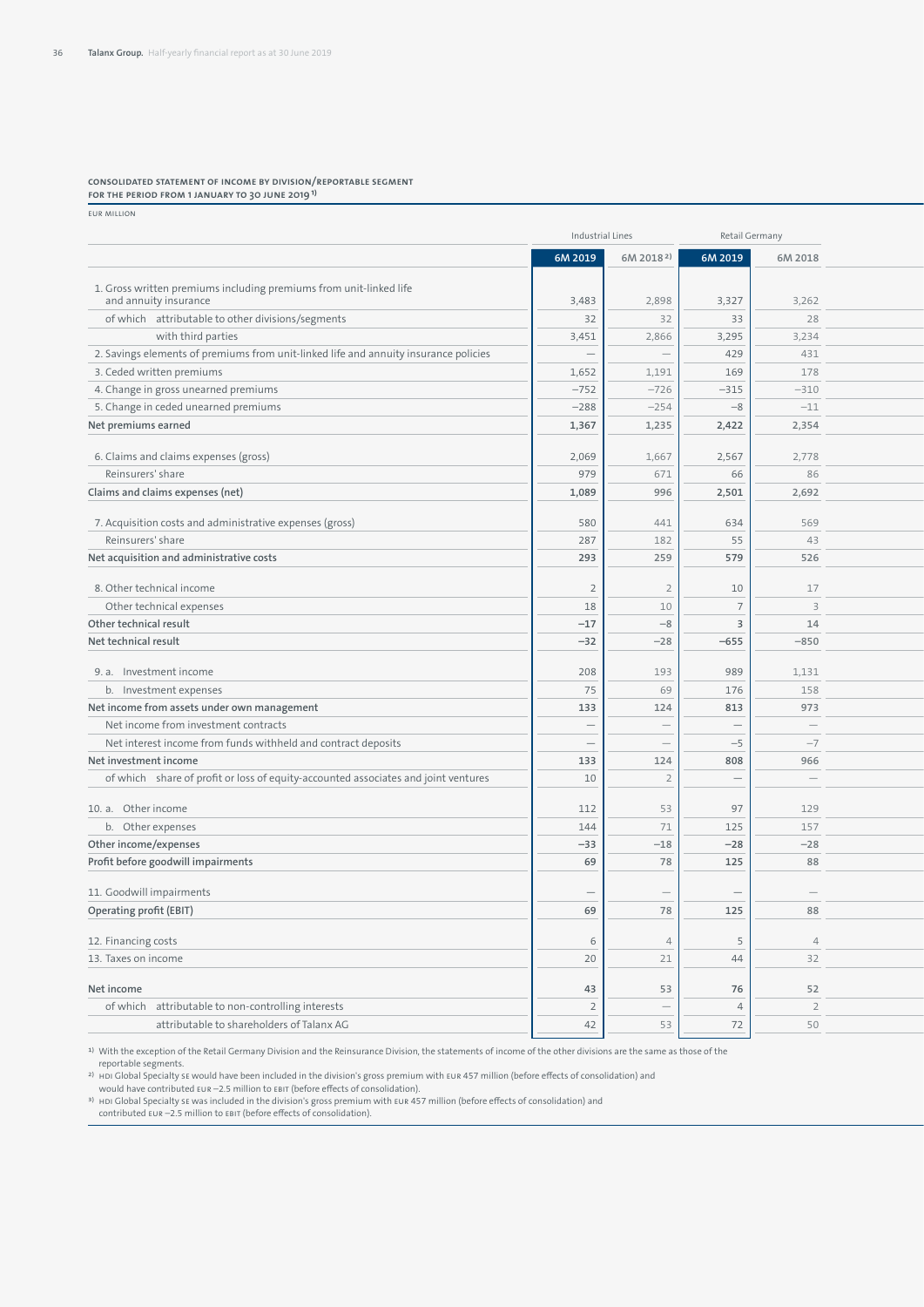| Retail International            |                                                                                      |                                 | Reinsurance                                                                                                                                                                                                                                                                                                                  | Corporate Operations            |                                                                                      |                                 | Consolidation                     | Total                           |                          |
|---------------------------------|--------------------------------------------------------------------------------------|---------------------------------|------------------------------------------------------------------------------------------------------------------------------------------------------------------------------------------------------------------------------------------------------------------------------------------------------------------------------|---------------------------------|--------------------------------------------------------------------------------------|---------------------------------|-----------------------------------|---------------------------------|--------------------------|
| 6M 2019                         | 6M 2018                                                                              | 6M 2019                         | 6M 2018 <sup>3</sup>                                                                                                                                                                                                                                                                                                         | 6M 2019                         | 6M 2018                                                                              | 6M 2019                         | 6M 2018                           | 6M 2019                         | 6M 2018                  |
|                                 |                                                                                      |                                 |                                                                                                                                                                                                                                                                                                                              |                                 |                                                                                      |                                 |                                   |                                 |                          |
| 3,154                           | 2,963                                                                                | 11,694                          | 9,985                                                                                                                                                                                                                                                                                                                        | 46                              | 39                                                                                   | $-840$                          | $-387$                            | 20,864                          | 18,760                   |
| $\overline{1}$                  | $\sim$ $-$                                                                           | 729                             | 288                                                                                                                                                                                                                                                                                                                          | 46                              | 39                                                                                   | $-840$                          | $-387$                            | $\sim$ $-$                      | $\sim$ $-$               |
| 3,153                           | 2,963                                                                                | 10,965                          | 9,697                                                                                                                                                                                                                                                                                                                        | $\frac{1}{\sqrt{2}}$            | $\overline{a}$                                                                       | $\equiv$                        | $\frac{1}{\sqrt{2}}$              | 20,864                          | 18,760                   |
| 42                              | 117                                                                                  | $\overline{\phantom{a}}$        | $\hspace{0.1cm}$ $\hspace{0.1cm}$ $\hspace{0.1cm}$ $\hspace{0.1cm}$ $\hspace{0.1cm}$ $\hspace{0.1cm}$ $\hspace{0.1cm}$ $\hspace{0.1cm}$ $\hspace{0.1cm}$ $\hspace{0.1cm}$ $\hspace{0.1cm}$ $\hspace{0.1cm}$ $\hspace{0.1cm}$ $\hspace{0.1cm}$ $\hspace{0.1cm}$ $\hspace{0.1cm}$ $\hspace{0.1cm}$ $\hspace{0.1cm}$ $\hspace{$ | $\hspace{0.1mm}-\hspace{0.1mm}$ | $\sim$ $-$                                                                           | $\hspace{0.1cm}$ —              | $\hspace{0.1cm} -$                | 472                             | 548                      |
| 246                             | 236                                                                                  | 1,095                           | 864                                                                                                                                                                                                                                                                                                                          | 18                              | 16                                                                                   | $-838$                          | $-358$                            | 2,341                           | 2,127                    |
| $-138$                          | $-123$                                                                               | $-1,300$                        | $-838$                                                                                                                                                                                                                                                                                                                       | $-16$                           | $-15$                                                                                | 106                             | 31                                | $-2,415$                        | $-1,981$                 |
| $-25$                           | $-26$                                                                                | $-57$                           | $-63$                                                                                                                                                                                                                                                                                                                        | $-9$                            | $-11$                                                                                | 107                             | 34                                | $-281$                          | $-331$                   |
| 2,753                           | 2,513                                                                                | 9,356                           | 8,346                                                                                                                                                                                                                                                                                                                        | 22                              | 19                                                                                   | $-3$                            | $-32$                             | 15,917                          | 14,435                   |
| 2,314                           | 2,046                                                                                | 7,520                           | 6,506                                                                                                                                                                                                                                                                                                                        | 29                              | 18                                                                                   | $-504$                          | $-245$                            | 13,994                          | 12,770                   |
| 171                             | 127                                                                                  | 611                             | 545                                                                                                                                                                                                                                                                                                                          | $\overline{4}$                  | $\overline{2}$                                                                       | $-514$                          | $-241$                            | 1,317                           | 1,190                    |
| 2,143                           | 1,919                                                                                | 6,910                           | 5,961                                                                                                                                                                                                                                                                                                                        | 25                              | 16                                                                                   | 10                              | $-4$                              | 12,677                          | 11,580                   |
|                                 |                                                                                      |                                 |                                                                                                                                                                                                                                                                                                                              |                                 |                                                                                      |                                 |                                   |                                 |                          |
| 618                             | 583                                                                                  | 2,594                           | 2,379                                                                                                                                                                                                                                                                                                                        | 7 <sup>1</sup>                  | 4                                                                                    | $-219$                          | $-101$                            | 4,214                           | 3,875                    |
| 49                              | 44                                                                                   | 112                             | 96                                                                                                                                                                                                                                                                                                                           | 1                               | $\sim$ $-$                                                                           | $-195$                          | $-64$                             | 309                             | 301                      |
| 569                             | 539                                                                                  | 2,482                           | 2,283                                                                                                                                                                                                                                                                                                                        | 6                               | $\overline{4}$                                                                       | $-24$                           | $-37$                             | 3,905                           | 3,574                    |
| 19                              | 15                                                                                   | $\sim$ $-$                      | $\hspace{0.1cm} -$                                                                                                                                                                                                                                                                                                           | $\hspace{0.1mm}-\hspace{0.1mm}$ | $\hspace{0.1cm}$ $\hspace{0.1cm}$ $\hspace{0.1cm}$ $\hspace{0.1cm}$ $\hspace{0.1cm}$ | 1                               | $-4$                              | 32                              |                          |
| 37                              | 37                                                                                   | $\overline{\phantom{a}}$        | $\overline{4}$                                                                                                                                                                                                                                                                                                               | $\overline{\phantom{a}}$        | $\overline{\phantom{a}}$                                                             | 11                              | 5                                 | 74                              | 30                       |
| $-18$                           | $-22$                                                                                | $\equiv$                        | $-4$                                                                                                                                                                                                                                                                                                                         | $\overline{\phantom{a}}$        | $\equiv$                                                                             | $-11$                           | $-9$                              | $-42$                           | $-29$                    |
| 24                              | 33                                                                                   | $-36$                           | 98                                                                                                                                                                                                                                                                                                                           | $-9$                            | $-1$                                                                                 | $\hspace{0.1mm}-\hspace{0.1mm}$ | $\hspace{0.1mm}-\hspace{0.1mm}$   | $-708$                          | $-748$                   |
|                                 |                                                                                      |                                 |                                                                                                                                                                                                                                                                                                                              |                                 |                                                                                      |                                 |                                   |                                 |                          |
| 213<br>24                       | 200                                                                                  | 965                             | 846<br>204                                                                                                                                                                                                                                                                                                                   | $7\overline{ }$                 | 6<br>44                                                                              | $-30$                           | $-29$                             | 2,351<br>453                    | 2,347                    |
| 189                             | 25<br>175                                                                            | 186<br>779                      | 642                                                                                                                                                                                                                                                                                                                          | 49<br>$-43$                     | $-38$                                                                                | $-57$<br>27                     | $-54$<br>25                       | 1,898                           |                          |
| $\overline{1}$                  | $\sim$ $-$                                                                           | $\equiv$                        | $\hspace{0.1mm}-\hspace{0.1mm}$                                                                                                                                                                                                                                                                                              | $\overline{\phantom{a}}$        | $\sim$ $-$                                                                           | $\equiv$                        | $\overline{\phantom{a}}$          | $\overline{\phantom{a}}$        |                          |
| $-2$                            | $-1$                                                                                 | 94                              | 114                                                                                                                                                                                                                                                                                                                          | $\hspace{0.1mm}$                | $\hspace{0.1cm}$ $\hspace{0.1cm}$ $\hspace{0.1cm}$ $\hspace{0.1cm}$ $\hspace{0.1cm}$ | $\hspace{0.1mm}-\hspace{0.1mm}$ | $\hspace{0.1mm}-\hspace{0.1mm}$   | 87                              |                          |
| 189                             | 174                                                                                  | 873                             | 756                                                                                                                                                                                                                                                                                                                          | $-43$                           | $-38$                                                                                | 26                              | 25                                | 1,986                           |                          |
| $\overline{\phantom{a}}$        | $\sim$ $-$                                                                           | $5\phantom{0}$                  | $\overline{2}$                                                                                                                                                                                                                                                                                                               | $\hspace{0.1cm} -$              | $\sim$ $-$                                                                           | $\hspace{0.1mm}-\hspace{0.1mm}$ | $\hspace{0.1cm} -$                | 14                              |                          |
|                                 |                                                                                      |                                 |                                                                                                                                                                                                                                                                                                                              |                                 |                                                                                      |                                 |                                   |                                 | $\overline{\phantom{0}}$ |
| 49                              | 80                                                                                   | 665                             | 450                                                                                                                                                                                                                                                                                                                          | 379                             | 388                                                                                  | $-357$                          | $-362$                            | 944                             |                          |
| 115<br>$-66$                    | 149<br>$-69$                                                                         | 558<br>107                      | 387<br>63                                                                                                                                                                                                                                                                                                                    | 338<br>41                       | 345<br>43                                                                            | $-303$<br>$-55$                 | $-324$<br>$-38$                   | 978<br>$-34$                    |                          |
| 146                             | 138                                                                                  | 943                             | 917                                                                                                                                                                                                                                                                                                                          | $-10$                           | $\overline{4}$                                                                       | $-28$                           | $-13$                             | 1,244                           |                          |
|                                 |                                                                                      |                                 |                                                                                                                                                                                                                                                                                                                              |                                 |                                                                                      |                                 |                                   |                                 | 1,212                    |
| $\hspace{0.1mm}-\hspace{0.1mm}$ | $\hspace{0.1cm}$ $\hspace{0.1cm}$ $\hspace{0.1cm}$ $\hspace{0.1cm}$ $\hspace{0.1cm}$ | $\hspace{0.1mm}-\hspace{0.1mm}$ | $\hspace{0.1mm}-\hspace{0.1mm}$                                                                                                                                                                                                                                                                                              | $\hspace{0.1mm}-\hspace{0.1mm}$ | $\hspace{0.1mm}-\hspace{0.1mm}$                                                      | $\hspace{0.1mm}-\hspace{0.1mm}$ | $\hspace{0.1mm}$ $\hspace{0.1mm}$ | $\hspace{0.1mm}-\hspace{0.1mm}$ |                          |
| 146                             | 138                                                                                  | 943                             | 917                                                                                                                                                                                                                                                                                                                          | $-10$                           | $\overline{4}$                                                                       | $-28$                           | $-13$                             | 1,244                           | 1,212                    |
|                                 | $\frac{3}{3}$                                                                        |                                 | 44                                                                                                                                                                                                                                                                                                                           |                                 |                                                                                      |                                 |                                   | 94                              |                          |
| 6<br>36                         | 37                                                                                   | 52<br>207                       | 275                                                                                                                                                                                                                                                                                                                          | 52                              | 51<br>$-10$                                                                          | $-26$                           | $-22$                             | 293                             |                          |
|                                 |                                                                                      |                                 |                                                                                                                                                                                                                                                                                                                              | $-13$                           |                                                                                      | $-1$                            | $\overline{2}$                    |                                 |                          |
| 104                             | 98                                                                                   | 685                             | 598                                                                                                                                                                                                                                                                                                                          | $-50$                           | $-37$                                                                                | $-1$                            | $\overline{7}$                    | 858                             |                          |
| 19                              | 15                                                                                   | 356                             | 317                                                                                                                                                                                                                                                                                                                          | $\hspace{0.1mm}-\hspace{0.1mm}$ | $\hspace{0.1mm}-\hspace{0.1mm}$                                                      | $\hspace{0.1mm}-\hspace{0.1mm}$ | $\frac{1}{\sqrt{2}}$              | 380                             |                          |
| 85                              | 83                                                                                   | 329                             | 281                                                                                                                                                                                                                                                                                                                          | $-50$                           | $-37$                                                                                | $-1$                            | $\overline{7}$                    | 477                             |                          |
|                                 |                                                                                      |                                 |                                                                                                                                                                                                                                                                                                                              |                                 |                                                                                      |                                 |                                   |                                 |                          |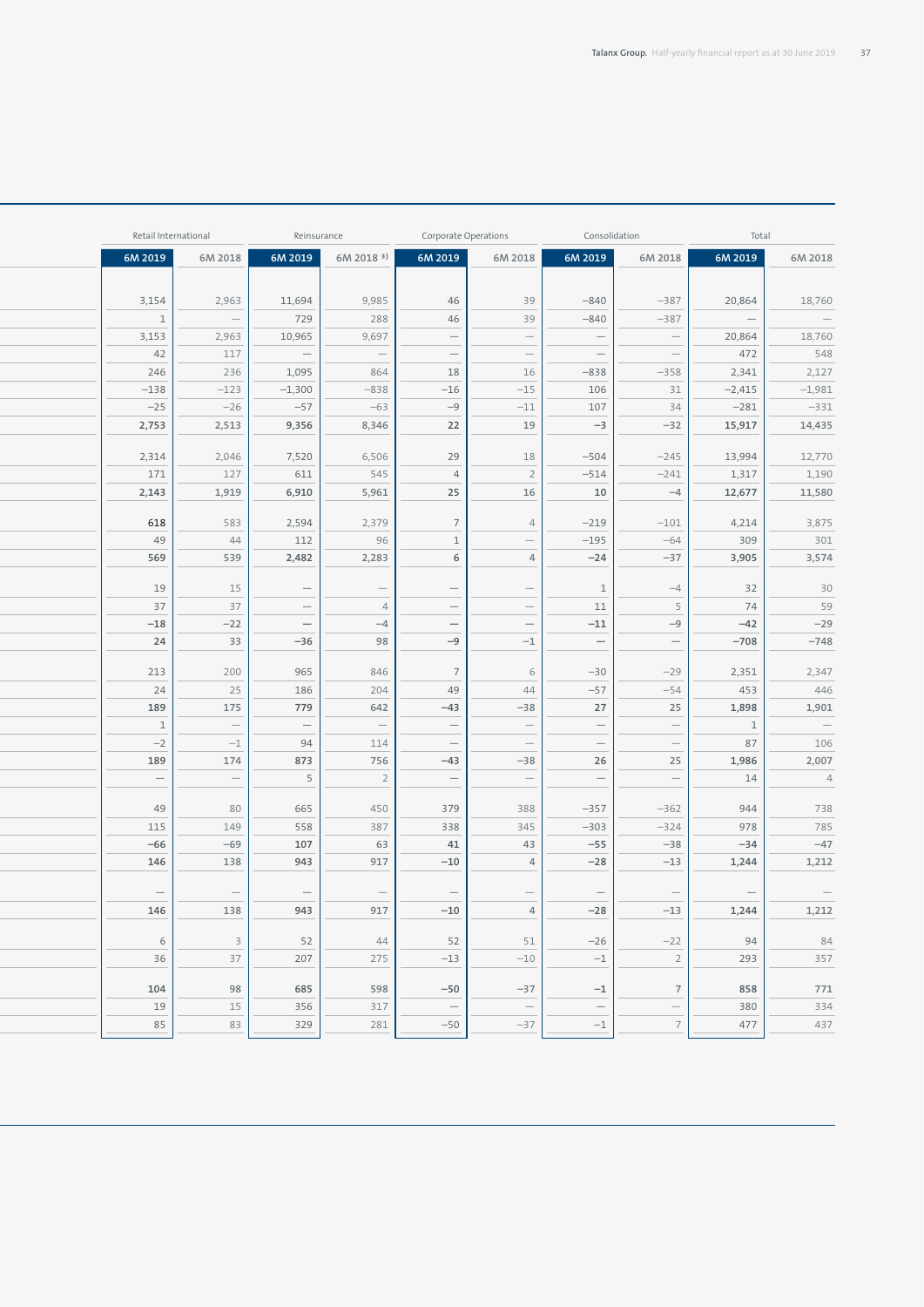#### **Consolidated statement of income by division/reportable segment for the period from 1 April to 30 June 20191)**

EUR million

|                                                                                             | Industrial Lines                |                          | Retail Germany                  |                                 |
|---------------------------------------------------------------------------------------------|---------------------------------|--------------------------|---------------------------------|---------------------------------|
|                                                                                             | Q2 2019                         | Q2 2018 <sup>2]</sup>    | Q2 2019                         | Q2 2018                         |
|                                                                                             |                                 |                          |                                 |                                 |
| 1. Gross written premiums including premiums from unit-linked life<br>and annuity insurance | 1,187                           | 849                      | 1,442                           | 1,394                           |
| of which attributable to other divisions/segments                                           | - 8                             | 11                       | 13                              | 15                              |
| with third parties                                                                          | 1,179                           | 838                      | 1,429                           | 1,379                           |
| 2. Savings elements of premiums from unit-linked life and annuity insurance policies        | $\hspace{0.1mm}-\hspace{0.1mm}$ | $\overline{\phantom{a}}$ | 223                             | 231                             |
| 3. Ceded written premiums                                                                   | 643                             | 378                      | 74                              | 75                              |
| 4. Change in gross unearned premiums                                                        | 244                             | 279                      | 116                             | 121                             |
| 5. Change in ceded unearned premiums                                                        | 54                              | 98                       | -5                              | $\overline{7}$                  |
| Net premiums earned                                                                         | 733                             | 652                      | 1,255                           | 1,202                           |
|                                                                                             |                                 |                          |                                 |                                 |
| 6. Claims and claims expenses (gross)                                                       | 947                             | 906                      | 1,293                           | 1,443                           |
| Reinsurers' share                                                                           | 375                             | 376                      | 39                              | 48                              |
| Claims and claims expenses (net)                                                            | 572                             | 530                      | 1,254                           | 1,395                           |
|                                                                                             |                                 |                          |                                 |                                 |
| 7. Acquisition costs and administrative expenses (gross)                                    | 288                             | 203                      | 318                             | 206                             |
| Reinsurers' share                                                                           | 121                             | 62                       | 18                              | $\overline{2}$                  |
| Net acquisition and administrative costs                                                    | 167                             | 141                      | 300                             | 204                             |
| 8. Other technical income                                                                   | $\overline{1}$                  | $\mathbf{1}$             |                                 | 6                               |
| Other technical expenses                                                                    | 9                               | $-3$                     |                                 | $-5$                            |
| Other technical result                                                                      | $-8$                            | $\overline{4}$           |                                 | 11                              |
| Net technical result                                                                        | $-14$                           | $-15$                    | $-296$                          | $-386$                          |
|                                                                                             |                                 |                          |                                 |                                 |
| 9. a. Investment income                                                                     | 105                             | 90                       | 496                             | 532                             |
| b. Investment expenses                                                                      | 43                              | 34                       | 114                             | 73                              |
| Net income from assets under own management                                                 | 62                              | 56                       | 382                             | 459                             |
| Net income from investment contracts                                                        | $\overline{\phantom{a}}$        | $\overline{\phantom{0}}$ | $\hspace{0.1mm}-\hspace{0.1mm}$ | $\overline{\phantom{m}}$        |
| Net interest income from funds withheld and contract deposits                               | $\overline{\phantom{a}}$        | $\overline{\phantom{a}}$ | $-3$                            | $-3$                            |
| Net investment income                                                                       | 62                              | 56                       | 379                             | 456                             |
| of which share of profit or loss of equity-accounted associates and joint ventures          | $\hspace{0.1mm}-\hspace{0.1mm}$ | $\overline{\phantom{a}}$ | $\overline{\phantom{a}}$        | $\hspace{0.1mm}-\hspace{0.1mm}$ |
|                                                                                             |                                 |                          |                                 |                                 |
| 10. a. Other income                                                                         | 24                              | 9                        | 40                              | 65                              |
| b. Other expenses                                                                           | 39                              | 23                       | 59                              | 85                              |
| Other income/expenses                                                                       | $-15$                           | $-14$                    | $-19$                           | $-20$                           |
| Profit before goodwill impairments                                                          | 33                              | 27                       | 65                              | 50                              |
|                                                                                             |                                 |                          |                                 |                                 |
| 11. Goodwill impairments                                                                    | $\hspace{0.1mm}$                | $\overline{\phantom{a}}$ |                                 | $\hspace{0.1mm}-\hspace{0.1mm}$ |
| Operating profit (EBIT)                                                                     | 33                              | 27                       | 65                              | 50                              |
|                                                                                             |                                 |                          |                                 |                                 |
| 12. Financing costs                                                                         | $\overline{\mathbf{3}}$         | $\overline{2}$           | $\overline{2}$                  | $\overline{2}$                  |
| 13. Taxes on income                                                                         | 10                              | $\rightarrow$            | 24                              | 19                              |
| Net income                                                                                  | 20                              | 22                       | 39                              | 29                              |
| of which attributable to non-controlling interests                                          | $\overline{1}$                  |                          | -2                              | $\mathbf{1}$                    |
| attributable to shareholders of Talanx AG                                                   | 19                              | 22                       | 37                              | 28                              |
|                                                                                             |                                 |                          |                                 |                                 |

1) With the exception of the Retail Germany Division and the Reinsurance Division, the statements of income of the other divisions are the same as those of the

reportable segments.

<sup>2)</sup> HDI Global Specialty se would have been included in the division's gross premium with EUR 246 million (before effects of consolidation) and

would have contributed EUR 3,9 million to EBIT (before effects of consolidation).<br><sup>3)</sup> ної Global Specialty sɛ was included in the division's gross premium with EUR 246 million (before effects of consolidation) and<br>contri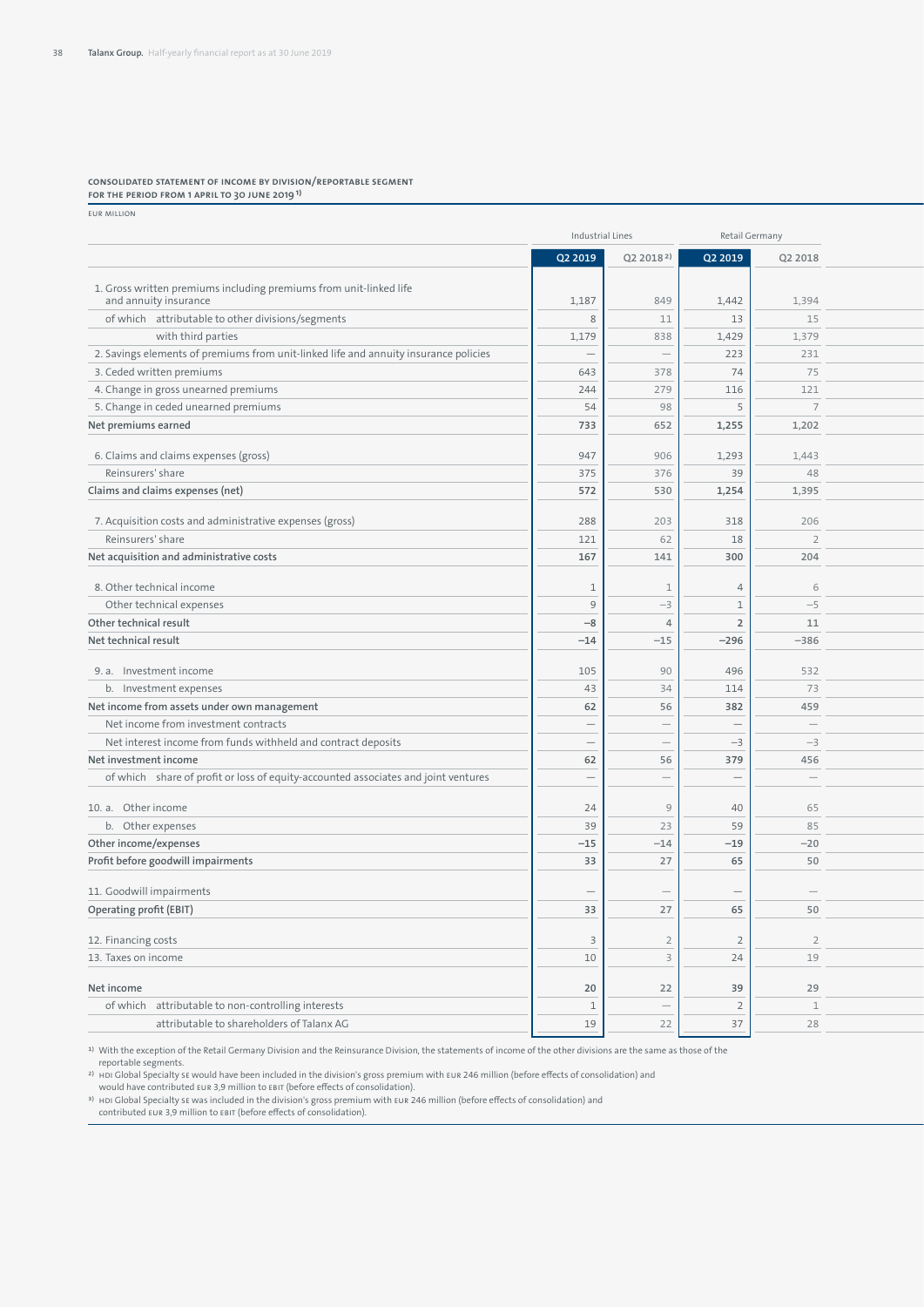| Retail International            |                                                                                                        | Reinsurance                     |                                                                                                                                          | Corporate Operations                                        | Consolidation                   |                                                   | Total                           |                    |
|---------------------------------|--------------------------------------------------------------------------------------------------------|---------------------------------|------------------------------------------------------------------------------------------------------------------------------------------|-------------------------------------------------------------|---------------------------------|---------------------------------------------------|---------------------------------|--------------------|
| Q2 2019                         | Q2 2018<br>Q2 2019                                                                                     | $Q2 2018$ <sup>3)</sup>         | Q2 2019                                                                                                                                  | Q2 2018                                                     | Q2 2019                         | Q2 2018                                           | Q2 2019                         | Q2 2018            |
|                                 |                                                                                                        |                                 |                                                                                                                                          |                                                             |                                 |                                                   |                                 |                    |
| 1,537                           | 1,467<br>5,321                                                                                         | 4,640                           | 11                                                                                                                                       | 9                                                           | $-350$                          | $-159$                                            | 9,148                           | 8,200              |
| $\hspace{0.1cm}$ —              | 317<br>$\sim$ $-$                                                                                      | 124                             | 11                                                                                                                                       | 9                                                           | $-350$                          | $-159$                                            | $\sim$ $-$                      | $\hspace{0.1cm}$ — |
| 1,536                           | 1,467<br>5,003                                                                                         | 4,516                           | $\overline{\phantom{0}}$                                                                                                                 | $\overline{\phantom{a}}$                                    | $\hspace{0.1cm} -$              | $\frac{1}{\sqrt{2}}$                              | 9,148                           | 8,200              |
| 23                              | 48<br>$\mathcal{C}=\mathcal{C}$                                                                        | $\hspace{0.1cm} -$              | $\frac{1}{\sqrt{2}}$                                                                                                                     | $\hspace{0.1mm}-\hspace{0.1mm}$                             | $\hspace{0.1cm} -$              | $\hspace{0.1cm} -$                                | 247                             | 279                |
| 103                             | 483<br>112                                                                                             | 398                             | $\hspace{0.1mm}-\hspace{0.1mm}$                                                                                                          | $-2$                                                        | $-345$                          | $-134$                                            | 959                             | 827                |
| $-61$                           | $-81$<br>$-49$                                                                                         | 103                             | $\frac{1}{\sqrt{2\pi}}$                                                                                                                  | $\overline{2}$                                              | $-10$                           | $-30$                                             | 207                             | 426                |
| 9                               | 11<br>$-4$                                                                                             | $-2$                            | $\overline{4}$                                                                                                                           | $\overline{\mathbf{3}}$                                     | $-9$                            | $-28$                                             | 75                              | 74                 |
| 1,340                           | 4,745<br>1,262                                                                                         | 4,347                           | $\overline{7}$                                                                                                                           | $10$                                                        | $-6$                            | $-27$                                             | 8,075                           | 7,446              |
|                                 |                                                                                                        |                                 |                                                                                                                                          |                                                             |                                 |                                                   |                                 |                    |
| 1,117                           | 1,016<br>3,791                                                                                         | 3,262                           | 16                                                                                                                                       | 6                                                           | $-252$                          | $-151$                                            | 6,910                           | 6,482<br>564       |
| 89                              | 61<br>220                                                                                              | 231                             | $\overline{2}$                                                                                                                           | $\,$ $\,$ $\,$<br>$\overline{5}$                            | $-269$                          | $-153$                                            | 457                             |                    |
| 1,027                           | 3,570<br>955                                                                                           | 3,031                           | 14                                                                                                                                       |                                                             | 17                              | $\overline{\phantom{0}}$                          | 6,454                           | 5,918              |
| 318                             | 1,273<br>301                                                                                           | 1,297                           | $\overline{\mathbf{3}}$                                                                                                                  | $\overline{2}$                                              | $-102$                          | $-49$                                             | 2,098                           | 1,960              |
| 24                              | 57<br>22                                                                                               | 45                              | $\hspace{0.1mm}-\hspace{0.1mm}$                                                                                                          | $\hspace{0.1mm}-\hspace{0.1mm}$                             | $-83$                           | $-10$                                             | 138                             | 121                |
| 294                             | 279<br>1,216                                                                                           | 1,252                           | $\overline{\mathbf{3}}$                                                                                                                  | $\overline{2}$                                              | $-19$                           | $-39$                                             | 1,960                           | 1,839              |
|                                 |                                                                                                        |                                 |                                                                                                                                          |                                                             |                                 |                                                   |                                 |                    |
| 10                              | 9<br>$\sim$ $-$                                                                                        | $\hspace{0.1cm}$                | $\hspace{0.1cm}$ $\hspace{0.1cm}$                                                                                                        | $\hspace{0.1mm}-\hspace{0.1mm}$<br>$\overline{\phantom{a}}$ | $\hspace{0.1mm}$ —              | $\hspace{0.1cm} -$                                | 15                              |                    |
| 20                              | $\overline{\phantom{a}}$<br>19                                                                         | $\overline{2}$                  | $\overline{a}$                                                                                                                           |                                                             | $-4$                            | 10                                                | 26                              |                    |
| $-10$                           | $-10$<br>$\overline{\phantom{a}}$                                                                      | $-2$                            | $\equiv$                                                                                                                                 | $\equiv$                                                    | $\overline{4}$                  | $-10$                                             | $-11$                           |                    |
| $\overline{9}$                  | $-41$<br>18                                                                                            | 62                              | $-9$                                                                                                                                     | $\overline{\phantom{a}}$                                    | $\hspace{0.1mm}-\hspace{0.1mm}$ | $\frac{1}{\sqrt{2}}$                              | $-350$                          |                    |
| 111                             | 531<br>95                                                                                              | 442                             | $\overline{\mathbf{3}}$                                                                                                                  | $\overline{\mathbf{3}}$                                     | $-14$                           | $-16$                                             | 1,233                           |                    |
| 14                              | 87<br>12                                                                                               | 138                             | 27                                                                                                                                       | 24                                                          | $-30$                           | $-28$                                             | 255                             |                    |
| 97                              | 445<br>83                                                                                              | 304                             | $-23$                                                                                                                                    | $-21$                                                       | 16                              | 12                                                | 978                             |                    |
| $\,$ $\,$ $\,$                  | $\overline{\phantom{m}}$<br>$\hspace{0.1mm}-\hspace{0.1mm}$                                            | $\hspace{0.1mm}-\hspace{0.1mm}$ | $\hspace{0.1mm}-\hspace{0.1mm}$                                                                                                          | $\hspace{0.1mm}-\hspace{0.1mm}$                             | $\hspace{0.1mm}-\hspace{0.1mm}$ | $\overline{\phantom{0}}$                          | 1                               |                    |
| $-1$                            | 23<br>$-1$                                                                                             | 55                              | $\hspace{0.1cm}$ $\hspace{0.1cm}$                                                                                                        | $\hspace{0.1cm}$                                            | $\hspace{0.1cm}$ —              | $\mathbb{R}^2$<br>$\hspace{0.1mm}-\hspace{0.1mm}$ | 19                              |                    |
| 97                              | 468<br>82                                                                                              | 359                             | $-23$                                                                                                                                    | $-21$                                                       | 15                              | 12                                                | 998                             |                    |
| $\hspace{0.1mm}-\hspace{0.1mm}$ | $\overline{2}$<br>$\hspace{0.1cm}$ $\hspace{0.1cm}$ $\hspace{0.1cm}$ $\hspace{0.1cm}$ $\hspace{0.1cm}$ | $\mathbf{1}$                    | $\overline{\phantom{a}}$                                                                                                                 | $\bar{ }$                                                   | $\hspace{0.1mm}-\hspace{0.1mm}$ | $\overline{\phantom{a}}$                          | $\overline{2}$                  |                    |
|                                 |                                                                                                        |                                 |                                                                                                                                          |                                                             |                                 |                                                   |                                 |                    |
| 20<br>53                        | 368<br>78                                                                                              | 240                             | 200                                                                                                                                      | 184                                                         | $-184$                          | $-178$                                            | 468<br>487                      |                    |
| $-33$                           | 304<br>110<br>64<br>$-32$                                                                              | 180<br>60                       | 180<br>20                                                                                                                                | 166<br>18                                                   | $-147$<br>$-37$                 | $-160$<br>$-18$                                   | $-20$                           |                    |
| 73                              | 68<br>491                                                                                              | 481                             | $-13$                                                                                                                                    |                                                             | $-21$                           | $-6$                                              | 628                             |                    |
|                                 |                                                                                                        |                                 |                                                                                                                                          | $\overline{\phantom{a}}$                                    |                                 |                                                   |                                 |                    |
| $\hspace{0.1mm}-\hspace{0.1mm}$ | $\hspace{0.1mm}-\hspace{0.1mm}$<br>$\overline{\phantom{0}}$                                            | $\hspace{0.1mm}-\hspace{0.1mm}$ | $\hspace{0.1mm}-\hspace{0.1mm}$                                                                                                          | $\overline{\phantom{m}}$                                    | $\hspace{0.1mm}-\hspace{0.1mm}$ | $\hspace{0.1mm}-\hspace{0.1mm}$                   | $\hspace{0.1mm}-\hspace{0.1mm}$ |                    |
| 73                              | 68<br>491                                                                                              | 481                             | $-13$                                                                                                                                    | $\overline{\phantom{0}}$                                    | $-21$                           | $-6$                                              | 628                             |                    |
|                                 |                                                                                                        |                                 |                                                                                                                                          |                                                             |                                 |                                                   |                                 |                    |
| $\overline{4}$                  | $\mathbf{1}$<br>26                                                                                     | 24                              | 26                                                                                                                                       | 26                                                          | $-13$                           | $-12$                                             | 49                              |                    |
| $17\,$                          | 91<br>18                                                                                               | 159                             | $-7$                                                                                                                                     | $-6$                                                        | $-3$                            | $\overline{\phantom{a}}$                          | 133                             | 194                |
| 52                              | 49<br>374                                                                                              | 298                             | $-32$                                                                                                                                    | $-20$                                                       | $-6$                            | 5                                                 | 447                             |                    |
| 9                               | $7\overline{ }$<br>192                                                                                 | 156                             | $\hspace{0.1in} \hspace{0.1in} \hspace{0.1in} \hspace{0.1in} \hspace{0.1in} \hspace{0.1in} \hspace{0.1in} \hspace{0.1in} \hspace{0.1in}$ | $\overline{\phantom{m}}$                                    | $\equiv$                        | $\frac{1}{\sqrt{2}}$                              | 205                             |                    |
| 43                              | 42<br>182                                                                                              | 142                             | $-32$                                                                                                                                    | $-20$                                                       | $-6$                            | 5                                                 | 242                             | 164<br>219         |
|                                 |                                                                                                        |                                 |                                                                                                                                          |                                                             |                                 |                                                   |                                 |                    |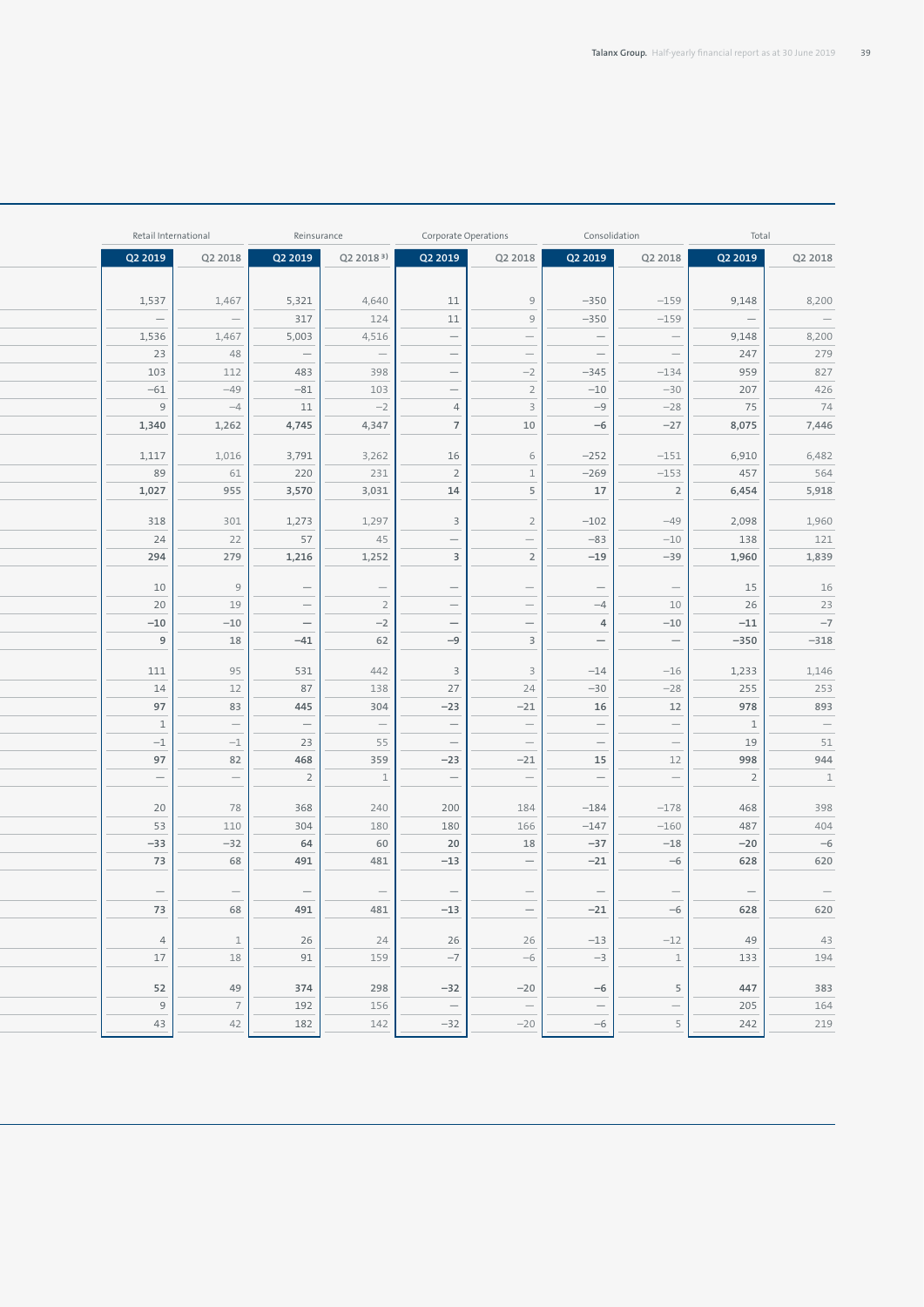**Condensed consolidated statement of income for the Retail Germany Division – reportable segments Property/Casualty and Life – as well as the Property/Casualty Reinsurance and Life/Health Reinsurance segments, for the period from 1 January to 30 June 2019 and 1 April to 30 June 2019** EUR million

|                                                                                                |                                 |                                 | Retail Germany - Property/Casualty |                                 |                          | Retail Germany - Life           |                          |                          |
|------------------------------------------------------------------------------------------------|---------------------------------|---------------------------------|------------------------------------|---------------------------------|--------------------------|---------------------------------|--------------------------|--------------------------|
|                                                                                                | 6M 2019                         | 6M 2018                         | Q2 2019                            | Q2 2018                         | 6M 2019                  | 6M 2018                         | Q2 2019                  | Q2 2018                  |
| 1. Gross written premiums including<br>premiums from unit-linked life and<br>annuity insurance | 1,042                           | 1,022                           | 260                                | 242                             | 2,285                    | 2,240                           | 1,181                    | 1,152                    |
| of which attributable to<br>other segments                                                     |                                 | $\overline{\phantom{a}}$        | $\overline{\phantom{a}}$           | $\hspace{0.1mm}-\hspace{0.1mm}$ | 33                       | 28                              | 13                       | 15                       |
| with third parties                                                                             | 1,042                           | 1,022                           | 260                                | 242                             | 2,252                    | 2,212                           | 1,168                    | 1,137                    |
| 2. Savings elements of premiums from<br>unit-linked life and annuity insurance                 |                                 |                                 |                                    |                                 |                          |                                 |                          |                          |
| policies                                                                                       |                                 | $\overline{\phantom{a}}$        | $\overline{\phantom{a}}$           | $\hspace{0.1mm}-\hspace{0.1mm}$ | 429                      | 431                             | 223                      | 231                      |
| 3. Ceded written premiums                                                                      | 52                              | 58                              | 16                                 | 15                              | 117                      | 120                             | 58                       | 60                       |
| 4. Change in gross unearned premiums                                                           | $-272$                          | $-275$                          | 131                                | 134                             | $-42$                    | $-35$                           | $-15$                    | $-13$                    |
| 5. Change in ceded unearned premiums                                                           | $-9$                            | $-12$                           | $\overline{4}$                     | 5                               | 1                        | 1                               | 1                        | $\overline{2}$           |
| Net premiums earned                                                                            | 726                             | 701                             | 371                                | 356                             | 1,696                    | 1,653                           | 884                      | 846                      |
| 6. Claims and claims expenses (gross)                                                          | 456                             | 465                             | 234                                | 225                             | 2,111                    | 2,313                           | 1,059                    | 1,218                    |
| Reinsurers' share                                                                              | 12                              | 25                              | 6                                  | $\overline{2}$                  | 54                       | 61                              | 34                       | 46                       |
| Claims and claims expenses (net)                                                               | 444                             | 440                             | 228                                | 223                             | 2,057                    | 2,252                           | 1,026                    | 1,172                    |
| 7. Acquisition costs and<br>administrative expenses (gross)                                    | 281                             | 262                             | 142                                | 133                             | 353                      | 307                             | 176                      | 73                       |
| Reinsurers' share                                                                              | 12                              | 12                              | $\overline{7}$                     | 6                               | 43                       | 31                              | 12                       | $-4$                     |
| Acquisition costs and administrative<br>expenses (net)                                         | 269                             | 250                             | 135                                | 127                             | 310                      | 276                             | 164                      | 77                       |
| 8. Other technical income                                                                      | 1                               | 1                               | $\overline{\phantom{a}}$           | $\hspace{0.1mm}-\hspace{0.1mm}$ | 9                        | 16                              | $\overline{\mathbf{3}}$  | 6                        |
| Other technical expenses                                                                       | $\overline{4}$                  | $\Delta$                        | $\mathbf{1}$                       | $\mathbf{1}$                    | $\overline{3}$           | $^{\rm -1}$                     | $\overline{\phantom{a}}$ | $-6$                     |
| Other technical result                                                                         | $-3$                            | $-3$                            | $-1$                               | $-1$                            | 6                        | 17                              | $\overline{\mathbf{3}}$  | 12                       |
| Net technical result                                                                           | 10                              | $\mathcal{R}$                   | $\overline{7}$                     | 5                               | $-664$                   | $-858$                          | $-303$                   | $-391$                   |
|                                                                                                |                                 |                                 |                                    |                                 |                          |                                 |                          |                          |
| 9. a. Investment income                                                                        | 63                              | 55                              | 31                                 | 29                              | 925                      | 1,076                           | 465                      | 503                      |
| b. Investment expenses                                                                         | 9                               | 11                              | 5                                  | 6                               | 167                      | 147                             | 109                      | 67                       |
| Net income from assets under<br>own management                                                 | 55                              | 44                              | 26                                 | 23                              | 758                      | 929                             | 356                      | 436                      |
| Net income from investment<br>contracts                                                        |                                 | $\overline{\phantom{a}}$        | $\overline{\phantom{a}}$           | $\overline{\phantom{m}}$        | $\overline{\phantom{m}}$ | $\hspace{0.1mm}-\hspace{0.1mm}$ | $\overline{\phantom{0}}$ | $\overline{\phantom{a}}$ |
| Net interest income from funds<br>withheld and contract deposits                               | $\hspace{0.1mm}-\hspace{0.1mm}$ | $\hspace{0.1mm}-\hspace{0.1mm}$ | $\hspace{0.1mm}-\hspace{0.1mm}$    | $\hspace{0.1mm}-\hspace{0.1mm}$ | $-5$                     | $-7$                            | $-3$                     | $-3$                     |
| Net investment income                                                                          | 55                              | 44                              | 26                                 | 23                              | 753                      | 922                             | 353                      | 433                      |
| of which share of profit or loss of<br>equity-accounted associates and joint<br>ventures       |                                 | $\overline{\phantom{a}}$        |                                    | $\overline{\phantom{m}}$        |                          | $\overline{\phantom{0}}$        |                          |                          |
| 10. a. Other income                                                                            | 28                              | 30                              | 12                                 | 15                              | 69                       | 99                              | 28                       | 50                       |
| b. Other expenses                                                                              | 39                              | 42                              | 21                                 | 21                              | 87                       | 115                             | 38                       | 64                       |
| Other income/expenses                                                                          | $-10$                           | $-12$                           | $-9$                               | $-6$                            | $-18$                    | $-16$                           | $-10$                    | $-14$                    |
| Profit before goodwill impairments                                                             | 54                              | 40                              | 25                                 | 22                              |                          | 48                              | 40                       | 28                       |
|                                                                                                |                                 |                                 |                                    |                                 | 71                       |                                 |                          |                          |
| 11. Goodwill impairments                                                                       |                                 |                                 |                                    |                                 |                          |                                 |                          | $\overline{\phantom{m}}$ |
| Operating profit (EBIT)                                                                        | 54                              | 40                              | 25                                 | 22                              | 71                       | 48                              | 40                       | 28                       |

גו HDI Global Specialty sɛ was included in the segment's gross premium with ɛʋʀ 457 million (before effects of consolidation) and<br>contributed ɛʋʀ –2.5 million to ɛʁɪr (before effects of consolidation).

2) HDI Global Specialty SE was included in the segment's gross premium with EUR 246 million (before effects of consolidation) and contributed EUR 3,9 million to EBIT (before effects of consolidation).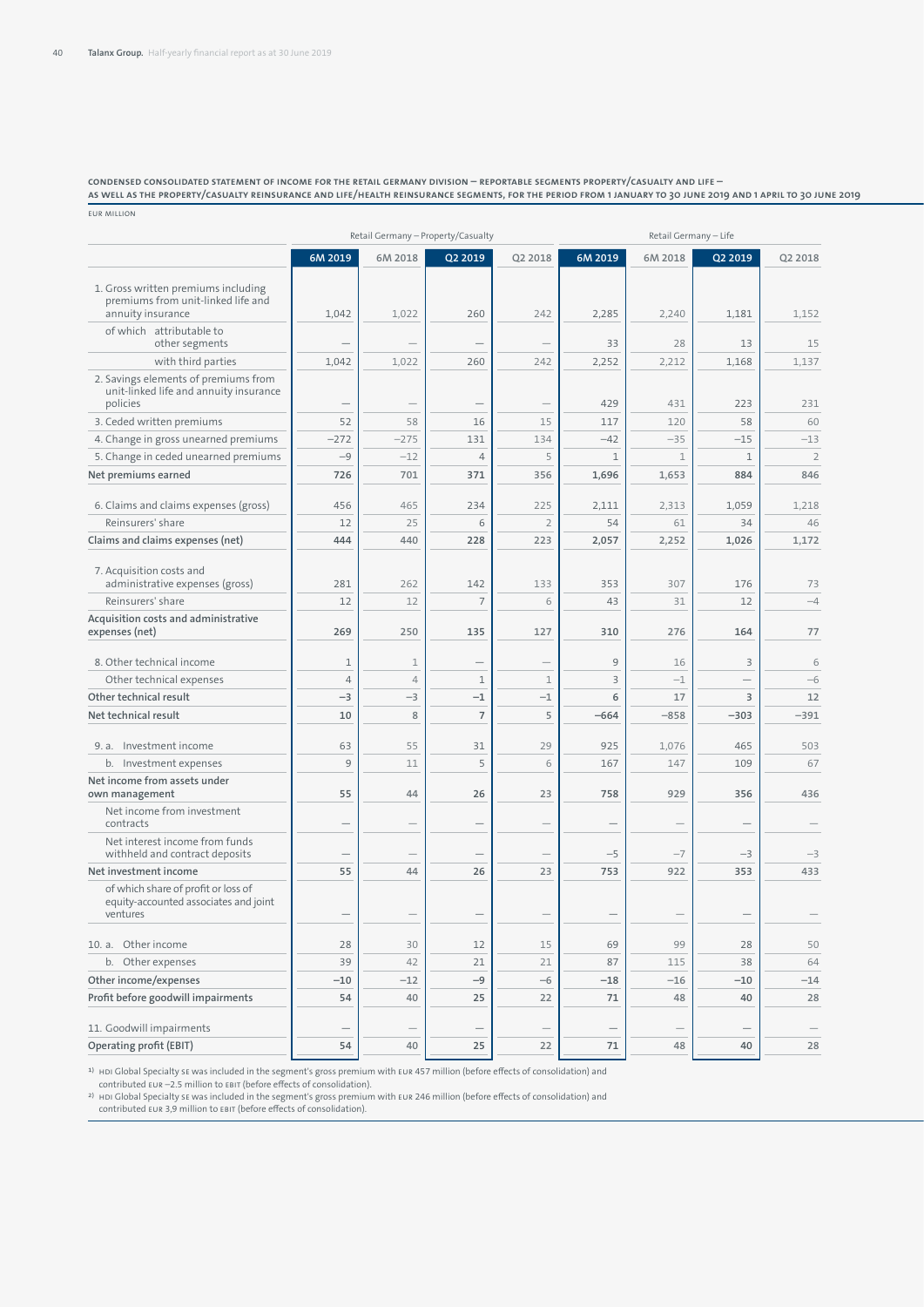|                                 | Property/Casualty Reinsurance   |                                 |                                   | Life/Health Reinsurance         |                                          |                                 |                                          |
|---------------------------------|---------------------------------|---------------------------------|-----------------------------------|---------------------------------|------------------------------------------|---------------------------------|------------------------------------------|
| 6M 2019                         | $6M$ 2018 <sup>1)</sup>         | Q2 2019                         | Q2 2018 <sup>2)</sup>             | 6M 2019                         | 6M 2018                                  | Q2 2019                         | Q2 2018                                  |
|                                 |                                 |                                 |                                   |                                 |                                          |                                 |                                          |
|                                 |                                 |                                 |                                   |                                 |                                          |                                 |                                          |
| 7,847                           | 6,467                           | 3,453                           | 2,888                             | 3,847                           | 3,518                                    | 1,868                           | 1,752                                    |
| 659                             | 215                             | 283                             | 88                                | 70                              | 73                                       | 35                              | 36                                       |
| 7,189                           | 6,252                           | 3,170                           | 2,800                             | 3,777                           | 3,445                                    | 1,833                           | 1,716                                    |
|                                 |                                 |                                 |                                   |                                 |                                          |                                 |                                          |
|                                 |                                 |                                 |                                   |                                 |                                          |                                 |                                          |
| $\overline{\phantom{m}}$        | $\hspace{0.1cm}$                | $\hspace{0.1mm}-\hspace{0.1mm}$ | $\hspace{0.1mm}-\hspace{0.1mm}$   | $\overline{\phantom{m}}$        | $\hspace{0.1mm}-\hspace{0.1mm}$          | $\hspace{0.1mm}-\hspace{0.1mm}$ | $\hspace{0.1mm}-\hspace{0.1mm}$          |
| 670                             | 554                             | 316                             | 253                               | 425                             | 310                                      | 168                             | 145                                      |
| $-1,269$                        | $-801$                          | $-92$<br>12                     | 113<br>$-2$                       | $-31$<br>$-1$                   | $-37$                                    | $10$<br>$-1$                    | $-10$<br>$\hspace{0.1mm}-\hspace{0.1mm}$ |
| $-56$<br>5,964                  | $-63$<br>5,175                  | 3,034                           | 2,750                             | 3,392                           | $\hspace{0.1mm}-\hspace{0.1mm}$<br>3,171 | 1,711                           | 1,597                                    |
|                                 |                                 |                                 |                                   |                                 |                                          |                                 |                                          |
| 4,319                           | 3,575                           | 2,180                           | 1,779                             | 3,201                           | 2,931                                    | 1,611                           | 1,483                                    |
| 278                             | 228                             | 79                              | 88                                | 332                             | 317                                      | 141                             | 143                                      |
| 4,041                           | 3,347                           | 2,100                           | 1,691                             | 2,869                           | 2,614                                    | 1,470                           | 1,340                                    |
|                                 |                                 |                                 |                                   |                                 |                                          |                                 |                                          |
| 1,838                           | 1,698                           | 918                             | 983                               | 757                             | 681                                      | 355                             | 314                                      |
| 88                              | 76                              | 45                              | 38                                | 24                              | 20                                       | 12                              | $\overline{7}$                           |
|                                 |                                 |                                 |                                   |                                 |                                          |                                 |                                          |
| 1,750                           | 1,622                           | 873                             | 945                               | 733                             | 661                                      | 343                             | 307                                      |
| $\hspace{0.1mm}-\hspace{0.1mm}$ | $\hspace{0.1cm}$                | $\hspace{0.1mm}-\hspace{0.1mm}$ | $\hspace{0.1mm}-\hspace{0.1mm}$   | $\hspace{0.1mm}-\hspace{0.1mm}$ | $\hspace{0.1mm}-\hspace{0.1mm}$          | $\hspace{0.1mm}-\hspace{0.1mm}$ | $\hspace{0.1mm}-\hspace{0.1mm}$          |
| $-1$                            | $\hspace{0.1cm}$                | $-1$                            | $-1$                              | $\mathbf{1}$                    | $\overline{4}$                           | $\mathbf{1}$                    |                                          |
| $\mathbf{1}$                    | $\hspace{0.1mm}-\hspace{0.1mm}$ | $\mathbf{1}$                    | $\mathbf{1}$                      | $\overline{\phantom{m}}$        | $-4$                                     | $-1$                            | $-3$                                     |
| 174                             | 206                             | 61                              | 115                               | $-210$                          | $-108$                                   | $-102$                          | $-53$                                    |
|                                 |                                 |                                 | 343                               |                                 |                                          |                                 | 99                                       |
| 628<br>142                      | 658<br>157                      | 318<br>63                       | 108                               | 337<br>44                       | 188<br>47                                | 214<br>24                       | 30                                       |
|                                 |                                 |                                 |                                   |                                 |                                          |                                 |                                          |
| 485                             | 501                             | 255                             | 235                               | 294                             | 141                                      | 190                             | 69                                       |
|                                 |                                 |                                 |                                   |                                 |                                          |                                 |                                          |
| $\overline{\phantom{m}}$        | $\hspace{0.1mm}-\hspace{0.1mm}$ | $\hspace{0.1mm}-\hspace{0.1mm}$ | $\hspace{0.1mm}-\hspace{0.1mm}$   | $\overline{\phantom{m}}$        | $\hspace{0.1mm}-\hspace{0.1mm}$          | $\hspace{0.1mm}-\hspace{0.1mm}$ | $\hspace{0.1mm}-\hspace{0.1mm}$          |
| 23                              | 16                              | 11                              | 8                                 | 71                              | 98                                       | 12                              | 47                                       |
| 508                             | 517                             | 266                             | 243                               | 364                             | 239                                      | 202                             | 116                                      |
|                                 |                                 |                                 |                                   |                                 |                                          |                                 |                                          |
| 5                               | $\overline{2}$                  | $\overline{\mathbf{3}}$         | $\mathbf{1}$                      | $-1$                            | $\hspace{0.1mm}-\hspace{0.1mm}$          | $^{\rm -1}$                     |                                          |
|                                 |                                 |                                 |                                   |                                 |                                          |                                 |                                          |
| 144                             | 157                             | 50                              | 67                                | 521                             | 293                                      | 318                             | 173                                      |
| 164                             | 176                             | 55                              | 65                                | 394                             | 211                                      | 249                             | 115                                      |
| $-21$                           | $-19$                           | $-5$                            | $\overline{2}$                    | 127                             | 82                                       | 68                              |                                          |
| 662                             | 704                             | 322                             | 360                               | 282                             | 213                                      | 169                             | 121                                      |
| $\hspace{0.1mm}-\hspace{0.1mm}$ | $\hspace{0.1cm}$                | $\hspace{0.1mm}-\hspace{0.1mm}$ | $\hspace{0.1mm}$ $\hspace{0.1mm}$ | $\equiv$                        | $\hspace{0.1mm}-\hspace{0.1mm}$          | $\hspace{0.1mm}-\hspace{0.1mm}$ |                                          |
| 662                             | 704                             | 322                             | 360                               | 282                             | 213                                      | 169                             | $\overline{\phantom{0}}$<br>121          |
|                                 |                                 |                                 |                                   |                                 |                                          |                                 |                                          |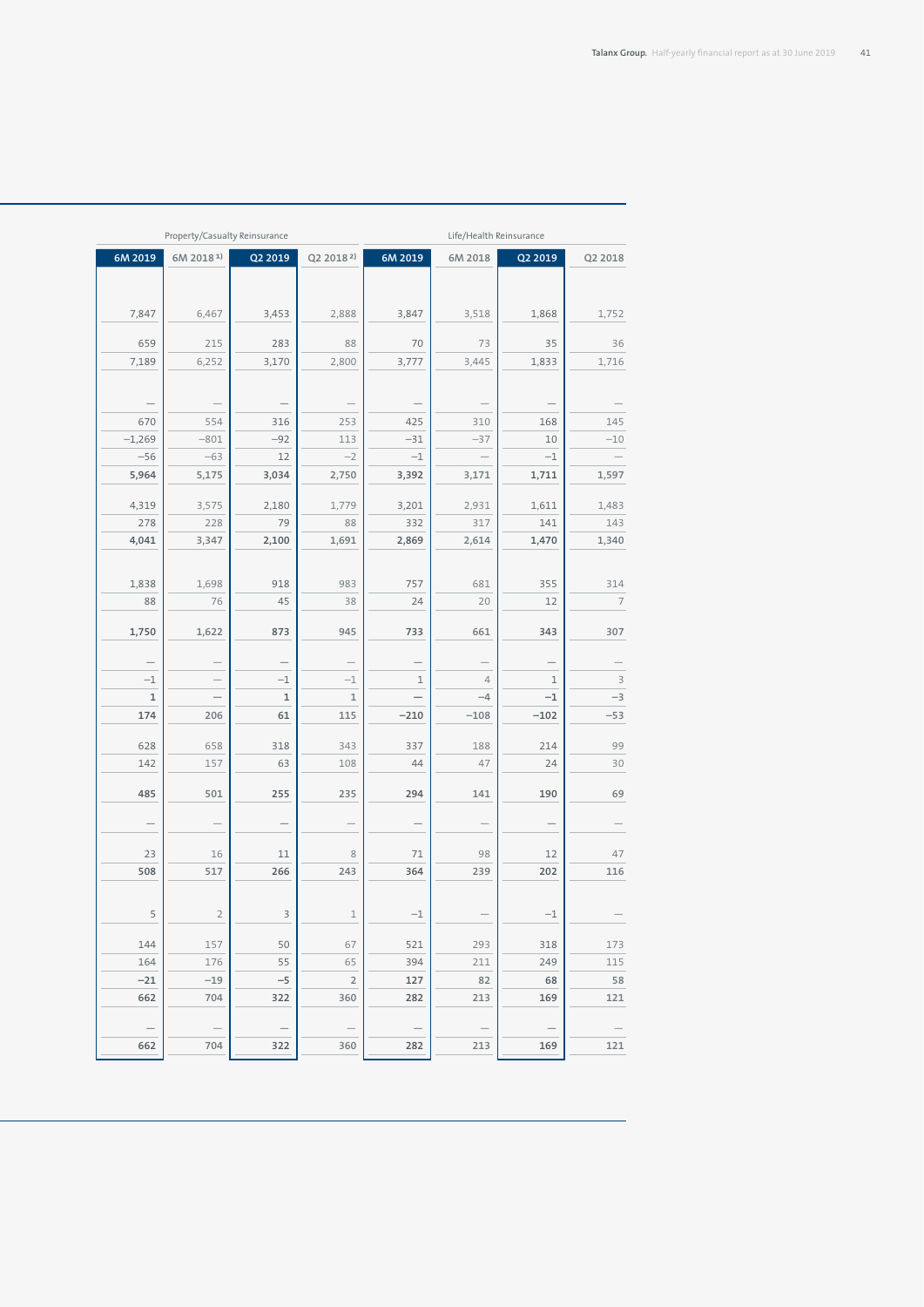# **III. Consolidation**

## **Basis of consolidation**

As at the reporting date, 150 (150) individual companies, 22 (23) investment funds, three (three) structured entities and five subgroups (including four foreign subgroups) were consolidated as a group (including associates) in Talanx's consolidated financial statements, and six (six) companies were included using the equity method.

Significant changes in the basis of consolidation compared with year-end 2018 are presented in the following.

# **Significant additions and disposals of consolidated subsidiaries**

With economic effect from 1 January 2019, Hannover Rück SE (Property/Casualty Reinsurance segment) sold 50.22% of shares in HDI Global Specialty SE (HGS) to HDI Global SE (Industrial Lines segment) in an intragroup transaction. Indirect non-controlling interests in HGS fell from 49.78% to 24.78% as a result of the transaction, causing equity attributable to non-controlling interests to decline by EUR 21 million.

In March 2019, all shares in the real estate company Mustela s.r.o., Prague, Czech Republic, were sold for a purchase price of EUR 77 million via HR GLL Europe Holding S.à.r.l. Luxembourg, Luxembourg.

Shares were restructured as part of the acquisition of Generali Lebensversicherung AG by the Viridium Group. In this context, Hannover Re sold its indirect interests in Viridium, generating income of EUR 100 million which was recognised in net investment income. In turn, Hannover Re simultaneously acquired an indirect interest in the Viridium Group, including Generali Lebensversicherung AG, and so it still has a shareholding of around 17%.

# **IV. Non-current assets held for sale and disposal groups**

# **HDI Seguros S. A., San Isidro, Peru (Retail International segment)**

As at 31 December 2018, the Group had reported its subsidiary HDI Seguros S.A., San Isidro, Peru, held by HDI International AG, Hannover, as a disposal group with assets of EUR 9 million and liabilities of EUR 6 million. With effect from 27 March 2019, the Group transferred its 100% interest to the buyer for a price at the lower end of the single-digit million euro range.

# **HDI Seguros de Vida S. A., Santiago, Chile (Retail International segment)**

The Group is planning to sell the 100% interest in HDI Seguros de Vida S. A., Santiago, Chile, held by HDI International AG, Hannover. The disposal group contains assets of EUR 15 million and liabilities of EUR 9 million. The main carrying amounts for the disposal group relate to "capital investments" (EUR 11 million), "cash at banks, cheques and cash-in-hand", "accounts receivable on insurance business" and "deferred tax assets" (each EUR 1 million), "technical provisions" (EUR 6 million) and "liabilities" totalling EUR 3 million. The transaction is expected to be completed in 2019. The Group plans to use the sale to optimise its portfolio in South America.

# **ITAS Vita S.p.A., Trento, Italy (Life/Health Reinsurance segment)**

By resolution of the Board of Management of Hannover Rück SE dated 24 June 2019, the company ITAS Vita S.p.A., Trento, Italy – which is available for sale and was previously accounted for using the equity method – was recognised as an "asset held for sale". Hannover Rück SE holds a 27.1% share in the company. No depreciation costs were incurred as a result of measuring at the lower value of carrying amount and fair value less costs to sell. At the time of reclassification and as at the reporting date, the carrying amount of the company was EUR 47 million.

#### **Real estate**

We report property holdings as held for sale in the amount of EUR 100 (6) million as at the reporting date.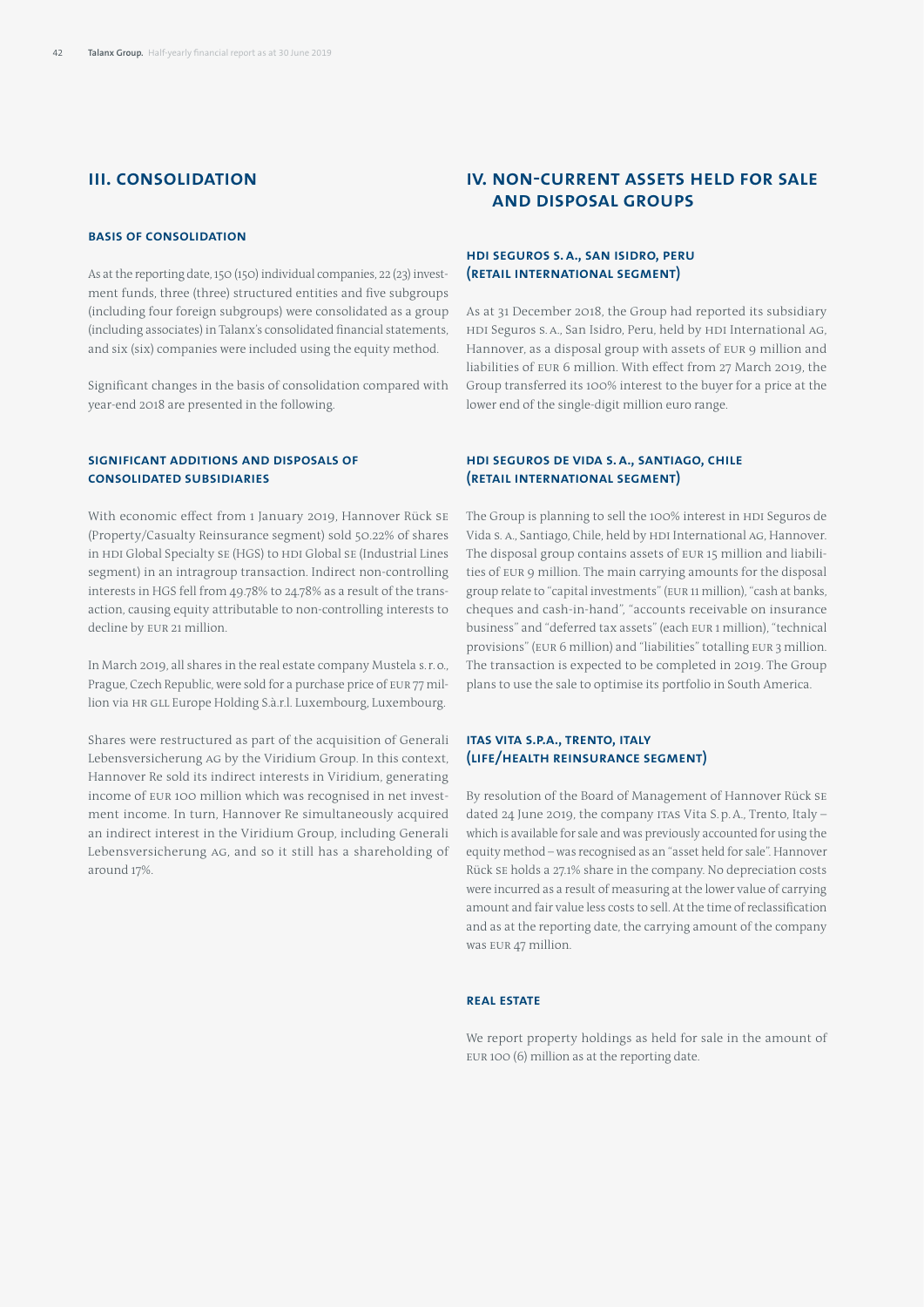# **V. Notes to individual items of the consolidated balance sheet**

The principal items of the consolidated balance sheet are as follows:

# **(1) Intangible assets**

**Intangible assets**

|       | <b>EUR MILLION</b>                                           |           |            |
|-------|--------------------------------------------------------------|-----------|------------|
|       |                                                              | 30.6.2019 | 31.12.2018 |
| a.    | Goodwill                                                     | 1,067     | 1,058      |
| b.    | Other intangible assets                                      | 908       | 895        |
|       | of which                                                     |           |            |
|       | Insurance-related intangible assets                          | 516       | 515        |
|       | Software                                                     | 196       | 186        |
|       | Other                                                        |           |            |
|       | Acquired distribution networks and<br>customer relationships | 35        | 37         |
|       | Other                                                        | 126       | 121        |
|       | Acquired brand names                                         | 36        | 36         |
| Total |                                                              | 1,976     | 1,953      |
|       |                                                              |           |            |

# **(2) Loans and receivables**

#### **Loans and receivables**

EUR million

|                                                                                           | Amortised cost |            | Unrealised gains/losses |                          | Fair value |            |  |
|-------------------------------------------------------------------------------------------|----------------|------------|-------------------------|--------------------------|------------|------------|--|
|                                                                                           | 30.6.2019      | 31.12.2018 | 30.6.2019               | 31.12.2018               | 30.6.2019  | 31.12.2018 |  |
| Mortgage loans                                                                            | 294            | 331        | 40                      | 44                       | 333        | 375        |  |
| Loans and prepayments on insurance policies                                               | 118            | 129        |                         | $\overline{\phantom{a}}$ | 118        | 129        |  |
| Loans and receivables due from government or<br>quasi-governmental entities <sup>1)</sup> | 10.900         | 10,830     | 1,919                   | 1,154                    | 12,819     | 11,984     |  |
| Corporate bonds                                                                           | 4,554          | 4,385      | 536                     | 366                      | 5,090      | 4,751      |  |
| Covered bonds/asset-backed securities                                                     | 13,360         | 13,469     | 3,207                   | 2,245                    | 16,567     | 15,714     |  |
| Total                                                                                     | 29,226         | 29,144     | 5,701                   | 3,809                    | 34,927     | 32,953     |  |

1) Loans and receivables due from government or quasi-governmental entities include securities of EUR 3,096 (3,161) million that are guaranteed by the Federal Republic of Germany, other EU states or German federal states.

The "Covered bonds/asset-backed securities" item includes German covered bonds (Pfandbriefe) with a carrying amount of EUR 13,358 (13,465) million; these correspond to 99% (99%) of the total amount.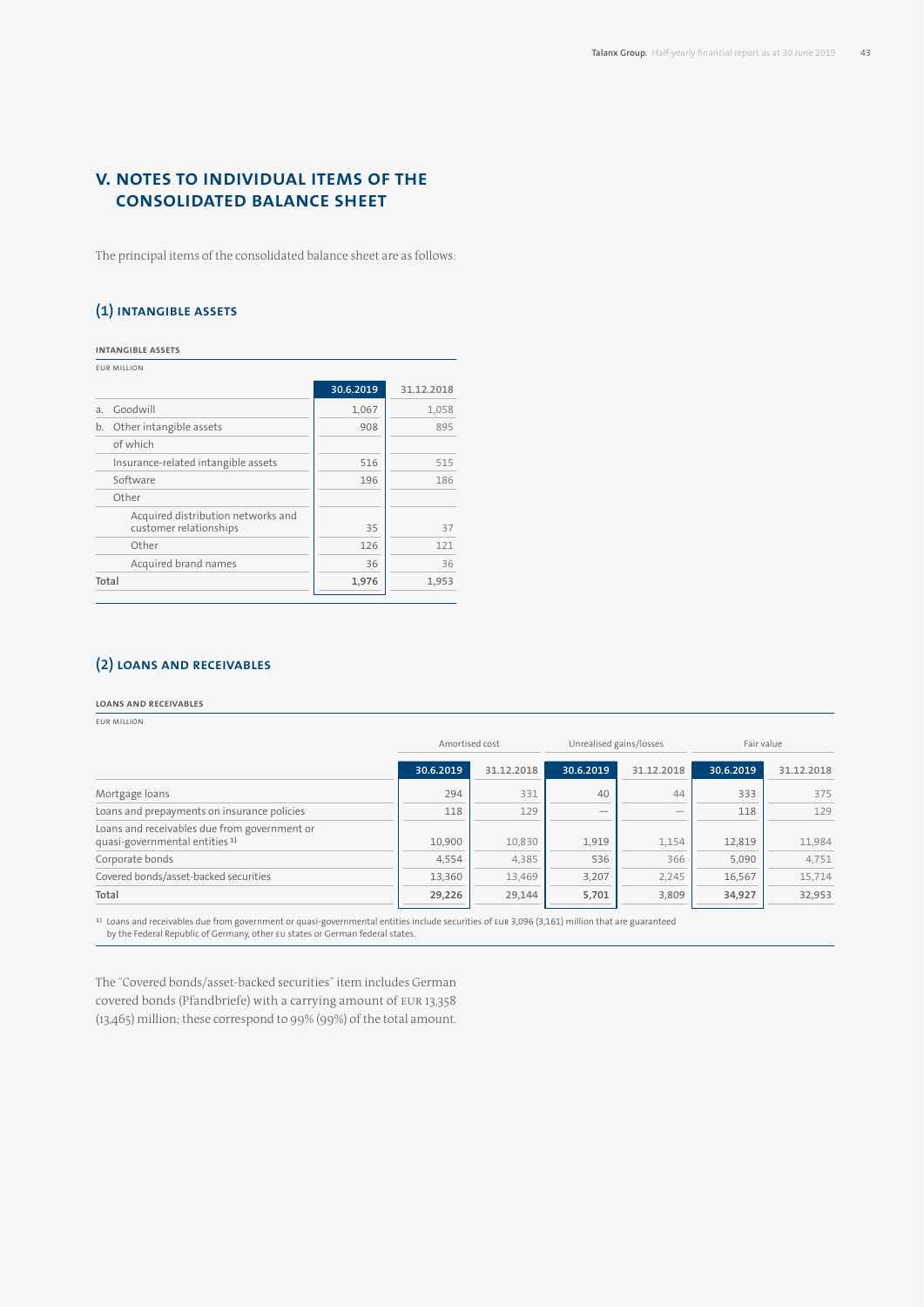# **(3) Financial assets held to maturity**

### **Financial assets held to maturity**

| <b>FUR MILLION</b> |  |
|--------------------|--|
|--------------------|--|

|                                                       | Amortised cost |            | Unrealised gains/losses |            | Fair value |            |
|-------------------------------------------------------|----------------|------------|-------------------------|------------|------------|------------|
|                                                       | 30.6.2019      | 31.12.2018 | 30.6.2019               | 31.12.2018 | 30.6.2019  | 31.12.2018 |
| Government debt securities of EU member states        | 138            | 131        | 14                      | 13         | 152        | 144        |
| Other foreign government debt securities              | 34             | 69         |                         |            | 37         | 70         |
| Debt securities issued by quasi-governmental entities | 24             | 24         |                         |            | 26         | 26         |
| Corporate bonds                                       | 25             | 24         |                         |            | 25         | 25         |
| Covered bonds/asset-backed securities                 | 161            | 161        | 11                      | 13         | 172        | 174        |
| Total                                                 | 382            | 409        | 29                      | 30         | 412        | 439        |

The "Covered bonds/asset-backed securities" item includes German covered bonds (Pfandbriefe) with a carrying amount of EUR 160 (160) million; these correspond to 99% (99%) of the total amount.

# **(4) Financial assets available for sale**

#### **Financial assets available for sale**

EUR million

|                                                                     |           | Amortised cost |           | Unrealised gains/losses  | Fair value |            |  |
|---------------------------------------------------------------------|-----------|----------------|-----------|--------------------------|------------|------------|--|
|                                                                     | 30.6.2019 | 31.12.2018     | 30.6.2019 | 31.12.2018               | 30.6.2019  | 31.12.2018 |  |
| <b>Fixed-income securities</b>                                      |           |                |           |                          |            |            |  |
| Government debt securities of EU member states                      | 11,721    | 11,673         | 1,384     | 749                      | 13,105     | 12,422     |  |
| US treasury notes                                                   | 7,788     | 7,747          | 155       | $-104$                   | 7,943      | 7,643      |  |
| Other foreign government debt securities                            | 2,803     | 2,717          | 86        | $-13$                    | 2,889      | 2,704      |  |
| Debt securities issued by quasi-governmental entities <sup>1)</sup> | 11,827    | 10,960         | 1,425     | 599                      | 13,251     | 11,559     |  |
| Corporate bonds                                                     | 24,242    | 23,131         | 1,360     | 190                      | 25,602     | 23,321     |  |
| Investment funds                                                    | 1,523     | 1,626          | 58        | 48                       | 1,581      | 1,674      |  |
| Covered bonds/asset-backed securities                               | 11,180    | 10,598         | 900       | 210                      | 12,080     | 10,808     |  |
| Profit participation certificates                                   | 26        | 36             | $-2$      | $-2$                     | 25         | 34         |  |
| <b>Total fixed-income securities</b>                                | 71,111    | 68,488         | 5,366     | 1,677                    | 76,477     | 70,165     |  |
| Variable-yield securities                                           |           |                |           |                          |            |            |  |
| Equities                                                            | 355       | 331            | 72        | 40                       | 427        | 371        |  |
| Investment funds.                                                   | 1,276     | 1,212          | 145       | 136                      | 1,422      | 1,348      |  |
| Profit participation certificates                                   | 77        | 77             | $\Delta$  | $\overline{\mathcal{L}}$ | 81         | 80         |  |
| Total variable-yield securities                                     | 1,709     | 1,620          | 221       | 179                      | 1,930      | 1,799      |  |
| <b>Total securities</b>                                             | 72,820    | 70,108         | 5,587     | 1,856                    | 78,407     | 71,964     |  |

1) Debt securities issued by quasi-governmental entities include securities of EUR 3,684 (3,499) million that are guaranteed by the Federal Republic of Germany, other EU states or German federal states.

The "Covered bonds/asset-backed securities" item includes German covered bonds (Pfandbriefe) with a carrying amount of EUR 10,283 (9,168) million; these correspond to 85% (85%) of the total amount.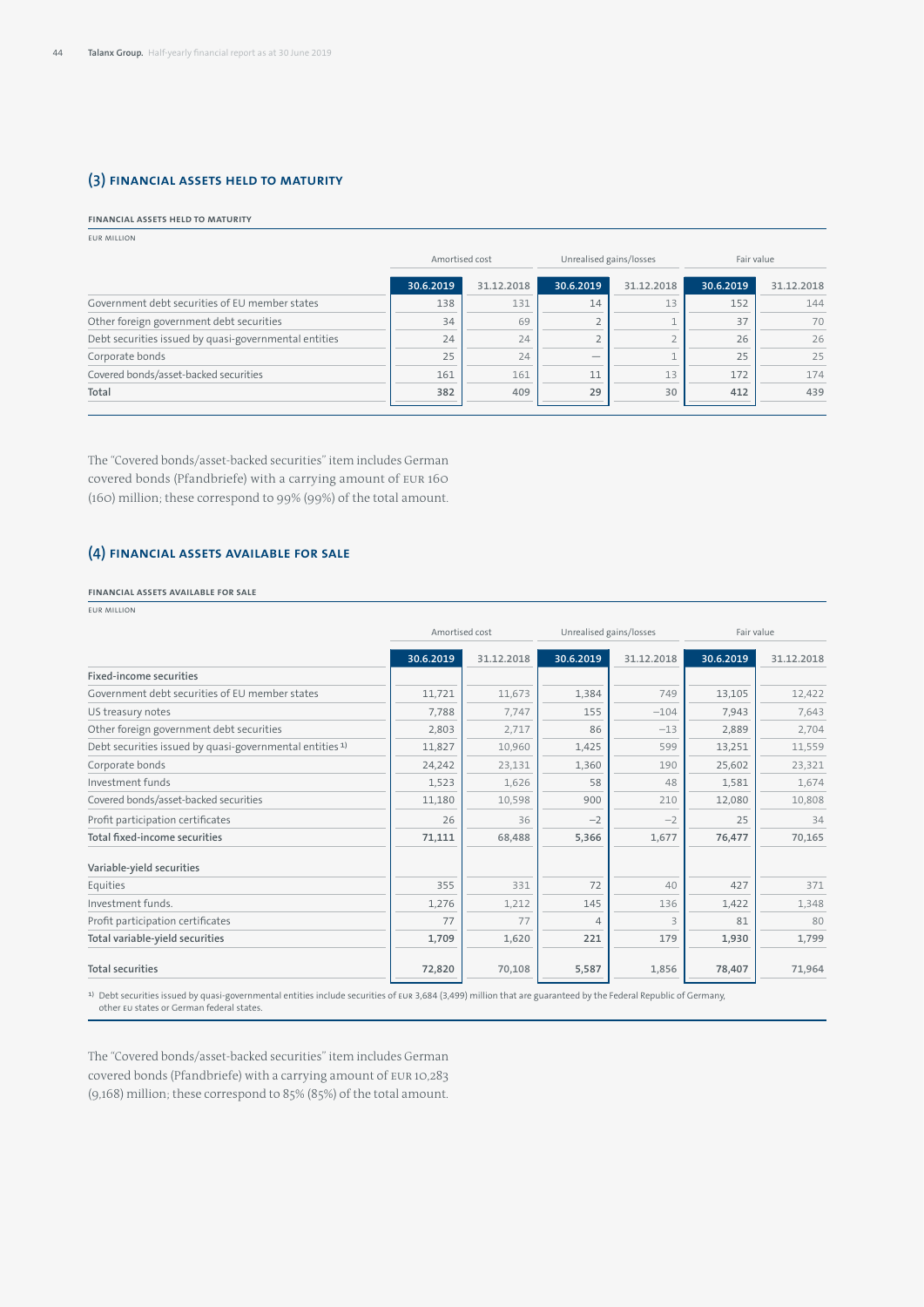# **(5) Financial assets classified at fair value through profit or loss**

**Financial assets classified at fair value through profit or loss**

EUR million

|                                                                           | Fair value |            |
|---------------------------------------------------------------------------|------------|------------|
|                                                                           | 30.6.2019  | 31.12.2018 |
| Fixed-income securities                                                   |            |            |
| Government debt securities of<br>EU member states                         | 53         | 146        |
| Other foreign government debt securities                                  | 361        | 368        |
| Debt securities issued by<br>quasi-governmental entities <sup>1)</sup>    | 21         | 1          |
| Corporate bonds                                                           | 459        | 484        |
| Investment funds                                                          | 186        | 259        |
| Covered bonds/asset-backed securities                                     | 5          | 4          |
| Profit participation certificates                                         | 55         | 82         |
| Total fixed-income securities                                             | 1,139      | 1,344      |
| Investment funds (variable-yield securities)                              | 41         | 37         |
| Other variable-yield securities                                           | 95         | 89         |
| Total financial assets classified at fair value<br>through profit or loss | 1,276      | 1.470      |
| Investment funds (variable-yield securities)                              | 104        | 131        |
| Derivatives                                                               | 311        | 239        |
| Total financial assets held for trading                                   | 415        | 370        |
| Total                                                                     | 1,691      | 1,840      |

1) Debt securities issued by quasi-governmental entities include securities of EUR 3 (0) million that are guaranteed by the Federal Republic of Germany, other EU states or German federal states.

# **(6) Disclosures on fair value and the fair value hierarchy Fair value hierarchy**

### FAIR VALUE HIERARCHY

The disclosures in accordance with IFRS 13 "Fair Value Measurement" require financial instruments measured at fair value to be allocated to a three-level fair value hierarchy. One goal of this requirement is to reveal the link between market inputs and the data used in determining fair value. The following classes of financial instruments are affected: financial instruments available for sale, financial instruments at fair value through profit or loss, other investments and investment contracts (financial assets and liabilities) that are measured at fair value, other liabilities (negative fair values of derivative financial instruments) and hedging instruments (derivatives used in hedge accounting).

The guideline for the allocation to the individual levels of the valuation hierarchy and of the valuation process, the valuation models for measuring fair value, the essential input factors, the essential level 3 portfolios and the statements on the sensitivity analysis have not materially changed compared to the description in the 2018 Annual Report. The fair value of level 3 financial instruments at which the use of reasonable alternative inputs leads to a material change in fair value is EUR 117 (110) million and, at 2.4% (2.4%) of the carrying amount of financial instruments assigned to level 3, is immaterial.

As at the reporting date, we allocate around 5% (4%) of the financial investments at fair value at level 1 of the fair value hierarchy, 90% (90%) at level 2 and 5% (6%) at level 3.

There were no material transfers between levels 1 and 2 in the reporting period.

There are no liabilities (31 December 2018: none) issued with an inseparable third-party credit enhancement within the meaning of IFRS 13.98 as at the reporting date.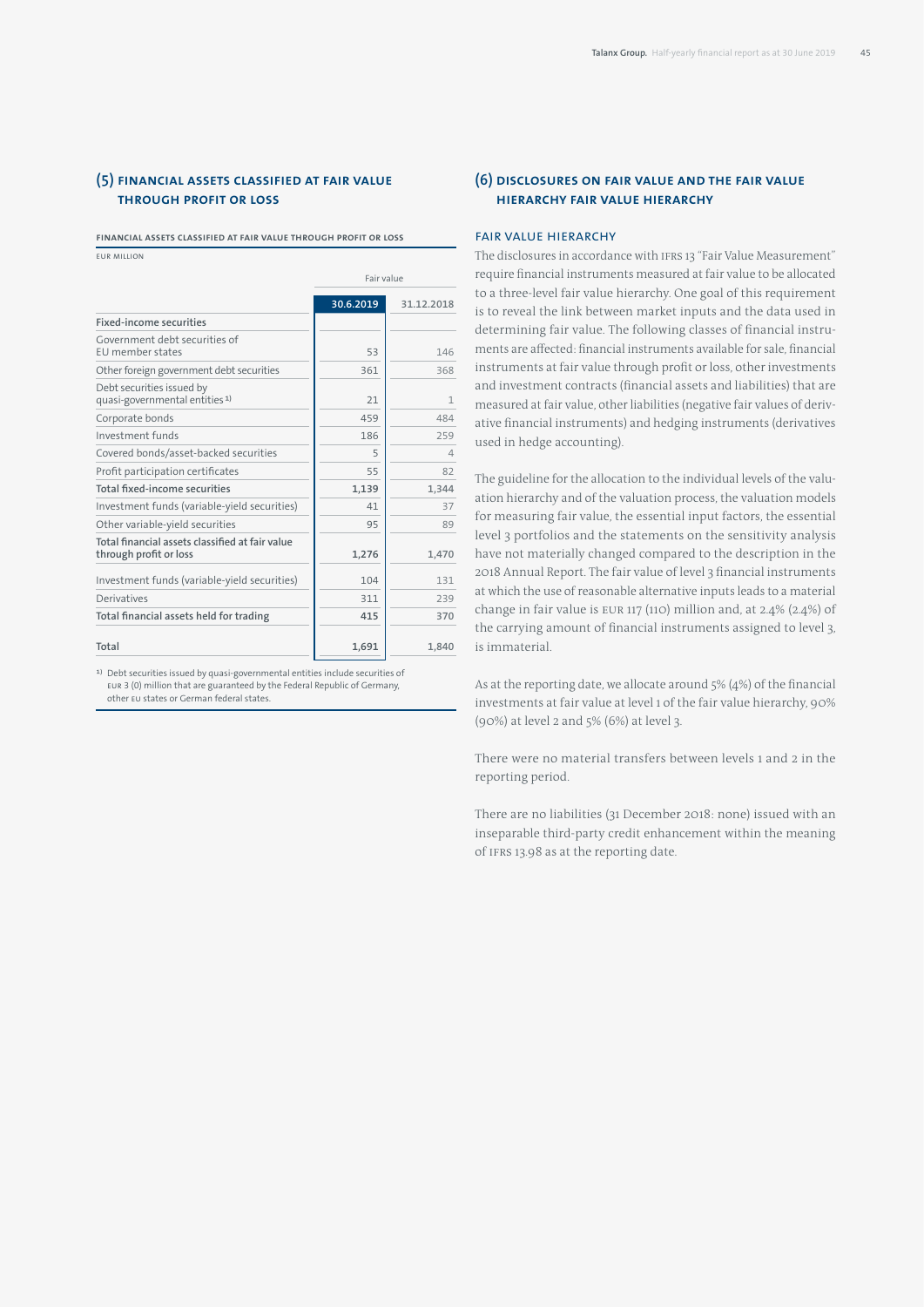#### **Fair value hierarchy – financial instruments measured at fair value**

| <b>EUR MILLION</b>                                                                                                                                         |                          |                          |                |                    |
|------------------------------------------------------------------------------------------------------------------------------------------------------------|--------------------------|--------------------------|----------------|--------------------|
| Carrying amount of financial instruments recognised at fair value by class                                                                                 | Level 1                  | Level 2                  | Level $31$     | Carrying<br>amount |
| 30.6.2019                                                                                                                                                  |                          |                          |                |                    |
| Financial assets measured at fair value                                                                                                                    |                          |                          |                |                    |
| Financial assets available for sale                                                                                                                        |                          |                          |                |                    |
| Fixed-income securities                                                                                                                                    | 79                       | 76,393                   | 5              | 76,477             |
| Variable-yield securities                                                                                                                                  | 688                      | 83                       | 1,159          | 1,930              |
| Financial assets classified at fair value through profit or loss                                                                                           |                          |                          |                |                    |
| Financial assets classified at fair value through profit or loss                                                                                           | 135                      | 1,079                    | 61             | 1,276              |
| Derivatives held for trading                                                                                                                               |                          | 166                      | 144            | 311                |
| Financial assets held for trading                                                                                                                          | 104                      |                          |                | 104                |
| Other investments                                                                                                                                          | 1,815                    | $\overline{4}$           | 2,952          | 4,770              |
| Other assets, derivative financial instruments (hedging instruments)                                                                                       |                          | 79                       |                | 79                 |
| Investment contracts                                                                                                                                       |                          |                          |                |                    |
| Financial assets classified at fair value through profit or loss                                                                                           | 872                      | $\mathbf 1$              | 199            | 1,072              |
| Derivatives                                                                                                                                                |                          |                          | $\mathbf{1}$   | 1                  |
| Total amount of financial assets measured at fair value                                                                                                    | 3,693                    | 77,806                   | 4,521          | 86,019             |
| Financial liabilities measured at fair value                                                                                                               |                          |                          |                |                    |
| Other liabilities (negative fair values from derivative financial instruments)                                                                             |                          |                          |                |                    |
| Negative fair values from derivatives                                                                                                                      | $\overline{\phantom{0}}$ | 55                       | 87             | 142                |
| Negative fair values under derivatives                                                                                                                     |                          |                          |                |                    |
| Other liabilities (investment contracts)                                                                                                                   |                          |                          |                |                    |
| Financial assets classified at fair value through profit or loss                                                                                           | 291                      | 583                      | 199            | 1,072              |
| Derivatives                                                                                                                                                |                          | $\overline{\phantom{0}}$ | $\mathbf{1}$   | $\mathbf{1}$       |
| Total amount of financial liabilities measured at fair value                                                                                               | 291                      | 638                      | 286            | 1,215              |
| 31.12.2018<br>Financial assets measured at fair value                                                                                                      |                          |                          |                |                    |
| Financial assets available for sale                                                                                                                        |                          |                          |                |                    |
| Fixed-income securities                                                                                                                                    | 68                       | 70,092                   | 5              | 70,165             |
| Variable-yield securities                                                                                                                                  | 622                      | 83                       | 1,094          | 1,799              |
| Financial assets classified at fair value through profit or loss                                                                                           |                          |                          |                |                    |
| Financial assets classified at fair value through profit or loss                                                                                           | 127                      | 1,256                    | 87             | 1,470              |
| Derivatives held for trading                                                                                                                               |                          | 107                      | 132            | 239                |
| Financial assets held for trading                                                                                                                          | 131                      |                          |                | 131                |
| Other investments                                                                                                                                          | 1,498                    | 13                       | 2,843          | 4,354              |
| Other assets, derivative financial instruments (hedging instruments)                                                                                       |                          | 52                       |                | 52                 |
| Investment contracts                                                                                                                                       |                          |                          |                |                    |
| Financial assets classified at fair value through profit or loss                                                                                           | 794                      | $\overline{2}$           | 200            | 996                |
| Derivatives                                                                                                                                                |                          |                          | $\overline{2}$ | $\overline{2}$     |
| Total amount of financial assets measured at fair value                                                                                                    | 3,240                    | 71,605                   | 4,363          | 79,208             |
| Financial liabilities measured at fair value                                                                                                               |                          |                          |                |                    |
| Other liabilities (negative fair values from derivative financial instruments)                                                                             |                          |                          |                |                    |
| Negative fair values from derivatives                                                                                                                      |                          | 88                       | 82             | 170                |
| Negative fair values under derivatives                                                                                                                     |                          |                          |                |                    |
| Other liabilities (investment contracts)                                                                                                                   |                          |                          |                |                    |
| Financial assets classified at fair value through profit or loss                                                                                           | 266                      | 530                      | 200            | 996                |
| Derivatives                                                                                                                                                |                          |                          | $\overline{2}$ | $\overline{2}$     |
| Total amount of financial liabilities measured at fair value                                                                                               | 266                      | 618                      | 284            | 1,168              |
| <sup>1)</sup> Categorisation in level 3 does not represent any indication of quality. No conclusions may be drawn as to the credit quality of the issuers. |                          |                          |                |                    |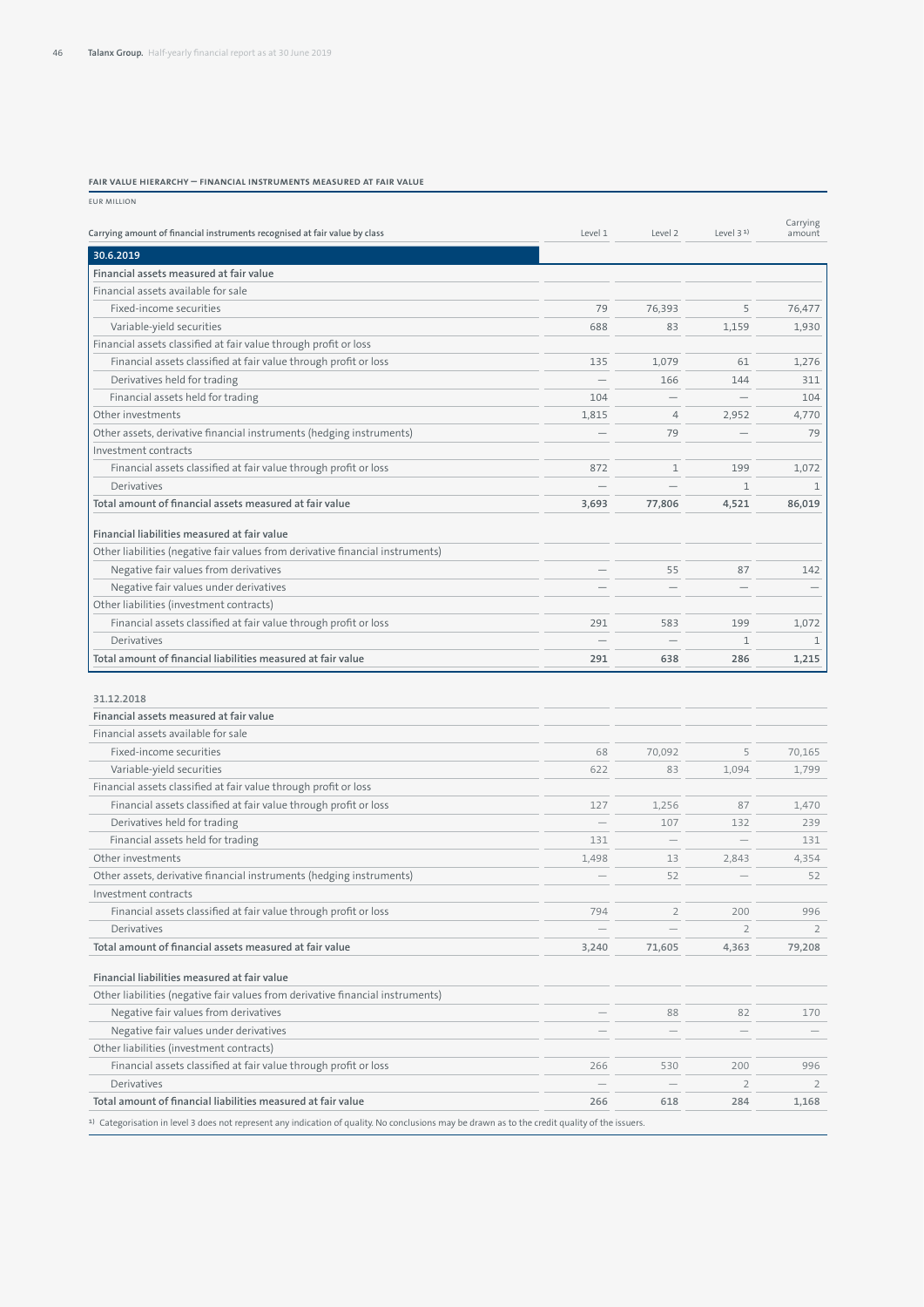# Analysis of financial instruments for which significant inputs are not based on observable market data (level 3)

The following table shows a reconciliation of the financial instruments (abbreviated in the following to FI) included in level 3 at the beginning of the reporting period to the carrying amounts as at the reporting date.

#### **Reconciliation of financial instruments (financial assets) included in level 3 1) at the beginning of the reporting period to carrying amounts as at 30 June**

EUR million

|                                             | FI available for<br>sale/fixed-in-<br>come securities | FI available<br>for sale/<br>variable-yield<br>securities | FL classified<br>at fair value<br>through profit<br>or loss | FI held for<br>trading | Other<br>investments | Investment<br>contracts/FI<br>classified at fair<br>value through<br>profit or loss | Investment<br>contracts/<br>derivatives | Total financial<br>assets measured<br>at fair value |
|---------------------------------------------|-------------------------------------------------------|-----------------------------------------------------------|-------------------------------------------------------------|------------------------|----------------------|-------------------------------------------------------------------------------------|-----------------------------------------|-----------------------------------------------------|
| 2019                                        |                                                       |                                                           |                                                             |                        |                      |                                                                                     |                                         |                                                     |
| Opening balance at 1.1.2019                 | 5                                                     | 1,094                                                     | 87                                                          | 132                    | 2,843                | 200                                                                                 | $\overline{2}$                          | 4,363                                               |
| Income and expenses                         |                                                       |                                                           |                                                             |                        |                      |                                                                                     |                                         |                                                     |
| recognised in the statement<br>of income    |                                                       | $-5$                                                      | $-7$                                                        | 18                     | $-31$                | $-5$                                                                                | $-1$                                    | $-31$                                               |
| recognised in other<br>comprehensive income |                                                       | $-9$                                                      |                                                             |                        | 5                    |                                                                                     |                                         | $-4$                                                |
| Transfers into Level 3                      |                                                       |                                                           | 1 <sup>2</sup>                                              |                        |                      |                                                                                     |                                         | 1                                                   |
| Transfers out of Level 3                    |                                                       |                                                           |                                                             |                        |                      |                                                                                     |                                         |                                                     |
| Additions                                   |                                                       |                                                           |                                                             |                        |                      |                                                                                     |                                         |                                                     |
| Purchases                                   |                                                       | 125                                                       | $\overline{2}$                                              | 38                     | 281                  | 12                                                                                  | $\mathbf{1}$                            | 459                                                 |
| Disposals                                   |                                                       |                                                           |                                                             |                        |                      |                                                                                     |                                         |                                                     |
| Sales                                       |                                                       | 69                                                        | 1                                                           | 45                     | 155                  | 11                                                                                  | $\mathbf{1}$                            | 282                                                 |
| Repayments/redemptions                      |                                                       |                                                           | 20                                                          |                        |                      |                                                                                     |                                         | 20                                                  |
| Exchange rate changes                       |                                                       | 23                                                        |                                                             | $\mathbf{1}$           | 9                    | $\overline{2}$                                                                      |                                         | 35                                                  |
| Ending balance at 30.6.2019                 | 5                                                     | 1,159                                                     | 61                                                          | 144                    | 2,952                | 199                                                                                 | $\mathbf{1}$                            | 4,521                                               |

1) The term "financial instruments" is abbreviated to FI in the following.

2) Trading in an active market discontinued.

#### **Reconciliation of financial instruments (financial liabilities) included in level 3 1) at the beginning of the reporting period to carrying amounts as at 30 June**

EUR million

|                                          | Other liabilities/negative fair<br>values from derivatives | Investment contracts/FI<br>classified at fair value<br>through profit or loss | Investment contracts/<br>derivatives | <b>Total financial liabilities</b><br>measured at fair value |
|------------------------------------------|------------------------------------------------------------|-------------------------------------------------------------------------------|--------------------------------------|--------------------------------------------------------------|
| 2019                                     |                                                            |                                                                               |                                      |                                                              |
| Opening balance at 1.1.2019              | 82                                                         | 200                                                                           | $\overline{2}$                       | 284                                                          |
| Income and expenses                      |                                                            |                                                                               |                                      |                                                              |
| recognised in the statement of income    | 1                                                          | 5                                                                             |                                      |                                                              |
| recognised in other comprehensive income |                                                            |                                                                               |                                      |                                                              |
| Transfers into Level 3                   |                                                            |                                                                               |                                      |                                                              |
| Transfers out of Level 3                 |                                                            |                                                                               |                                      |                                                              |
| Additions                                |                                                            |                                                                               |                                      |                                                              |
| Purchases                                | 5                                                          | 12                                                                            |                                      | 18                                                           |
| Disposals                                |                                                            |                                                                               |                                      |                                                              |
| Sales                                    |                                                            | 11                                                                            |                                      | 12                                                           |
| Exchange rate changes                    | л                                                          | $\overline{\phantom{0}}$                                                      |                                      | ξ                                                            |
| Ending balance at 30.6.2019              | 87                                                         | 199                                                                           |                                      | 286                                                          |

<sup>1)</sup> The term "financial instruments" is abbreviated to FI in the following.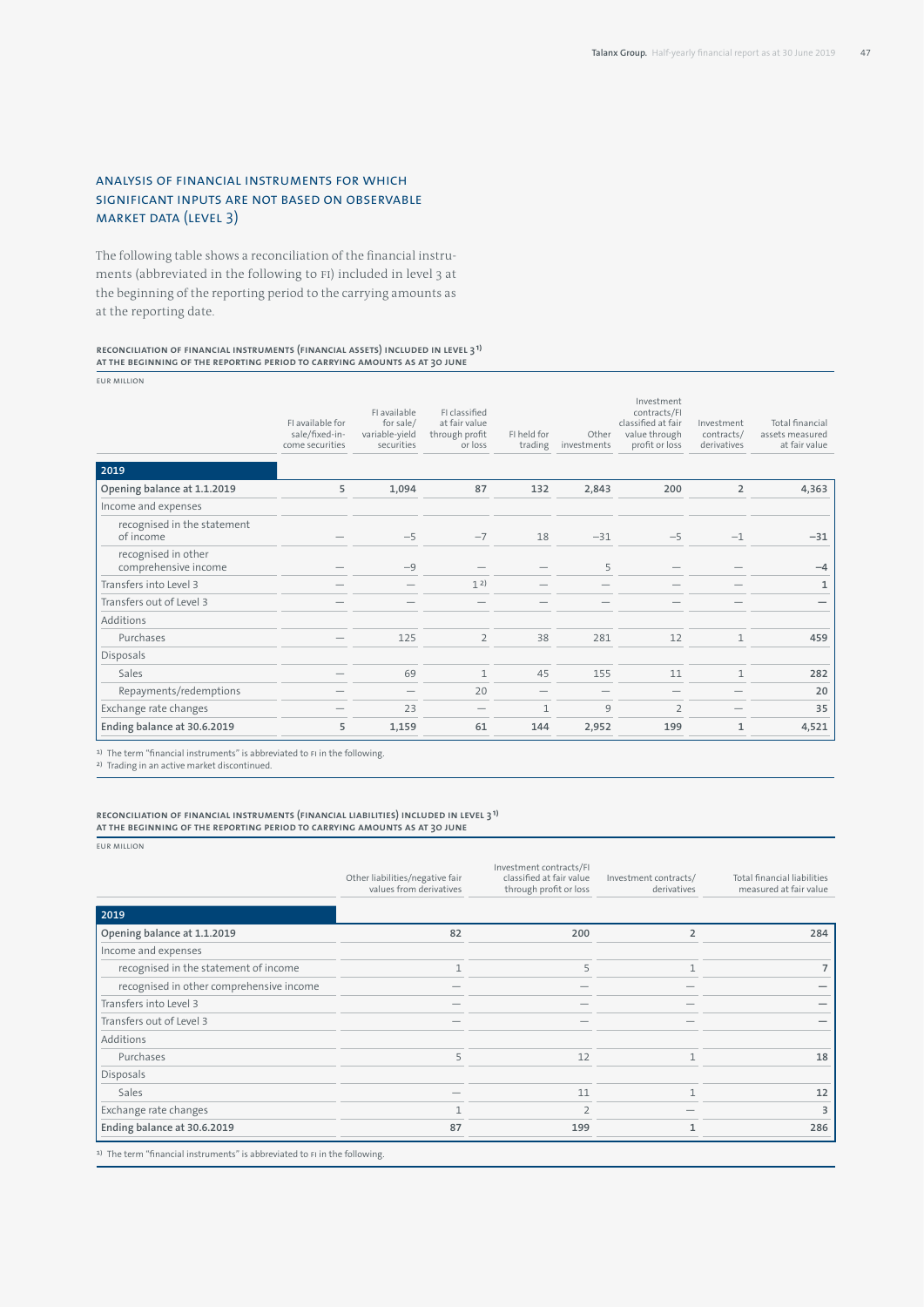Income and expenses for the period that were recognised in the consolidated statement of income, including gains and losses on Level 3 assets and liabilities held in the portfolio at the end of the reporting period, are shown in the following table.

### **Effect on profit or loss of Level 3 financial instruments 1) (financial assets) measured at fair value**

EUR million

| 2019                                                                                                                                                                                                                                              | FI available<br>for sale/<br>variable-yield<br>securities | FI classified<br>at fair value<br>through profit<br>or loss | FI held for<br>trading | Other<br>investments | Investment<br>contracts/FI<br>classified at fair<br>value through<br>profit or loss | Investment<br>contracts/<br>derivatives | Total financial<br>assets measured at<br>fair value |
|---------------------------------------------------------------------------------------------------------------------------------------------------------------------------------------------------------------------------------------------------|-----------------------------------------------------------|-------------------------------------------------------------|------------------------|----------------------|-------------------------------------------------------------------------------------|-----------------------------------------|-----------------------------------------------------|
| Gains and losses in financial year 2019 until<br>30.6.2019                                                                                                                                                                                        |                                                           |                                                             |                        |                      |                                                                                     |                                         |                                                     |
| Investment income                                                                                                                                                                                                                                 |                                                           |                                                             | 18                     |                      |                                                                                     |                                         | 26                                                  |
| Investment expenses                                                                                                                                                                                                                               | $-5$                                                      | $-7$                                                        |                        | $-31$                | $-12$                                                                               | $-2$                                    | $-57$                                               |
| of which attributable to financial instruments<br>included in the portfolio as at 30.6.2019                                                                                                                                                       |                                                           |                                                             |                        |                      |                                                                                     |                                         |                                                     |
| Investment income <sup>2)</sup>                                                                                                                                                                                                                   |                                                           |                                                             | 18                     |                      |                                                                                     |                                         | 26                                                  |
| Investment expenses <sup>3)</sup>                                                                                                                                                                                                                 | $-5$                                                      | $-4$                                                        |                        | $-29$                | $-12$                                                                               | $-2$                                    | $-52$                                               |
| $\mathbf{A} \mathbf{A} = \mathbf{B} \mathbf{A}$ . The contract of the contract of the contract of the contract of the contract of the contract of the contract of the contract of the contract of the contract of the contract of the contract of |                                                           |                                                             |                        |                      |                                                                                     |                                         |                                                     |

1) The term "financial instruments" is abbreviated to FI in the following. 2) Of which EUR 25 million attributable to unrealised gains.

3) Of which EUR 36 million attributable to unrealised losses.

#### **Effect on profit or loss of Level 3 financial instruments 1) (financial liabilities) measured at fair value**

EUR million

|                                                                                             | Other liabilities/negative fair<br>values from derivatives | Investment contracts/FI<br>classified at fair value<br>through profit or loss | Investment contracts/<br>derivatives | <b>Total financial liabilities</b><br>measured at fair value |
|---------------------------------------------------------------------------------------------|------------------------------------------------------------|-------------------------------------------------------------------------------|--------------------------------------|--------------------------------------------------------------|
| 2019                                                                                        |                                                            |                                                                               |                                      |                                                              |
| Gains and losses in financial year 2019 until<br>30.6.2019                                  |                                                            |                                                                               |                                      |                                                              |
| Investment income                                                                           | 4                                                          | 12                                                                            |                                      | 18                                                           |
| Investment expenses                                                                         | $-1$                                                       | $-7$                                                                          | $-1$                                 | $-9$                                                         |
| Financing costs                                                                             | $-2$                                                       |                                                                               |                                      | $-2$                                                         |
| of which attributable to financial instruments<br>included in the portfolio as at 30.6.2019 |                                                            |                                                                               |                                      |                                                              |
| Investment income <sup>2)</sup>                                                             | 4                                                          | 12                                                                            |                                      | 18                                                           |
| Investment expenses <sup>3)</sup>                                                           | $-1$                                                       | $-7$                                                                          |                                      | $-9$                                                         |
| Financing costs <sup>4)</sup>                                                               | $-2$                                                       |                                                                               |                                      | $-2$                                                         |

1) The term "financial instruments" is abbreviated to FI in the following.

2) Of which EUR 18 million attributable to unrealised gains.

3) Of which EUR 9 million attributable to unrealised losses. 4) Of which EUR 2 million attributable to unrealised losses.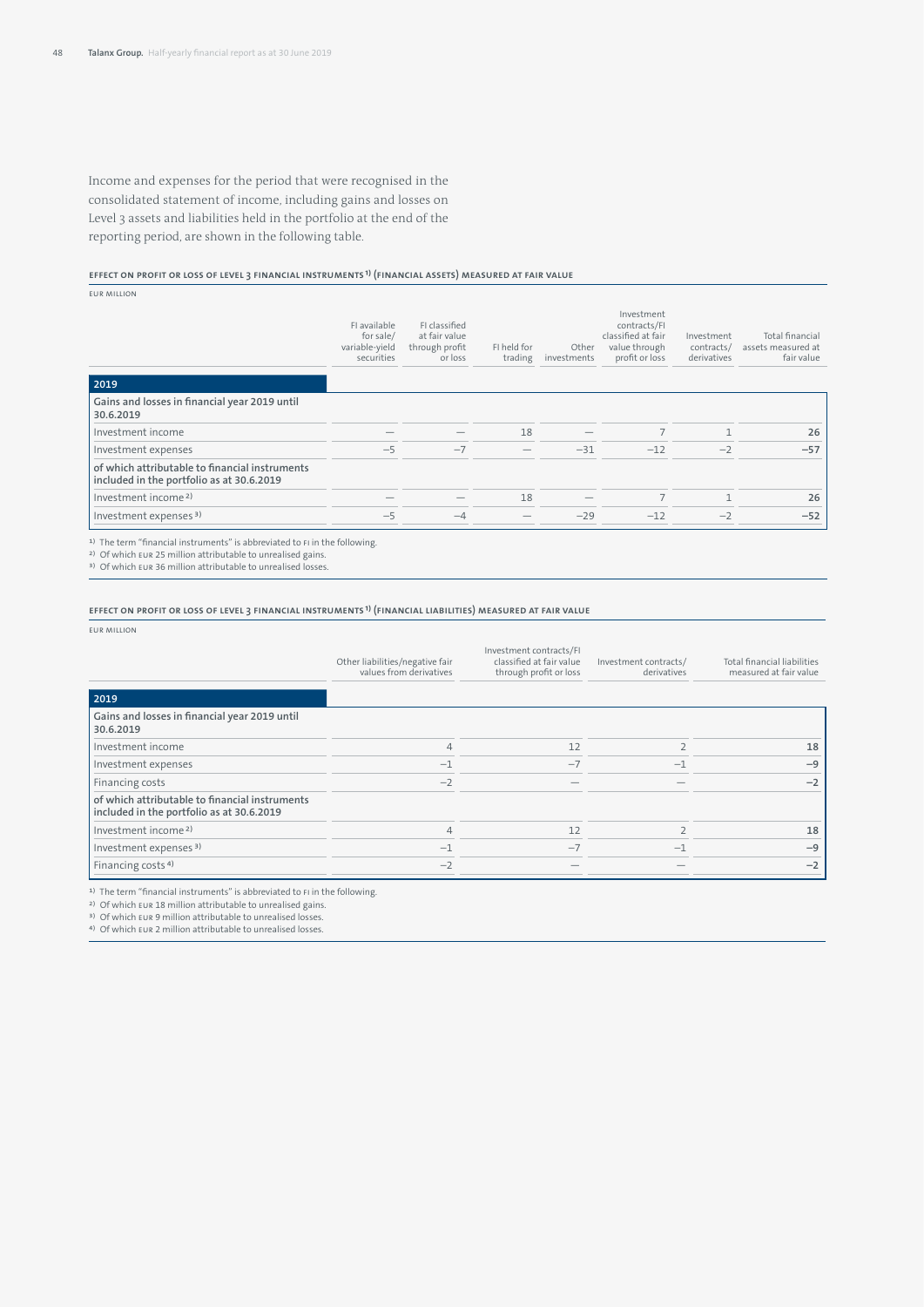# **(7) Equity**

# Subscribed capital

The share capital was unchanged at EUR 316 million and is composed of 252,797,634 no-par value registered shares; it is fully paid up. For details of equity, please see the "Consolidated statement of changes in equity".

There were no changes in the composition of contingent and authorised capital in the reporting period. Please also see the comments in the 2018 consolidated financial statements (page 207ff.).

# Attributable to non-controlling interests

### **Non-controlling interests in equity**

EUR million

|                                            | 30.6.2019 | 31.12.2018 |
|--------------------------------------------|-----------|------------|
| Unrealised gains and losses on investments | 956       | 356        |
| Share of net income                        | 380       | 656        |
| Other equity                               | 4,677     | 4.536      |
| Total                                      | 6.013     | 5.548      |

"Non-controlling interests in equity" refers principally to shares held by non-Group shareholders in the equity of the Hannover Re subgroup.

# **(8) Subordinated liabilities**

#### **Composition of long-term subordinated debt**

EUR million

|                                                            | Nominal | amount Coupon                                | Maturity                      | Rating <sup>2)</sup> | Issue                                                                                                                                                                                                               | 30.6.2019    | 31.12.2018   |
|------------------------------------------------------------|---------|----------------------------------------------|-------------------------------|----------------------|---------------------------------------------------------------------------------------------------------------------------------------------------------------------------------------------------------------------|--------------|--------------|
| Talanx AG                                                  |         | 750 Fixed (2.25%)                            | 2017/2047                     | $(-; A-)$            | These guaranteed subordinated bonds were issued<br>in 2017 on the European capital market. They can<br>be called for the first time in 2027 under normal<br>conditions.                                             | 750          | 750          |
| Hannover Finance<br>(Luxembourg) S.A.                      |         | Fixed (5.75%),<br>then floating<br>500 rate  | 2010/2040                     | $(aa-; A)$           | These guaranteed subordinated bonds were issued<br>in 2010 on the European capital market. They can be<br>called for the first time after ten years under normal<br>conditions.                                     | 500          | 499          |
| Hannover Finance<br>(Luxembourg) S.A.                      |         | Fixed (5.0%),<br>then floating<br>500 rate   | 2012/2043                     | $(aa-; A)$           | These guaranteed subordinated bonds in the<br>amount of EUR 500 million were issued in 2012<br>on the European capital market. They can be called<br>for the first time after ten years under normal<br>conditions. | 498          | 498          |
| Hannover Rück SE <sup>1)</sup>                             |         | Fixed (3.375%),<br>then floating<br>450 rate | 2014/<br>no final<br>maturity | $(a+; A)$            | These guaranteed subordinated bonds were issued<br>in 2014 on the European capital market. They can<br>be called for the first time in 2025 under normal<br>conditions.                                             | 446          | 446          |
| <b>Talanx Finanz</b><br>(Luxemburg) S.A.                   |         | Fixed (8.37%),<br>then floating<br>500 rate  | 2012/2042                     | $(a; A-)$            | These guaranteed subordinated bonds in the<br>amount of EUR 500 million were issued in 2012<br>on the European capital market. They can be called<br>for the first time after ten years under normal<br>conditions. | 500          | 500          |
| HDI Assicurazioni S. p. A.                                 |         | 27 Fixed (5.5%)                              | 2016/2026                     | $(-, -)$             | Subordinated loans                                                                                                                                                                                                  | 27           | 27           |
| HDI Assicurazioni S. p. A.<br>(formerly CBA Vita S. p. A.) |         | 14 Fixed (4.15%)                             | 2010/2020                     | $(-, -)$             | FUR 15 million were issued in 2010 on the<br>European capital market; securities with a<br>nominal value of EUR 1.5 million have already<br>been repurchased.                                                       | 14           | 14           |
| <b>HDI Global SE</b>                                       |         | Fixed (4.25%),<br>then floating<br>3 rate    | No final<br>maturity          | $(-, -)$             | Subordinated loans<br>The loan can be called annually from<br>12 August 2021.                                                                                                                                       | 3            | 3            |
| Magyar Posta Életbiztosító Zrt.                            |         | 1 Fixed (7.57%)                              | 2015/2045                     | $(-, -)$             | Subordinated loans, callable for the first time after<br>ten years.                                                                                                                                                 | $\mathbf{1}$ | $\mathbf{1}$ |
| Total                                                      |         |                                              |                               |                      |                                                                                                                                                                                                                     | 2,739        | 2,738        |

<sup>1)</sup> At the reporting date, Group companies additionally held bonds with a nominal value of EUR 50 million (consolidated in the consolidated financial statements).<br><sup>2)</sup> (Debt rating A. M. Best; debt rating s&P)

For additional information on the features of the bonds, please refer to the published 2018 Annual Report, page 208f.

The fair value of the subordinated liabilities amounted to EUR 3,048 (2,896) million at the reporting date.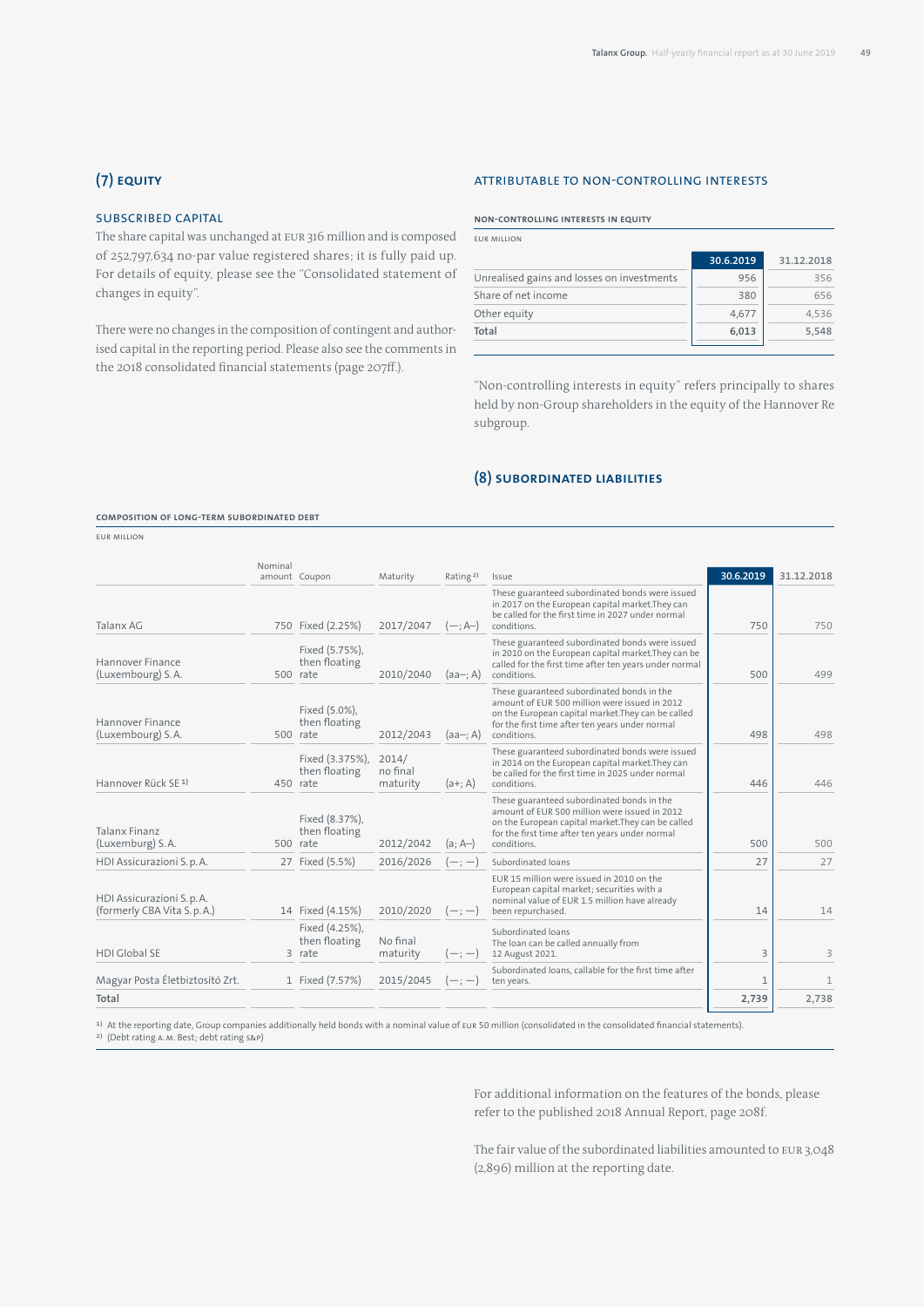# **(9) Technical provisions**

#### **Technical provisions**

EUR million

| Gross   | Re    | <b>Net</b> | Gross   | Re    | <b>Net</b> |
|---------|-------|------------|---------|-------|------------|
|         |       |            |         |       |            |
| 11,073  | 966   | 10,106     | 8,590   | 684   | 7.906      |
| 56,658  | 1,033 | 55,625     | 56,234  | 1,209 | 55,025     |
| 47,408  | 6,211 | 41,197     | 45,887  | 6.284 | 39,603     |
| 7,655   |       | 7,654      | 5,703   | 6     | 5,697      |
| 679     | 23    | 655        | 628     | 17    | 611        |
| 123,472 | 8.234 | 115,238    | 117.042 | 8.200 | 108,842    |
|         |       | 30.6.2019  |         |       | 31.12.2018 |

Technical provisions where the investment risk is borne by the policyholders amounted to EUR 11,159 (9,990) million; the reinsurers' share of this total amounts to EUR 320 (306) million.

# **(10) Notes payable and loans**

The following items were reported under this heading at the reporting date:

# **Notes payable and loans**

| 30.6.2019<br>1,065 | 31.12.2018 |
|--------------------|------------|
|                    |            |
|                    | 1,065      |
| 743                | 743        |
| 96                 | 97         |
| 175                | 169        |
| 98                 | 102        |
| 58                 | 57         |
| 10                 | 12         |
|                    | 2,245      |
|                    | 2,246      |

As at 30 June 2019, the Group had two syndicated variable-rate credit lines with a total nominal value of EUR 500 million. They had not been drawn down at the reporting date.

The fair value of notes payable and loans amounted to EUR 2,343 (2,352) million at the reporting date.

| <b>EUR MILLION</b>     |                       |                |           |                     |                                                                                                     |           |            |
|------------------------|-----------------------|----------------|-----------|---------------------|-----------------------------------------------------------------------------------------------------|-----------|------------|
|                        | Nominal amount Coupon |                | Maturity  | Rating <sup>1</sup> | <i>Issue</i>                                                                                        | 30.6.2019 | 31.12.2018 |
| Talanx AG <sup>2</sup> | 565                   | Fest (3.125%)  | 2013/2023 | $(-; A+)$           | These senior unsecured bonds have a fixed term<br>and may be called only for extraordinary reasons. | 565       | 565        |
| Talanx AG              | 500                   | Fest $(2.5\%)$ | 2014/2026 | $(-; A+)$           | These senior unsecured bonds have a fixed term<br>and may be called only for extraordinary reasons. | 500       | 500        |
| Hannover Rück SE       | 750                   | Fest (1.125%)  | 2018/2028 | (--: AA-)           | These senior unsecured bonds have a fixed term.                                                     | 743       | 743        |
| Total                  |                       |                |           |                     |                                                                                                     | 1,808     | 1,808      |
|                        |                       |                |           |                     |                                                                                                     |           |            |

1) Debt rating A. M. Best; debt rating S&P.

<sup>2)</sup> At the reporting date, Group companies additionally held bonds with a nominal value of EUR 185 million.

#### **Notes payable**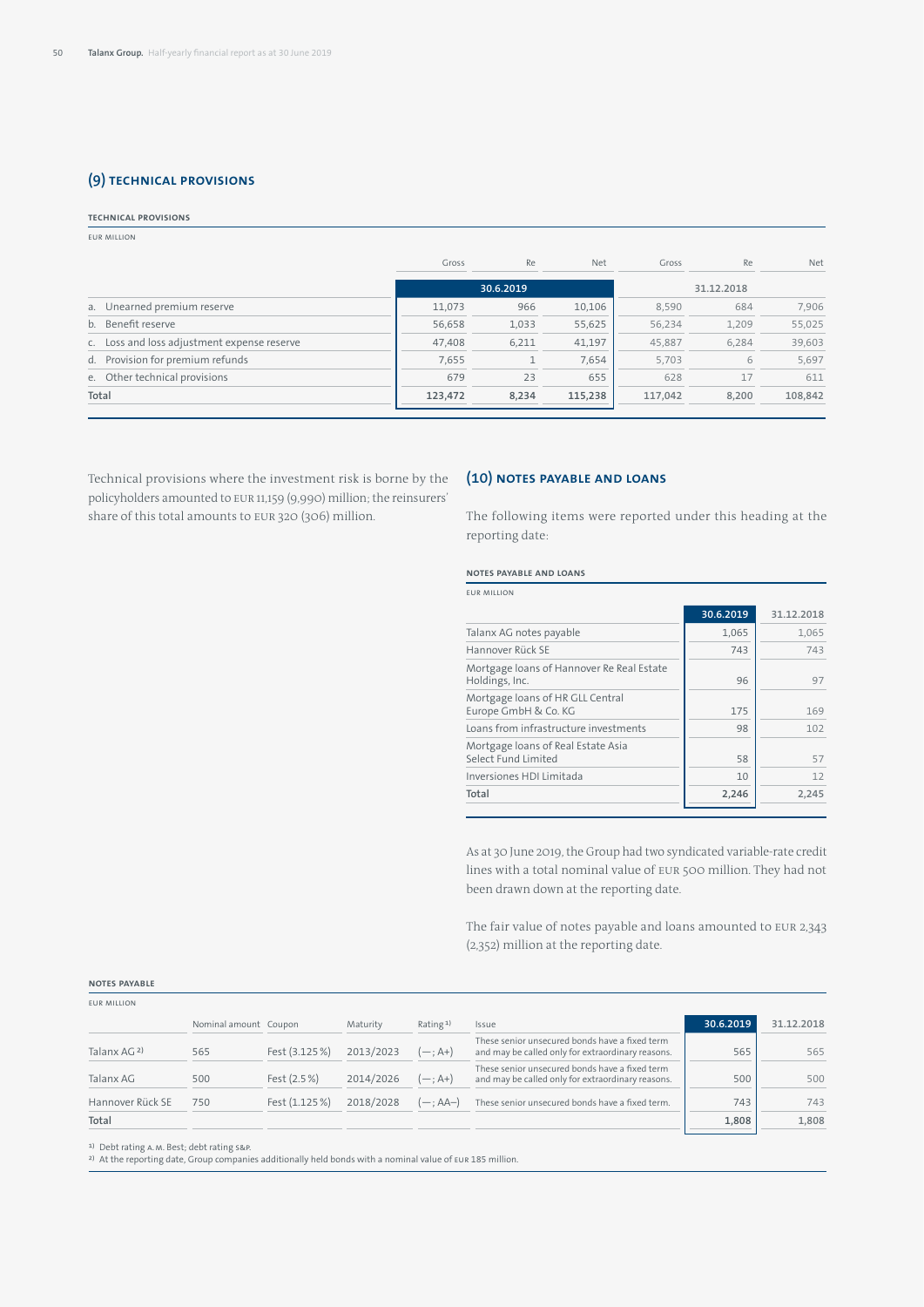# **VI. Notes to individual items of the consolidated statement of income**

# **(11) Net premiums earned**

# **Net premiums earned**

EUR million

|                                                                                              | Industrial<br>Lines | Retail Germany        |              | Retail<br>International | Reinsurance                          |                            | Corporate<br>Operations  | Total    |
|----------------------------------------------------------------------------------------------|---------------------|-----------------------|--------------|-------------------------|--------------------------------------|----------------------------|--------------------------|----------|
|                                                                                              |                     | Property/<br>Casualty | Life         |                         | Property/<br>Casualty<br>Reinsurance | Life/Health<br>Reinsurance |                          |          |
| 6M 2019 <sup>1</sup>                                                                         |                     |                       |              |                         |                                      |                            |                          |          |
| Gross written premiums, including<br>premiums from unit-linked life and<br>annuity insurance | 3,451               | 1,042                 | 2,252        | 3,153                   | 7,189                                | 3,777                      |                          | 20,864   |
| Savings elements of premiums from unit-<br>linked life and annuity insurance policies        |                     |                       | 429          | 42                      |                                      |                            |                          | 472      |
| Ceded written premiums                                                                       | 1,022               | 23                    | 61           | 158                     | 668                                  | 392                        | 16                       | 2,341    |
| Change in gross unearned premiums                                                            | $-741$              | $-272$                | $-42$        | $-138$                  | $-1,190$                             | $-31$                      | $\overline{\phantom{m}}$ | $-2,415$ |
| Change in ceded unearned premiums                                                            | $-211$              | $-4$                  | $\mathbf{1}$ |                         | $-55$                                | $-1$                       | $-8$                     | $-281$   |
| Net premiums earned                                                                          | 1,899               | 750                   | 1,719        | 2,815                   | 5,386                                | 3,355                      | $-8$                     | 15,917   |
| 6M 2018 <sup>1</sup>                                                                         |                     |                       |              |                         |                                      |                            |                          |          |
| Gross written premiums, including<br>premiums from unit-linked life and<br>annuity insurance | 2,866               | 1,022                 | 2,212        | 2,962                   | 6,253                                | 3,445                      |                          | 18,760   |
| Savings elements of premiums from unit-<br>linked life and annuity insurance policies        |                     |                       | 431          | 117                     |                                      |                            |                          | 548      |
| Ceded written premiums                                                                       | 1,027               | 29                    | 63           | 157                     | 555                                  | 282                        | 14                       | 2,127    |
| Change in gross unearned premiums                                                            | $-718$              | $-275$                | $-35$        | $-123$                  | $-792$                               | $-38$                      |                          | $-1,981$ |
| Change in ceded unearned premiums                                                            | $-245$              | $-7$                  | $\mathbf{1}$ | $-3$                    | $-67$                                |                            | $-10$                    | $-331$   |
| Net premiums earned                                                                          | 1,366               | 725                   | 1,682        | 2,568                   | 4,973                                | 3,125                      | $-4$                     | 14,435   |

1) After elimination of intragroup cross-segment transactions.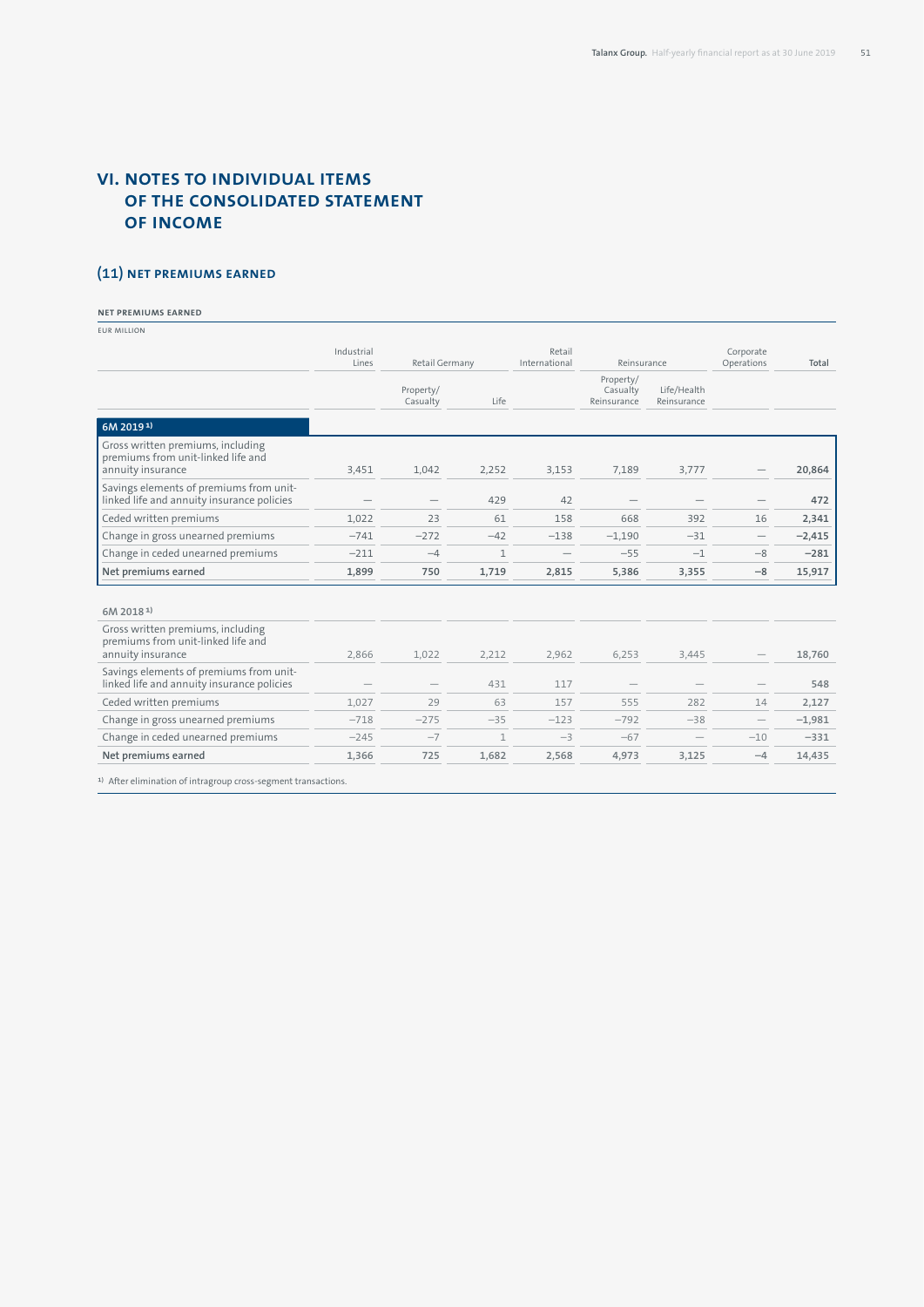# **(12) Net investment income**

### **Net investment income in the reporting period**

EUR million

|                                                                  | Industrial<br>Lines      | Retail Germany           |                          | Retail<br>International | Reinsurance                          |                            | Corporate<br>Operations  | Total        |
|------------------------------------------------------------------|--------------------------|--------------------------|--------------------------|-------------------------|--------------------------------------|----------------------------|--------------------------|--------------|
|                                                                  |                          | Property/<br>Casualty    | Life                     |                         | Property/<br>Casualty<br>Reinsurance | Life/Health<br>Reinsurance |                          |              |
| 6M 20191)                                                        |                          |                          |                          |                         |                                      |                            |                          |              |
| Income from real estate                                          | 16                       | $\overline{4}$           | 48                       | $\mathbf{1}$            | 88                                   | $\overline{\phantom{0}}$   | $\overline{\phantom{0}}$ | 156          |
| Dividends <sup>2)</sup>                                          | 19                       | $\mathbf{1}$             | $\overline{7}$           | $\mathbf{1}$            | 8                                    |                            | $\mathbf{1}$             | 37           |
| Current interest income                                          | 78                       | 39                       | 610                      | 161                     | 366                                  | 145                        | $-1$                     | 1,399        |
| Other income                                                     | 34                       | 10                       | 52                       | $\overline{2}$          | 84                                   | 5                          | $\mathbbm{1}$            | 186          |
| Ordinary investment income                                       | 146                      | 54                       | 717                      | 165                     | 545                                  | 149                        | $\mathbf{1}$             | 1,778        |
| Income from reversal of impairment losses                        |                          |                          |                          |                         |                                      |                            | $\overline{\phantom{0}}$ |              |
| Realised gains on disposal of investments                        | 41                       | $\overline{4}$           | 151                      | 34                      | 66                                   | 122                        | $\mathbf{1}$             | 419          |
| Unrealised gains on investments                                  | 19                       | $\overline{3}$           | 50                       | 14                      | $\overline{2}$                       | 66                         | $\overline{\phantom{0}}$ | 154          |
| Investment income                                                | 206                      | 61                       | 918                      | 213                     | 613                                  | 337                        | $\overline{2}$           | 2,351        |
| Realised losses on disposal of investments                       | 45                       | $\mathbf{1}$             | 38                       | 6                       | 50                                   | 9                          |                          | 150          |
| Unrealised losses on investments                                 | $\overline{7}$           | $\mathbf{1}$             | 44                       | 5                       | $\overline{3}$                       | 21                         | $\overline{\phantom{0}}$ | 81           |
| Total                                                            | 52                       | $\overline{2}$           | 82                       | 11                      | 54                                   | 30                         |                          | 231          |
| Depreciation of/impairment losses on<br>investment property      |                          |                          |                          |                         |                                      |                            |                          |              |
| Amortisation                                                     | $\overline{2}$           |                          | 10                       |                         | 18                                   |                            |                          | 30           |
| Impairment losses on equity securities                           | $\mathbf{1}$             |                          | $\overline{3}$           | $\mathbf{1}$            |                                      |                            |                          | 5            |
| Impairment losses on fixed-income securities                     | $\overline{\phantom{0}}$ |                          | $\overline{\phantom{0}}$ | $\mathbf{1}$            |                                      |                            |                          | $\mathsf{2}$ |
| Amortisation of/impairment losses on other<br>investments        |                          |                          |                          |                         |                                      |                            |                          |              |
| Amortisation                                                     | $\overline{\mathbf{3}}$  | $\overline{2}$           | 11                       |                         | $\overline{\phantom{0}}$             | $\overline{\phantom{0}}$   | $\overline{\phantom{0}}$ | 17           |
| Impairment losses                                                | $\overline{7}$           | $\overline{\phantom{0}}$ | 12                       |                         | 19                                   | 4                          | $\qquad \qquad -$        | 42           |
| Investment management expenses                                   | $\overline{2}$           | $\mathbf{1}$             | 9                        | 3                       | 12                                   | $\overline{3}$             | 48                       | 78           |
| Other expenses                                                   | $\overline{4}$           | $\overline{2}$           | 15                       | $\overline{2}$          | 22                                   | $\overline{2}$             | $1\,$                    | 47           |
| Other investment expenses/impairment losses                      | 19                       | 5                        | 60                       | 8                       | 71                                   | 9                          | 49                       | 221          |
| Investment expenses                                              | 71                       | $\overline{7}$           | 142                      | 19                      | 125                                  | 39                         | 49                       | 453          |
| Net income from assets under own management                      | 135                      | 54                       | 777                      | 194                     | 488                                  | 298                        | $-48$                    | 1,898        |
| Net income from investment contracts                             |                          |                          |                          | $\mathbf{1}$            |                                      |                            |                          | $\mathbf{1}$ |
| Interest income from funds withheld and contract<br>deposits     |                          |                          |                          |                         | 23                                   | 89                         |                          | 113          |
| Interest expense from funds withheld and<br>contract deposits    |                          |                          | 3                        | $\overline{2}$          | $\mathbf{1}$                         | 20                         |                          | 26           |
| Net interest income from funds withheld and<br>contract deposits |                          |                          | $-3$                     | $-2$                    | 22                                   | 69                         |                          | 87           |
| Net investment income                                            | 135                      | 54                       | 773                      | 194                     | 510                                  | 367                        | $-48$                    | 1,986        |

1) After elimination of intragroup cross-segment transactions.<br><sup>2)</sup> Income from investments in associates and joint ventures amounted to EUR 14 million and is reported in "Dividends".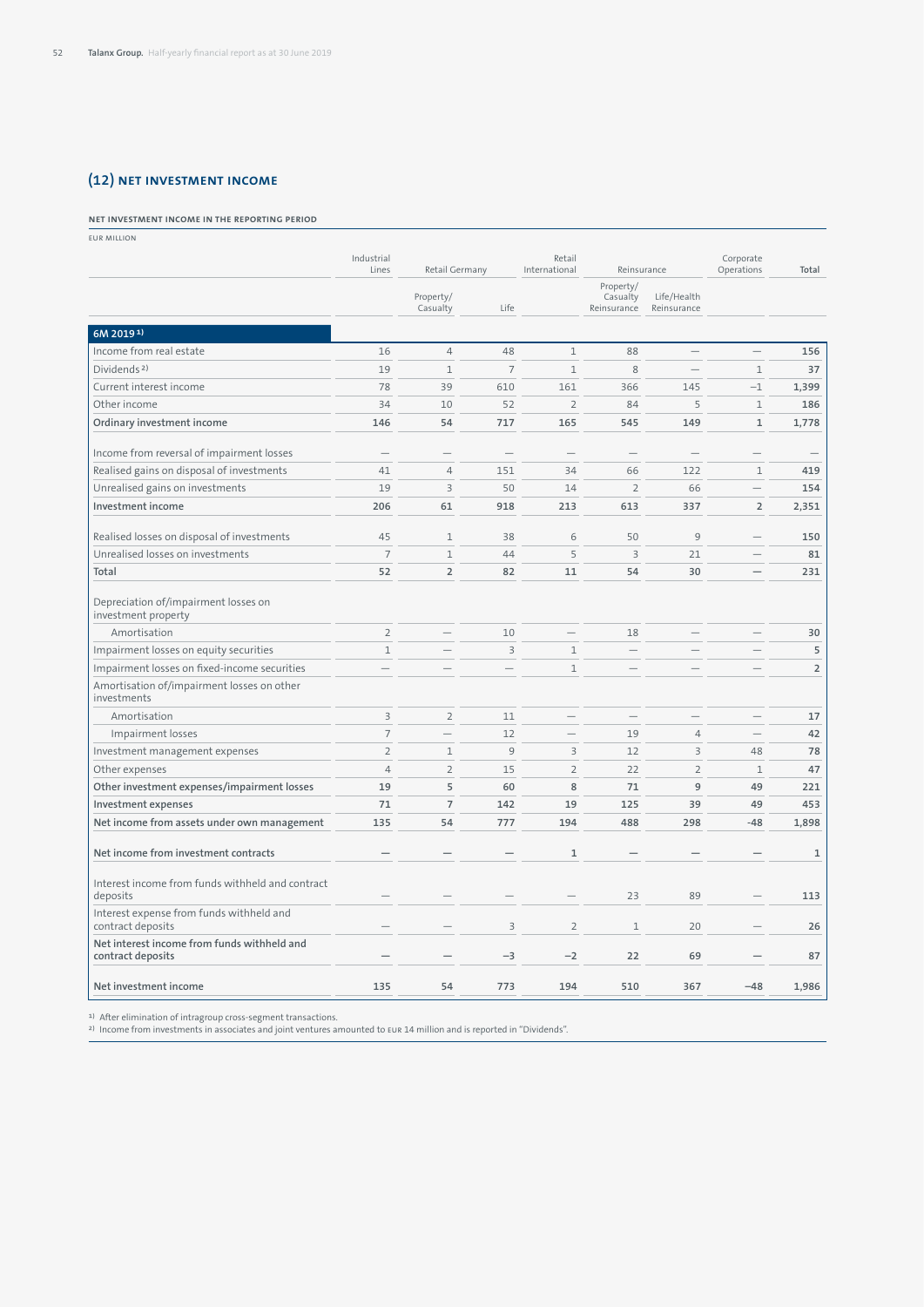#### **Net investment income in the previous period**

EUR million

|                                                                  | Industrial<br>Lines     | Retail Germany           |                          | Retail<br>International  | Reinsurance                          |                            | Corporate<br>Operations  | Total          |
|------------------------------------------------------------------|-------------------------|--------------------------|--------------------------|--------------------------|--------------------------------------|----------------------------|--------------------------|----------------|
|                                                                  |                         | Property/<br>Casualty    | Life                     |                          | Property/<br>Casualty<br>Reinsurance | Life/Health<br>Reinsurance |                          |                |
| 6M 2018 <sup>1</sup>                                             |                         |                          |                          |                          |                                      |                            |                          |                |
| Income from real estate                                          | 9                       | $\mathbf{1}$             | 39                       | $\mathbf{1}$             | 82                                   |                            |                          | 132            |
| Dividends <sup>2)</sup>                                          | 12                      | $\overline{4}$           | 8                        | $\mathbf{1}$             | 3                                    |                            | $\mathbf{1}$             | 29             |
| Current interest income                                          | 71                      | 38                       | 621                      | 141                      | 323                                  | 135                        | $\overline{\phantom{m}}$ | 1,329          |
| Other income                                                     | 46                      | $\,8\,$                  | 52                       | $1\,$                    | 89                                   | $\mathbf{1}$               | $\overline{\phantom{a}}$ | 197            |
| Ordinary investment income                                       | 138                     | 51                       | 720                      | 144                      | 497                                  | 136                        | $1\,$                    | 1,687          |
| Income from reversal of impairment losses                        |                         |                          | $\overline{\phantom{0}}$ |                          |                                      | $\overline{\phantom{0}}$   |                          |                |
| Realised gains on disposal of investments                        | 50                      | $\overline{2}$           | 340                      | 49                       | 146                                  | 18                         | $\qquad \qquad -$        | 605            |
| Unrealised gains on investments                                  | $\overline{4}$          | $\overline{\phantom{0}}$ | 10                       | 6                        | $\mathbf{1}$                         | 34                         | $\equiv$                 | 55             |
| Investment income                                                | 192                     | 53                       | 1,070                    | 199                      | 644                                  | 188                        | $\mathbf 1$              | 2,347          |
| Realised losses on disposal of investments                       | 27                      | $1\,$                    | 39                       | 9                        | 88                                   | 22                         |                          | 186            |
| Unrealised losses on investments                                 | 9                       | $\overline{2}$           | 28                       | 6                        | $\overline{\phantom{0}}$             | 16                         | $\overline{\phantom{a}}$ | 61             |
| Total                                                            | 36                      | $\overline{\mathbf{3}}$  | 67                       | 15                       | 88                                   | 38                         |                          | 247            |
| Depreciation of/impairment losses on<br>investment property      |                         |                          |                          |                          |                                      |                            |                          |                |
| Amortisation                                                     | $\sqrt{2}$              | $\overline{\phantom{0}}$ | $\overline{9}$           |                          | 17                                   | $\equiv$                   | $\overline{\phantom{a}}$ | 28             |
| Impairment losses on equity securities                           | 6                       |                          | 3                        | $1\,$                    | $\overline{\phantom{0}}$             |                            |                          | 10             |
| Impairment losses on fixed-income securities                     | 6                       | $\overline{\phantom{0}}$ | $\overline{\phantom{a}}$ |                          |                                      | $\overline{\phantom{0}}$   | $\mathbf{1}$             | $\overline{7}$ |
| Amortisation of/impairment losses on other<br>investments        |                         |                          |                          |                          |                                      |                            |                          |                |
| Amortisation                                                     | $\overline{\mathbf{3}}$ | $\overline{2}$           | 11                       | $\overline{\phantom{a}}$ | $\overline{\phantom{a}}$             | $\overline{\phantom{0}}$   | $\overline{\phantom{a}}$ | 16             |
| Impairment losses                                                | 6                       | $1\,$                    | $\overline{7}$           | $\overline{\phantom{a}}$ | $\overline{4}$                       |                            |                          | 18             |
| Investment management expenses                                   | $\overline{\mathbf{3}}$ | $1\,$                    | 8                        | $\overline{2}$           | 13                                   | $\overline{2}$             | 42                       | 71             |
| Other expenses                                                   | $\overline{4}$          | $\overline{2}$           | 18                       | $\overline{2}$           | 20                                   | $\overline{2}$             | $\mathbf{1}$             | 49             |
| Other investment expenses/impairment losses                      | 30                      | 6                        | 56                       | 5                        | 54                                   | $\overline{4}$             | 44                       | 199            |
| Investment expenses                                              | 66                      | 9                        | 123                      | 20                       | 142                                  | 42                         | 44                       | 446            |
| Net income from assets under own management                      | 126                     | 44                       | 947                      | 179                      | 502                                  | 146                        | $-43$                    | 1,901          |
| Net income from investment contracts                             |                         |                          |                          |                          |                                      |                            |                          |                |
| Interest income from funds withheld and<br>contract deposits     |                         |                          |                          |                          | 17                                   | 145                        |                          | 162            |
| Interest expense from funds withheld and<br>contract deposits    |                         |                          | 5                        |                          | $\mathbf{1}$                         | 50                         |                          | 56             |
| Net interest income from funds withheld and<br>contract deposits |                         |                          | $-5$                     |                          | 16                                   | 95                         |                          | 106            |
| Net investment income                                            | 126                     | 44                       | 942                      | 179                      | 518                                  | 241                        | $-43$                    | 2,007          |

1) After elimination of intragroup cross-segment transactions. 2) Income from investments in associates and joint ventures amounted to EUR 4 million and is reported in "Dividends".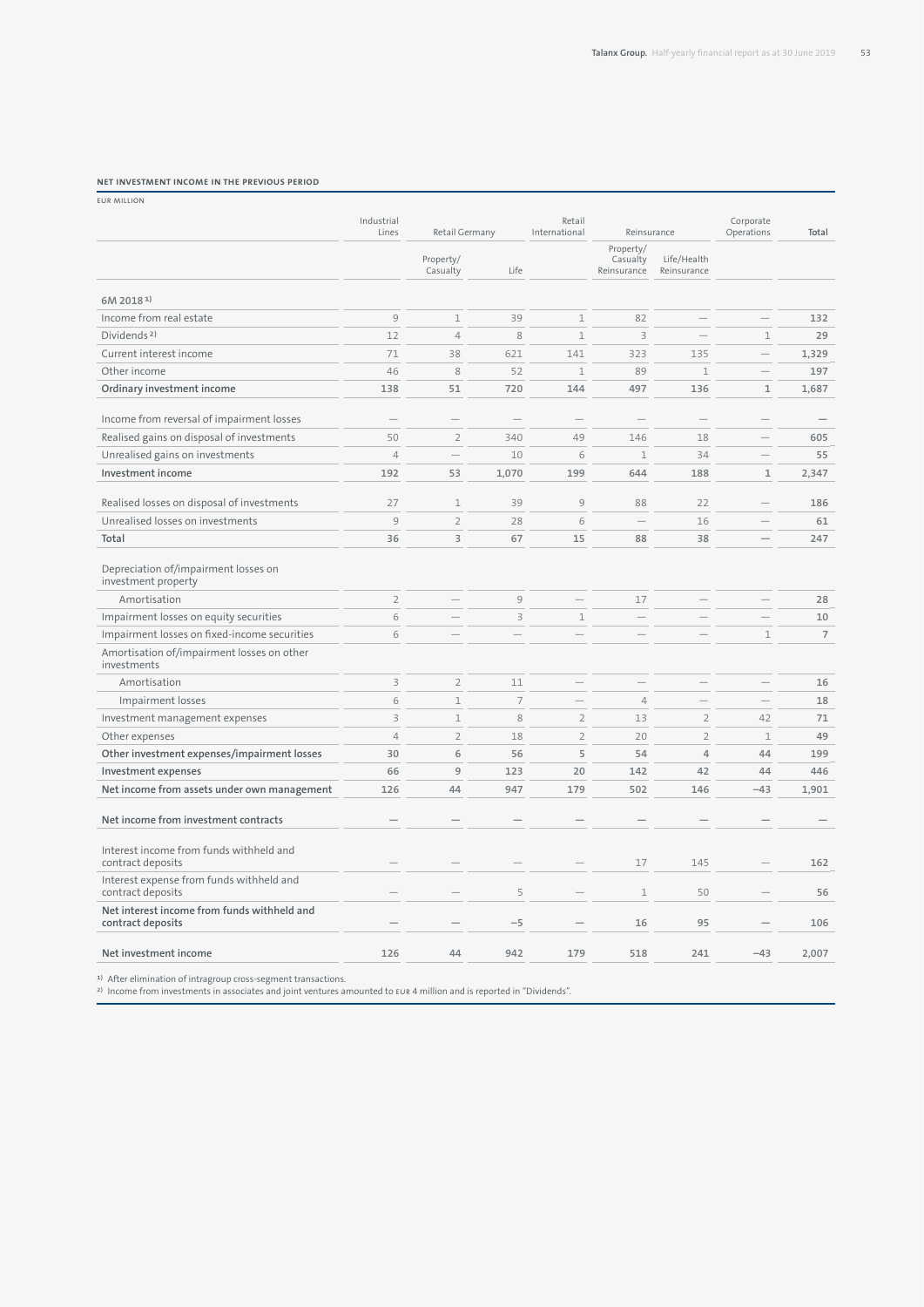# **(13) Net investment income by asset class**

#### **Net investment income by asset class**

| <b>EUR MILLION</b>                                                           |              |                |
|------------------------------------------------------------------------------|--------------|----------------|
|                                                                              | 6M 2019      | 6M 2018        |
| Shares in affiliated companies and participating interests                   | 102          | $\overline{4}$ |
| Loans and receivables                                                        | 499          | 486            |
| Financial assets held to maturity                                            | 8            | 11             |
| Financial assets available for sale                                          |              |                |
| Fixed-income securities                                                      | 1,007        | 1,030          |
| Variable-yield securities                                                    | 48           | 43             |
| Financial assets classified at fair value through profit or loss             |              |                |
| Financial assets classified at fair value through profit or loss             |              |                |
| Fixed-income securities                                                      | 33           | 12             |
| Variable-yield securities                                                    | 18           | $-2$           |
| Financial assets held for trading                                            |              |                |
| Variable-yield securities                                                    | $\mathbf{1}$ |                |
| Derivatives                                                                  | 57           | 61             |
| Other investments, insofar as they are financial assets                      | 148          | 254            |
| Other <sup>1</sup>                                                           | 102          | 122            |
| Total assets under own management                                            | 2,023        | 2,021          |
| Investment contracts: investments/liabilities <sup>2)</sup>                  | $\mathbf{1}$ |                |
| Funds withheld by ceding companies/funds withheld under reinsurance treaties | 87           | 106            |
| Total                                                                        | 2,111        | 2,127          |
|                                                                              |              |                |

1) For the purposes of reconciliation to the consolidated statement of income, the "Other" item combines the gains on investment property, associates and joint ventures, and derivative financial instruments where the fair values are negative. Derivatives held for hedging purposes included in hedge accounting are not included in the list if they do not relate to hedges of investments.

Propholdes income and expenses (net) from the management of investment contracts amounting to ευκ 0 (0) million. Financial instruments (assets/liabilities) measured at المعاروة air value through profit or loss account fo income of EUR 0 (1) million and expenses of EUR 0 (0) million. In addition, expenses include amortisation of PVFP amounting to EUR –2 (–3) million.

Including investment management expenses of EUR 78 (71) million and other expenses of EUR 47 (49) million, net investment income at the reporting date totalled EUR 1,986 (2,007) million.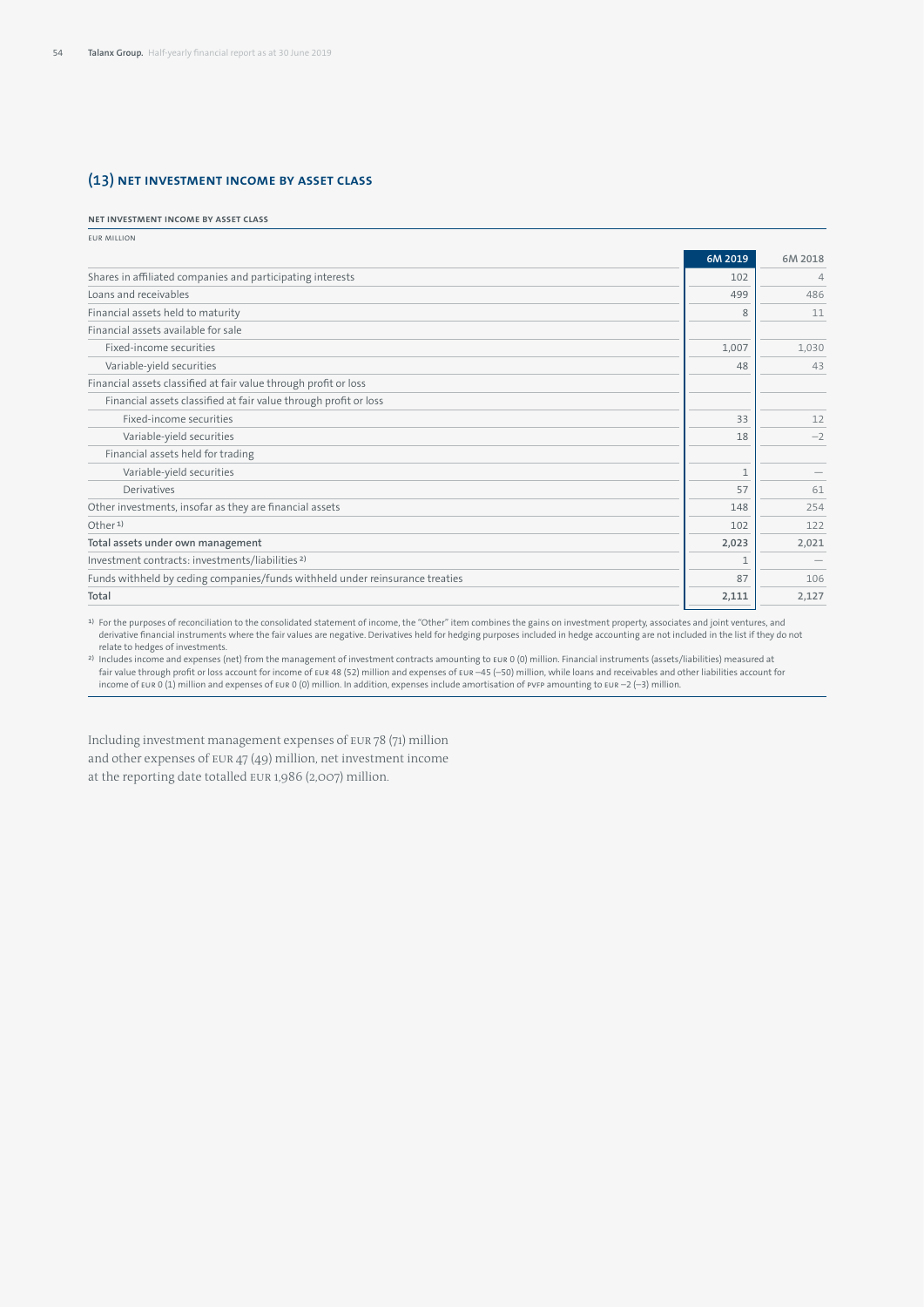# **(14) Claims and claims expenses**

# **Claims and claims expenses**

| <b>EUR MILLION</b>   |                     |                       |       |                         |                                      |                            |                         |        |
|----------------------|---------------------|-----------------------|-------|-------------------------|--------------------------------------|----------------------------|-------------------------|--------|
|                      | Industrial<br>Lines | Retail Germany        |       | Retail<br>International | Reinsurance                          |                            | Corporate<br>Operations | Total  |
|                      |                     | Property/<br>Casualty | Life  |                         | Property/<br>Casualty<br>Reinsurance | Life/Health<br>Reinsurance |                         |        |
| 6M 2019 <sup>1</sup> |                     |                       |       |                         |                                      |                            |                         |        |
| Gross                | 2,059               | 456                   | 2,087 | 2,314                   | 3,892                                | 3,176                      | 10                      | 13,994 |
| Reinsurers' share    | 569                 | 5                     | 23    | 130                     | 278                                  | 309                        | 4                       | 1,317  |
| Net                  | 1,490               | 451                   | 2,065 | 2,184                   | 3,614                                | 2,867                      | 6                       | 12,677 |
| 6M 2018 <sup>1</sup> |                     |                       |       |                         |                                      |                            |                         |        |
| Gross                | 1,649               | 464                   | 2,294 | 2,047                   | 3,411                                | 2,905                      |                         | 12,770 |
| Reinsurers' share    | 543                 | 16                    | 23    | 82                      | 225                                  | 299                        | $\overline{2}$          | 1,190  |
| Net                  | 1,106               | 448                   | 2,271 | 1,965                   | 3,186                                | 2,606                      | $-2$                    | 11,580 |

1) After elimination of intragroup cross-segment transactions.

# **(15) Acquisition costs and administrative expenses**

# **Acquisition costs and administrative expenses**

EUR million

|                                                                 | Industrial<br>Lines | Retail Germany        |      | Retail<br>International | Reinsurance                          |                            | Corporate<br>Operations  | Total |
|-----------------------------------------------------------------|---------------------|-----------------------|------|-------------------------|--------------------------------------|----------------------------|--------------------------|-------|
|                                                                 |                     | Property/<br>Casualty | Life |                         | Property/<br>Casualty<br>Reinsurance | Life/Health<br>Reinsurance |                          |       |
| 6M 2019 <sup>1</sup>                                            |                     |                       |      |                         |                                      |                            |                          |       |
| Gross total of acquisition costs and<br>administrative expenses | 577                 | 281                   | 349  | 618                     | 1,664                                | 722                        | $\overline{2}$           | 4,214 |
| Administrative expenses                                         | 173                 | 119                   | 42   | 101                     | 113                                  | 129                        | $\overline{2}$           | 678   |
| Gross total of acquisition costs                                | 404                 | 162                   | 308  | 517                     | 1,551                                | 594                        | $\overline{\phantom{m}}$ | 3,536 |
| Reinsurers' share                                               | 128                 | $\overline{4}$        | 31   | 37                      | 88                                   | 20                         | $\mathbf 1$              | 309   |
| Net total of acquisition costs                                  | 275                 | 158                   | 277  | 480                     | 1,464                                | 573                        | $-1$                     | 3,227 |
| Net total of acquisition costs and<br>administrative expenses   | 449                 | 277                   | 318  | 581                     | 1,577                                | 702                        | $\mathbf{1}$             | 3,905 |
| 6M 2018 <sup>1</sup>                                            |                     |                       |      |                         |                                      |                            |                          |       |
| Gross total of acquisition costs and<br>administrative expenses | 438                 | 263                   | 302  | 583                     | 1,641                                | 647                        | 1                        | 3,875 |
| Administrative expenses                                         | 166                 | 111                   | 41   | 104                     | 113                                  | 106                        | $\mathbf{1}$             | 642   |
| Gross total of acquisition costs                                | 272                 | 152                   | 261  | 479                     | 1,528                                | 541                        | $\overline{\phantom{0}}$ | 3,233 |
| Reinsurers' share                                               | 139                 | $\overline{4}$        | 32   | 33                      | 76                                   | 16                         | 1                        | 301   |
| Net total of acquisition costs                                  | 133                 | 148                   | 229  | 446                     | 1,452                                | 525                        | $-1$                     | 2,932 |
| Net total of acquisition costs and<br>administrative expenses   | 299                 | 259                   | 270  | 550                     | 1,565                                | 631                        |                          | 3,574 |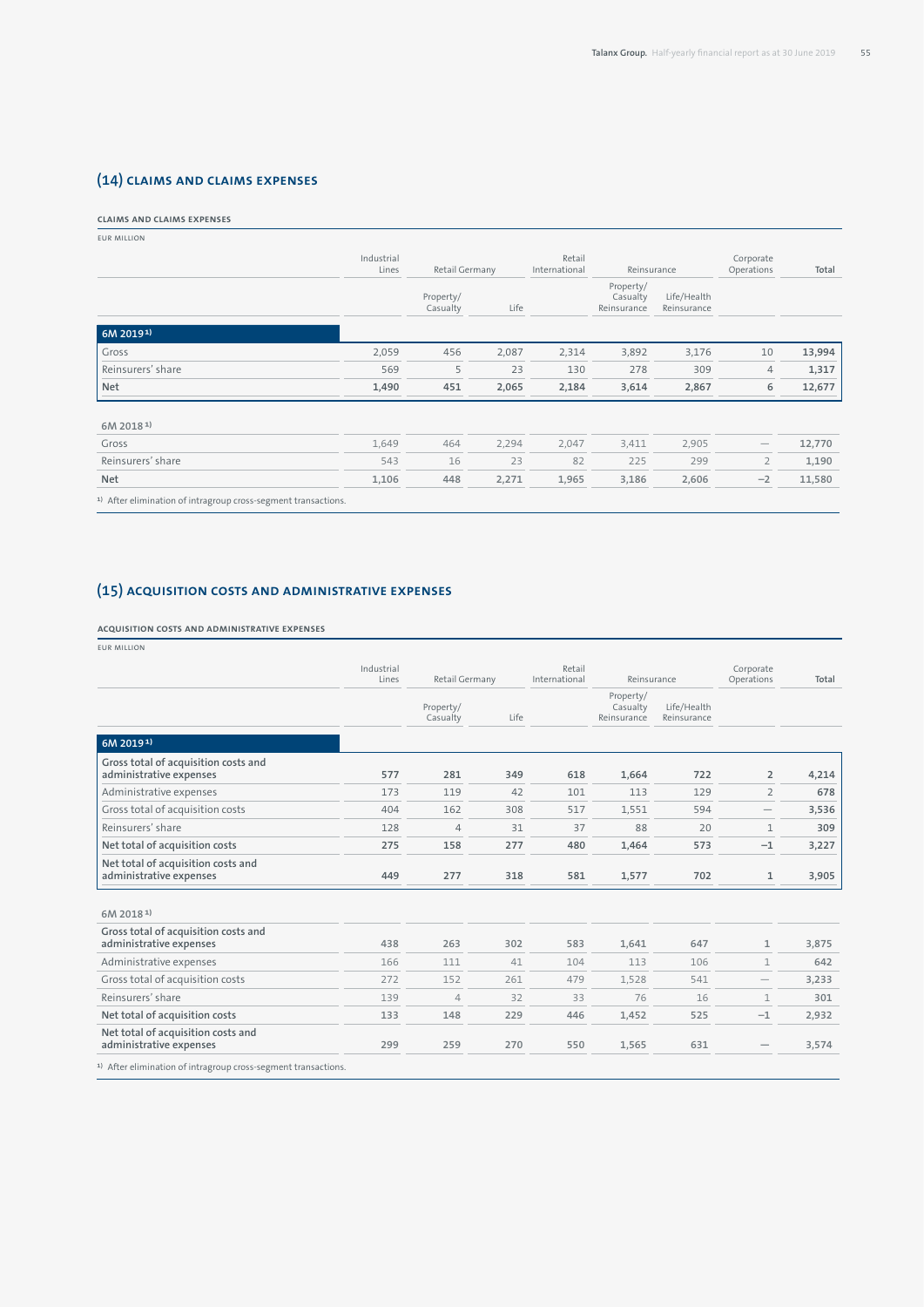# **(16) Other income/expenses**

#### **Composition of other income/expenses**

EUR million

|                                                                                        | 6M 2019        | 6M 2018 |
|----------------------------------------------------------------------------------------|----------------|---------|
| Other income                                                                           |                |         |
| Foreign exchange gains                                                                 | 488            | 377     |
| Income from services, rents and commissions                                            | 185            | 177     |
| Recoveries on receivables previously written off                                       | 16             | 14      |
| Income from contracts recognised in accordance<br>with the deposit accounting method   | 138            | 99      |
| Income from the sale of property, plant and<br>equipment                               |                |         |
| Income from the reversal of other non-technical<br>provisions                          | 4              | 8       |
| Interest income                                                                        | 22             | 21      |
| Miscellaneous income                                                                   | 90             | 42      |
| Total                                                                                  | 944            | 738     |
| Other expenses                                                                         |                |         |
| Foreign exchange losses                                                                | 487            | 370     |
| Other interest expenses                                                                | 32             | 31      |
| Depreciation, amortisation and impairment losses                                       | 29             | 41      |
| Expenses for the company as a whole                                                    | 152            | 148     |
| Personnel expenses                                                                     | 15             | 27      |
| Expenses for services and commissions                                                  | 99             | 96      |
| Expenses from contracts recognised in accordance<br>with the deposit accounting method | $\overline{2}$ | 4       |
| Othertaxes                                                                             | 35             | 32      |
| Miscellaneous other expenses                                                           | 127            | 36      |
| Total                                                                                  | 978            | 785     |
| Other income/expenses                                                                  | $-34$          | $-47$   |

# **VII. Other disclosures**

### **Number of employees**

The Talanx Group's total workforce at the reporting date numbered 22,834 (22,642).

### **Related party disclosures**

Related parties in the Talanx Group include HDI Haftpflichtverband der Deutschen Industrie Versicherungsverein auf Gegenseitigkeit (HDI V. a. G.), which directly holds the majority of the shares of Talanx AG, all subsidiaries that are not consolidated on the grounds of insignificance, as well as associates and joint ventures. In addition, there are the provident funds that pay benefits in favour of employees of Talanx AG or one of its related parties after termination of their employment. Individuals classed as related parties are the members of the Board of Management and the Supervisory Board of Talanx AG and HDI V.a.G.

Transactions between Talanx AG and its subsidiaries are eliminated in the course of consolidation and hence not disclosed in the Notes.

There is a cooperation agreement between Talanx AG and HDI V.a.G. which allows Talanx AG to offer subordinated bonds to HDI V.a.G. with a volume of up to EUR 500 million on a revolving basis until 2021. Talanx AG is obliged to convert these bonds into registered shares with voting rights in the event of an increase in capital with pre-emptive rights. With the conversion of these bonds, HDI Haftpflichtverband der Deutschen Industrie V. a. G. waives its pre-emptive rights resulting from the capital increase that led to the conversion.It does so for that number of new Talanx shares that corresponds to the number of Talanx shares that HDI Haftpflichtverband der Deutschen Industrie V.a.G. will receive in the course of the obligatory conversion of the bond – i.e. only to the extent to which new shares resulting from the capital increase are replaced by shares resulting from the conversion.

Other business relationships with unconsolidated companies, associates or joint ventures are insignificant overall.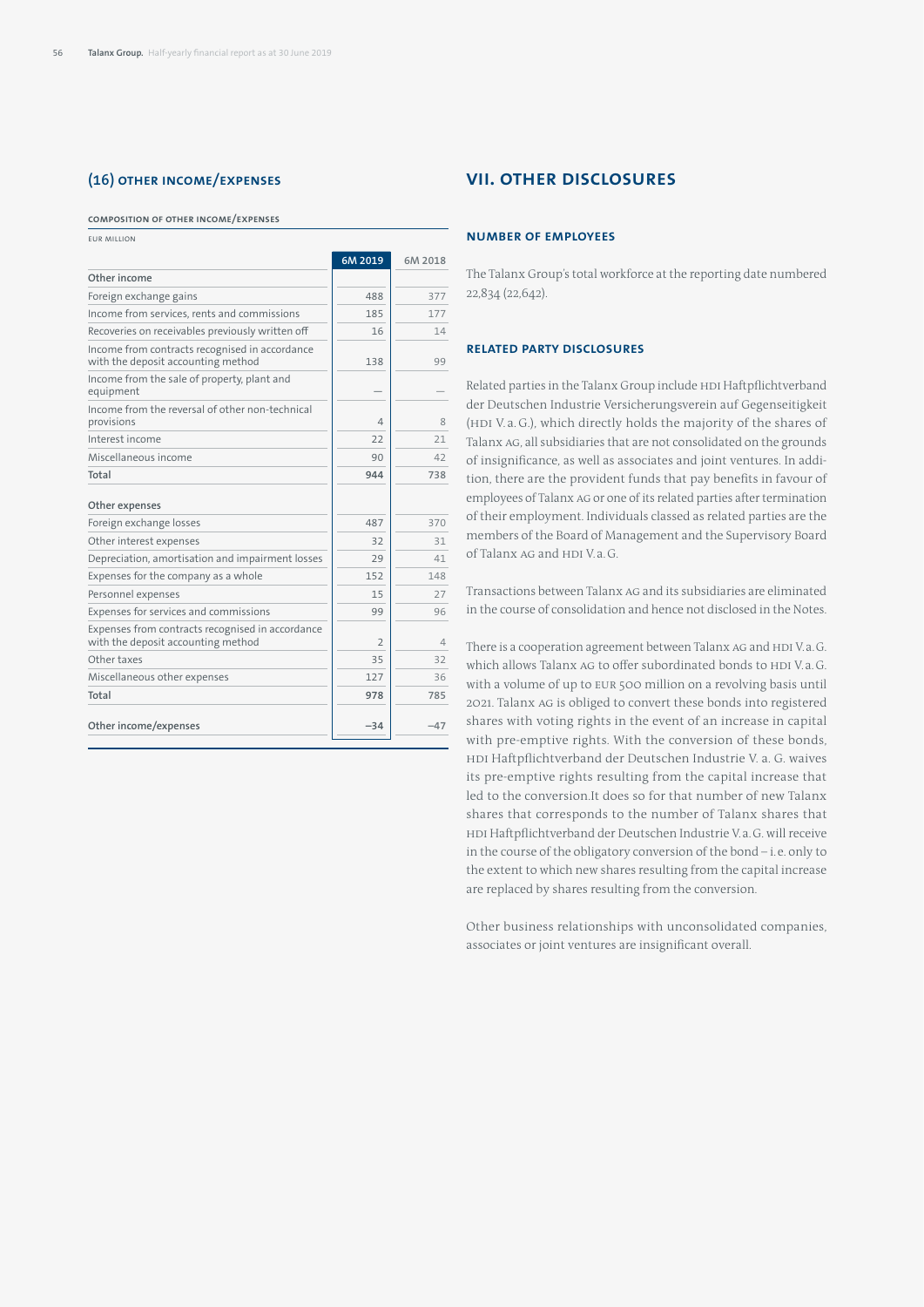# **Other disclosures on financial instruments**

As at the end of the reporting period, in the context of a securities lending transaction, the Group recognised securities that were lent to third parties in exchange for collateral in the form of securities. The loaned securities are still reported on the balance sheet as their significant risks and opportunities remain with the Group, while the securities received as collateral have not been recognised. The carrying amount of financial assets in the "financial assets available for sale" category on loans in securities lending transactions was EUR 299 (288) million as at the reporting date. The fair value is equivalent to the carrying amount. The components of these transactions recognised as income are shown under "Net investment income".

As at the end of the reporting period, the Group also recognised securities in the "financial assets available for sale" category that were sold to third parties with a repurchase commitment at a fixed price (genuine repurchase transactions), as the principal risks and opportunities associated with the financial assets remained within the Group. As at the reporting date, the carrying amount of transferred financial assets from repo transactions was EUR 257 (3) million, with the associated liabilities also at EUR 257 (3) million. The difference between the amount received for the transfer and the amount agreed for the return is allocated for the term of the repurchase transaction and recognised in net investment income.

## **Litigation**

We were not involved in any significant new litigation in the reporting period or at the end of the reporting period in comparison to 31 December 2018.

## **Earnings per share**

Earnings per share are calculated by dividing Group net income attributable to the shareholders of Talanx AG by the average number of outstanding shares. There were no dilutive effects, which have to be recognised separately when calculating earnings per share, either at the reporting date or in the previous year. In the future, earnings per share may be potentially diluted as a result of the share or rights issues from contingent or authorised capital.

#### **Earnings per share**

|                                                                                                             | 6M 2019     | 6M 2018     | 02 2019     | Q2 2018     |
|-------------------------------------------------------------------------------------------------------------|-------------|-------------|-------------|-------------|
| Net income attributable to shareholders of Talanx AG for<br>calculating earnings per share (in EUR million) | 477         | 437         | 242         | 219         |
| Weighted average number of ordinary shares outstanding                                                      | 252,797,634 | 252.797.634 | 252,797,634 | 252.797.634 |
| Basic earnings per share (in EUR)                                                                           | 1.89        | 1.73        | 0.96        | 0.87        |
| Diluted earnings per share (in EUR)                                                                         | 1.89        | 1.73        | 0.96        | 0.87        |

### **DIVIDEND PER SHARE**

In the second quarter of 2019, a dividend of EUR 1.45 per share was paid for financial year 2018 (in 2018 for financial year 2017: EUR 1.40), resulting in a total distribution of EUR 367 (354) million.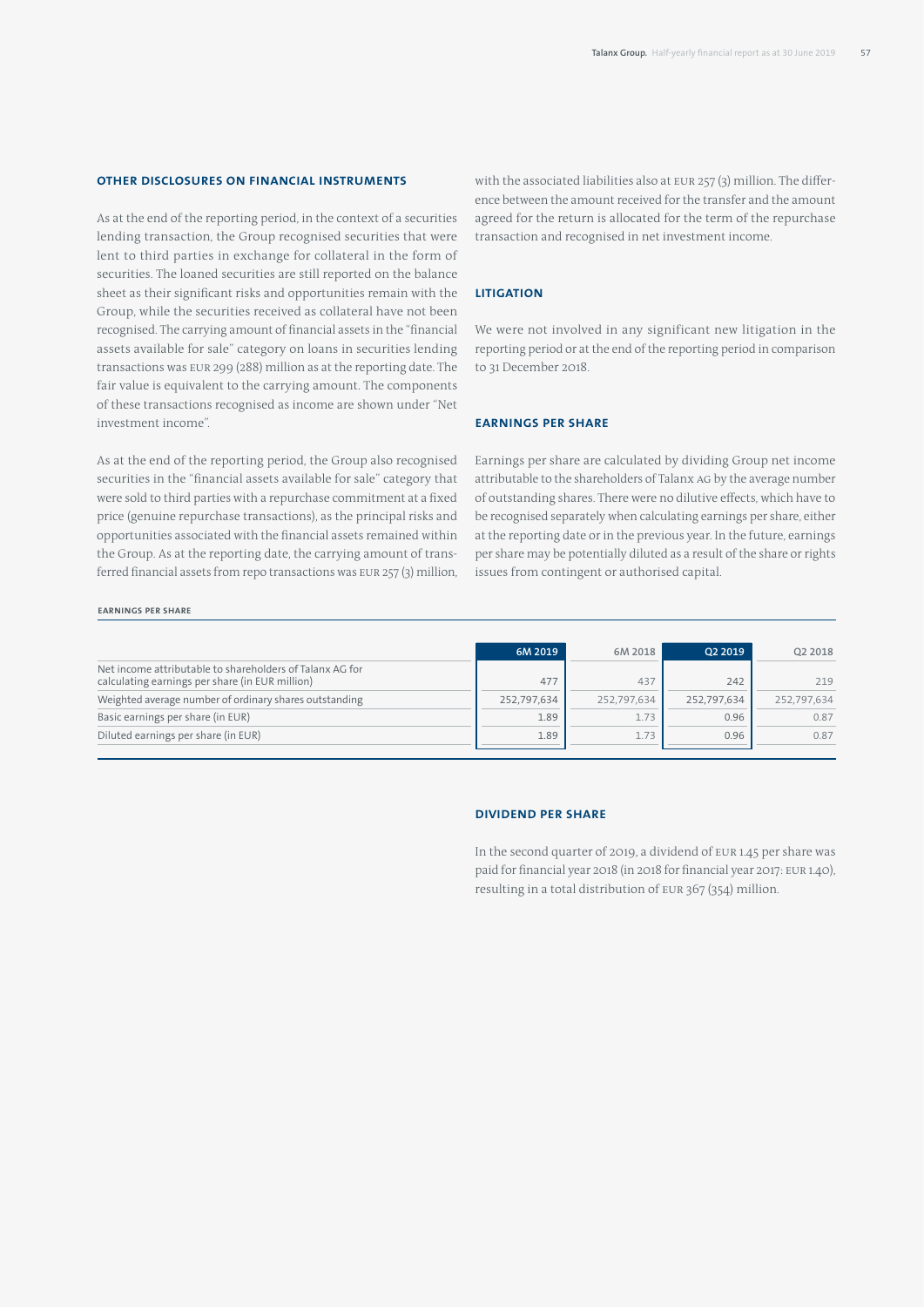# **Contingent liabilities and other financial commitments**

Outstanding capital commitments from investments in private equity funds as at 30 June 2019 increased by EUR 707 million to EUR 3,070 (2,363) million. There were no other significant changes in contingent liabilities or other financial commitments in the reporting period compared with 31 December 2018.

# **Revenue**

Revenue from contracts with customers covered by IFRS 15 is predominantly recognised over a period of time and breaks down as follow:

#### **Revenue category**

EUR million

|                                                      | 6M 2019 | 6M 2018 |
|------------------------------------------------------|---------|---------|
| Capital management services and<br>commission $1$ )  | 98      | 103     |
| Other insurance-related services <sup>1)</sup>       | 75      |         |
| Income from infrastructure investments <sup>2)</sup> | 34      | 32      |
| Total revenue <sup>3)</sup>                          | 206     | 205     |

1) Revenue predominantly recognised over a period of time.

<sup>2)</sup> Revenue recognised over a period of time.<br><sup>3)</sup> Revenue is recognised in the income statement in the amount of EUR 166 (167) million under "10.a. Other income", in the amount of EUR 34 (32) million under "9.a Investment income" and in the amount of EUR 7 (6) million in "Net income from investment contracts".

### **Events after the end of the reporting period**

There were no significant events after the reporting date that would have a material impact on the net assets, financial position and results of operations of the Group.

Prepared and hence authorised for publication in Hannover on 2 August 2019.

Board of Management

Torsten Leue, Chairman

Sven Fokkema Jean-Jacques Henchoz

ai

 $\overrightarrow{C_{1}}\overrightarrow{a}_{0}$ Dr Edgar Puls

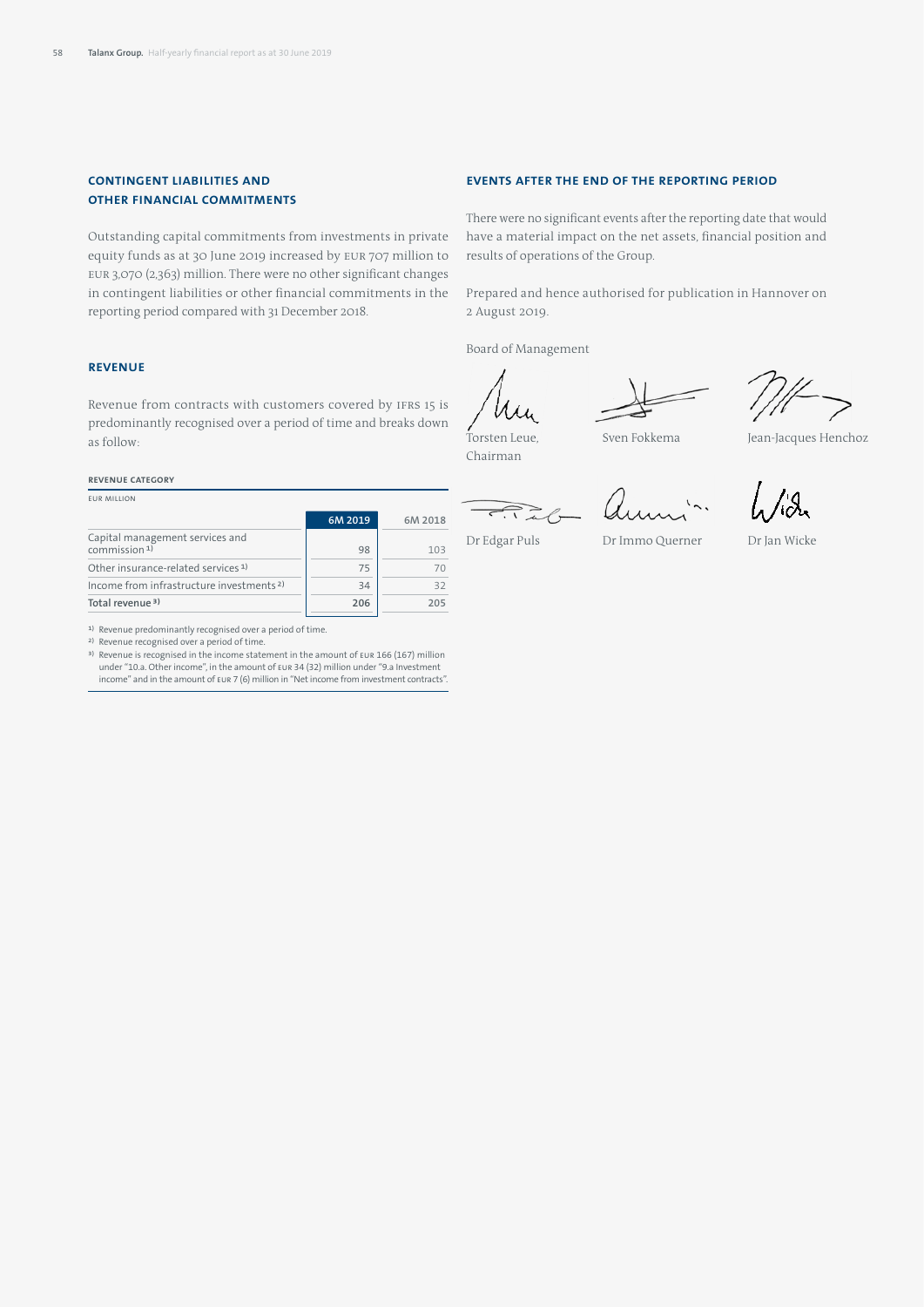# **Review report**

#### **To Talanx AG, Hannover**

We have reviewed the condensed interim consolidated financial statements – comprising the consolidated balance sheet, consolidated statement of income, consolidated statement of comprehensive income, consolidated statement of changes in equity, consolidated cash flow statement and selected explanatory notes – and the interim Group management report of Talanx AG, for the period from 1 January to 30 June 2019, which are components of the half-yearly financial report in accordance with section 115 of the German Securities Trading Act (WpHG). The preparation of the condensed interim consolidated financial statements in accordance with the IFRSs applicable to interim financial reporting, as adopted by the EU, and of the interim Group management report in accordance with the requirements of the WpHG applicable to interim group management reports, is the responsibility of the Company's Board of Management. Our responsibility is to issue a review report on the condensed interim consolidated financial statements and the interim Group management report based on our review.

We performed our review of the condensed interim consolidated financial statements and the interim Group management report in accordance with German generally accepted standards for the review of financial statements promulgated by the Institute of Public Auditors in Germany (IDW). Those standards require that we plan and perform the review so that we can preclude through critical evaluation, with a certain level of assurance, that the condensed

interim consolidated financial statements have not been prepared, in all material respects, in accordance with the IFRSs applicable to interim financial reporting, as adopted by the EU, and that the interim Group management report has not been prepared, in all material respects, in accordance with the requirements of the WpHG applicable to interim group management reports. A review is limited primarily to inquiries of company employees and analytical procedures and therefore does not provide the assurance attainable in a financial statement audit. Since, in accordance with our engagement, we have not performed a financial statement audit, we cannot issue an auditors' report.

Based on our review, no matters have come to our attention that cause us to presume that the condensed interim consolidated financial statements have not been prepared, in all material respects, in accordance with the IFRSs applicable to interim financial reporting, as adopted by the EU, or that the interim group management report has not been prepared, in all material respects, in accordance with the requirements of the WpHG applicable to interim group management reports.

Hannover, 2 August 2019

PricewaterhouseCoopers GmbH Wirtschaftsprüfungsgesellschaft

German Public Auditor German Public Auditor

Florian Möller ppa. Christoph Czupalla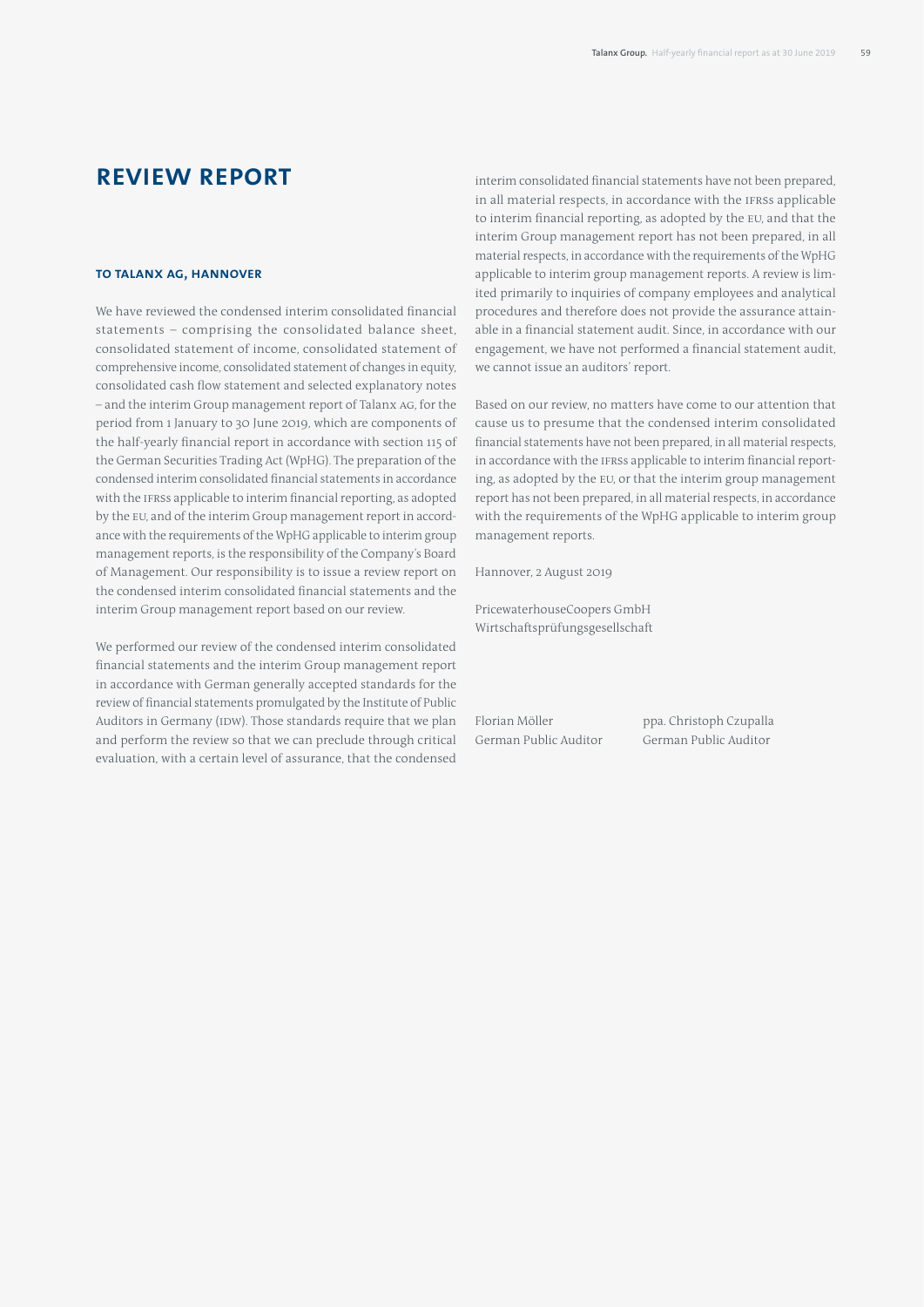# **Responsibility statement**

To the best of our knowledge, and in accordance with the applicable reporting principles for interim financial reporting, the interim consolidated financial statements give a true and fair view of the net assets, financial position and results of operations of the Group, and the interim management report of the Group includes a fair review of the development and performance of the business and the position of the Group, together with a description of the material opportunities and risks associated with the expected development of the Group for the remaining months of the financial year.

Hannover, 2 August 2019

Board of Management

Torsten Leue,

Chairman

Sven Fokkema Jean-Jacques Henchoz

Dr Edgar Puls

Dr Immo Querner Dr Jan Wicke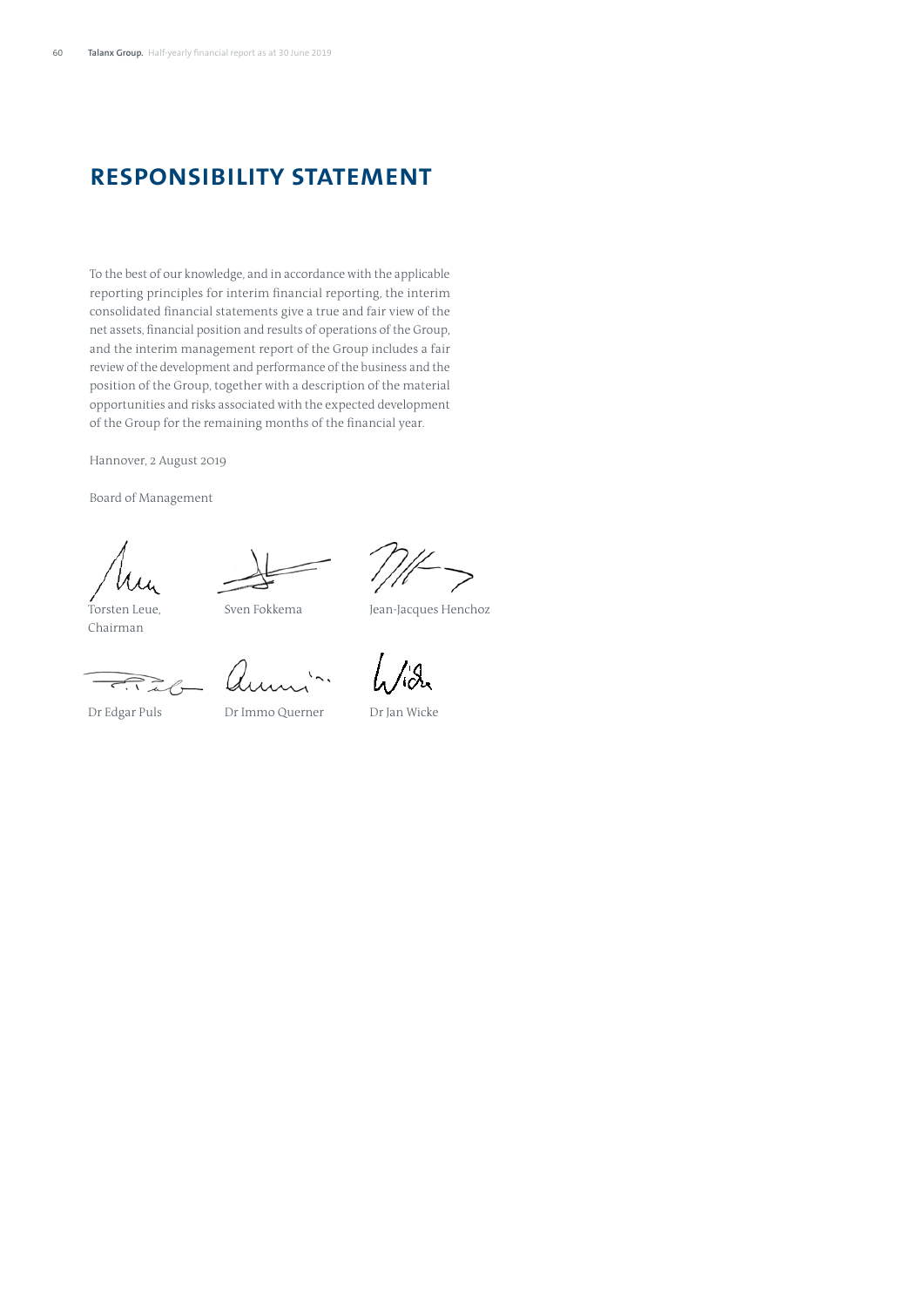# **contact**

## Talanx AG

HDI-Platz 1 30659 Hannover Germany Telephone +49 511 3747-0 Telefax +49 511 3747-2525 www.talanx.com

# Group Communications

Andreas Krosta Telephone +49 511 3747-2020 Telefax +49 511 3747-2025 andreas.krosta@talanx.com

# Investor Relations

Carsten Werle Telephone +49 511 3747-2231 Telefax +49 511 3747-2286 carsten.werle@talanx.com

This is a translation of the original German text; the German version shall be authoritative in case of any discrepancies in the translation.

# Interim Report online:

www.talanx.com/investor-relations

#### Follow us on Twitter:



@talanx @talanx\_en

# **financial calendar 2019**

11 November Quarterly Statement as at 30 September

20 November Capital Markets Day